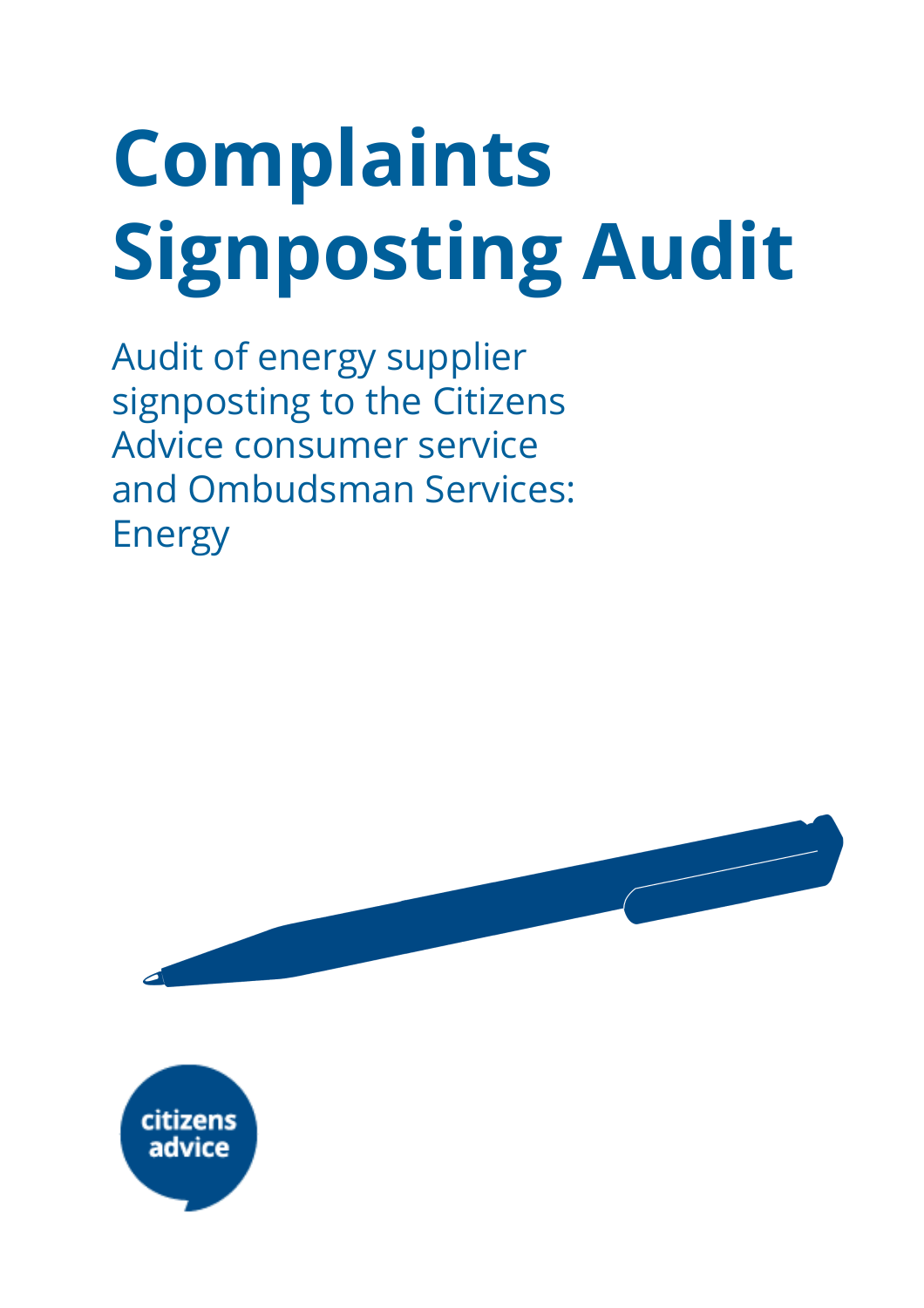# **Contents**

| <b>Summary</b>                                                                                     | 6  |
|----------------------------------------------------------------------------------------------------|----|
| 2. Introduction and Objectives                                                                     | 8  |
| 2.1 Introduction                                                                                   | 8  |
| 2.2 The audit criteria and methodology                                                             | 9  |
| 2.3 This report                                                                                    | 10 |
| 3. Audit findings: At a glance                                                                     | 11 |
| 3.1. Domestic suppliers                                                                            | 11 |
| Table 3.1.1: Domestic suppliers scores summary                                                     | 11 |
| Table 3.1.2: Domestic suppliers' scores                                                            | 12 |
| Table 3.1.3: Rankings for each domestic supplier                                                   | 13 |
| Table 3.1.4: Change in score for domestic suppliers (2014-2016)                                    | 15 |
| 3.2 Non-domestic suppliers                                                                         | 17 |
| Table 3.2.1 Non domestic suppliers' score summary                                                  | 17 |
| Table 3.2.2: Non-domestic suppliers' scores                                                        | 18 |
| Table 3.2.3: Rankings for each non-domestic supplier                                               | 19 |
| 4. The findings in detail: domestic suppliers                                                      | 21 |
| 4.1 Websites                                                                                       | 21 |
| 4.1.1 Overall scores for websites                                                                  | 21 |
| Table 4.1.1 Summary of scores in 2014 and 2016                                                     | 21 |
| Table 4.1.2: Ranking of suppliers (websites)                                                       | 22 |
| 4.1.2 Overall performance on specific website scoring criteria                                     | 23 |
| Table 4.1.3: Performance by scoring criteria                                                       | 23 |
| 4.1.3 Performance on key website criteria                                                          | 24 |
| Clicks to consumer service and OS:E                                                                | 24 |
| Figure 4.1.1. Number of clicks from the home page to reach the Citizens<br>Advice consumer service | 25 |
| Figure 4.1.2 Number of clicks from the home page to reach Ombudsman<br>Services: Energy            | 25 |
| Prominence of the word 'complaints'                                                                | 26 |
| Ombudsman Services: Energy on complaints page                                                      | 26 |
| Contact details for Citizens Advice consumer service and OS:E                                      | 26 |
| 4.1.4 Areas for significant improvement                                                            | 26 |
| 4.2 Bills and statements                                                                           | 27 |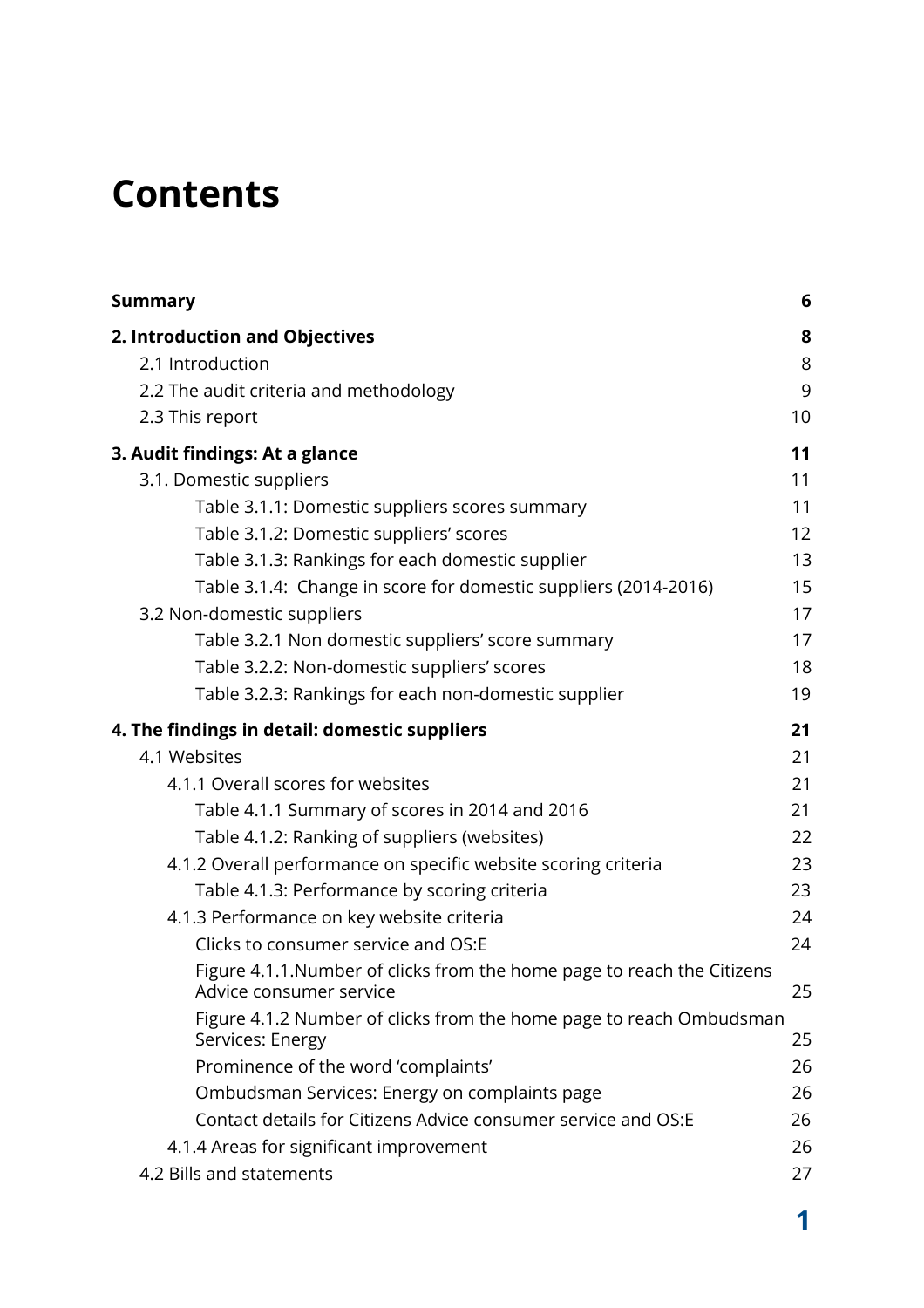| Table 4.2.1 Number of bills and statements received                                                   | 27 |
|-------------------------------------------------------------------------------------------------------|----|
| 4.2.1 Overall scores for bills and statements                                                         | 27 |
| Table 4.2.2 Summary of scores in 2014 and 2016                                                        | 27 |
| Table 4.2.3: Ranking of suppliers (bills and statements)                                              | 28 |
| 4.2.2 Overall performance on bills and statements scoring criteria                                    | 29 |
| Table 4.2.4 Performance by scoring criteria                                                           | 29 |
| 4.2.3 Performance on key bills and statements criteria                                                | 30 |
| Inclusion of Citizens Advice Consumer Service                                                         | 30 |
| Provision of correct Citizens Advice consumer service contact details                                 | 30 |
| Figure 4.2.1 Citizens Advice consumer service contact details included on<br>bills and statements     | 31 |
| Inclusion of Ombudsman Services: Energy                                                               | 31 |
| Figure 4.2.2: Ombudsman Services: Energy mentioned on bills and<br>statements                         | 32 |
| Provision of correct Ombudsman Services: Energy contact details                                       | 32 |
| Figure 4.2.3: Correct Ombudsman Services: Energy contact details<br>mentioned on bills and statements | 33 |
| 4.2.4 Areas for significant improvement                                                               | 33 |
| 4.3 Annual statements                                                                                 | 34 |
| 4.3.1 Overall scores for annual statements                                                            | 34 |
| Table 4.3.1: Summary of scores in 2014 and 2016                                                       | 34 |
| Table 4.3.2: Ranking of suppliers (annual statement)                                                  | 34 |
| 4.3.2 Overall performance on specific annual statement scoring criteria                               | 35 |
| Table 4.3.3: Performance by scoring criteria                                                          | 35 |
| 4.3.3 Performance in key annual statement criteria                                                    | 36 |
| 4.3.4 Areas for significant improvement                                                               | 36 |
| 4.4 Notification of unilateral contract variation                                                     | 36 |
| 4.4.1 Overall scores for notification of unilateral contract variation                                | 37 |
| Table 4.4.1 Summary of scores in 2014 and 2016                                                        | 37 |
| Table 4.4.2 Ranking of suppliers (notification of unilateral contract variation)<br>37                |    |
| 4.4.2 Overall performance on notification of unilateral contract variation                            |    |
| scoring criteria                                                                                      | 38 |
| Table 4.4.3 Performance by scoring criteria                                                           | 39 |
| 4.4.3 Performance on key notification of unilateral contract variation criteria                       | 39 |
| 4.4.4 Areas for significant improvement                                                               | 39 |
| 4.5 Energy supply contract                                                                            | 40 |
| 4.5.1 Overall scores for energy supply contracts                                                      | 40 |
| Table 4.5.1: Summary of scores in 2014 and 2016                                                       | 40 |
| Table 4.5.2: Ranking of suppliers (supply contracts)                                                  | 40 |
| 4.5.2 Overall performance on specific energy supply contract scoring criteria 41                      |    |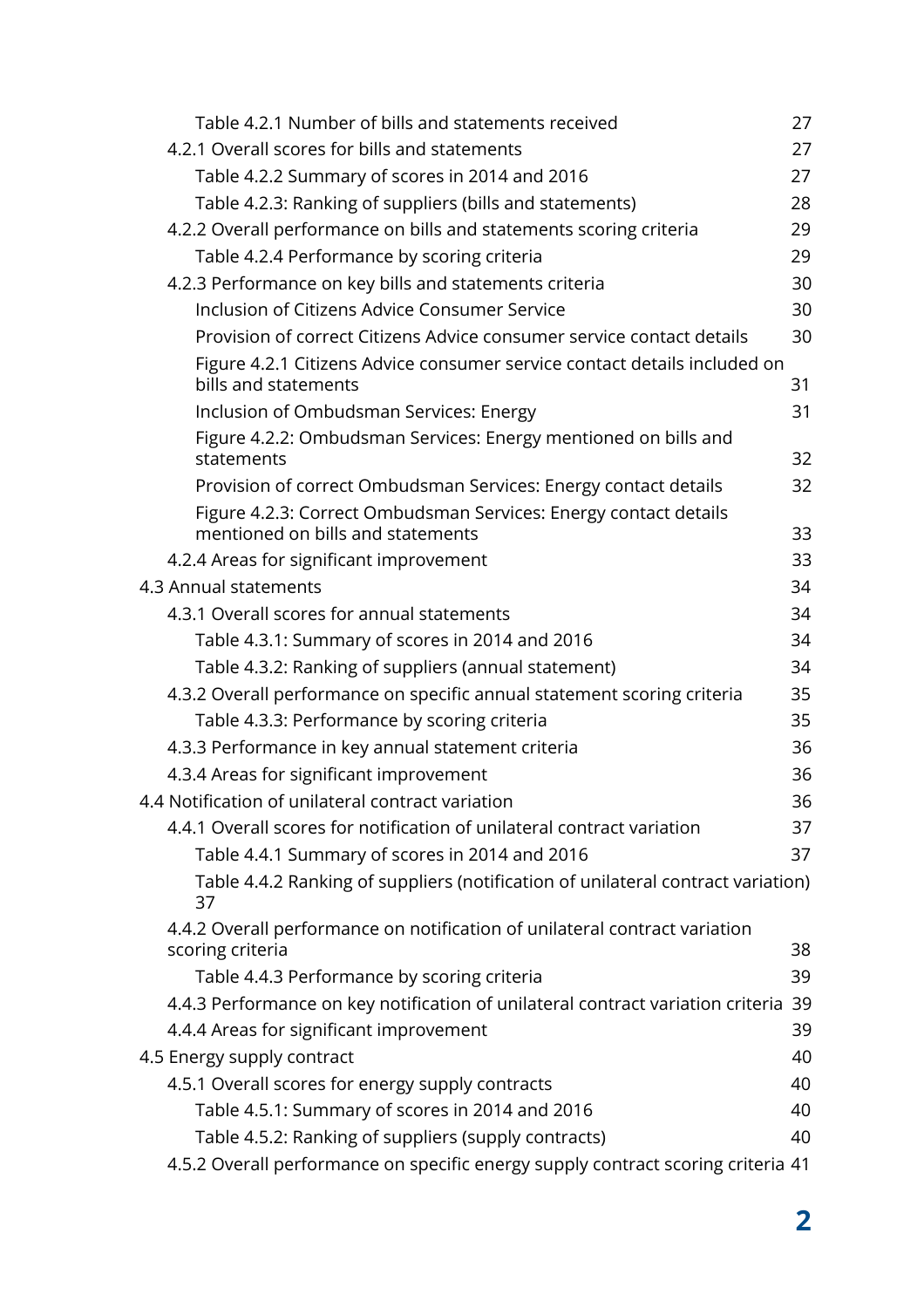| Table 4.5.3: Performance by scoring criteria                                                             | 42 |
|----------------------------------------------------------------------------------------------------------|----|
| 4.5.3 Performance on key supply contract criteria                                                        | 43 |
| 4.5.4 Areas for significant improvement                                                                  | 43 |
| 4.6 Complaints leaflets                                                                                  | 43 |
| 4.6.1 Overall scores of complaints leaflets                                                              | 43 |
| Table 4.6.1 Summary of scores in 2014 and 2016                                                           | 43 |
| Table 4.6.2 Ranking of suppliers (complaints leaflets)                                                   | 44 |
| 4.6.2 Overall performance on specific complaints leaflet scoring criteria                                | 44 |
| Table 4.6.3 Performance by scoring criteria                                                              | 45 |
| 4.6.3 Performance on key complaints leaflet criteria                                                     | 45 |
| 4.6.4 Areas for significant improvement                                                                  | 46 |
| 4.7 Eight Week Letter and Deadlock Letter                                                                | 46 |
| 4.7.1 Overall scores for 8 Week Letter and Deadlock Letter                                               | 46 |
| Table 4.7.1 Summary of scores in 2016                                                                    | 46 |
| Table 4.7.2 Ranking of suppliers (8 Week Letter and Deadlock Letter)                                     | 47 |
| 4.7.2 Overall performance on specific 8 Week Letter and Deadlock Letter<br>scoring criteria              | 48 |
| Table 4.7.3: Performance by scoring criteria                                                             | 48 |
| 4.7.3 Performance in key 8 Week Letter and Deadlock Letter criteria                                      | 48 |
| 4.7.4 Areas for improvement                                                                              | 49 |
|                                                                                                          |    |
| 4.8 Audits of the Citizens Advice consumer service, Ombudsman Services: Energy<br>and Energy UK websites | 49 |
| 5. The findings in detail: non domestic suppliers                                                        | 52 |
| 5.1 Websites                                                                                             | 52 |
| 5.1.1 Overall scores for websites                                                                        | 52 |
| Table 5.1.1 Summary of scores (website)                                                                  | 52 |
| Table 5.1.2: Ranking of suppliers (websites)                                                             | 53 |
| 5.1.2 Overall performance on specific website scoring criteria                                           | 53 |
| Table 5.1.3: Performance by scoring criteria                                                             | 54 |
| 5.1.3 Performance on key website criteria                                                                | 55 |
| Clicks to consumer service and OS:E                                                                      | 55 |
| Figure 5.1.1: Number of clicks from the home page to reach the Citizens<br>Advice consumer service       | 56 |
| Figure 5.1.2: Number of clicks from the home page to reach Ombudsman<br>Services: Energy                 | 56 |
| Prominence of the word 'complaints'                                                                      | 57 |
| Dedicated complaints page                                                                                | 57 |
| Contact details for Citizens Advice consumer service and OS:E                                            | 57 |
| 5.1.4 Areas for significant improvement                                                                  | 57 |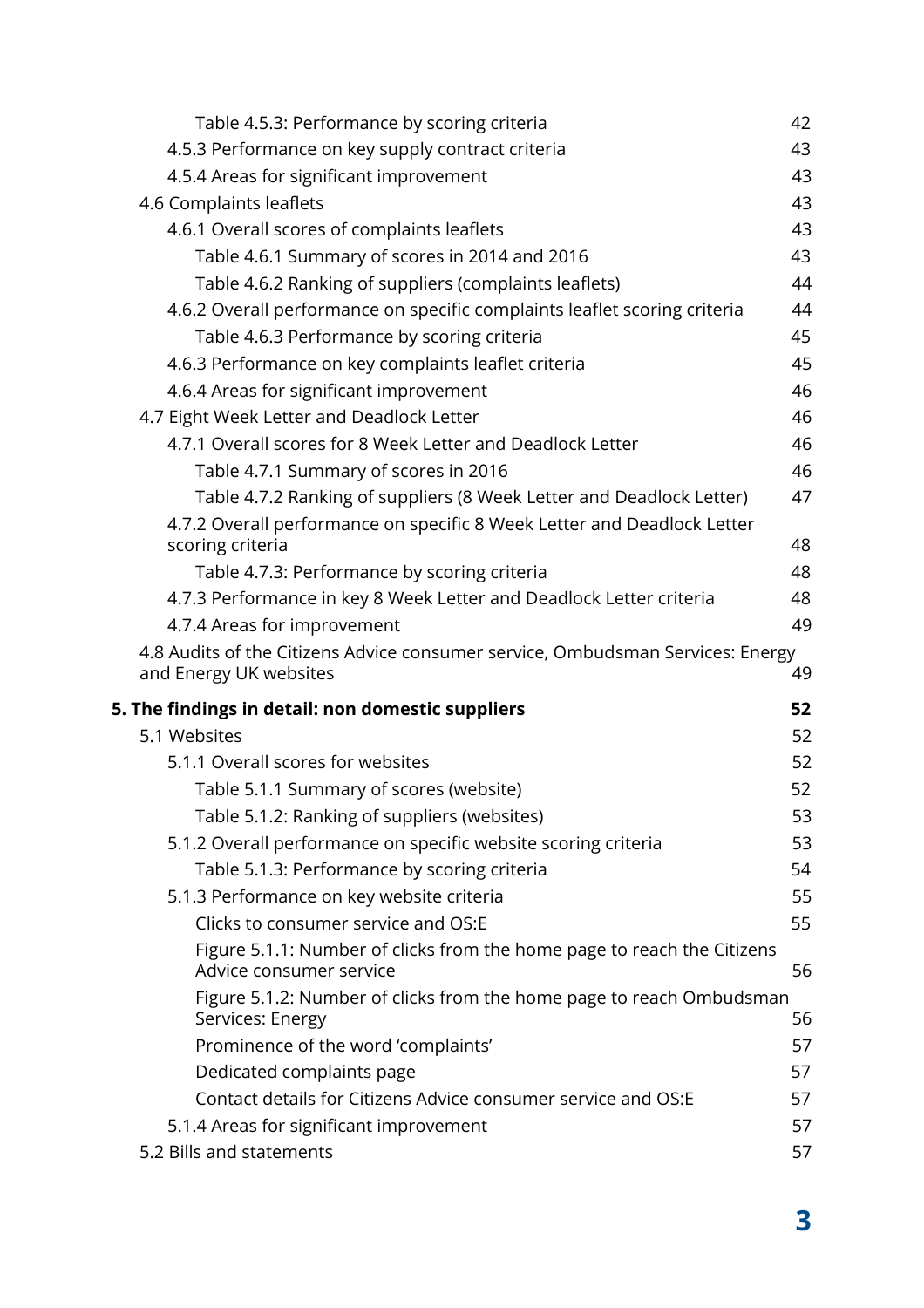| 5.2.1 Overall scores for bills and statements                                                     | 58 |
|---------------------------------------------------------------------------------------------------|----|
| Table 5.2.1 Summary of bill and statement scores in 2016                                          | 58 |
| Table 5.2.2: Ranking of suppliers( bills and statements)                                          | 58 |
| 5.2.2 Overall performance on bills and statements scoring criteria                                | 59 |
| Table 5.2.3 Performance by scoring criteria                                                       | 59 |
| 5.2.3 Performance on key bills and statements criteria                                            | 60 |
| Inclusion of Citizens Advice Consumer Service                                                     | 60 |
| Provision of correct Citizens Advice consumer service contact details                             | 60 |
| Figure 5.2.1 Citizens Advice consumer service contact details included on<br>bills and statements | 61 |
| Inclusion of Ombudsman Services: Energy                                                           | 61 |
| Provision of correct Ombudsman Services: Energy contact details                                   | 61 |
| Figure 5.2.2: Correct Ombudsman Services: Energy contact details on bills<br>and statements       | 62 |
| 5.2.4 Areas for significant improvement                                                           | 62 |
| 5.3 Notification of unilateral contract variation                                                 | 63 |
| 5.3.1 Overall scores for notification of unilateral contract variation                            | 63 |
| Table 5.3.1 Summary of scores in 2016 (contract variation)                                        | 63 |
| Table 5.3.2 Ranking of suppliers (notification of unilateral contract variation)<br>63            |    |
| 5.3.2 Overall performance on notification of unilateral contract variation<br>scoring criteria    | 64 |
| Table 5.3.3 Performance by scoring criteria (contract variation)                                  | 64 |
| 5.3.3 Performance in key notification of unilateral contract variation criteria                   | 64 |
| 5.3.4 Areas for significant improvement                                                           | 64 |
| 5.4 Energy supply contract                                                                        | 64 |
| 5.4.1 Overall Scores of supply contracts                                                          | 65 |
| Table 5.4.1 Summary of scores in 2016                                                             | 65 |
| Table 5.4.2 Rankings of suppliers (supply contracts)                                              | 65 |
| 5.4.2 Overall performance on specific energy supply contract scoring criteria 66                  |    |
| Table 5.4.3 Performance by scoring criteria                                                       | 66 |
| 5.4.3 Performance on key supply contract criteria                                                 | 67 |
| 5.4.4 Areas for significant improvement                                                           | 67 |
| 5.5 Complaints leaflets                                                                           | 67 |
| 5.5.1 Overall scores of complaints leaflets                                                       | 67 |
| Table 5.5.1 Summary of scores in 2016 (complaint leaflets)                                        | 67 |
| Table 5.5.2 Ranking of suppliers (complaints leaflets)                                            | 68 |
| 5.5.2 Overall performance on specific complaints leaflet scoring criteria                         | 68 |
| Table 5.5.3 Performance by scoring criteria                                                       | 69 |
| 5.5.3 Performance on key complaints leaflet criteria                                              | 69 |
| 5.5.4 Areas for significant improvement                                                           | 70 |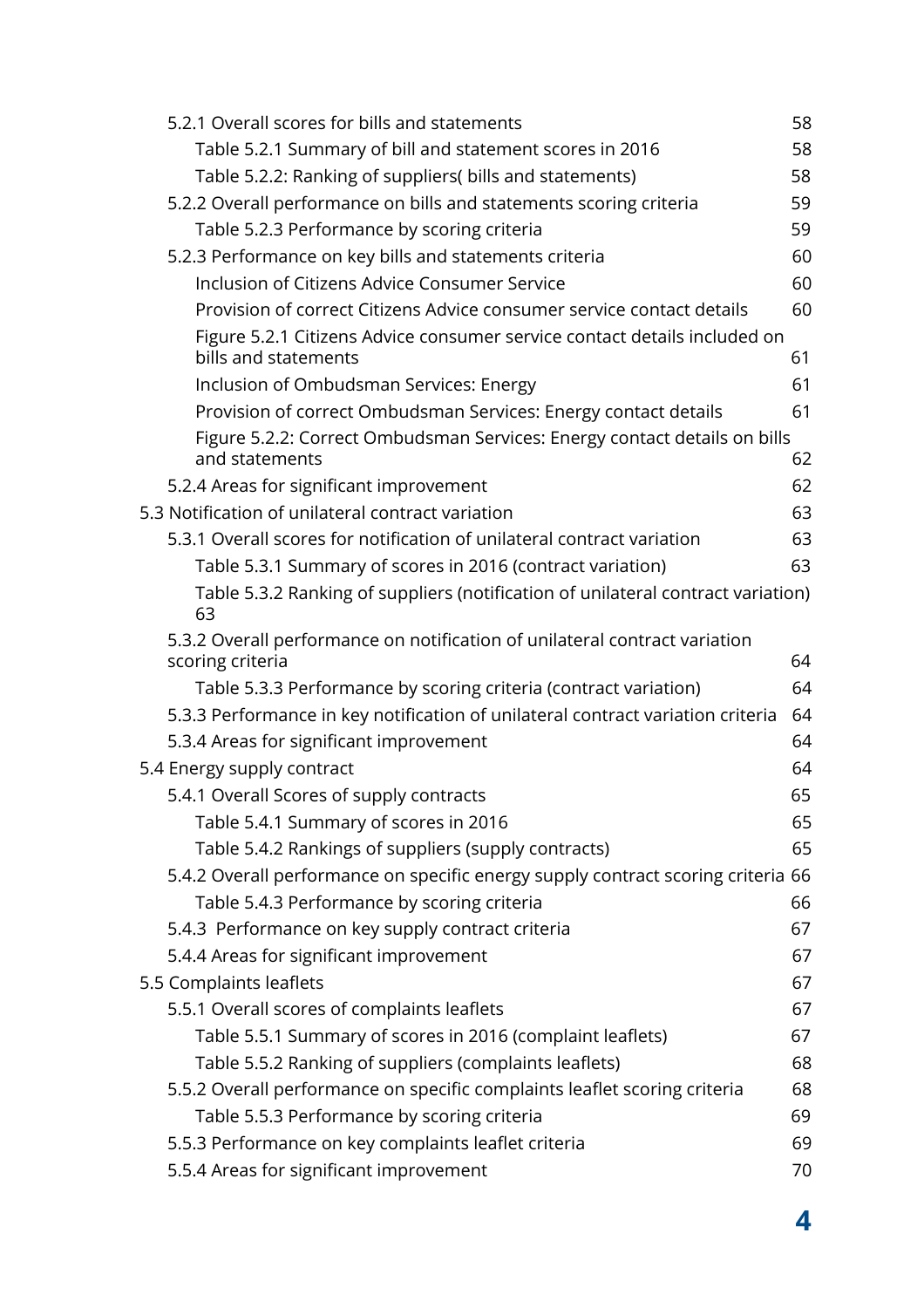| 5.6 Eight Week Letter and Deadlock Letter                                                   | 70 |
|---------------------------------------------------------------------------------------------|----|
| 5.6.1 Overall scores for 8 Week Letter and Deadlock Letter                                  | 70 |
| Table 5.6.1 Summary of scores in 2016                                                       | 70 |
| Table 5.6.2 Ranking of suppliers (8 Week Letter and Deadlock Letter)                        | 70 |
| 5.6.2 Overall performance on specific 8 Week Letter and Deadlock Letter<br>scoring criteria | 71 |
| Table 5.6.3 Performance of suppliers against criteria (8 week and deadlock<br>letters)      | 72 |
| 5.6.3 Performance in key 8 Week Letter and Deadlock Letter criteria                         | 72 |
| 5.6.4 Areas for improvement                                                                 | 72 |
|                                                                                             |    |
|                                                                                             | 74 |
| <b>WEBSITES</b>                                                                             | 74 |
| BILL FOR QCC CUSTOMERS, STATEMENT OF ACCOUNT FOR DD CUSTOMERS AND                           |    |
| STATEMENT OF ACCOUNT FOR PPM CUSTOMERS                                                      | 75 |
| <b>ANNUAL STATEMENT</b>                                                                     | 76 |
| NOTIFICATION OF UNILATERAL CONTRACT VARIATION                                               | 76 |
| APPENDIX A – SUPPLIER SCORING SYSTEM<br><b>ENERGY SUPPLY CONTRACT</b>                       | 76 |
| COMPLAINT HANDLING LEAFLET/BOOKLET                                                          | 77 |
| 8 WEEK LETTER AND DEADLOCK LETTER                                                           | 78 |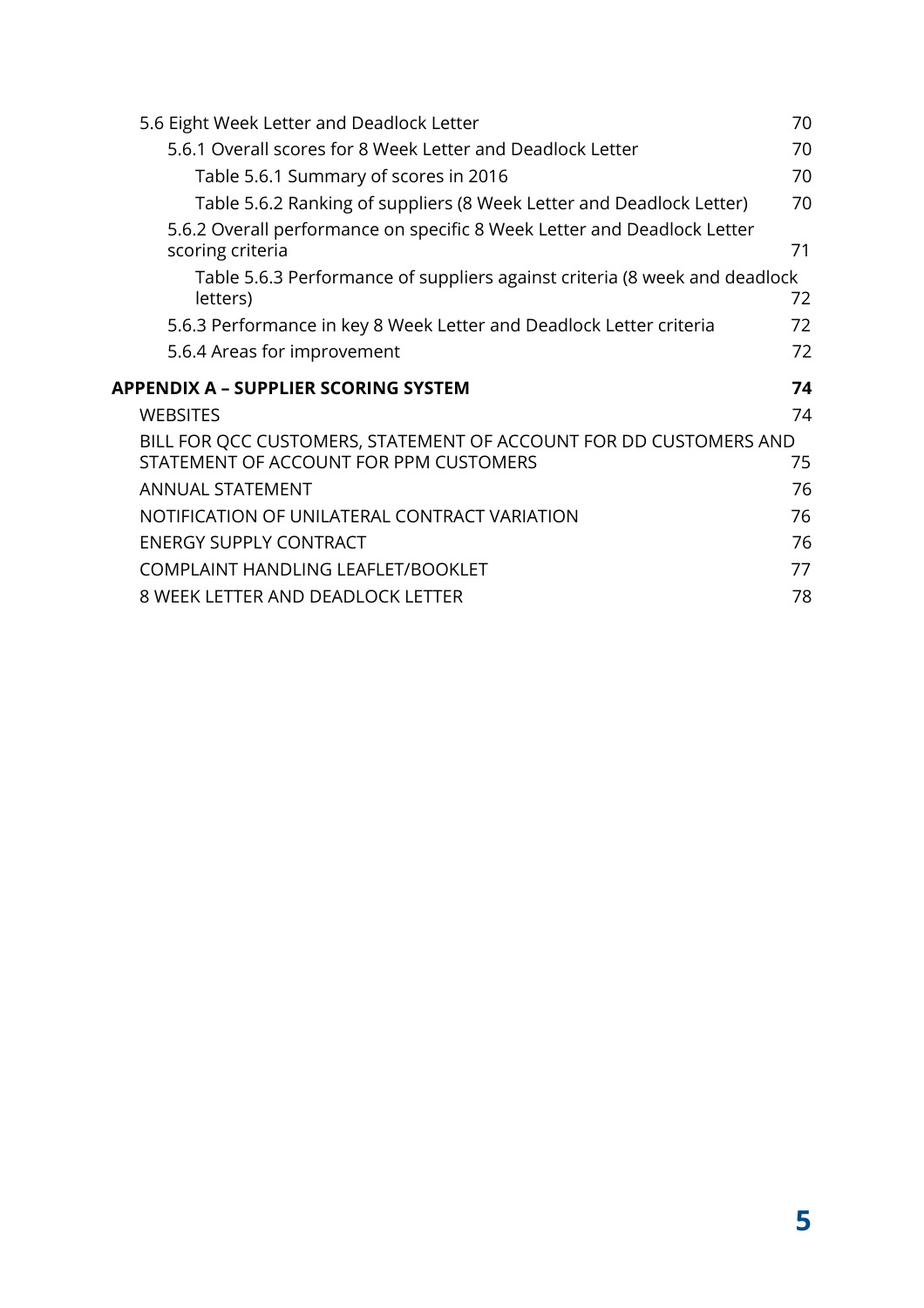# <span id="page-6-0"></span>**Summary**

Citizens Advice has helped over 200,000 people in the past year with energy issues; around 800 every working day. We receive almost a million hits on our energy advice pages a year - over 100 visits an hour. Clearly, consumers are not always satisfied with the service and information they receive.

It's therefore important that suppliers adequately signpost consumers to their complaints processes and maintain up to date information about the support services that are available to consumers. That's why, since 2013, we've run regular audits to encourage suppliers to improve their performance in this regard and to provide consumers with a consistent approach, no matter what supplier they're with $^1$ .

This year, we've extended the audit to non-domestic suppliers for the first time, in recognition that the complaints handling regulations that place obligations on domestic suppliers also place obligations on non-domestic suppliers for micro businesses.

#### **What is this audit based on?**

We conducted the audit based on the most important documents that should contain complaints signposting information. These were: websites, bills, annual statements (domestic suppliers only), notices of contract variation, contracts, complaints leaflets and 8 week/deadlock letters. All suppliers were scored according to a comprehensive set of criteria described in the Introduction and specified in Appendix A. The audit criteria were agreed with an industry working group in 2013.

#### **What are the key findings?**

Our **key findings** are:

- On average, domestic suppliers have **improved** their complaints signposting in **every audit category** since we conducted our last audit in 2014
- However, this **masks variable performance,** with several suppliers seeing **worse** performance in key audit criteria
- Scores for non-domestic suppliers are **consistently worse** than for domestic suppliers, with some suppliers providing **almost no signposting to complaints processes and support services** for their consumers at all

Overall, we find welcome signs of improvement. However, after three years of undertaking this audit, we had hoped that the vast majority of domestic suppliers would be offering consistent, high quality complaints signposting information. For certain categories, such as for 8-week and deadlock letters (where suppliers largely use standardised text provided by the Ombudsman Services: Energy), signposting is largely consistent. However, for most audit criteria, this is still not the case.

We also think it's clear that the voluntary approach for non-domestic suppliers isn't working. As we've argued consistently, Ofgem should take steps to ensure that

 $1$  Prior to consulting on the expansion of the domestic supplier complaints handling model, we assessed the link between the quality of signposting and third party complaints figures. We found that contacts to third parties in the domestic market consultation did not directly correlate to the standard of signposting.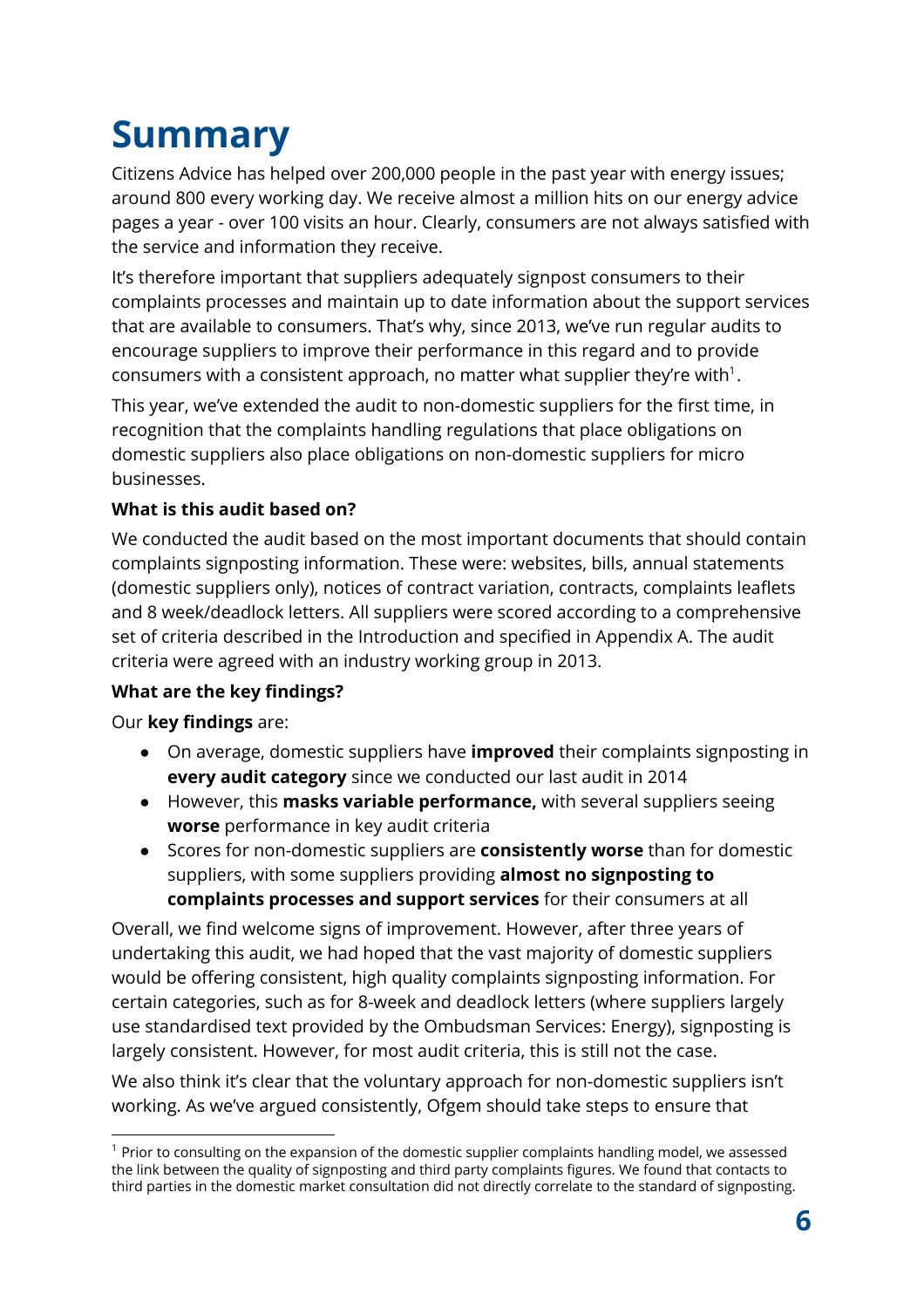non-domestic suppliers give the advice and redress signposting that their consumers are entitled to.

#### **What will suppliers do now?**

All suppliers have been issued with a report on the findings of the 2016 audit. As with the previous audits, each supplier is given their own scores across each communication type, with detailed suggestions as to how they can bring their communications in line with Citizens Advice specifications. Many suppliers have already undertaken to implement our recommendations.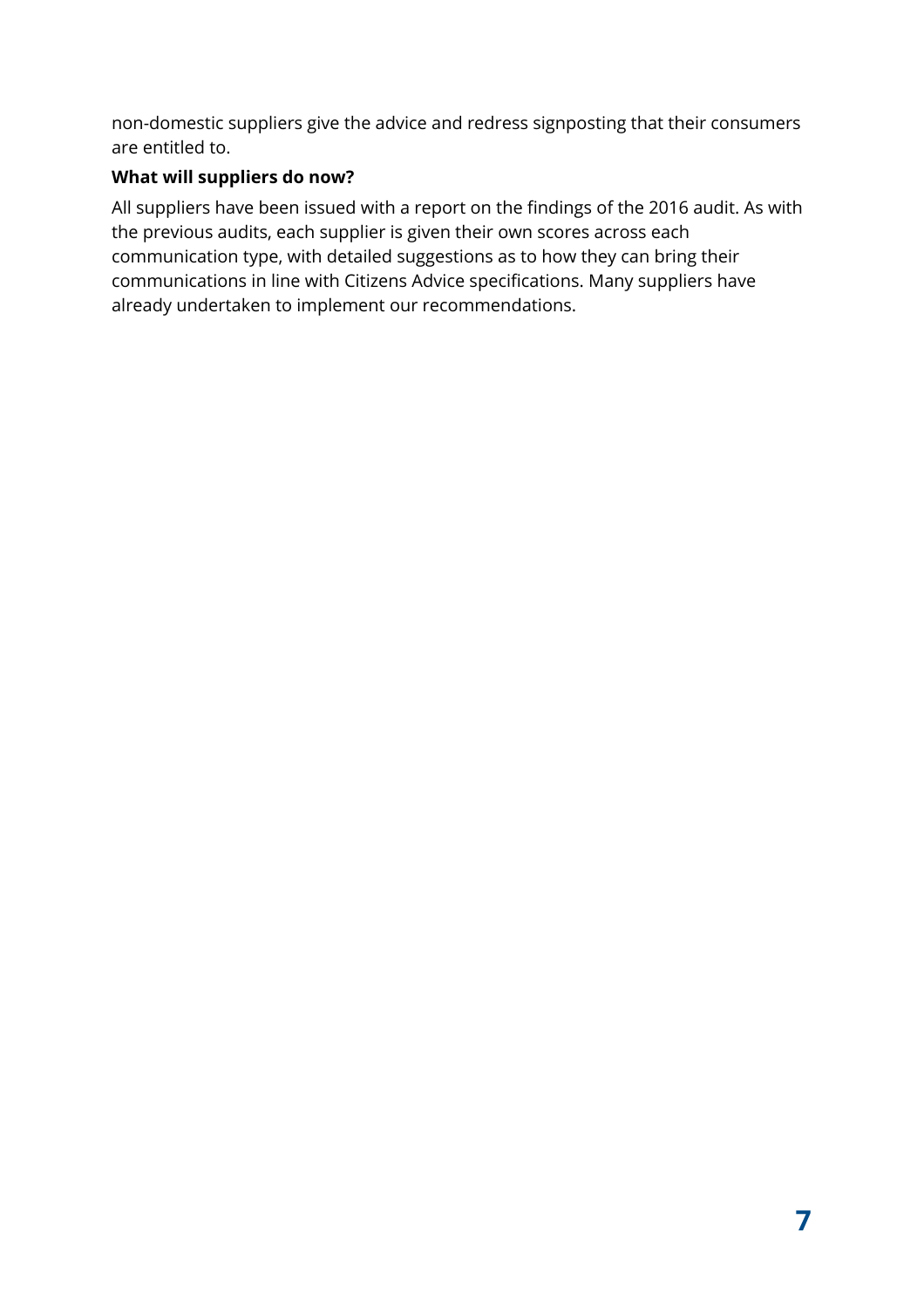# <span id="page-8-0"></span>**2. Introduction and Objectives**

### <span id="page-8-1"></span>**2.1 Introduction**

Citizens Advice has provided support to 200,000 energy consumers in the past year and our energy advice pages have been accessed almost one million times. When consumers aren't satisfied, it's important that

they have access to consistent, well-signposted complaints procedures.

We also regularly publish a domestic energy supplier performance league table, which provides relative energy company performance on complaints.<sup>2</sup> In the past, suppliers have expressed concern that better signposting resulted in more complaints, which reflected badly on those companies who were making it easier for customers to complain. However, in prior audits we have not been able to substantiate this claim and we have not found any correlation between contacts to third parties and standards of signposting.

Since 2013, we have conducted two audits of suppliers' complaints signposting. The report The Citizens Advice consumer service provides domestic and microbusiness consumers with help and advice in all matters connected with their energy supply, including switching supplier and making complaints. The service is also the main referral gateway to the Extra Help Unit, which provides specialist case handling support to the most vulnerable consumers.

**Ombudsman Services: Energy is an** independent redress scheme for domestic and micro business consumers wishing to make a complaint about their energy company.

on prior audits can be found [here](https://www.citizensadvice.org.uk/about-us/policy/policy-research-topics/energy-policy-research-and-consultation-responses/energy-policy-research/clear-connections/)<sup>3</sup>. This aimed to identify good and poor practice, and to provide clear and actionable advice about how signposting could be improved.

Significant improvement was measured across the two audits for many suppliers. However, we decided to rerun the audit in 2016, to encourage suppliers towards even greater consistency and to reflect the number of new entrants to the supplier market.

Our remit also includes representing the needs of and providing advice to micro businesses<sup>4</sup>. To this end, we decided to extend the 2016 audit to include non-domestic suppliers, both in recognition that regulations place the same requirements on them to inform micro businesses about their complaints handling procedures<sup>5</sup> and to encourage them to provide consistent complaints signposting information to their customers.

Ofgem requires domestic energy suppliers to signpost their customers to both the Citizens Advice consumer service and Ombudsman Services: Energy at different stages of the customer journey and in a number of different locations, including websites, bills and other customer correspondence.

<sup>&</sup>lt;sup>2</sup> [Citizens Advice energy supplier performance model](http://www.citizensadvice.org.uk/index/aboutus/consumer-work/energy_supplier_performance.htm)

<sup>&</sup>lt;sup>3</sup> [2014 Clear Connections audit report](https://www.citizensadvice.org.uk/about-us/policy/policy-research-topics/energy-policy-research-and-consultation-responses/energy-policy-research/clear-connections/)

<sup>4</sup> [Ofgem key terms guide](https://www.ofgem.gov.uk/information-consumers/business-consumers/key-terms-and-issues-explained?alpha=M)

<sup>5</sup> [The Gas and Electricity \(Consumer Complaints Handling Standards\) Regulations 2008](http://www.legislation.gov.uk/uksi/2008/1898/pdfs/uksi_20081898_en.pdf)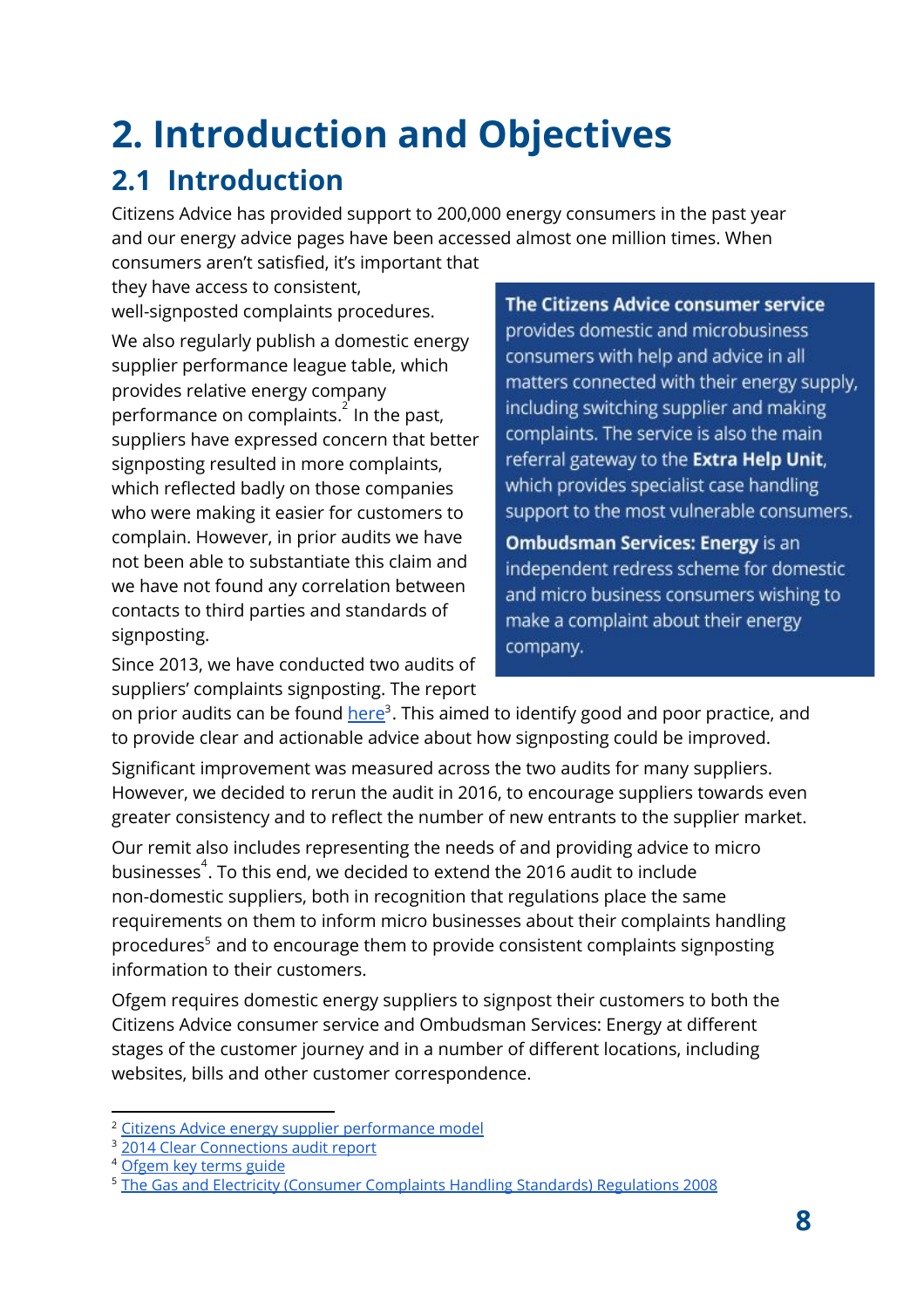While non-domestic suppliers have the same regulatory requirement to signpost micro businesses to their complaints processes and to the OS:E, they are not required by licence to provide their customers with the same range of documents or detail as domestic suppliers. However, we strongly encourage non-domestic suppliers to achieve the same quality of signposting for consumers as is required in the domestic arena. Indeed, this was one of our key asks in the non-domestic part of our response to the recent Competition and Markets Authority (CMA) inquiry into the energy market.

# <span id="page-9-0"></span>**2.2 The audit criteria and methodology**

In 2013, a working party consisting of members of staff from Citizens Advice, Energy UK, EDF Energy, SSE and the previous auditors set up a list of audit criteria and scoring weighting. These were designed to quantify Ofgem requirements and best practice in complaints signposting across a range of documents. The criteria were weighted between 2, for less important items, and 10, for the most important items, often Ofgem requirements. All suppliers were scored on all criteria. Half marks were only awarded where there were two parts to a criteria, or a supplier could give partial information, e.g. a base webpage rather than energy specific page or an incorrect terminology, e.g. Citizens Advice rather than Citizens Advice consumer service. The domestic audit criteria can be found in Appendix A.

Each iteration of the audit has attempted to includeall domestic energy suppliers, excluding white-label sites, $<sup>6</sup>$  as their complaints are included within the main brand.</sup>

For the first time, we also extended the audit to non-domestic suppliers. We used a slightly edited version of the audit criteria for non-domestic criteria, dropping requirements that were not relevant (for example, references to the 'Know Your Rights' document). These differences are explained in Appendix A.

For the audit, suppliers were asked to provide as many of the following documents as they had available:

- Bill for quarterly cash/cheque (QCC) customers
- Statement of account for direct debit (DD) customers
- Statement of account for pre-payment meter (PPM) customers
- Annual statement (domestic suppliers only)
- Unilateral contract variation notice
- Energy supply contract
- Complaint handling leaflet/booklet

In addition, this year we asked suppliers to provide the following documents:

- 8 week letter
- Deadlock letter

<sup>6</sup> For example, Sainsbury's Energy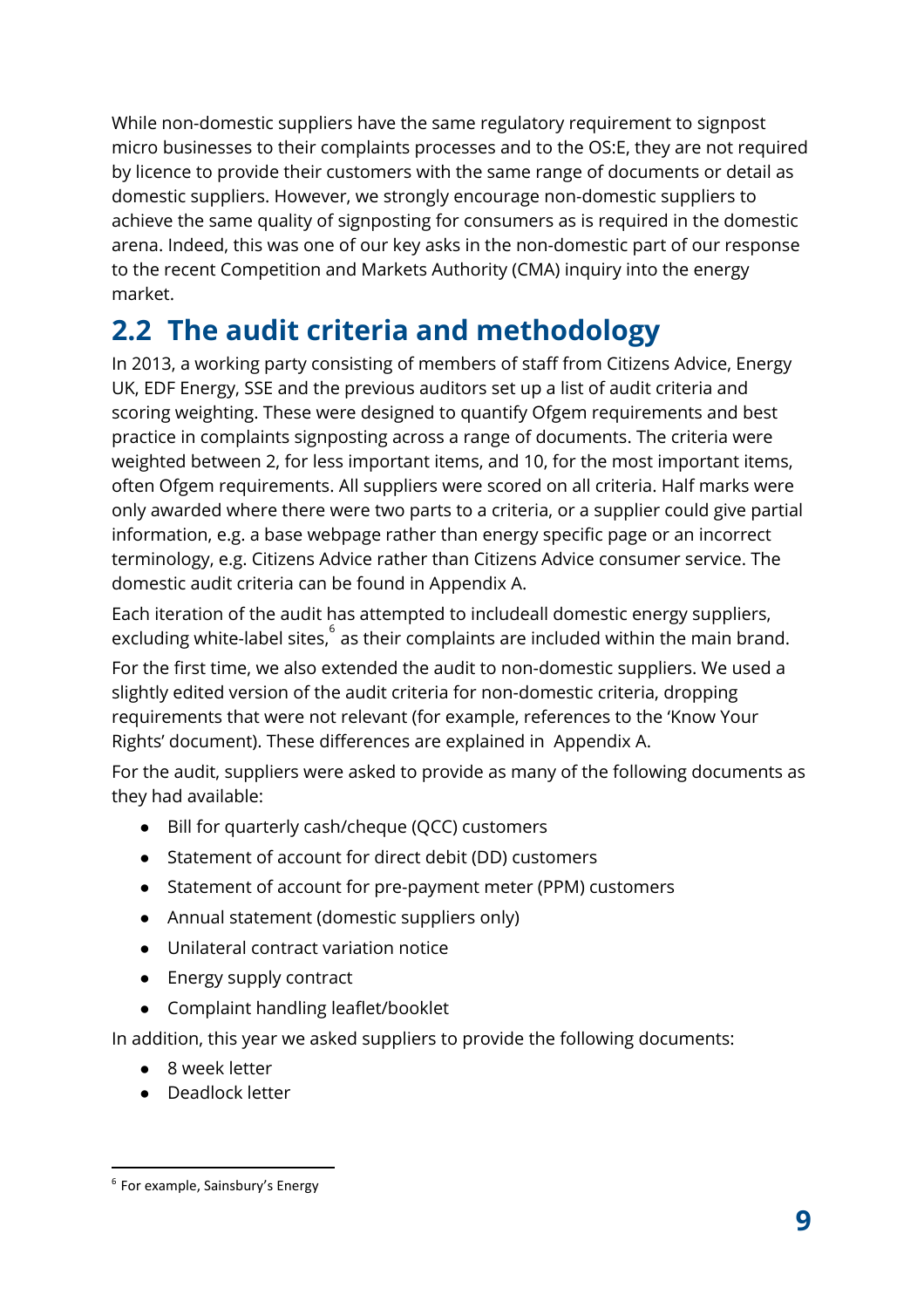Many suppliers did not submit documents for all categories. There are valid reasons why supplier cannot provide these documents, primarily:

- They do not supply those kinds of customers
- They have not yet reached a milestone where they need to develop such documents

Where such a reason was given, the suppliers were marked as not available (n/a). If suppliers failed to provide a document without a valid reason, they were marked as not suppliers (n/s). These were included in the ranking, although not given a score.

Some suppliers have also provided feedback to us about the appropriateness of particular audit criteria, suggesting that they fulfil the spirit of the criteria, if not the letter. We will be taking this feedback into account if we run future versions of this audit.

We note that some suppliers may have made changes to their bills and statements since they were requested and audited (in June 2016) and to their websites (which were reviewed in October 2016). This report, therefore, reflects a snapshot of suppliers' bills, statements and websites at the point of audit.

# <span id="page-10-0"></span>**2.3 This report**

This report provides a detailed comparative breakdown of suppliers scoring against the criteria. The next section (Section 3) provides a high-level snapshot of the audit findings, in the form of a series of tables summarising suppliers' performance. The subsequent sections provide the detailed findings for domestic suppliers (Section 4) and non-domestic suppliers (Section 5).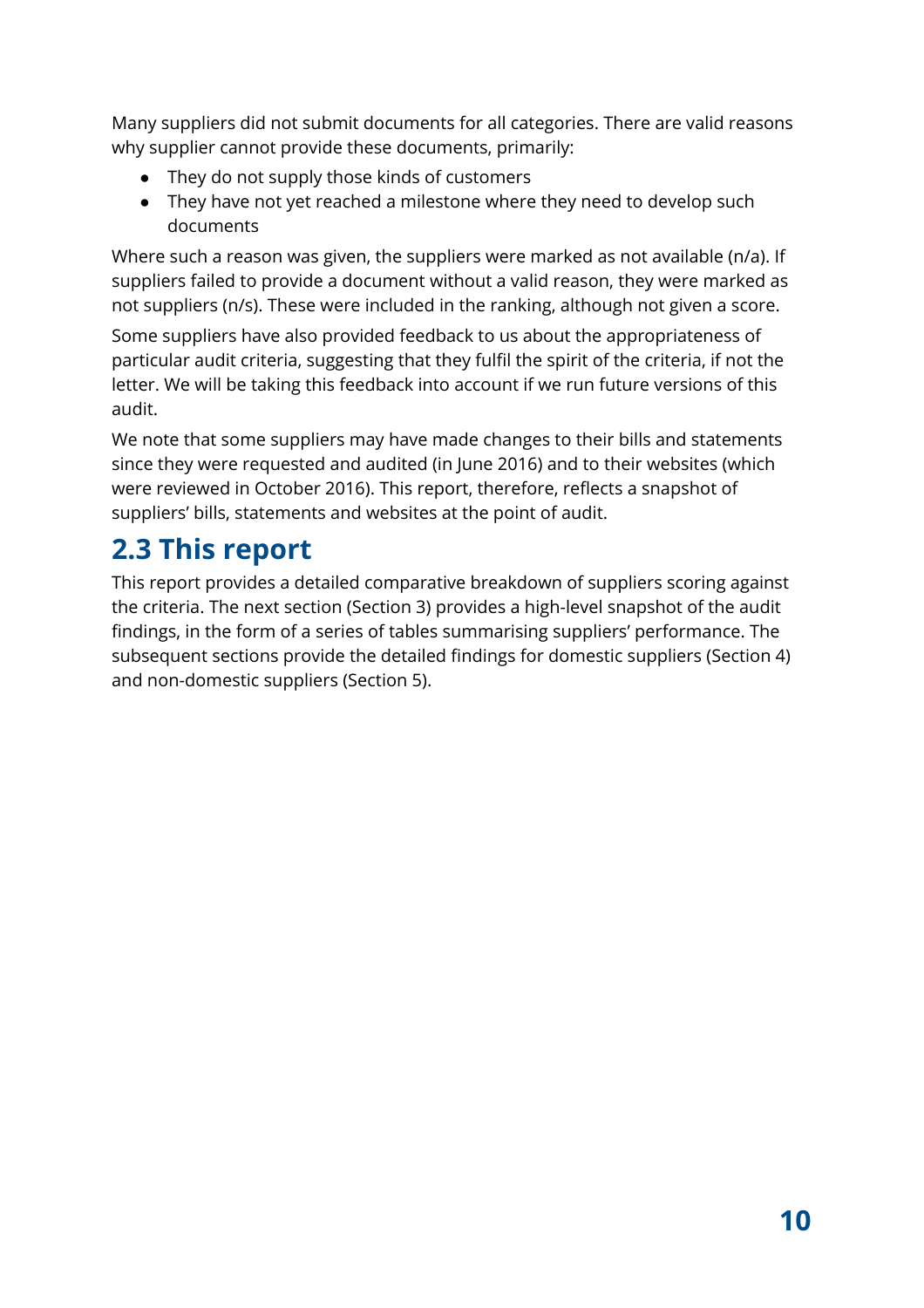# <span id="page-11-0"></span>**3. Audit findings: At a glance**

This section presents seven key tables, summarising suppliers' performance at a glance. These tables summarise:

- Raw scores and rankings for each domestic supplier and change in performance for domestic suppliers who participated in the 2014 audit
- Raw scores and rankings for each non-domestic supplier

### <span id="page-11-1"></span>**3.1. Domestic suppliers**

This section provides the overall summary information for domestic suppliers. 28 domestic suppliers were audited. A further 10 did not respond to the Information Request. The suppliers who did not respond to the Information Request are:

- Avro Energy
- Ebico
- Flow Energy
- Green Star Energy
- Iresa
- Isupply Energy
- Daligas
- GB Energy Supply (now no longer trading)
- GnErgy
- Green Energy UK

Table 3.1.1 shows the summary of the range and average scores for each audit category, when compared to 2014. Care must be taken with interpretation, as some suppliers were part of the 2014 audit and not the 2016 audit and vice versa.

Overall, average performance has improved. However, it has not improved *significantly,* with the largest increase in performance being for PPM bills, which has enjoyed a 14 percentage point increase. In contrast, QCC bills have only increased by one percentage point.

#### <span id="page-11-2"></span>**Table 3.1.1: Domestic suppliers scores summary**

| <b>Category</b>                             | Year | Out of | Highest Lowest<br><b>Score</b> | <b>Score</b> | Average<br>(%) |
|---------------------------------------------|------|--------|--------------------------------|--------------|----------------|
| Website                                     | 2016 |        | 129                            | 40           | 77%            |
|                                             | 2014 | 131    | 124                            | 54           | 69%            |
| <b>Bill for QCC customer</b>                | 2016 |        | 70                             | 25           | 77%            |
|                                             | 2014 | 70     | 70                             | 17           | 76%            |
| <b>Statement of account for DD customer</b> | 2016 |        | 70                             | 25           | 78%            |
|                                             | 2014 | 70     | 70                             | 15           | 70%            |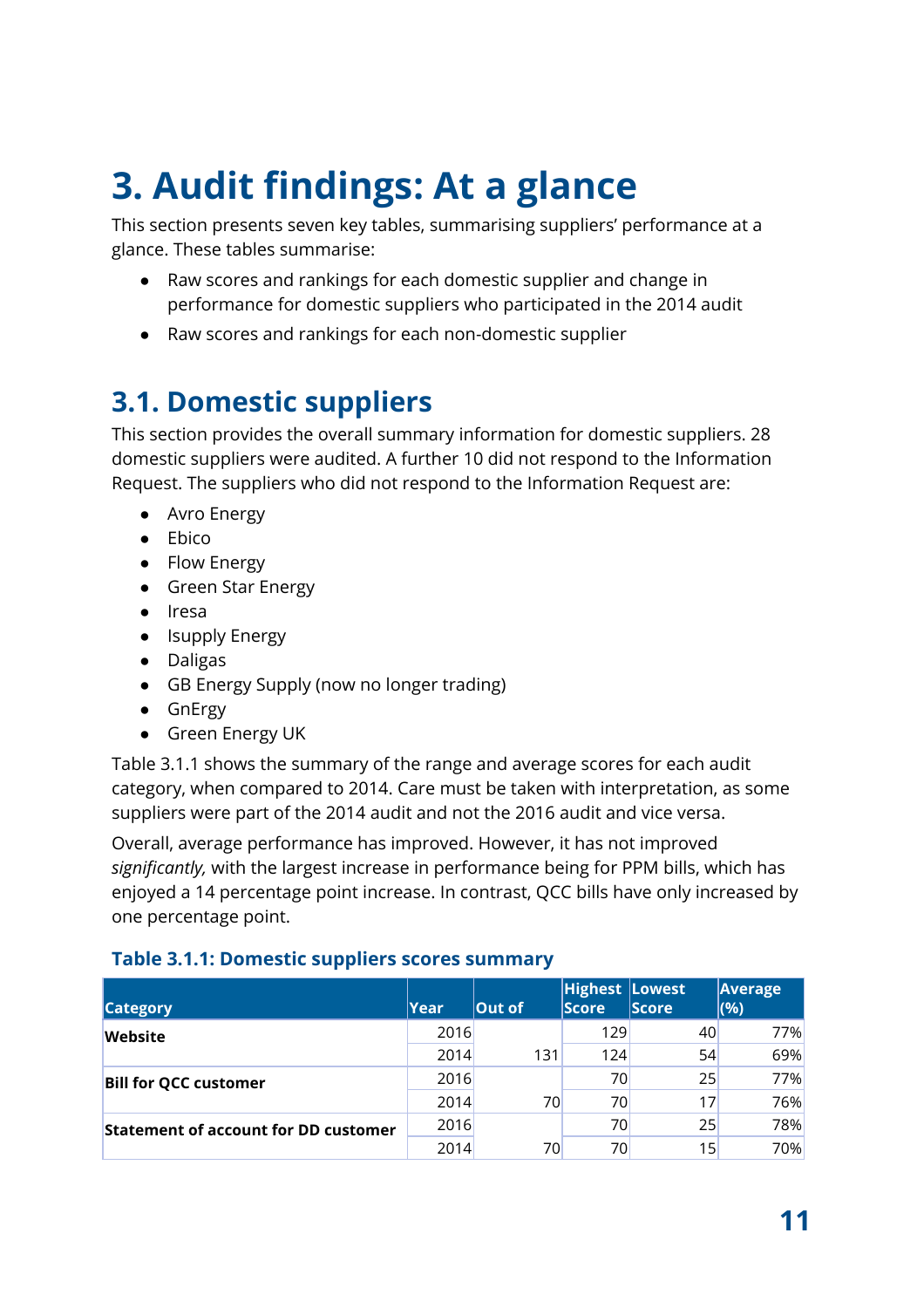| <b>Statement of account for PPM</b>       | 2016 |    | 70 | 10 | 76% |
|-------------------------------------------|------|----|----|----|-----|
| customer                                  | 2014 | 70 | 70 | 5  | 62% |
| <b>Annual statement</b>                   | 2016 |    | 26 |    | 83% |
|                                           | 2014 | 26 | 26 | 14 | 80% |
| Notification of unilateral contract       | 2016 | 27 | 27 | 0  | 81% |
| variation                                 | 2014 | 29 | 29 | 0  | 67% |
| <b>Energy supply contract</b>             | 2016 |    | 75 | 0  | 59% |
|                                           | 2014 | 75 | 75 | 0  | 42% |
| <b>Complaint handling leaflet/booklet</b> | 2016 |    | 61 | 17 | 80% |
|                                           | 2014 | 61 | 61 | 17 | 72% |
| 8 week letter                             | 2016 | 27 | 27 | 22 | 98% |
| <b>Deadlock letter</b>                    | 2016 | 27 | 27 | 22 | 97% |

[Table 3.1.2](#page-12-0) provides an overall summary of suppliers' domestic scores against each category. Some suppliers did not provide certain categories of document (for example, some new suppliers had not had the need to change consumers' contracts) and these are marked n/a. Where suppliers did not supply a document, it is marked n/s.

<span id="page-12-0"></span>

| <b>Table 3.1.2: Domestic suppliers' scores</b> |  |
|------------------------------------------------|--|
|------------------------------------------------|--|

|                                                | Websit<br>e | QCC<br><b>Bill</b> | <b>DD Bill</b> | <b>PPM</b><br><b>Bill</b> | <b>Annual</b><br>statemen<br>t | <b>Unilatera</b><br><b>l</b> contract<br>variation | <b>Supply</b><br>contract | <b>Complaint</b><br>s leaflet | 8<br>week<br><b>letter</b> | <b>Deadlock</b><br>letter |
|------------------------------------------------|-------------|--------------------|----------------|---------------------------|--------------------------------|----------------------------------------------------|---------------------------|-------------------------------|----------------------------|---------------------------|
| <b>Max score</b>                               | 131         | 70                 | 70             | 70                        | 26                             | 27                                                 | 75                        | 61                            | 27                         | 27                        |
| <b>Better Energy</b>                           | 75          | 27                 | 27             | 27                        | 14                             | n/a                                                | $\Omega$                  | 36                            | n/a                        | n/a                       |
| <b>Bristol Energy</b>                          | 114         | 51                 | 51             | n/a                       | n/a                            | n/a                                                | 68                        | 52                            | 22                         | 22                        |
| <b>British Gas</b>                             | 121         | 70                 | 70             | 70                        | 26                             | n/a                                                | 62                        | 61                            | 27                         | 27                        |
| <b>Bulb</b>                                    | 111         | n/a                | 55             | n/a                       | n/a                            | n/a                                                | 63                        | n/a                           | 27                         | 27                        |
| <b>Cardiff Energy</b><br><b>Supply Limited</b> | 116         | n/a                | n/a            | n/a                       | n/a                            | n/a                                                | 10                        | n/a                           | n/a                        | n/a                       |
| Co-operative<br><b>Energy</b>                  | 87          | 46                 | 46             | 10                        | 14                             | 10                                                 | 51                        | 42                            | 27                         | 27                        |
| <b>Economy</b><br><b>Energy</b>                | 124         | 63                 | 63             | 63                        | 14                             | n/a                                                | 10                        | 42                            | 27                         | 27                        |
| <b>Ecotricity</b>                              | 109         | 60                 | 60             | 60                        | 26                             | n/a                                                | 15                        | 61                            | n/a                        | 27                        |
| <b>EDF Energy</b>                              | 121         | 70                 | 70             | 70                        | 26                             | 27                                                 | 75                        | 61                            | 27                         | 27                        |
| <b>E.ON</b>                                    | 106         | 70                 | 70             | 70                        | 21                             | 27                                                 | 75                        | 61                            | 27                         | 27                        |
| <b>E</b> Gas and<br><b>Electric</b>            | 102         | n/a                | n/a            | n/s                       | 26                             | 27                                                 | 22                        | 44                            | 27                         | 27                        |
| <b>Extra Energy</b>                            | 70          | 36                 | 36             | n/a                       | 19                             | n/a                                                | 56                        | 51                            | 27                         | 27                        |
| <b>First Utility</b>                           | 74          | 70                 | 70             | 70                        | 26                             | n/s                                                | 75                        | n/s                           | 27                         | 27                        |
| <b>Go Effortless</b>                           | 40          | n/a                | 56             | n/a                       | 24                             | n/a                                                | 56                        | 17                            | 22                         | 22                        |
| <b>Good Energy</b>                             | 92          | 44                 | 44             | n/a                       | 21                             | 0                                                  | $\Omega$                  | 59                            | 27                         | 27                        |
| LoCO <sub>2</sub>                              | 126         | 65                 | 65             | 65                        | 26                             | 27                                                 | 37                        | 56                            | 27                         | 27                        |
| npower                                         | 129         | 55                 | 55             | 55                        | 26                             | 15                                                 | 48                        | 42                            | 27                         | 27                        |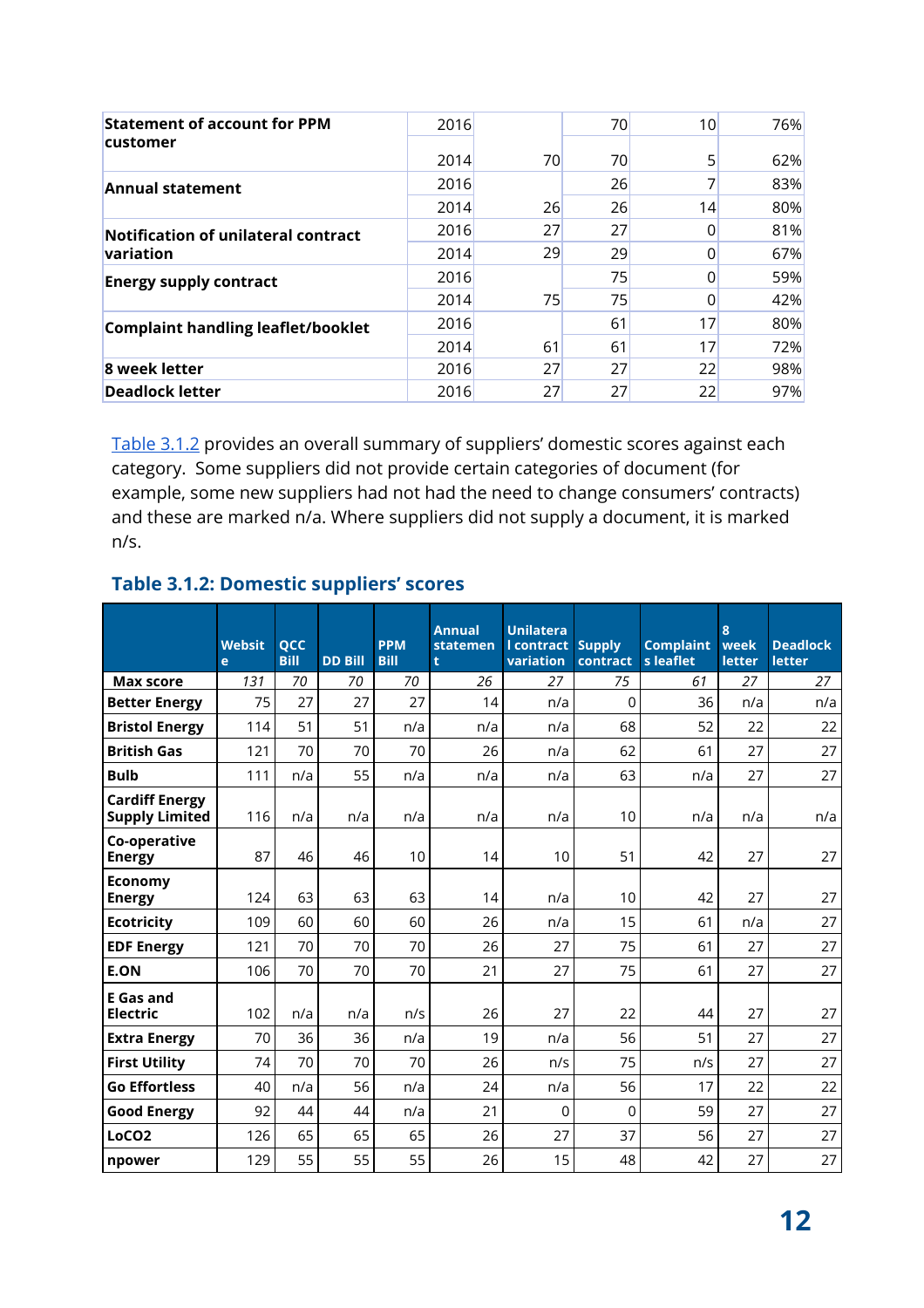| <b>Octopus</b>                            |     |     |     |     |     |     |     |     |     |    |
|-------------------------------------------|-----|-----|-----|-----|-----|-----|-----|-----|-----|----|
| <b>Energy</b>                             | 99  | n/a | 65  | n/a | n/a | n/a | 75  | n/s | 27  | 27 |
| <b>OVO Energy</b>                         | 62  | 55  | 55  | n/a | 24  | 27  | 48  | 17  | 27  | 27 |
| <b>Places for</b><br><b>People Energy</b> | 52  | 53  | 53  | n/a | n/a | n/a | n/s | n/s | 22  | 22 |
| <b>Robin Hood</b><br><b>Energy</b>        | 121 | 55  | 55  | 55  | 7   | 17  | 5   | 44  | n/a | 22 |
| <b>Scottish Power</b>                     | 99  | 56  | 56  | 56  | 26  | 25  | 53  | 47  | 27  | 27 |
| <b>So Energy</b>                          | 106 | 32  | 32  | n/a | 22  | 22  | 30  | 54  | 27  | 27 |
| <b>Spark Energy</b>                       | 124 | 25  | 25  | 15  | 14  | n/a | 41  | n/s | 27  | 27 |
| <b>SSE</b>                                | 109 | 63  | 63  | 63  | 26  | 27  | 70  | 61  | 27  | 27 |
| <b>Utilita</b>                            | 114 | 53  | 53  | 53  | 16  | 22  | 20  | 54  | 27  | 27 |
| <b>Utility</b><br>Warehouse               | 107 | 65  | n/a | n/a | 26  | 27  | 65  | 61  | 27  | 27 |
| Zog                                       | 126 | n/a | 65  | n/a | 26  | 27  | 70  | 56  | 27  | 27 |

Table 3.1.3 provides the ranking for each supplier against each audit document, excluding the 8 week and deadlock letter section, where only four suppliers scored less than the maximum available (further details are available in section 4.7 on these parts of the audit). Table 3.1.3 is organised in descending order of the number of suppliers who submitted a particular document.

No suppliers consistently comes first or second across the categories. However, British Gas, EDF Energy, E.ON, SSE, LoCO2, Zog and Scottish Power are regularly in the top five performers. In contrast, Places for People Energy and Spark Energy (apart from website) regularly score near the bottom.

<span id="page-13-0"></span>

| # | <b>Website</b>                     | <b>Supply</b><br>contract       | <b>DD Bill</b>                                            | <b>QCC Bill</b>                                    | <b>Complaints</b><br><b>leaflet</b>                                    | <b>PPM Bill</b>                                           | <b>Annual statement</b>                                                                                                                                              | <b>Unilateral</b><br>contract<br>variation                                                      |
|---|------------------------------------|---------------------------------|-----------------------------------------------------------|----------------------------------------------------|------------------------------------------------------------------------|-----------------------------------------------------------|----------------------------------------------------------------------------------------------------------------------------------------------------------------------|-------------------------------------------------------------------------------------------------|
|   | 1 npower                           | EDF,<br>E.ON,<br>First Utility, | British Gas, EDF,<br>Octopus Energy   E.ON, First Utility | British Gas,<br>EDF, E.ON,<br><b>First Utility</b> | British Gas,<br>Ecotricity,<br>EDF, E.ON,<br>SSE, Utility<br>Warehouse | British Gas<br><b>EDF</b><br>E.On<br><b>First Utility</b> | British Gas,<br>Ecotricity,<br>EDF,<br>E Gas and Electric,<br>First Utility,<br>LoCO <sub>2</sub> ,<br>nPower,<br>Scottish Power,<br>SSE.<br>UtilityWarehouse<br>Zog | EDF, E.ON, E<br>Gas and<br>Electric, LoCO2,<br>OVO Energy,<br>SSE, Utility<br>Warehouse,<br>Zog |
| 2 | LoCO2, Zog                         | SSE, Zog                        | LoCO2, Octopus<br>Energy, Zog                             | LoCO2, Utility<br>Warehouse                        | Good Energy   LoCO2                                                    |                                                           | Go Effortless, OVO<br>Energy                                                                                                                                         | Scottish Power                                                                                  |
| 3 | Economy<br>Energy, Spark<br>Energy | <b>Bristol Energy</b>           | Economy Energy,<br><b>SSE</b>                             | Economy<br>Energy, SSE                             | LoCO2, Zog                                                             | Economy<br>Energy, SSE                                    | So Energy                                                                                                                                                            | So Energy,<br>Utilita                                                                           |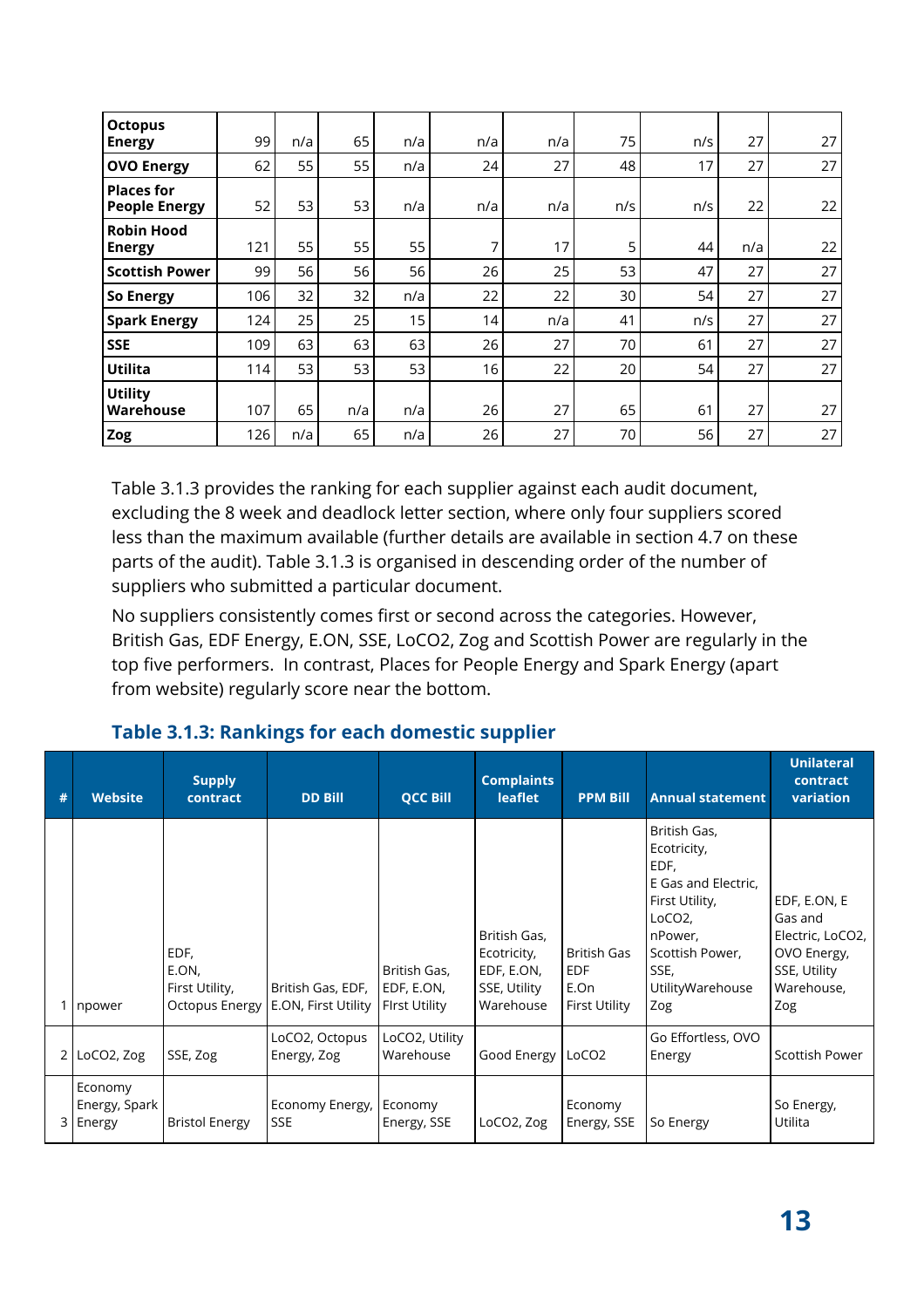| 4  | British Gas,<br>EDF. Robin<br><b>Hood Energy</b> | Utility<br>Warehouse              | Ecotricity                                           | Ecotricity                                         | So Energy,<br>Utilita                                                                                                           | Ecotricity                      | E.ON, Good Energy                                                            | Robin Hood<br>Energy   |
|----|--------------------------------------------------|-----------------------------------|------------------------------------------------------|----------------------------------------------------|---------------------------------------------------------------------------------------------------------------------------------|---------------------------------|------------------------------------------------------------------------------|------------------------|
| 5  | Cardiff<br>Energy<br>Supply<br>Limited           | <b>Bulb</b>                       | Go Effortless,<br>Scottish Power                     | Scottish Power                                     | <b>Bristol</b><br>Energy                                                                                                        | Scottish<br>Power               | <b>Extra Energy</b>                                                          | npower                 |
| 6  | Bristol Energy   British Gas                     |                                   | Bulb, npower,<br>OVO Energy,<br>Robin Hood<br>Energy | npower, OVO<br>Energy, Robin<br><b>Hood Energy</b> | <b>Extra Energy</b>                                                                                                             | npower,<br>Robin Hood<br>Energy | Utilita                                                                      | Co-operative<br>Energy |
| 7  | Utilita                                          | Extra Energy,<br>Go Effortless    | Places for People<br>Energy, Utilita                 | Places for<br>People Energy                        | Scottish<br>Power                                                                                                               | Utilita                         | Better Energy,<br>Co-operative<br>Energy, Economy<br>Energy, Spark<br>Energy | Good Energy            |
| 8  | <b>Bulb</b>                                      | <b>Scottish Power</b>             | Utilita                                              | Utilita                                            | E Gas and<br>Electric,<br>Robin Hood<br>Energy                                                                                  | <b>Better</b><br>Energy         | Robin Hood Energy   First Utility (n/s)                                      |                        |
| 9  | Ecotricity                                       | Co-operative<br>Energy            | <b>Bristol Energy</b>                                | <b>Bristol Energy</b>                              | 15 = Robin<br>Hood Energy                                                                                                       | Spark<br>Energy                 |                                                                              |                        |
| 10 | <b>SSE</b>                                       | npower, OVO<br>Energy             | Co-operative<br>Energy                               | Co-operative<br>Energy                             | Co-operative<br>Energy                                                                                                          | Co-operativ<br>e Energy         |                                                                              |                        |
| 11 | Utility<br>Warehouse                             | Spark Energy                      | Good Energy                                          | Good Energy                                        | Economy<br>Energy,<br>nPower                                                                                                    | E Gas and<br>Electric (n/s)     |                                                                              |                        |
|    | 12 E.ON                                          | LoCO <sub>2</sub>                 | <b>Extra Energy</b>                                  | <b>Extra Energy</b>                                | Better<br>Energy                                                                                                                |                                 |                                                                              |                        |
|    | 13 So Energy                                     | So Energy                         | So Energy                                            | So Energy                                          | Go<br>Effortless,<br>OVO Energy                                                                                                 |                                 |                                                                              |                        |
| 14 | E Gas and<br>Electric                            | E Gas and<br>Electric             | <b>Better Energy</b>                                 | <b>Better Energy</b>                               | <b>First Utility</b><br>$(n/s)$ ,<br>Octopus<br>Energy (n/s),<br>Places for<br>People<br>Energy (n/s),<br>Spark Energy<br>(n/s) |                                 |                                                                              |                        |
| 15 | Octopus<br>Energy.<br>Scottish<br>Power          | Utilita                           | Spark Energy                                         | Spark Energy                                       |                                                                                                                                 |                                 |                                                                              |                        |
|    | Scottish<br>16 Power                             | Ecotricity                        |                                                      |                                                    |                                                                                                                                 |                                 |                                                                              |                        |
| 17 | Good Energy                                      | Cardiff Energy<br>Supply Limited, |                                                      |                                                    |                                                                                                                                 |                                 |                                                                              |                        |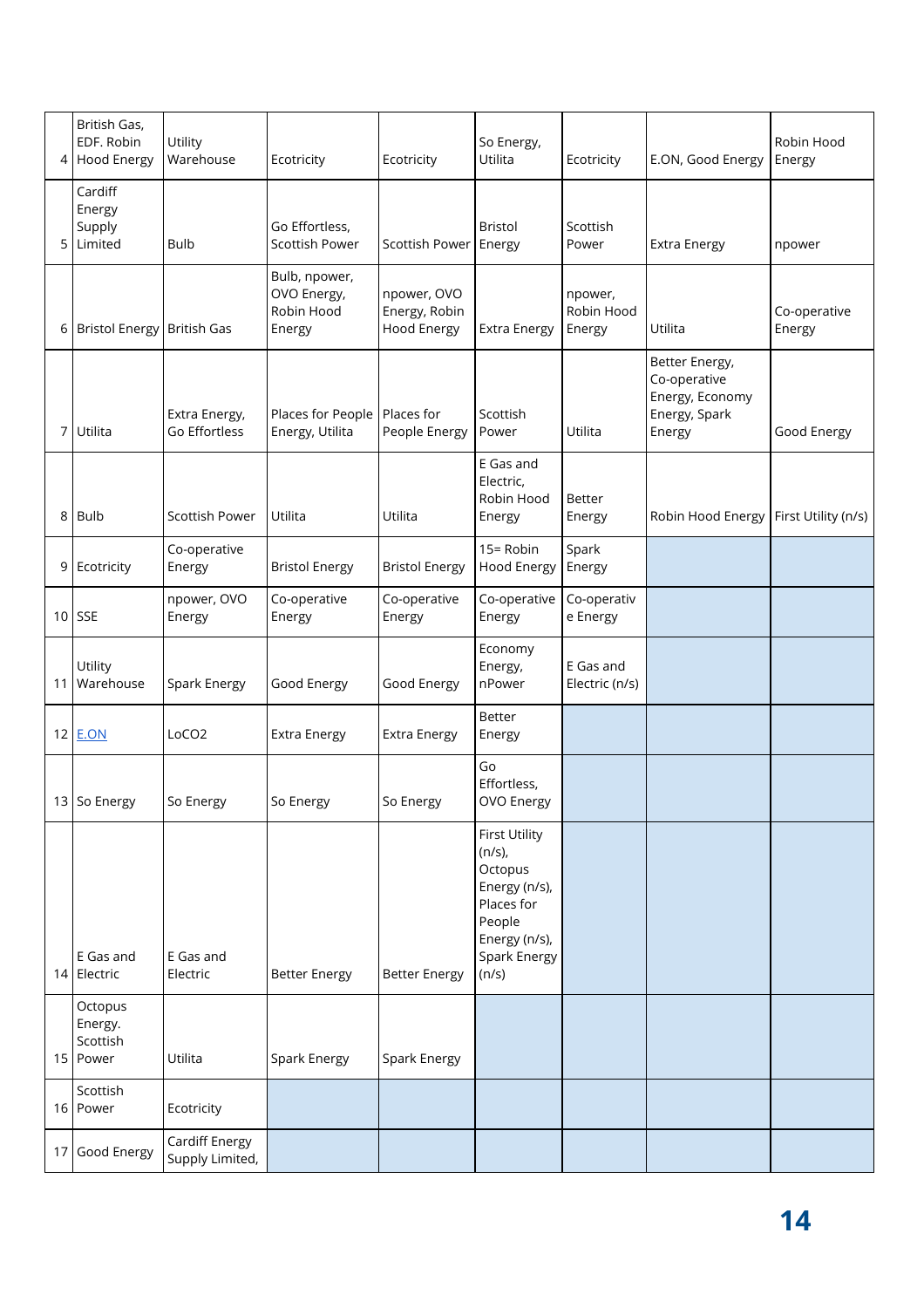|    |                                   | Economy<br>Energy                    |  |  |  |
|----|-----------------------------------|--------------------------------------|--|--|--|
|    | Co-operative<br>18 Energy         | Economy<br>Energy                    |  |  |  |
|    | 19 Better Energy                  | Robin Hood<br>Energy                 |  |  |  |
|    | 20 First Utility                  | Better Energy,<br>Good Energy        |  |  |  |
| 21 | <b>Extra Energy</b>               | Places for<br>People Energy<br>(n/s) |  |  |  |
| 22 | OVO Energy                        |                                      |  |  |  |
|    | Places for<br>People<br>23 Energy |                                      |  |  |  |
| 24 | Go Effortless                     |                                      |  |  |  |

Table 3.1.4 presents an overview of where domestic suppliers have improved or declined in performance since 2014. It only applies to suppliers who participated in both the 2014 and 2016 audit. Overall, the picture is one of steady improvement, with some concerning dips in performance for some suppliers. Disappointingly, the only suppliers who make improvements/maintain their scores across the board are British Gas, EDF Energy, LoCO2, E.On and Utility Warehouse.

These findings are discussed in more detail in subsequent sections.

#### <span id="page-15-0"></span>**Table 3.1.4: Change in score for domestic suppliers (2014-2016)**

|                       | Website   | <b>QCC Bill</b> | <b>DD Bill</b> | <b>PPM Bill</b>      | Annual<br>statement | Unilateral<br>contract<br>variation | <b>Supply</b><br>contract | <b>Complaint</b><br>leaflet |
|-----------------------|-----------|-----------------|----------------|----------------------|---------------------|-------------------------------------|---------------------------|-----------------------------|
| <b>British Gas</b>    | $+$       | $=$             | $=$            | $=$                  | $\ddot{}$           | n/a in 2016                         | $\ddot{}$                 | $=$                         |
| CoOp                  | $\ddot{}$ | ÷.              | $\sim$         | $\sim$               | $\sim$              | $\sim$                              | ٠                         | $+$                         |
| <b>Economy Energy</b> | $\ddot{}$ | n/a in<br>2014  | n/a in 2014    | $\ddot{\phantom{1}}$ | $\sim$              |                                     | n/a in 2016   n/a in 2014 | $\pm$                       |
| <b>Ecotricity</b>     | $\ddot{}$ | $\blacksquare$  | $\sim$         | $\sim$               | $=$                 | $n/a$ in 2016                       | ٠                         | $\ddot{\phantom{1}}$        |
| <b>EDF Energy</b>     | $=$       | $=$             | $=$            | $=$                  | $=$                 | Ξ                                   | $=$                       | $=$                         |
| EOn                   | $\ddot{}$ | ÷               | $\ddot{}$      | ÷                    | $=$                 | $\ddot{}$                           | $\ddot{}$                 | $+$                         |
| <b>First Utility</b>  | $\sim$    | $\ddot{}$       | $\ddot{}$      | $+$                  | $=$                 | n/s in 2016                         | ٠                         | n/s in 2016                 |
| <b>Good Energy</b>    | $\ddot{}$ | ÷               | $\ddot{}$      | $n/a$ in<br>2016     | $\ddot{}$           | n/a in 2014                         | $\sim$                    | $\ddot{\phantom{1}}$        |
| LoCo <sub>2</sub>     | ÷         | $=$             | $=$            | $n/a$ in<br>2014     | $=$                 | Ξ                                   | $=$                       | $=$                         |
| nPower                | $\ddot{}$ | $\ddot{}$       | ٠              | $\ddotmark$          | $\ddot{}$           | $\blacksquare$                      | $\mathbf{r}$              | $=$                         |
| <b>OVO</b>            | $\sim$    | n/a in<br>2014  | $\ddot{}$      | n/a in<br>2016       | n/a in 2014         | $\ddot{}$                           | ÷                         |                             |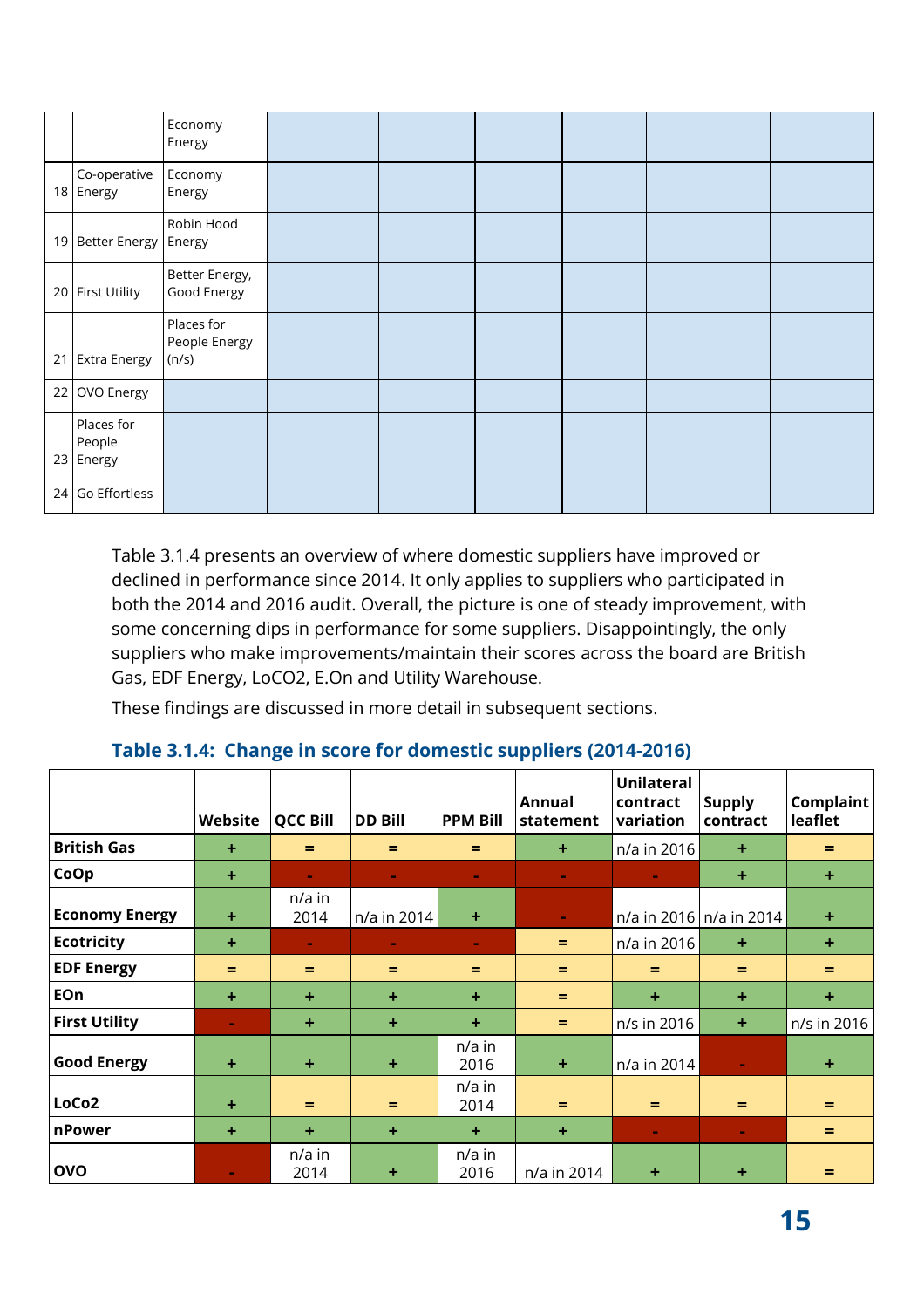| <b>Scottish Power</b> | $\mathbf{r}$ | $\sim$ | $\sim$   | <b>COL</b> | ٠             | =             | $\sim$ |             |
|-----------------------|--------------|--------|----------|------------|---------------|---------------|--------|-------------|
| <b>Spark Energy</b>   | ٠            | =      | =        | <b>COL</b> | $\sim$        | $n/a$ in 2016 | ÷      | n/s in 2016 |
| <b>SSE</b>            |              | ×      | ×        |            |               |               |        |             |
| Utilita               |              |        |          |            | $\sim$        |               | ⋍      |             |
|                       |              |        | $n/a$ in | $n/a$ in   |               |               |        |             |
| Utility Warehouse     | ÷            | $=$    | 2016     | 2016       | $n/a$ in 2014 | ÷             |        |             |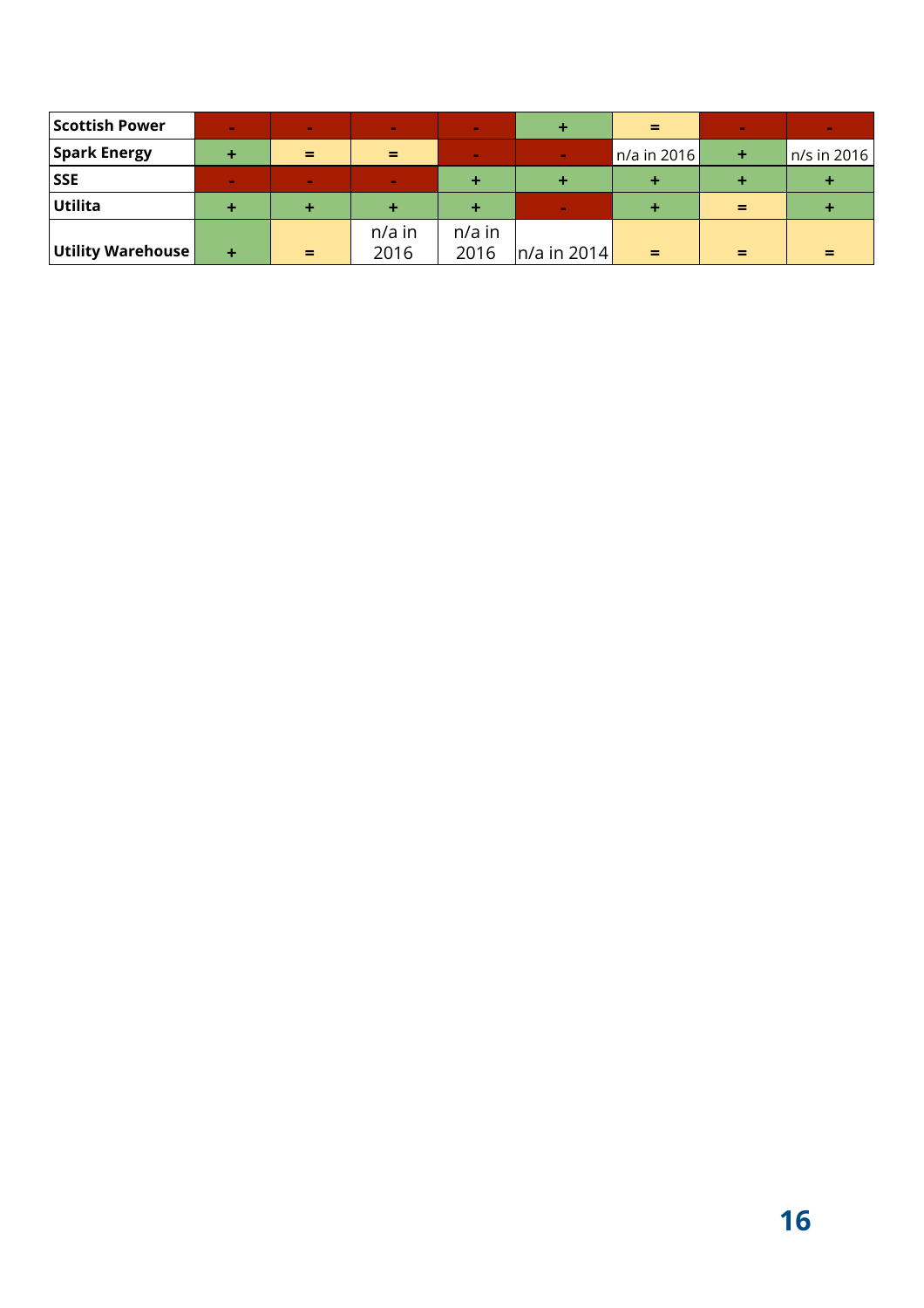### <span id="page-17-0"></span>**3.2 Non-domestic suppliers**

This section provides the overall summary information for non-domestic suppliers. 27 domestic suppliers were audited. A further 14 (including four already mentioned for not responding to the domestic Information Request) did not respond to the Information Request. The suppliers who did not respond to the Information Request are:

- Corona Energy
- Crown Energy
- D Energi
- Enterprise Gas
- Gazprom
- Hudson Energy
- Regent Gas
- Tempus Energy (now no longer supplying customers)
- Yu Energy
- Daligas
- GB Energy Supply (now no longer trading)
- GnErgy
- Green Energy UK

Table 3.2.1 shows the summary of the range and average scores for each audit category.

Overall, average performance is significantly worse than for domestic suppliers. Many suppliers score zero on whole categories - for unilateral contract variation, every supplier scores zero (it should be noted that this is not a required document for non domestic suppliers).

In contrast, performance for 8 week letters and deadlock letters is comparable to domestic suppliers, suggesting that if non-domestic suppliers simply extended their practices to other categories, significant improvements could be achieved.

#### <span id="page-17-1"></span>**Table 3.2.1 Non domestic suppliers' score summary**

|                                                  | Out of | <b>Highest</b><br><b>Score</b> | <b>Lowest</b><br><b>Score</b> | <b>Average (%)</b> |
|--------------------------------------------------|--------|--------------------------------|-------------------------------|--------------------|
| Website                                          | 126    | 121                            |                               | 59%                |
| Bill for QCC customer                            | 68     | 63                             | O                             | 41%                |
| Statement of account for DD<br>customer          | 68     | 63                             | Ω                             | 33%                |
| Statement of account for<br>PPM customer         | 68     | 63                             | Ω                             | 56%                |
| Notification of unilateral<br>contract variation | 25     | O                              | Ω                             | 0%                 |
| Energy supply contract                           | 73     | 56                             |                               | 12%                |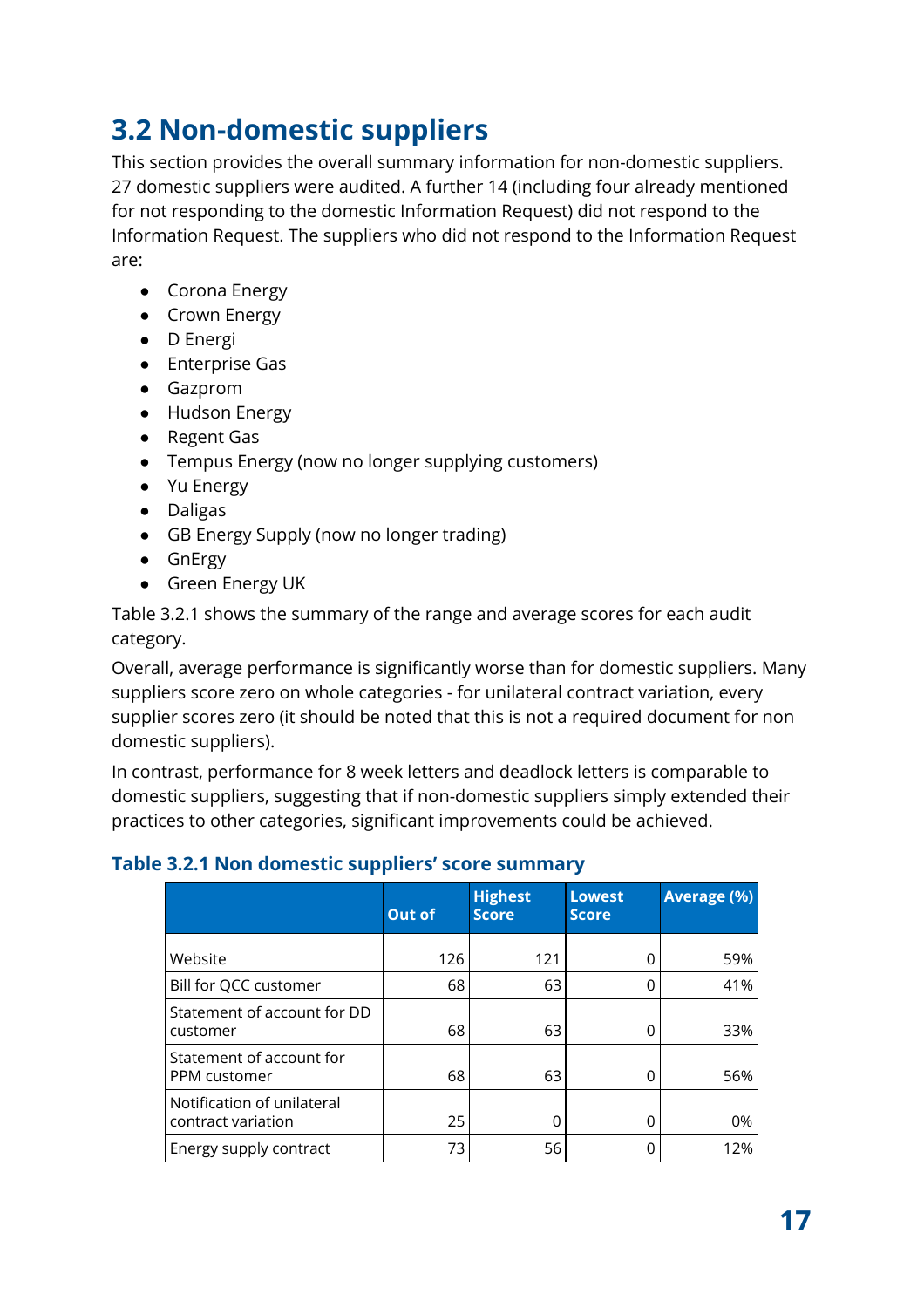| Complaint handling<br>leaflet/booklet | 59 | 59 | 1 ິ | 68% |
|---------------------------------------|----|----|-----|-----|
| 8 week letter                         | つつ |    |     | 95% |
| Deadlock letter                       |    |    |     | 96% |

Table 3.2.2 provides an overall summary of suppliers' non-domestic scores against each category. Some suppliers did not provide certain categories of document (for example, some new suppliers had not had the need to change consumers' contracts) and these are marked n/a. Where suppliers did not supply a document, it is marked n/s.

#### <span id="page-18-0"></span>**Table 3.2.2: Non-domestic suppliers' scores**

|                                | <b>Website QCC Bill</b> |             | <b>DD Bill</b> | <b>PPM Bill</b> | <b>Unilateral</b><br>contract<br>variation | <b>Supply</b><br>contract leaflet | <b>Complaints</b> | 8 week<br>letter | <b>Deadlock</b><br>letter |
|--------------------------------|-------------------------|-------------|----------------|-----------------|--------------------------------------------|-----------------------------------|-------------------|------------------|---------------------------|
| Axis Telecom                   | 0                       | 15          | n/a            | n/a             | n/a                                        | 0                                 | 17                | 22               | 22                        |
| <b>BES Utilities</b>           | 67                      | n/a         | $\mathbf 0$    | n/a             | n/a                                        | 5                                 | 47                | 27               | 27                        |
| <b>Better Energy</b>           | 70                      | 0           | $\Omega$       | n/a             | n/a                                        | $\Omega$                          | 34                | n/a              | n/a                       |
| <b>British Gas</b>             | 97                      | 46          | 46             | n/a             | n/a                                        | 47                                | 57                | 27               | 27                        |
| <b>CNG</b>                     | 111                     | 51          | n/a            | n/a             | n/a                                        | $\mathbf 0$                       | 42                | 27               | 27                        |
| Dong Energy                    | 70                      | 10          | $\mathbf 0$    | n/a             | n/a                                        | 5                                 | 27                | 22               | 22                        |
| Dual Energy                    | 102                     | 24          | 24             | n/a             | n/s                                        | $\Omega$                          | 12                | n/s              | 27                        |
| Ecotricity                     | 104                     | 29          | 29             | n/a             | n/a                                        | 15                                | 59                | n/a              | 27                        |
| <b>EDF SME</b>                 | 121                     | 51          | 51             | 51              | $\overline{0}$                             | 44                                | 59                | 27               | 27                        |
| Engie                          | 35                      | 29          | 29             | n/a             | n/s                                        | $\mathbf 0$                       | 17                | 22               | 22                        |
| E.ON                           | 67                      | 63          | 63             | 63              | $\overline{0}$                             | $\mathbf 0$                       | 59                | 27               | 27                        |
| <b>Extra Energy</b>            | 50                      | 41          | 41             | n/a             | n/s                                        | 44                                | 49                | 27               | 27                        |
| Go Effortless                  | 35                      | 0           | n/a            | n/a             | n/a                                        | 56                                | 17                | 22               | 22                        |
| Good Energy                    | 92                      | 44          | 44             | n/a             | 0                                          | $\mathbf 0$                       | 59                | 27               | 27                        |
| <b>Haven Power</b>             | 106                     | n/a         | $\mathbf 0$    | n/a             | 0                                          | $\mathbf 0$                       | 22                | 27               | 27                        |
| LoCO <sub>2</sub>              | 121                     | 0           | $\mathbf 0$    | n/a             | 0                                          | $\mathbf 0$                       | 54                | n/a              | 27                        |
| <b>MA Energy</b>               | 20                      | n/a         | 29             | n/a             | $\overline{0}$                             | $\mathbf 0$                       | 42                | n/a              | 27                        |
| <b>National Gas</b>            | 121                     | 0           | n/a            | n/a             | n/a                                        | $\mathbf 0$                       | 59                | 20               | 27                        |
| npower                         | 45                      | 43          | 53             | n/a             | n/s                                        | 5                                 | 42                | 27               | 27                        |
| Opus                           | 52                      | 19          | $\overline{0}$ | n/a             | $\overline{0}$                             | $\overline{0}$                    | 37                | 27               | 27                        |
| <b>OVO Energy</b>              | 62                      | $\mathbf 0$ | $\mathbf 0$    | n/a             | n/a                                        | $\mathbf 0$                       | 17                | 27               | 27                        |
| Scottish<br>Power              | 89                      | 19          | 19             | $\mathbf 0$     | 0                                          | 0                                 | 47                | 27               | 27                        |
| <b>SSE</b>                     | 121                     | 46          | 46             | n/a             | $\overline{0}$                             | $\mathbf 0$                       | 57                | 27               | 27                        |
| <b>Total GP</b>                | 107                     | 25          | 25             | n/a             | n/s                                        | 5                                 | 39                | 27               | 27                        |
| <b>United Gas</b><br>and Power | 107                     | n/a         | $\mathbf 0$    | n/a             | n/a                                        | $\mathbf 0$                       | 17                | 22               | 22                        |
| Utility<br>Warehouse           | 40                      | 63          | n/a            | n/a             | n/a                                        | 5                                 | 59                | 27               | 27                        |
| Yorkshire Gas<br>and Power     | 0                       | n/a         | 0              | n/a             | 0                                          | 0                                 | n/s               | 27               | 27                        |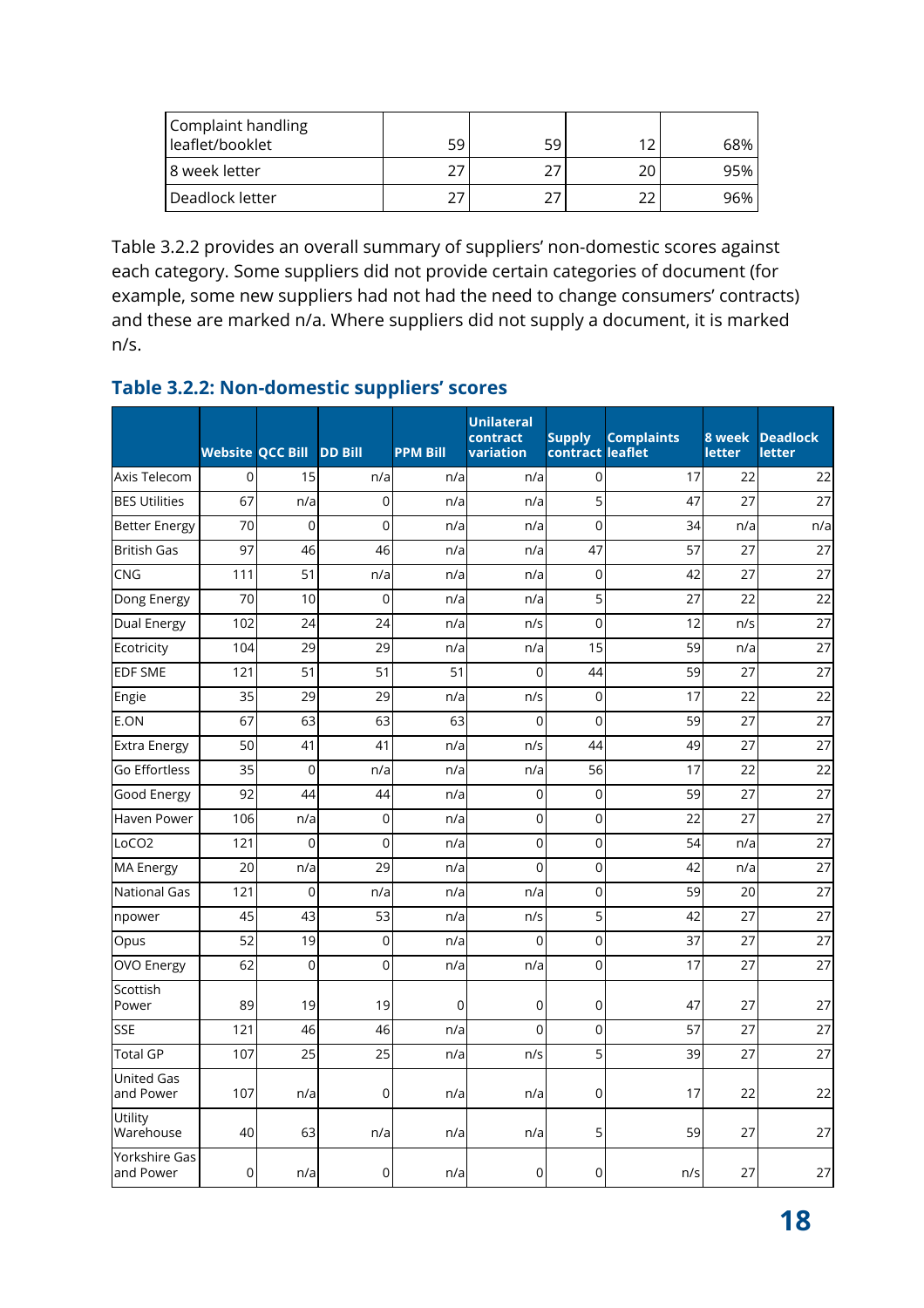Table 3.2.3 provides the ranking for each supplier against each audit document, excluding:

- the 8 week and deadlock letter section, where few suppliers scored less than the maximum/near maximum available (further details are available in section 5.6 on these parts of the audit).
- The notification of unilateral contract variation, where all non-domestic suppliers either scored zero, did not supply the document or did not produce such a document for their customers.

It is organised in descending order of the number of suppliers who submitted a particular document.

No supplier consistently comes first or second across the categories. However, EDF SME and British Gas regularly appear in the top five performers. In contrast, Scottish Power, Yorkshire Gas and Power and Axis Telecoms regularly score near the bottom.

| # | <b>Website</b>                                          | <b>Complaints leaflet</b>                                                        | <b>QCC Bill</b>            | <b>DD Bill</b>                         | <b>Supply contract</b>                                                                                                                                                                                                                | <b>PPM Bill</b>       |
|---|---------------------------------------------------------|----------------------------------------------------------------------------------|----------------------------|----------------------------------------|---------------------------------------------------------------------------------------------------------------------------------------------------------------------------------------------------------------------------------------|-----------------------|
| 1 | EDF SME,<br>LoCO <sub>2</sub> ,<br>National<br>Gas, SSE | Ecotricity, EDF SME,<br>E.ON, Good Energy,<br>National Gas, Utility<br>Warehouse | E.ON, Utility<br>Warehouse | E.ON                                   | Go Effortless                                                                                                                                                                                                                         | E.ON                  |
| 2 | <b>CNG</b>                                              | British Gas, SSE                                                                 | CNG, EDF<br><b>SME</b>     | npower                                 | <b>British Gas</b>                                                                                                                                                                                                                    | <b>EDF SME</b>        |
| 3 | Total GP,<br>United<br>Gas and<br>Power                 | LoCO <sub>2</sub>                                                                | British Gas,<br><b>SSE</b> | <b>EDF SME</b>                         | <b>EDF SME</b>                                                                                                                                                                                                                        | <b>Scottish Power</b> |
| 4 | Haven<br>Power                                          | <b>Extra Energy</b>                                                              | Good Energy                | British Gas, SSE                       | <b>Extra Energy</b>                                                                                                                                                                                                                   |                       |
| 5 | Ecotricity                                              | <b>BES Utilities,</b><br>Scottish Power                                          | npower                     | Good Energy                            | Ecotricity                                                                                                                                                                                                                            |                       |
| 6 | Dual<br>Energy                                          | CNG, MA Energy,<br>npower                                                        | <b>Extra Energy</b>        | <b>Extra Energy</b>                    | <b>BES Utilities, Dong</b><br>Energy, nPower, Total<br>GP, Utility Warehouse                                                                                                                                                          |                       |
| 7 | <b>British</b><br>Gas                                   | <b>Total GP</b>                                                                  | Ecotricity,<br>Engie       | Ecotricity, Engie,<br><b>MA Energy</b> | Axis Telecom, Better<br>Energy, CNG, Dual<br>Energy, Engie, E.ON,<br>Good Energy, Haven<br>Power, LoC02, MA<br>Energy, National Gas,<br>Opus, OVO Energy,<br>Scottish Power, SSE,<br>United Gas and Power,<br>Yorkshire Gas and Power |                       |
| 8 | Good<br>Energy                                          | Opus                                                                             | <b>Total GP</b>            | <b>Total GP</b>                        |                                                                                                                                                                                                                                       |                       |
| 9 | Scottish<br>Power                                       | <b>Better Energy</b>                                                             | Dual Energy                | Dual Energy                            |                                                                                                                                                                                                                                       |                       |

#### <span id="page-19-0"></span>**Table 3.2.3: Rankings for each non-domestic supplier**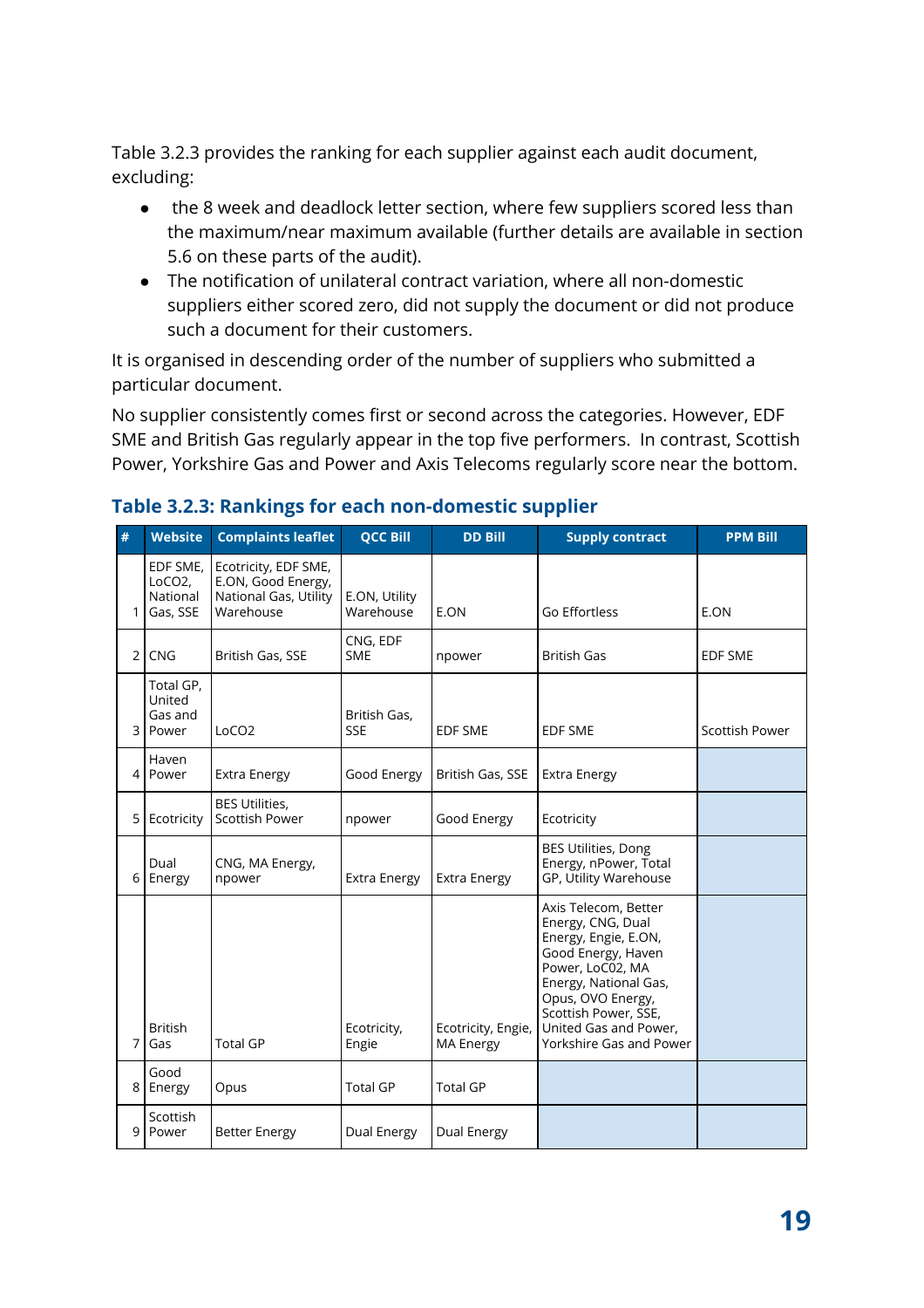|                 | Better<br>Energy,<br>Dong<br>10 Energy            | Dong Energy                                                                   | Opus,<br>Scottish<br>Power                                                   | Scottish Power                                                                                                                                                   |  |
|-----------------|---------------------------------------------------|-------------------------------------------------------------------------------|------------------------------------------------------------------------------|------------------------------------------------------------------------------------------------------------------------------------------------------------------|--|
| 11 <sup>1</sup> | <b>BES</b><br>Utilities,<br>E.ON                  | Haven Power                                                                   | Axis Telecom                                                                 | <b>BES Utilities,</b><br>Better Energy,<br>Dong Energy,<br>Haven Power,<br>LoCO2, Opus,<br>OVO Energy,<br>United Gas and<br>Power,<br>Yorkshire Gas<br>and Power |  |
|                 | <b>OVO</b><br>12 Energy                           | Axis Telecom, Engie,<br>Go Effortless, OVO<br>Energy, United Gas<br>and Power | Dong Energy                                                                  |                                                                                                                                                                  |  |
|                 | 13 Opus                                           | Dual Energy                                                                   | Better<br>Energy, Go<br>Effortless,<br>LoCO2,<br>National Gas,<br>OVO Energy |                                                                                                                                                                  |  |
|                 | Extra<br>14 Energy                                | Yorkshire Gas and<br>Power (n/s)                                              |                                                                              |                                                                                                                                                                  |  |
|                 | 15 npower                                         |                                                                               |                                                                              |                                                                                                                                                                  |  |
| 16              | Utility<br>Warehou<br>se                          |                                                                               |                                                                              |                                                                                                                                                                  |  |
| 17              | Engie, Go<br>Effortless                           |                                                                               |                                                                              |                                                                                                                                                                  |  |
|                 | MA<br>18 Energy                                   |                                                                               |                                                                              |                                                                                                                                                                  |  |
| 19 <sup>1</sup> | Axis<br>Telecom,<br>Yorkshire<br>Gas and<br>Power |                                                                               |                                                                              |                                                                                                                                                                  |  |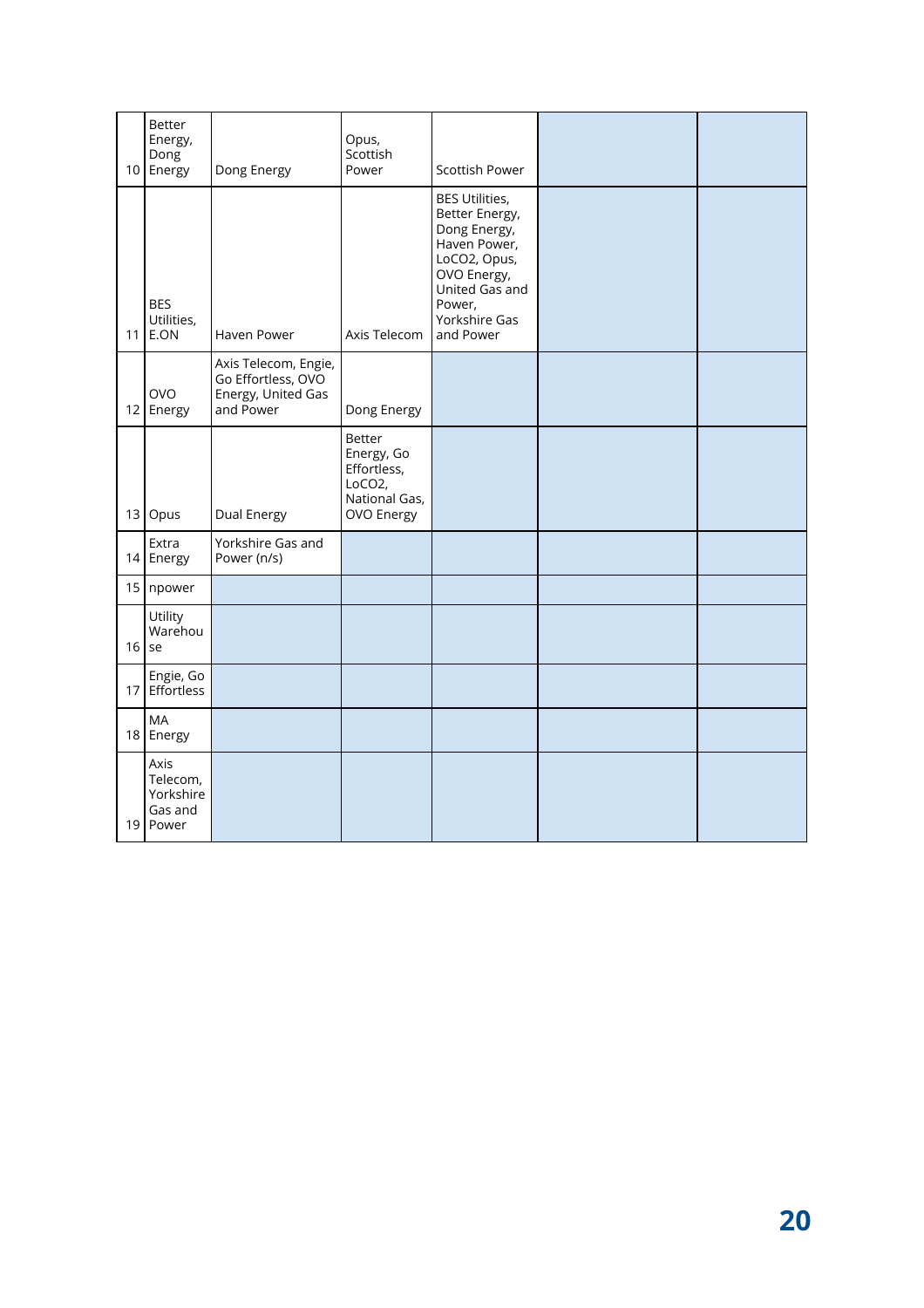# <span id="page-21-0"></span>**4. The findings in detail: domestic suppliers**

## <span id="page-21-1"></span>**4.1 Websites**

Having clear and accessible information on websites about how to make a complaint is an important part of ensuring that consumers are treated fairly by energy suppliers. Complaints signposting on suppliers' websites is therefore a critical part of this audit.

The domestic supplier website audit was conducted on company websites as they appeared in October 2016. In this section, we detail suppliers' overall scores on this part of the audit, the improvement/decline in scores since the 2014 audit (for companies that participated in that audit) and an overview of the key scoring criteria.

Ofgem regulations state that, in order to be compliant, a supplier must ensure that their complaints handling procedure appears on a clear and prominent location on their website. A full list of the audit criteria used to quantify this requirement is given in Appendix A.

#### <span id="page-21-2"></span>**4.1.1 Overall scores for websites**

A total of 131 points were available for websites. Table 4.1.1 shows the range and average of scores in 2016 compared to the 2014 audit.

| Year |     | <b>Out of Highest Score</b> | Lowest Score | Average (%) | $\blacksquare$ Median (%) |
|------|-----|-----------------------------|--------------|-------------|---------------------------|
| 2016 |     | 129                         | 40           | 77%         | 78%                       |
| 2014 | 131 | 124                         | 54           | 69%         | 69%                       |

#### <span id="page-21-3"></span>**Table 4.1.1 Summary of scores in 2014 and 2016**

2016 saw an increased range when compared to 2014, with both a slightly higher highest score and a lower lowest score. This is explained by the scores of two new suppliers, Places for People Energy and Go Effortless, who have lower scores than the lowest scorers in 2014. There has been an overall increase of just under 10% in the average and median scores since 2014.

Table 4.1.2 lists the overall scores achieved by each supplier with the ranking out of the 28 suppliers audited in 2016. For those suppliers included in the 2014 audit, Table 4.2 also provides a record of whether their scores had increased or decreased since the 2014 audit.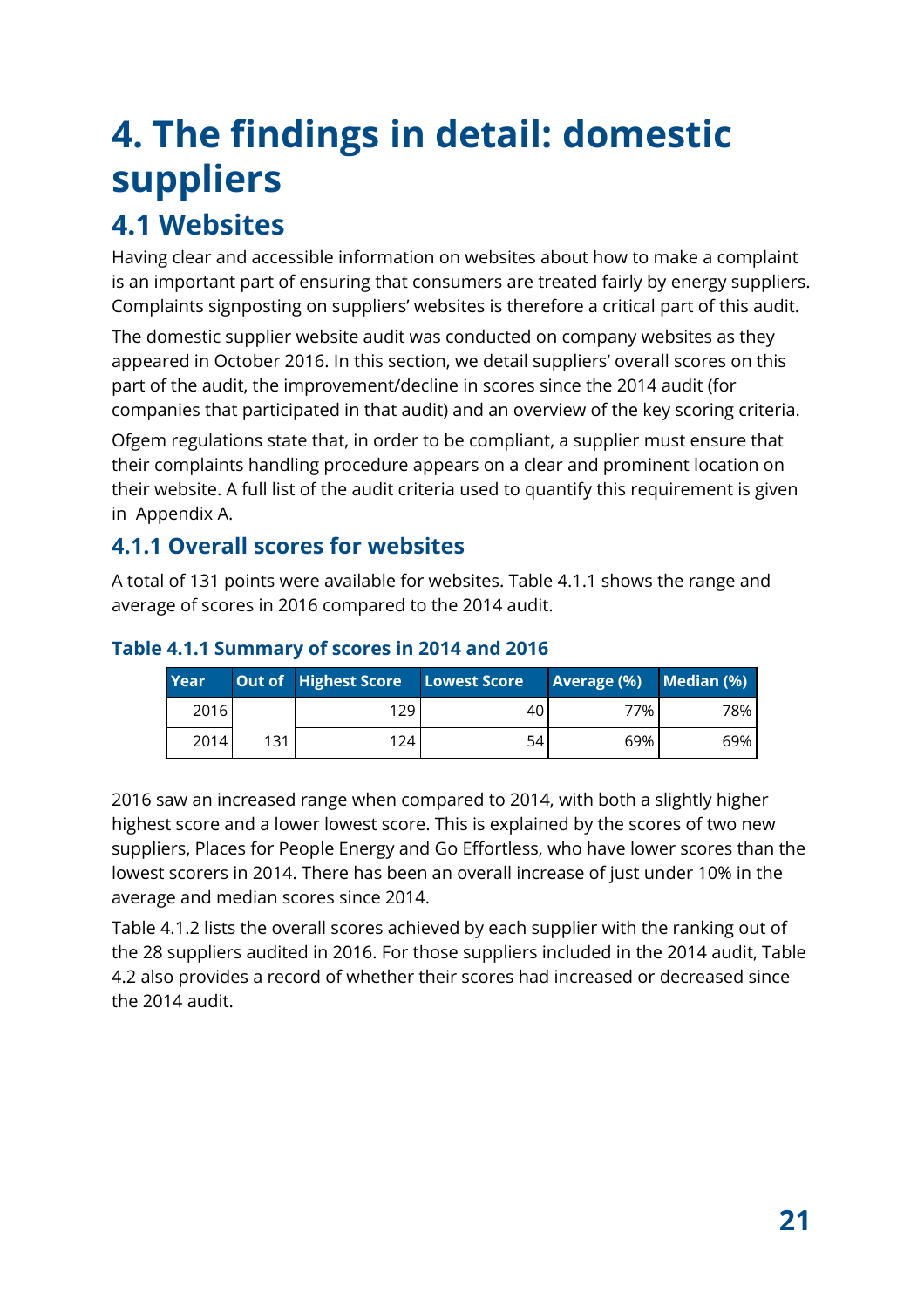|                                 | <b>Position</b> | <b>Score</b> | <b>Change in Score since 2014</b> |
|---------------------------------|-----------------|--------------|-----------------------------------|
| npower                          | 1               | 129          | ٠                                 |
| Zog                             | $2=$            | 126          |                                   |
| LoCO <sub>2</sub>               | $2 =$           | 126          | ÷                                 |
| <b>Spark Energy</b>             | $4=$            | 124          | ÷                                 |
| <b>Economy Energy</b>           | $4=$            | 124          | ÷                                 |
| <b>EDF Energy</b>               | $6=$            | 121          | same score                        |
| <b>British Gas</b>              | $6=$            | 121          | ÷                                 |
| <b>Robin Hood Energy</b>        | $6=$            | 121          |                                   |
| <b>Cardiff Energy Supply</b>    |                 |              |                                   |
| Limited                         | 9               | 116          |                                   |
| <b>Bristol Energy</b>           | $10=$           | 114          |                                   |
| <b>Utilita</b>                  | $10=$           | 114          | ÷                                 |
| <b>Bulb</b>                     | 12              | 111          |                                   |
| <b>SSE</b>                      | $13 =$          | 109          |                                   |
| <b>Ecotricity</b>               | $13 =$          | 109          | ÷                                 |
| <b>Utility Warehouse</b>        | 15              | 107          | ٠                                 |
| E.ON                            | $16=$           | 106          | ÷                                 |
| <b>So Energy</b>                | $16=$           | 106          |                                   |
| <b>E Gas and Electric</b>       | 18              | 102          |                                   |
| <b>Octopus Energy</b>           | $19=$           | 99           |                                   |
| <b>Scottish Power</b>           | $19=$           | 99           |                                   |
| <b>Good Energy</b>              | 21              | 92           | ÷                                 |
| <b>Co-operative Energy</b>      | 22              | 87           | ÷                                 |
| <b>Better Energy</b>            | 23              | 75           |                                   |
| <b>First Utility</b>            | 24              | 74           |                                   |
| <b>Extra Energy</b>             | 25              | 70           |                                   |
| <b>OVO Energy</b>               | 26              | 62           |                                   |
| <b>Places for People Energy</b> | 27              | 52           |                                   |
| <b>Go Effortless</b>            | 28              | 40           |                                   |

#### <span id="page-22-0"></span>**Table 4.1.2: Ranking of suppliers (websites)**

11 of the 15 suppliers audited in 2014 have improved or maintained their score, while 4 suppliers have seen their score decrease. Of these, four suppliers: npower, LoCO2, Economy Energy and Co-operative Energy have improved their score by over 30%. This is mainly due to moving complaints data closer to the homepage and improving the description and links to Citizens Advice Consumer Service. On the other hand, First Utility has moved complaints information deeper into their website and not updated contact details, resulting in a reduction of almost 50% in their score. Scottish Power and SSE have also reduced their scores by 17%, while OVO Energy's score is marginally lower. 17 of the 27 suppliers audited in 2016 have scores in excess of 100.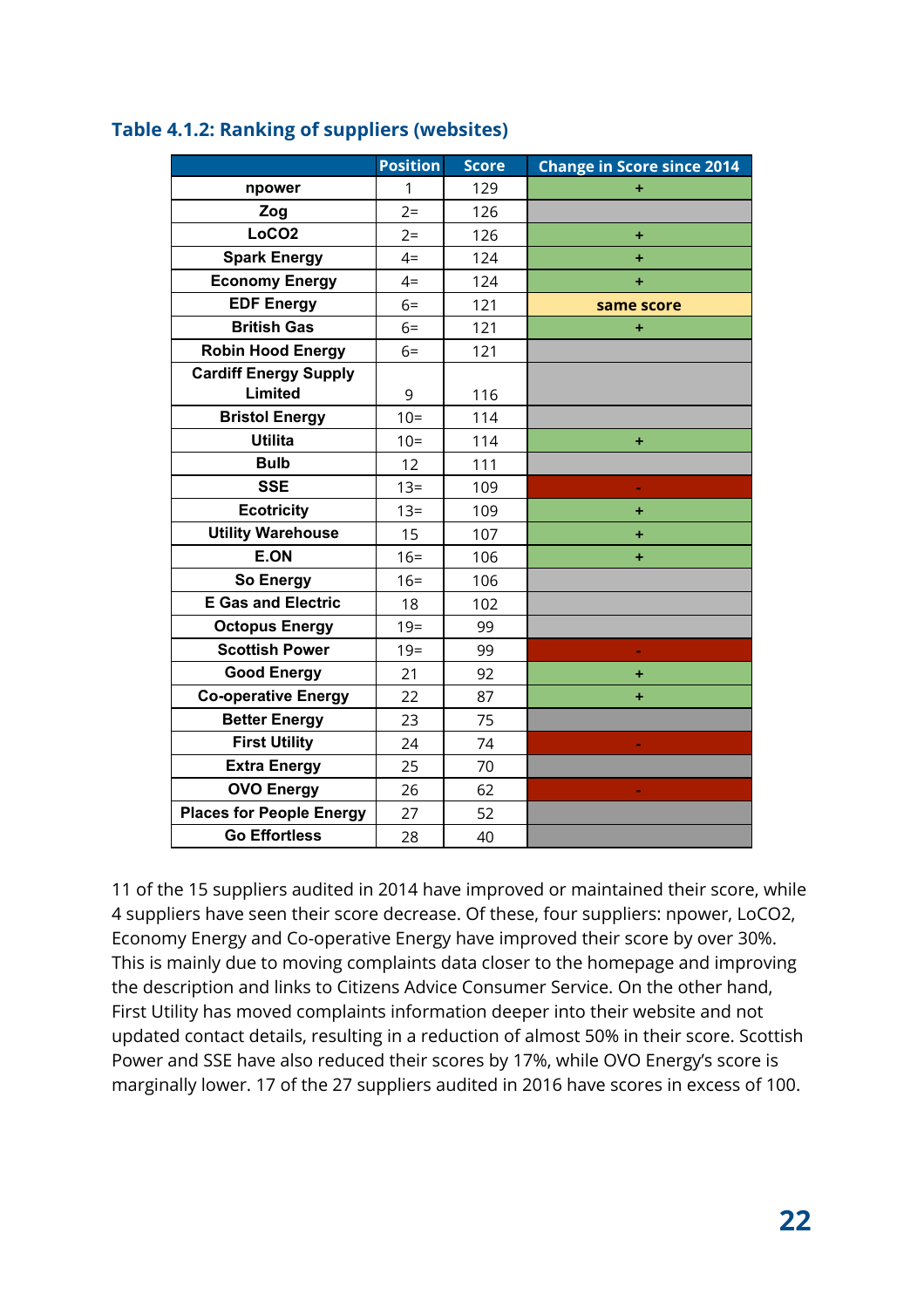#### <span id="page-23-0"></span>**4.1.2 Overall performance on specific website scoring criteria**

Table 4.1.3 below provides information about the percentage of suppliers who fulfilled specific scoring criteria in 2016 and in 2014, sorted from highest to lowest proportion. Care should be taken in interpreting changes, given the audited suppliers are to some extent different in 2016 when compared to 2014.

Nearly 100% of suppliers have a dedicated complaints page and almost all suppliers include details of Ombudsman Services: Energy and the Citizens Advice consumer service. The one exception is E Gas and Electric.

Overall, there has been improvement in 15 of 24 categories and overall performance has slid in 9 categories (which is overwhelmingly explained by new suppliers). The worst performing category is the word 'complaints' appearing without moving the cursor on suppliers' home pages, with only 7% of suppliers fulfilling this criteria, down from 20% in 2014.

The most improved categories are there being a link to the Citizens Advice consumer service on the complaints page and up-to-date phone number, both of which have improved by 59%, indicating that suppliers' are succeeding in updating their websites to reflect how this service's advertising and identity has changed.

|                                                                                                                                                                                                                            | 2016 % of                     | 2014 % of                     |
|----------------------------------------------------------------------------------------------------------------------------------------------------------------------------------------------------------------------------|-------------------------------|-------------------------------|
| <b>Criteria</b>                                                                                                                                                                                                            | compliant<br><b>suppliers</b> | compliant<br><b>suppliers</b> |
|                                                                                                                                                                                                                            |                               |                               |
| Your website should have a dedicated complaints page (5)                                                                                                                                                                   | 96%                           | 100%                          |
| Details of Ombudsman Services: Energy should be located on dedicated complaints<br>page (5)                                                                                                                                | 93%                           | 95%                           |
| Citizens Advice consumer service should be described as free and<br>independent/impartial. (5)                                                                                                                             | 93%                           | 80%                           |
| Citizens Advice consumer service should be 2 clicks or less from the home page (1<br>click/two clicks) (10)                                                                                                                | 93%<br>(54/39)                | 95%<br>(50/45)                |
| The steps involved in your complaints procedure should be outlined on your<br>complaints page and include Ombudsman Services: Energy details (5)                                                                           | 89%                           | 100%                          |
| Your website should include details of the Citizens Advice consumer service website<br>www.citizensadvice.org.uk/energy and phone number (03454 040506). (Half marks                                                       |                               | 30%                           |
| given for mention of Citizens Advice) (10)<br>There should be a link to Citizen Advice consumer service on the webpage. (5)                                                                                                | 89% (4%)<br>89%               | 30%                           |
| Your complaints procedure should be described on your website as opposed to a<br>PDF document (5)                                                                                                                          | 86%                           | 85%                           |
| Ombudsman Services: Energy should be 2 clicks or less from the home page (1<br>click/two clicks) (10)                                                                                                                      | 86%<br>(43/43)                | 85%<br>(45/40)                |
| There should be a link to the 'Know Your Rights' PDF (the most up to date version)<br>within the Citizens Advice consumer service description. (5)                                                                         | 82%                           | 30%                           |
| Your website should include details of the Ombudsman Services: Energy website<br>www.ombudsman-services.org/energy and phone number (0330 440 1624). (Half<br>marks given for either website or phone number correct) (10) | 82% (11%)                     | 50%                           |
| Your website should include a link to the website of the Ombudsman Services:<br>https://www.ombudsman-services.org/energy. (5)                                                                                             | 82%                           | 75%                           |
| There should be 2 or fewer 'page downs' hit to see Ombudsman Services: Energy<br>details on your complaints page (5)                                                                                                       | 79%                           | 85%                           |

#### <span id="page-23-1"></span>**Table 4.1.3: Performance by scoring criteria**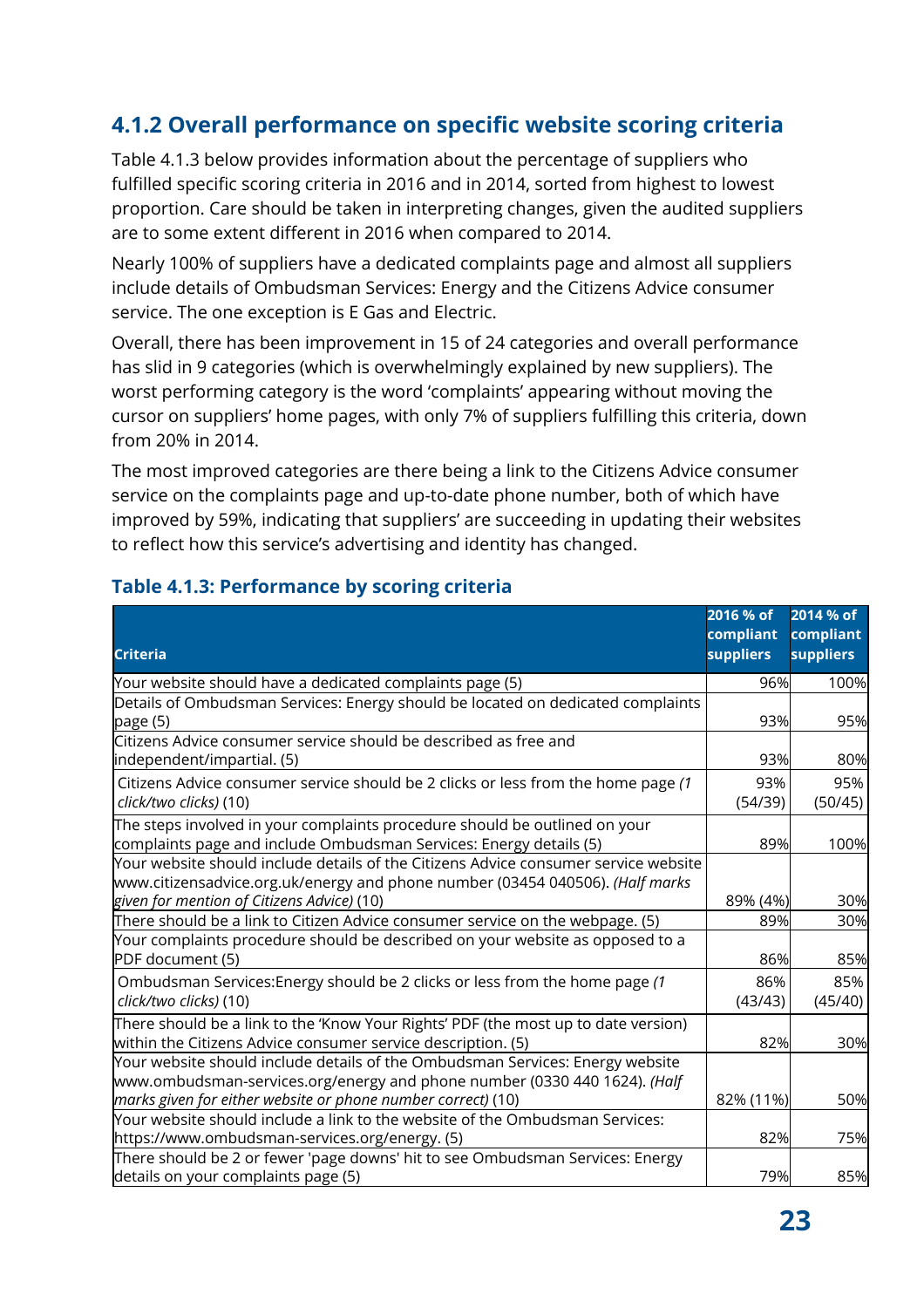| Your website should include a link to the Ombudsman Services: Energy email -                     |            |         |
|--------------------------------------------------------------------------------------------------|------------|---------|
| enquiries@os-energy.org (2)                                                                      | 79%        | 55%     |
| The customer should be told that Citizen Advice consumer service can be consulted $\overline{ }$ |            |         |
| at any stage of the complaint process. (5)                                                       | 75%        | 55%     |
| Ombudsman Services: Energy should be described as free, independent,                             |            |         |
| investigates complaints if no resolution after 8 weeks and decision is binding for               |            |         |
| supplier. (5)                                                                                    | 75%        | 70%     |
| There should be 2 or fewer 'page downs' hit to see Citizens Advice Consumer                      |            |         |
| Service details on your complaints page (5)                                                      | 68%        | 80%     |
| Citizens Advice Consumer Service should be mentioned before Ombudsman                            |            |         |
| Services: Energy (2)                                                                             | 61%        | 50%     |
| The word 'complaint' should appear on the home (without/with moving the cursor)                  |            | 55%     |
| (10)                                                                                             | 61% (54/7) | (35/20) |
| When a customer enters the word 'complaint' into your website's search function,                 |            |         |
| they should be taken directly to the complaints page (5)                                         | 57%        | 35%     |
| Details of Citizens Advice Consumer Service should be located on dedicated                       |            |         |
| complaints page. (Half marks given for reference to Citizens Advice on the complaints            |            |         |
| page) (10)                                                                                       | 57% (25%)  | 90%     |
| There should be a link to Citizen Advice consumer service online webform on the on               |            |         |
| the webpage: https://forms.adviceguide.org.uk/complaint_energy.aspx (2)                          | 50%        | 30%     |
|                                                                                                  |            |         |

#### <span id="page-24-0"></span>**4.1.3 Performance on key website criteria**

The scoring criteria awarded a higher number of points for website features that we consider particularly important. These are:

- Number of clicks from the home page to the Citizens Advice consumer service and Ombudsman Services: Energy (two or fewer was deemed acceptable)
- Whether the word 'complaint/s' appears on the home page without moving the cursor
- Details of the Ombudsman Services:Energy located in the complaints section
- Website details and telephone number for the Citizens Advice consumer service and Ombudsman Services: Energy

#### <span id="page-24-1"></span>**Clicks to consumer service and OS:E**

Ideally, the Citizens Advice consumer service should be one click away from the supplier's home page but partial marks were available for 2 clicks. In 2016, there has been a slight decrease in the proportion of suppliers fulfilling this criteria, from 95% to 93%. However, Figure 4.1.1 shows that the number of suppliers with Citizens Advice consumer service 1 click from the home page has increased, while the number with the consumer service 2 clicks from the home page has decreased.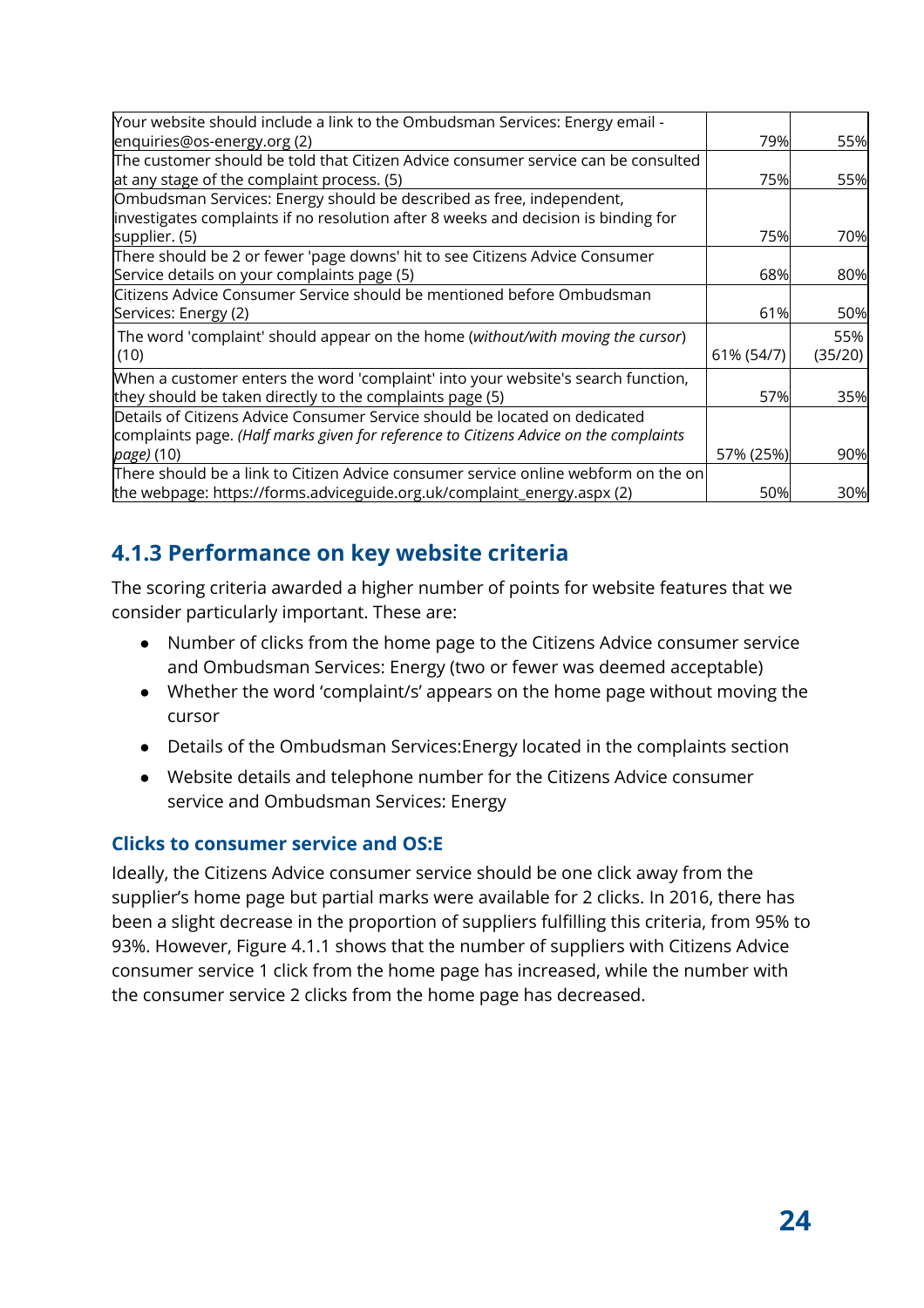#### <span id="page-25-0"></span>**Figure 4.1.1.Number of clicks from the home page to reach the Citizens Advice consumer service**



The Ombudsman Services: Energy service also should be 1-2 clicks away from the supplier's home page, where there has been a very slight improvement from 85% in 2014 to 86% in 2016. However, this has been comprised of an increase in suppliers having the OS:E 2 clicks from their home page, while the number of suppliers with only 1 click from their home page to the OS:E has decreased as shown in Figure 4.1.2.

<span id="page-25-1"></span>

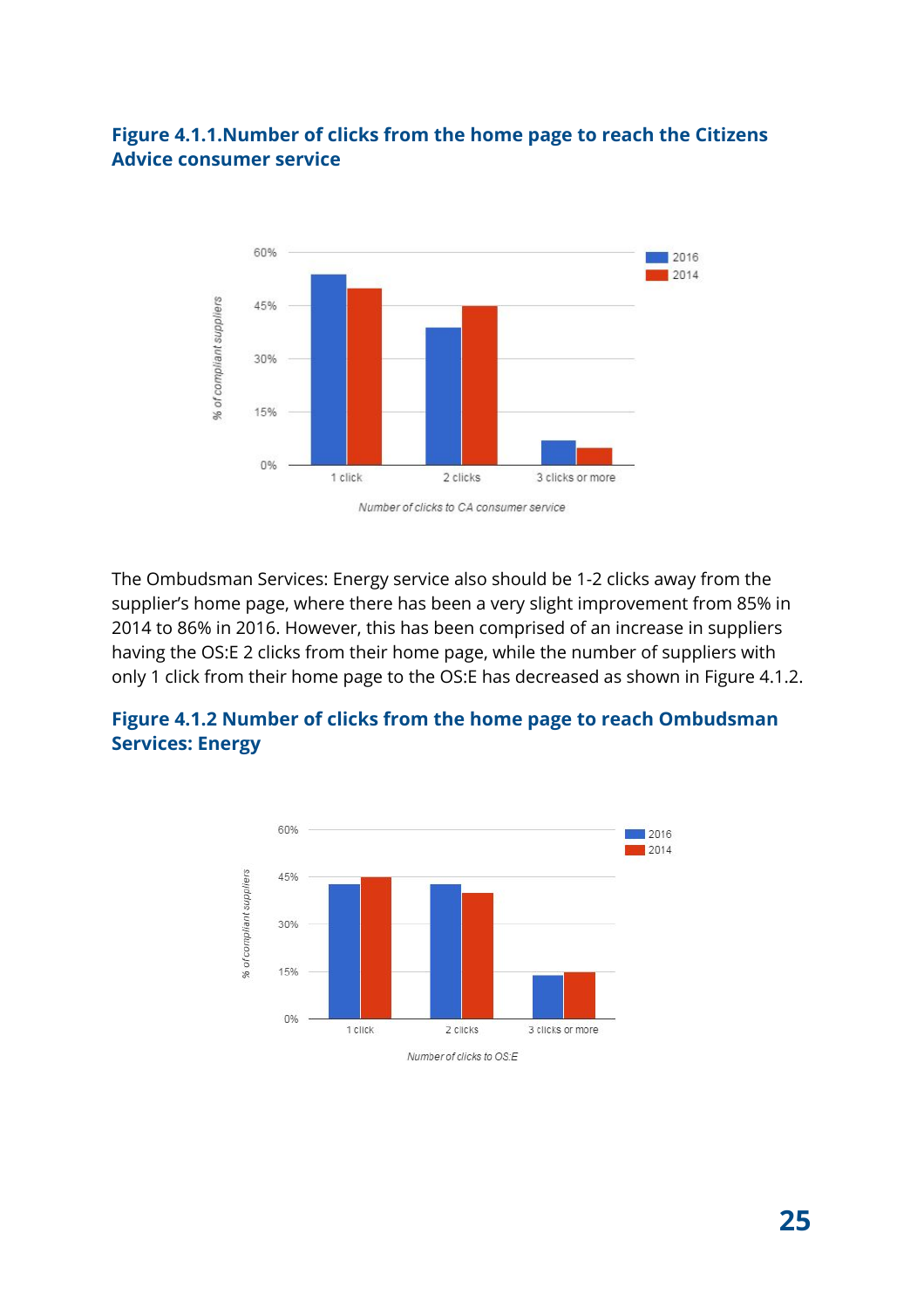#### <span id="page-26-0"></span>**Prominence of the word 'complaints'**

Our scoring criteria require suppliers to have the word 'complaint' visible on the homepage of their website, ideally without moving the cursor. There has been some improvement since 2014 on this criteria, improving from 55% in 2014 to 61% in 2016. However, 39% of suppliers still have progress to make in this area.

#### <span id="page-26-1"></span>**Ombudsman Services: Energy on complaints page**

In 2014, all suppliers had dedicated complaints pages and only LoCO2 did not signpost to the OS:E on this page. In 2016, one supplier did not have a dedicated complaints page (E Gas and Electric) and two did not signpost to the OS:E (Go Effortless and OVO Energy)**.**

#### <span id="page-26-2"></span>**Contact details for Citizens Advice consumer service and OS:E**

Our scoring criteria required suppliers to give full contact details (website and telephone number) for both organisations on their websites. In 2014, only 30% of suppliers fulfilled this for the Citizens Advice consumer service; by 2016, this had improved to 89%. Similarly, in 2014 only 50% of suppliers had the full contact details for the Ombudsman Services: Energy; by 2016, this had similarly improved to 89%.

Several suppliers only received half marks for this criteria, as some had included out of date contact details such as our old website (adviceguide.org.uk) or phone numbers. We have requested that suppliers update this information urgently. It is important that the industry ensures that all contact details given on websites and all other documentation are both consistent and correct.

#### <span id="page-26-3"></span>**4.1.4 Areas for significant improvement**

There has been improvement across many website scoring criteria in the past two years. However, there remain some areas in which there is still a lot of scope for some suppliers to improve on their scores, most notably the following (where the criteria is met by less than 60% of suppliers):

- A link to Citizens Advice consumer service online webform on the webpage (only fulfilled by 50% of suppliers, versus 30% in 2014)
- Customers should be taken to the complaints webpage when they search for it (only fulfilled by 57% of suppliers, versus 35% in 2014)
- The Citizens Advice consumer service should be located on the dedicated complaints page (only fulfilled by 57% of suppliers, versus 90% in 2014; this could be due to a slight change in scoring methodology, where we only award full marks for mentioning the 'Citizens Advice consumer service')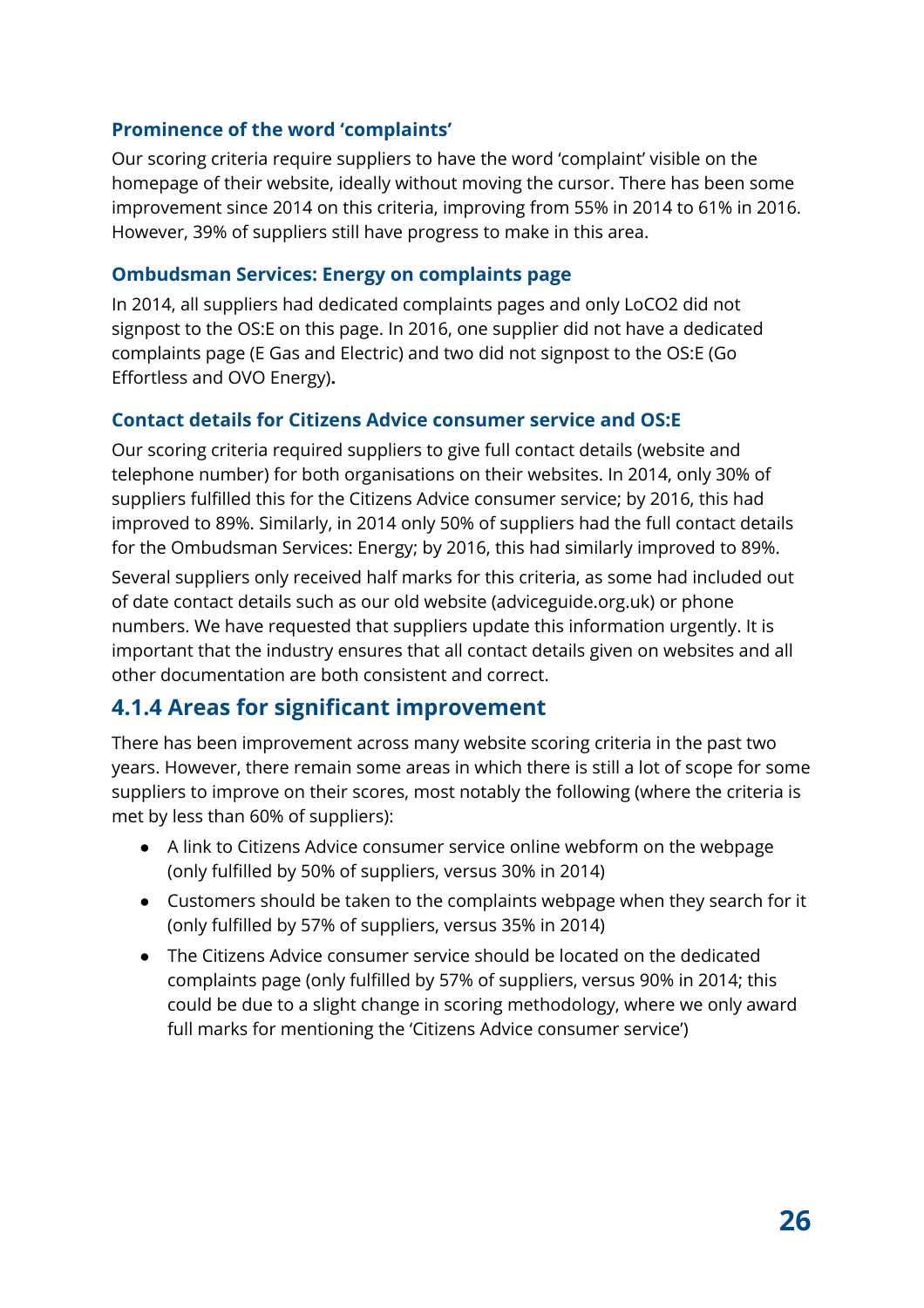# <span id="page-27-0"></span>**4.2 Bills and statements**

Bills and statements are the primary means of interaction between suppliers and consumers. Complaints signposting on suppliers' bills and statements is therefore a critical part of this audit.

In this section, we detail suppliers' overall scores on this part of the audit, the improvement/decline in scores since the 2014 audit (for companies that participated in that audit) and an overview of the key scoring criteria.

Suppliers were asked to send examples of bills for quarterly cash/cheque (QCC) customers, direct debit (DD) customers and pre-payment meter (PPM) customers. The following numbers of documents were received for audit:

#### <span id="page-27-1"></span>**Table 4.2.1 Number of bills and statements received**

|                       | 2014 | 2016 |
|-----------------------|------|------|
| <b>QCC Bills</b>      | 16   |      |
| <b>DD Statements</b>  | 18   |      |
| <b>PPM Statements</b> | 14   | 6    |

All suppliers provided sufficient justification for their lack of documentation with one exception of E Gas and Electric's statement of account for PPM customers.

#### <span id="page-27-2"></span>**4.2.1 Overall scores for bills and statements**

Table 4.2.2 shows an overview of the scores for all bills and statements.

<span id="page-27-3"></span>

| Table 4.2.2 Summary of scores in 2014 and 2016 |  |  |
|------------------------------------------------|--|--|
|                                                |  |  |

|                          |      | Out of | <b>Highest</b><br><b>Score</b> | <b>Lowest</b><br><b>Score</b> | <b>Average</b><br>(%) | <b>Median</b><br>(%) |
|--------------------------|------|--------|--------------------------------|-------------------------------|-----------------------|----------------------|
|                          | 2016 |        | 70                             | 25                            | 77%                   | 79%                  |
| Bill for QCC customer    | 2014 | 70     | 70                             | 17                            | 76%                   | 83%                  |
| Statement of account for | 2016 |        | 70                             | 25                            | 78%                   | 79%                  |
| dd customer              | 2014 | 70     | 70                             | 15                            | 70%                   | 79%                  |
| Statement of account for | 2016 |        | 70                             | 10                            | 76%                   | 86%                  |
| ppm customer             | 2014 | 70     | 70                             |                               | 62%                   | 71%                  |

Some suppliers achieved full marks in each category in both 2014 and 2016. The lowest score achieved has improved since 2014, and the average and medians have also improved.

Many suppliers use the same template or documentation for all three types of customers. This reflected in Table 4.2.3 which shows a similar scores and ranking across the three bill types.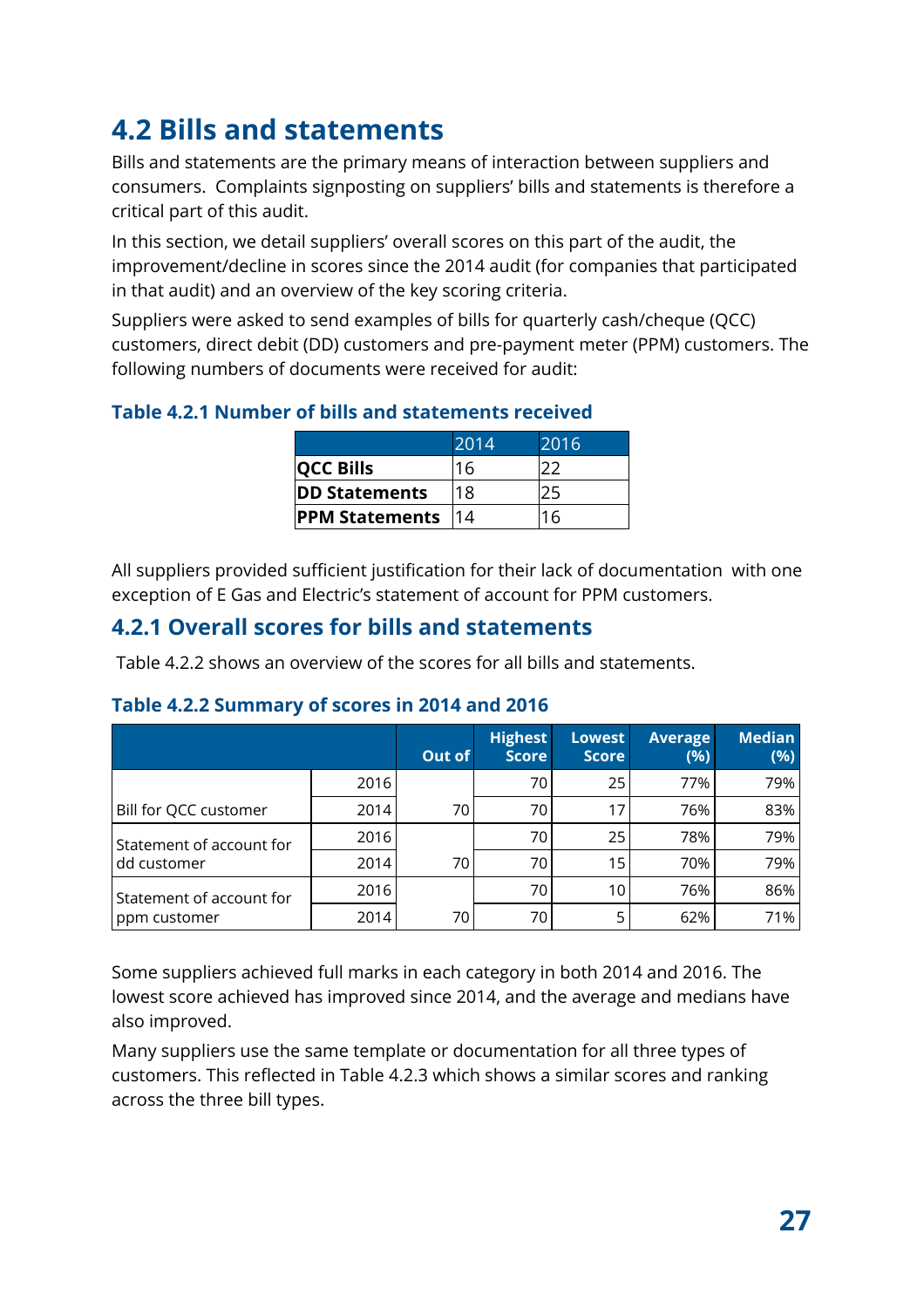| <b>Bill for QCC Customers</b> |              |                    | customers                       | <b>Statement of account for DD Statement of account for PPM</b> | customer                    |                                 |              |                    |
|-------------------------------|--------------|--------------------|---------------------------------|-----------------------------------------------------------------|-----------------------------|---------------------------------|--------------|--------------------|
| <b>Position</b>               | <b>Score</b> | Change<br>in Score | <b>Position</b>                 | <b>Score</b>                                                    | Change<br>in Score          | <b>Position</b>                 | <b>Score</b> | Change<br>in Score |
| $1 = EDF$                     |              | same               | $1 = EDF$                       |                                                                 |                             | $1 = EDF$                       |              |                    |
| <b>Energy</b>                 | 70           | score              | <b>Energy</b>                   | 70                                                              | same score                  | <b>Energy</b>                   | 70           | same score         |
| 1= British                    |              | same               | 1= British                      |                                                                 |                             | 1= British                      |              |                    |
| Gas<br>$1 = First$            | 70           | score              | Gas<br>$1 = First$              | 70                                                              | same score                  | Gas<br>$1 = First$              | 70           | same score         |
| <b>Utility</b>                | 70           | $\pm$              | <b>Utility</b>                  | 70                                                              | $+$                         | <b>Utility</b>                  | 70           | $+$                |
| $1 = E.ON$                    | 70           | $\pm$              | $1 = E.ON$                      | 70                                                              | $+$                         | $1 = E.ON$                      | 70           | $\pm$              |
| 5= LoCO2                      | 65           | same               | 5= LoCO2                        | 65                                                              |                             | 5= LoCO2                        | 65           |                    |
| 5= Utility                    |              | score              |                                 |                                                                 | same score                  |                                 |              | n/a in 2014        |
| Warehouse                     | 65           | same<br>score      | $5 = . Zog$                     | 65                                                              |                             | $6 = SSE$                       | 63           | $+$                |
|                               |              |                    | 5=. Octopus                     |                                                                 |                             | 6= Economy                      |              |                    |
| $7 = SSE$                     | 63           |                    | <b>Energy</b>                   | 65                                                              |                             | <b>Energy</b>                   | 63           | $+$                |
| 7= Economy                    |              |                    |                                 |                                                                 |                             |                                 |              |                    |
| <b>Energy</b>                 | 63           | n/a in 2014        | $8 = SSE$                       | 63                                                              |                             | 8. Ecotricity                   | 60           |                    |
|                               |              |                    | 8= Economy                      |                                                                 |                             | 9. Scottish                     |              |                    |
| 9. Ecotricity                 | 60           |                    | <b>Energy</b>                   | 63                                                              | n/a in 2014                 | <b>Power</b>                    | 56           |                    |
| 10. Scottish                  |              |                    | 10.                             |                                                                 |                             |                                 |              |                    |
| <b>Power</b>                  | 56           |                    | <b>Ecotricity</b>               | 60                                                              | $\mathcal{L}_{\mathcal{A}}$ | 10= npower                      | 55           | $\pm$              |
| 11= npower                    | 55           | $+$                | 11= Scottish<br><b>Power</b>    | 56                                                              |                             | 10= Robin<br><b>Hood Energy</b> | 55           |                    |
| $11 = OVO$                    |              |                    | $11 = Go$                       |                                                                 |                             |                                 |              |                    |
| <b>Energy</b>                 | 55           | n/a in 2014        | <b>Effortless</b>               | 56                                                              |                             | 12. Utilita                     | 53           | $\pm$              |
| $11 = Robin$                  |              |                    |                                 |                                                                 |                             | 13. Better                      |              |                    |
| <b>Hood Energy</b>            | 55           |                    | 13= npower                      | 55                                                              | $+$                         | <b>Energy</b>                   | 27           |                    |
|                               |              |                    | $13 = OVO$                      |                                                                 |                             | 14. Spark                       |              |                    |
| 14 = Utilita                  | 53           | $\ddot{}$          | <b>Energy</b>                   | 55                                                              | $+$                         | <b>Energy</b>                   | 15           |                    |
| 14= Places                    |              |                    |                                 |                                                                 |                             | 15.                             |              |                    |
| for People<br><b>Energy</b>   | 53           |                    | 13= Robin<br><b>Hood Energy</b> | 55                                                              |                             | Co-operativ<br>e Energy         | 10           |                    |
| 16. Bristol                   |              |                    |                                 |                                                                 |                             |                                 |              |                    |
| <b>Energy</b>                 | 51           |                    | 13. Bulb                        | 55                                                              |                             |                                 |              |                    |
| 17.                           |              |                    |                                 |                                                                 |                             |                                 |              |                    |
| Co-operative                  |              |                    |                                 |                                                                 |                             |                                 |              |                    |
| <b>Energy</b>                 | 46           |                    | 17. Utilita                     | 53                                                              | $\ddot{}$                   |                                 |              |                    |
|                               |              |                    | 17. Places                      |                                                                 |                             |                                 |              |                    |
| 18. Good                      |              |                    | for People                      |                                                                 |                             |                                 |              |                    |
| <b>Energy</b><br>19. Extra    | 44           | $+$                | <b>Energy</b><br>19. Bristol    | 53                                                              |                             |                                 |              |                    |
| <b>Energy</b>                 | 36           |                    | <b>Energy</b>                   | 51                                                              |                             |                                 |              |                    |
|                               |              |                    | 20.                             |                                                                 |                             |                                 |              |                    |
|                               |              |                    | Co-operative                    |                                                                 |                             |                                 |              |                    |
| 20. So Energy                 | 32           |                    | <b>Energy</b>                   | 46                                                              |                             |                                 |              |                    |
| 21. Better                    |              |                    | <b>21. Good</b>                 |                                                                 |                             |                                 |              |                    |
| <b>Energy</b>                 | 27           |                    | <b>Energy</b>                   | 44                                                              | $+$                         |                                 |              |                    |
| 22. Spark<br><b>Energy</b>    | 25           | same<br>score      | 22. Extra<br><b>Energy</b>      | 36                                                              |                             |                                 |              |                    |
|                               |              |                    |                                 |                                                                 |                             |                                 |              |                    |

#### <span id="page-28-0"></span>**Table 4.2.3: Ranking of suppliers (bills and statements)**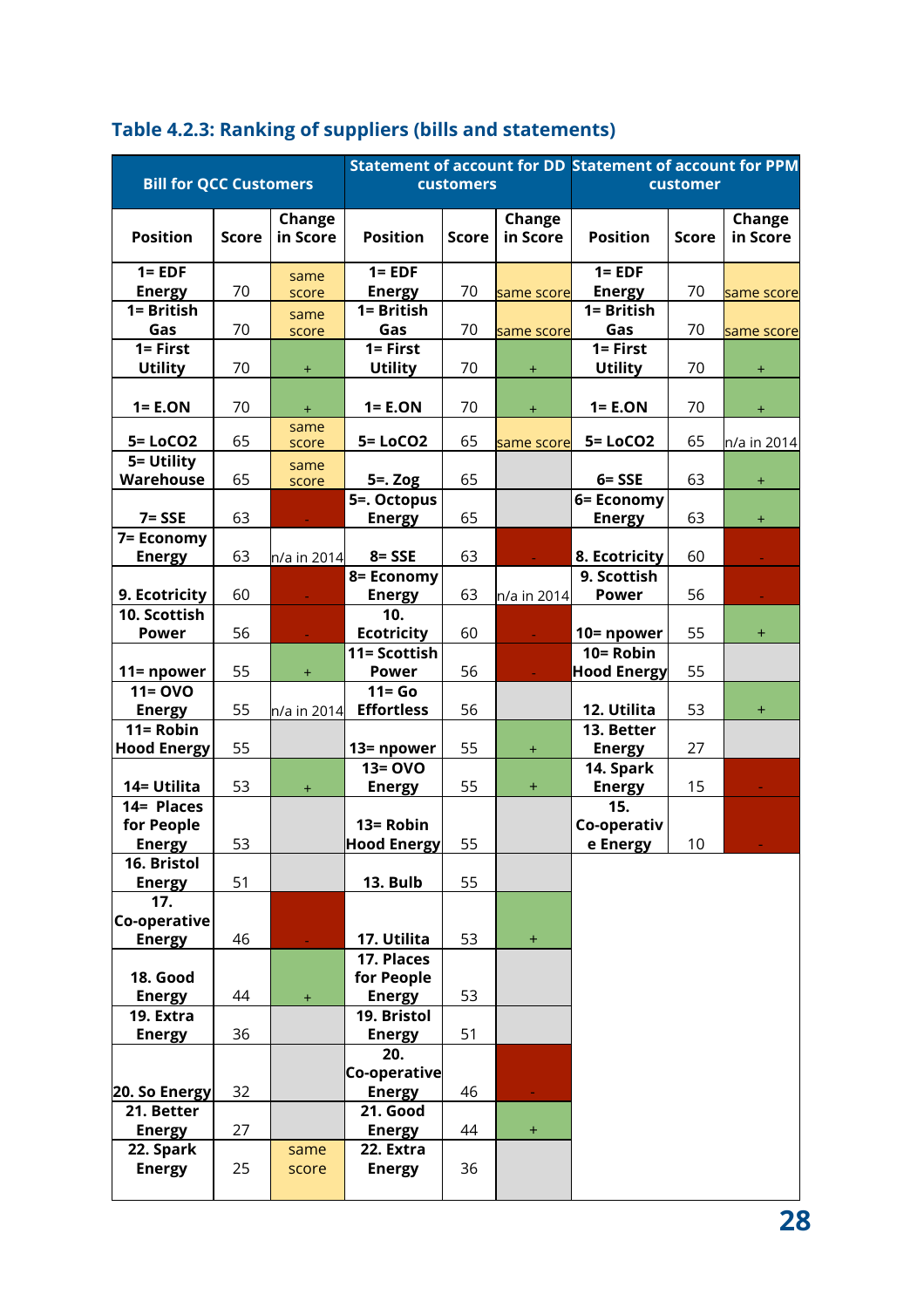| 23. So        |    |       |
|---------------|----|-------|
| <b>Energy</b> | 32 |       |
| 24. Better    |    |       |
| <b>Energy</b> | 27 |       |
| 25. Spark     |    | same  |
| <b>Energy</b> | 25 | score |

The decreases recorded in scores are all relatively small (<10% change in score). Eight suppliers have recorded an increase which were mostly of larger magnitude. While npower recorded a less than 5% increase, E.ON, Utilita, First Utility, Good Energy improved their scores across all bills and statements by 17%, 21%, 47% and 61% respectively. SSE has also recorded a significant improvement in PPM statement scores to bring this into line with their other types of documentation.

New suppliers have generally achieved lower scores and ranking than established suppliers. The exceptions to this are Zog, Octopus Energy and Robin Hood Energy who are the only new entrants to make the top 10 ranking in any category.

#### <span id="page-29-0"></span>**4.2.2 Overall performance on bills and statements scoring criteria**

Table 4.2.4 shows the percentage of suppliers who fulfilled all criteria for the bills and statements. There have only been 9 instances, against 5 criteria, where the percentage of suppliers who met it have decreased since 2014. All of these are by less than 6%. The most significant improvement has been in the PPM statements category.

|                                                                                                                                         | QCC          |      | <b>DD</b>    |      | <b>PPM</b>   |      |
|-----------------------------------------------------------------------------------------------------------------------------------------|--------------|------|--------------|------|--------------|------|
| % of suppliers who met this criteria                                                                                                    | 2016         | 2014 | 2016         | 2014 | 2016         | 2014 |
| lCitizens Advice Consumer Service should be<br>mentioned. (Half marks given for mention of Citizens<br>Advice) (10)                     | 95%<br>(5%)  | 100% | 96%<br>(4%)  | 100% | 87%<br>(13%) | 93%  |
| Ombudsman Services: Energy should be mentioned.<br>(Half marks given for mention of Ombudsman Services)<br>(10)                         | 82%<br>(5%)  | 75%  | 84%<br>(4%)  | 78%  | 73%<br>(7%)  | 64%  |
| There should be a dedicated complaints section. (5)                                                                                     | 82%          | 81%  | 80%          | 83%  | 73%          | 71%  |
| Ombudsman Services: Energy should be located in<br>the dedicated complaints section. (2)                                                | 82%          | 69%  | 84%          | 72%  | 80%          | 57%  |
| Citizens Advice consumer service should be described<br>as free and independent/impartial. (5)                                          | 82%          | 69%  | 84%          | 78%  | 80%          | 57%  |
| Both organisations should be given the same<br>prominence. (2)                                                                          | 77%          | 75%  | 80%          | 78%  | 67%          | 64%  |
| There should be reference to the 'Know Your Rights'<br>document within the Citizens Advice consumer<br>service description. (2)         | 77%          | 81%  | 80%          | 83%  | 87%          | 79%  |
| The bill should include details of the Citizens Advice<br>consumer service website<br>www.citizensadvice.org.uk/energy and phone number | 73%<br>(18%) | 56%  | 72%<br>(20%) | 44%  | 80%<br>(20%) | 43%  |

#### <span id="page-29-1"></span>**Table 4.2.4 Performance by scoring criteria**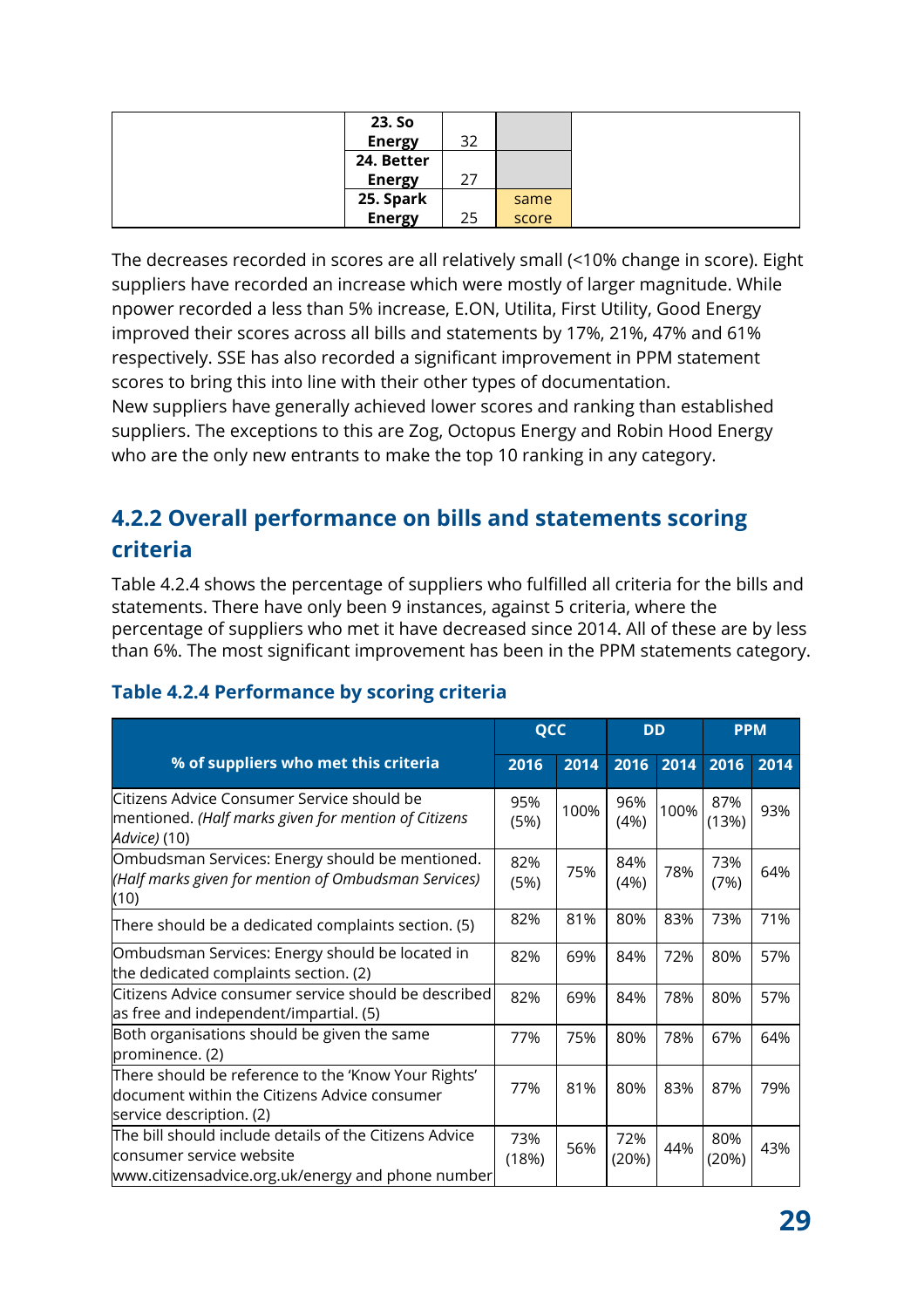| (03454 040506). (Half marks given for having either the |       |     |       |     |       |     |
|---------------------------------------------------------|-------|-----|-------|-----|-------|-----|
| website or phone number correct) (10)                   |       |     |       |     |       |     |
| The steps involved in the complaints procedure          |       |     |       |     |       |     |
| should be clearly outlined and include Ombudsman        | 68%   | 63% | 68%   | 61% | 80%   | 50% |
| Services: Energy. (2)                                   |       |     |       |     |       |     |
| Citizens Advice consumer service should be              | 68%   | 56% | 68%   | 56% | 60%   | 43% |
| mentioned before Ombudsman Services: Energy. (2)        |       |     |       |     |       |     |
| Nour bill should include details of the Ombudsman       |       |     |       |     |       |     |
| Services: Energy website                                | 64%   |     | 56%   |     | 67%   |     |
| www.ombudsman-services.org/energy and phone             | (14%) | 50% | (20%) | 50% | (13%) | 36% |
| number (0330 440 1624). (Half marks given for having    |       |     |       |     |       |     |
| either the website or phone number correct) (10)        |       |     |       |     |       |     |
| Citizens Advice consumer service should be              | 59%   | 63% | 64%   | 61% | 60%   | 57% |
| mentioned in the dedicated complaints section. (5)      |       |     |       |     |       |     |
| Ombudsman Services: Energy should be described as       |       |     |       |     |       |     |
| free, independent, investigates complaints if no        | 36%   | 31% | 44%   | 44% | 40%   | 43% |
| resolution after 8 weeks and decision is binding for    |       |     |       |     |       |     |
| supplier. (5)                                           |       |     |       |     |       |     |

#### <span id="page-30-0"></span>**4.2.3 Performance on key bills and statements criteria**

#### <span id="page-30-1"></span>**Inclusion of Citizens Advice Consumer Service**

Suppliers must inform customers that Citizens Advice consumer service can help in providing information and advice to be compliant with Ofgem regulations.

In 2014, all but one supplier (Economy Energy) mentioned Citizens Advice consumer service on all types of bill and statement. In 2016, all bills and statements provided by Spark Energy and Co-operative Energy's PPM statement referred only to the Citizens Advice, rather than Citizens Advice consumer service. As these services can be accessed differently, and the consumer service can provide faster, more targeted advice, we have only awarded these suppliers half marks for this audit criteria.

However, the follow on criteria, that Citizens Advice consumer service should be described as free and independent/impartial, was not met by another three suppliers (Bristol Energy, So Energy, Utilita) across their bills and statements portfolio.

#### <span id="page-30-2"></span>**Provision of correct Citizens Advice consumer service contact details**

Contact details for the Citizens Advice consumer service were given by all suppliers in 2014 on the QCC bill and 88% of suppliers in PPM and DD statements. In 2016, 86% - 94% of suppliers provided some contact details on their bills and statements. However,a material proportion of these included partially correct information, that is with only a website or telephone number, or with one of these out of date. The proportion of suppliers with both website and telephone number correct has increased significantly in 2016 as shown in Figure 4.2.1.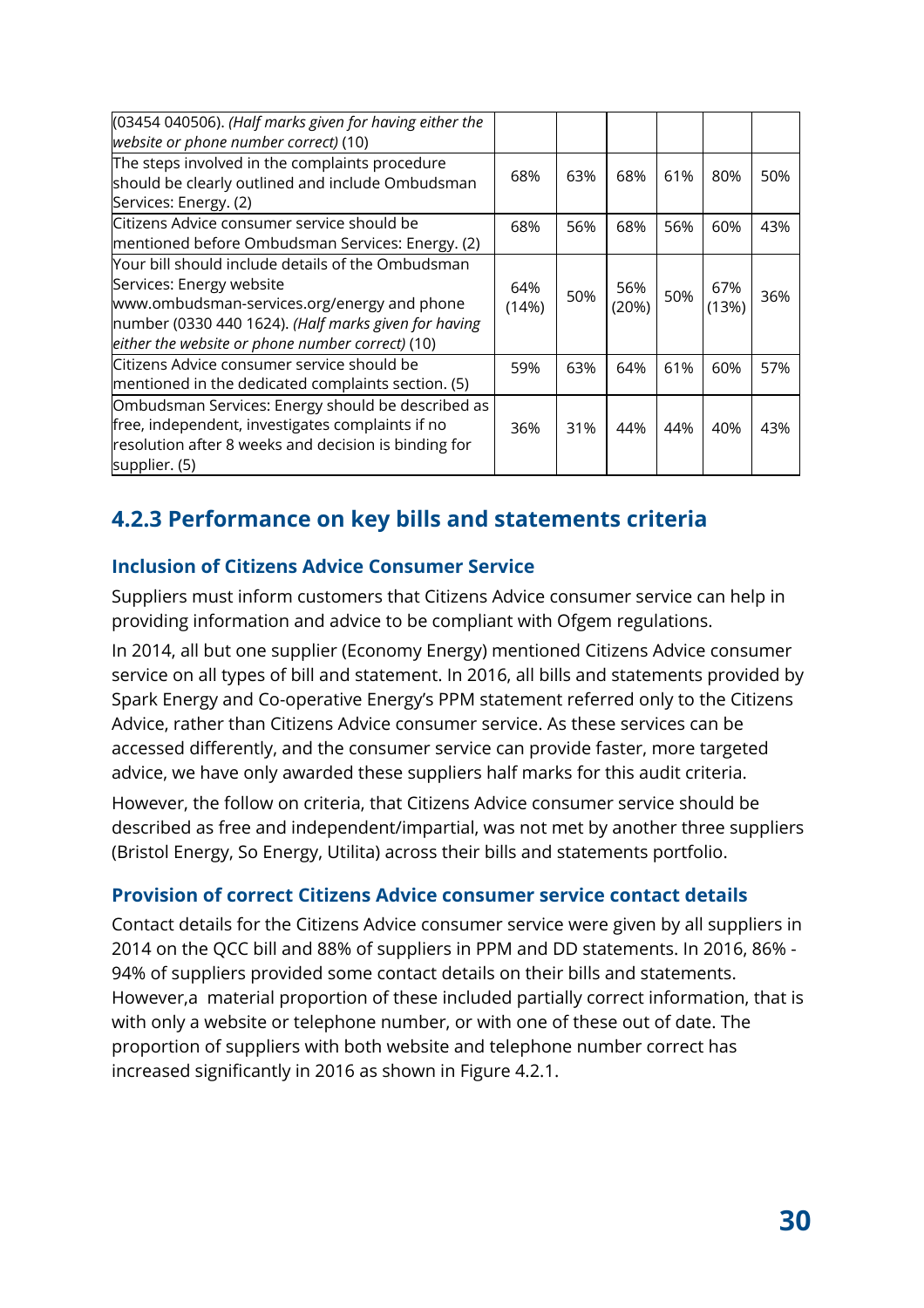#### <span id="page-31-0"></span>**Figure 4.2.1 Citizens Advice consumer service contact details included on bills and statements**

<span id="page-31-1"></span>

#### **Inclusion of Ombudsman Services: Energy**

Suppliers were less likely to refer to Ombudsman Services: Energy in their bills and statements despite the importance of the OS:E in complaint resolution. Figure 4.2.2 shows the proportion of suppliers in 2014 and 2016 who mentioned the Ombudsman Services: Energy on their bills and statements. In 2016, suppliers who mentioned Ombudsman Services, rather than Ombudsman Services: Energy were given half marks and marked as partially correct.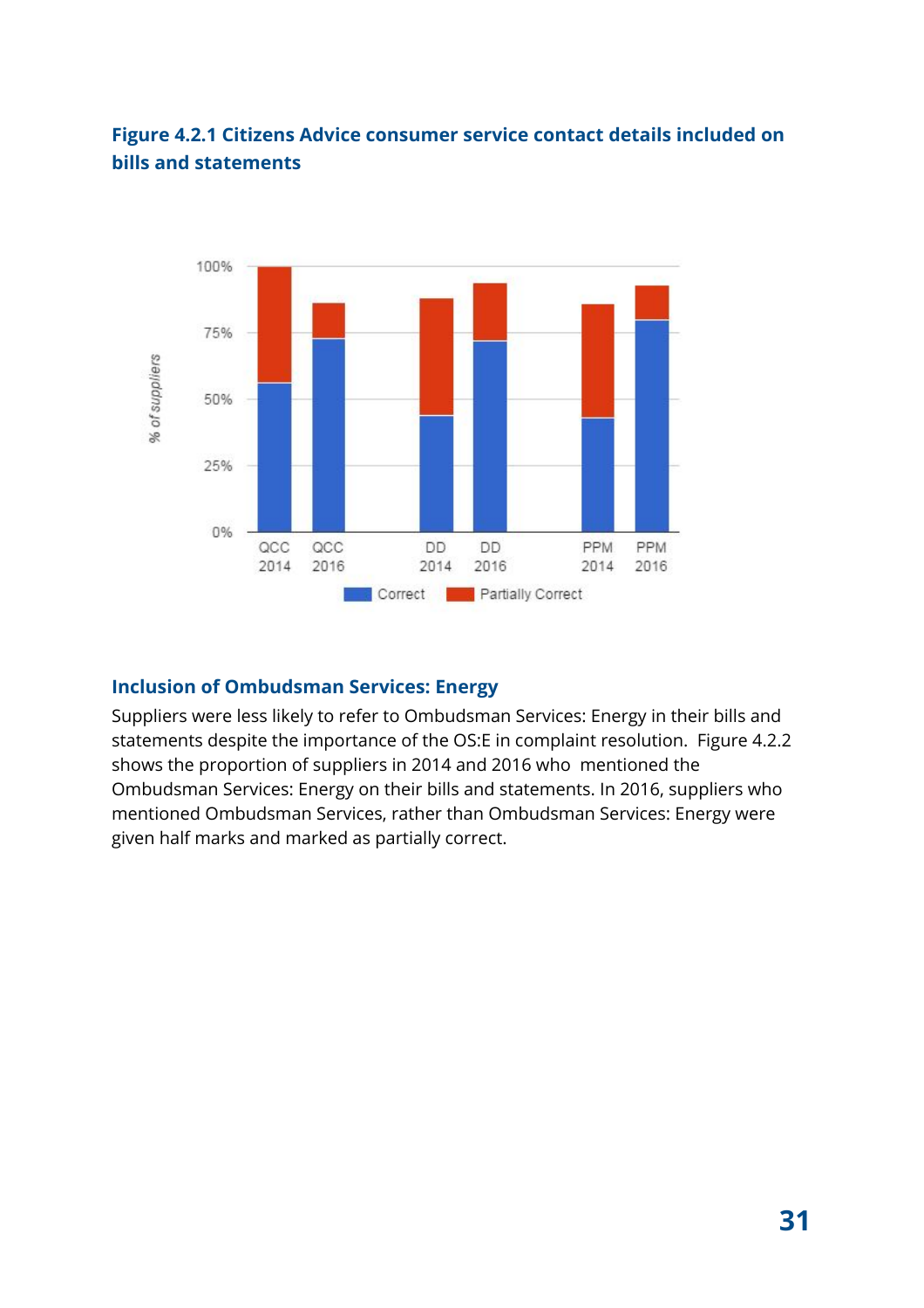

#### <span id="page-32-0"></span>**Figure 4.2.2: Ombudsman Services: Energy mentioned on bills and statements**

Although still lower than the mention of Citizens Advice consumer service, the proportion of suppliers mentioned the OS:E has improved materially since 2014. The mention of the OS:E is still lower on PPM statements. This is particularly concerning as PPM users are more likely to be in lower socio-economic brackets.

#### <span id="page-32-1"></span>**Provision of correct Ombudsman Services: Energy contact details**

As with the mention of the service, the proportion of suppliers provided OS:E contact details is lower than Citizens Advice consumer service. There are also material numbers of suppliers providing incorrect or incomplete contact details on their bills. The percentage of suppliers providing correct contact details for the OS:E has risen in all categories. The PPM statements have particularly improved as shown in Figure 4.2.3**.**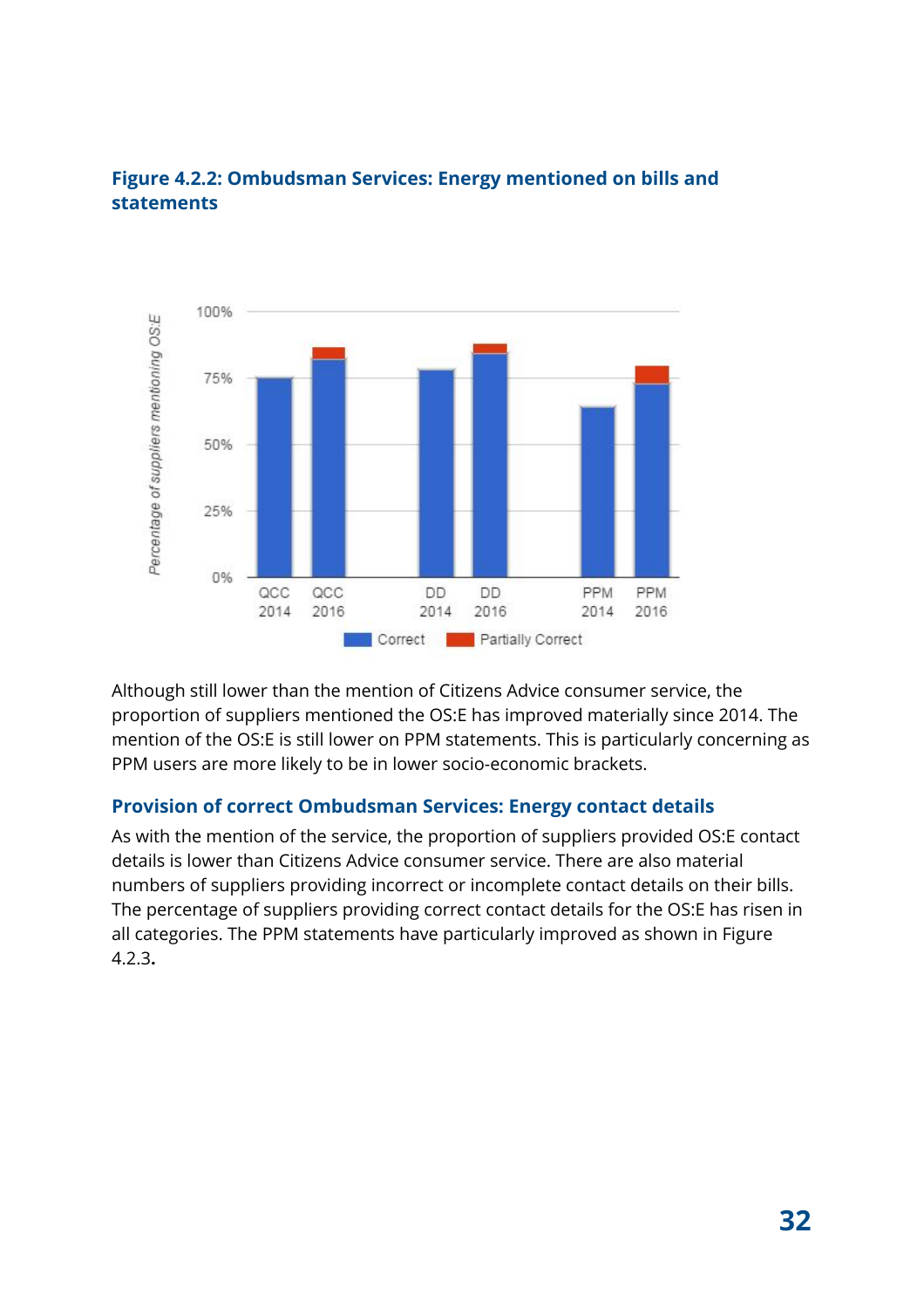#### <span id="page-33-0"></span>**Figure 4.2.3: Correct Ombudsman Services: Energy contact details mentioned on bills and statements**



#### <span id="page-33-1"></span>**4.2.4 Areas for significant improvement**

There has been general improvement in the bills and statements since 2014. However, there is still scope for improvement in the following criteria, which less than 70% of all suppliers met across the bills and statements:

- Ensuring that all key aspects of the Ombudsman Services: Energy are described: that it is free, can be consulted after deadlock/8 weeks, is independent and decisions are binding on the supplier
- Mentioning Citizens Advice consumer service in the dedicated complaints section
- Mentioning CItizens Advice consumer service before the Ombudsman Services: Energy
- Outlining the steps involved in the complaints process and including the Ombudsman Services: Energy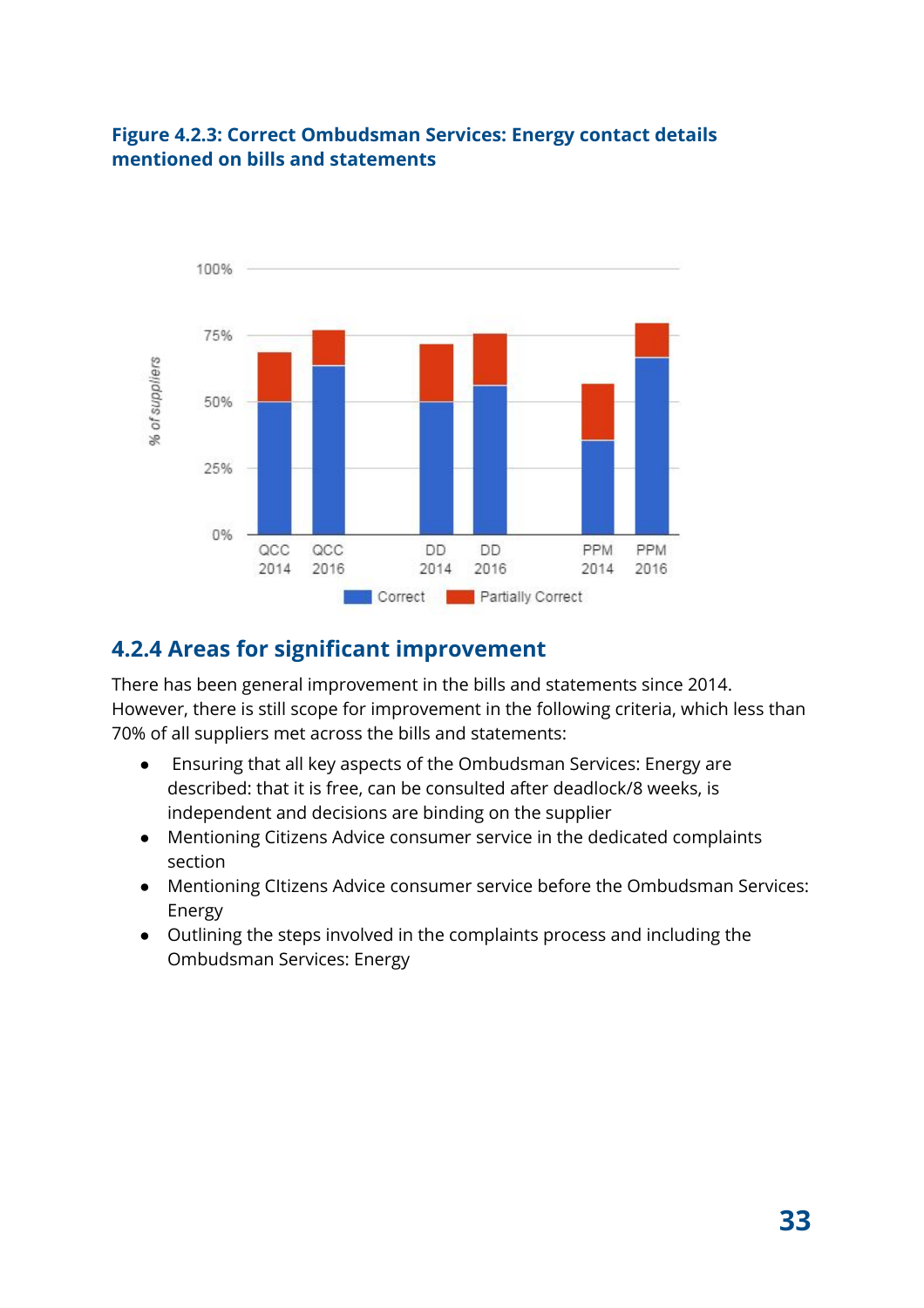### <span id="page-34-0"></span>**4.3 Annual statements**

The annual statement is where a consumer can see their usage for the year, which can lead to questions about costs and usage.

For suppliers to be compliant with Ofgem regulations, they must provide customers with information about where they can obtain impartial advice and information about changing supplier.

23 suppliers submitted documents for audit in 2016, with new suppliers Octopus Energy, Bristol Energy, Bulb, Cardiff Energy Supply Limited and Places for People Energy not yet having issued annual statements to customers yet.

#### <span id="page-34-1"></span>**4.3.1 Overall scores for annual statements**

There were a total of 26 points available for the annual statement section. Table 4.3.1 shows a summary of scores achieved.

#### <span id="page-34-2"></span>**Table 4.3.1: Summary of scores in 2014 and 2016**

|      | Out of | <b>Highest Score Lowest Score Average</b> |     |     | <b>Median</b> |
|------|--------|-------------------------------------------|-----|-----|---------------|
| 2016 |        | 26                                        |     | 83% | 92%           |
| 2014 | 26     | 26                                        | 14. | 79% | 81%           |

The average score has increased score has increased a few percentage points from 2014. The median score has increased by over 10% since 2014 with 11 suppliers gaining the maximum points available.

However 2016 has seen an increased range in scores, with a decreased lowest score of 7 from the new supplier Robin Hood Energy, and 4 suppliers having seen reductions in their score since 2014.

It is encouraging to see just under half of the suppliers achieving full marks (11 out of 23). Table 4.3.2 lists the overall scores of each supplier out of the maximum score available (26). For suppliers who had submitted documentation in 2014 their change in score is also reflected in the table.

#### <span id="page-34-3"></span>**Table 4.3.2: Ranking of suppliers (annual statement)**

|                           | <b>Position</b> | <b>Score</b> | <b>Change in Score</b><br>since 2014 |
|---------------------------|-----------------|--------------|--------------------------------------|
| <b>EDF Energy</b>         | $1 =$           | 26           | same score                           |
| <b>SSE</b>                | $1 =$           | 26           |                                      |
| <b>Utility Warehouse</b>  | $1 =$           | 26           | n/a in 2014                          |
| <b>British Gas</b>        | $1 =$           | 26           | ٠                                    |
| <b>Ecotricity</b>         | $1 =$           | 26           | same score                           |
| Zog                       | $1 =$           | 26           |                                      |
| LoCO <sub>2</sub>         | $1 =$           | 26           | same score                           |
| <b>Scottish Power</b>     | $1 =$           | 26           |                                      |
| <b>E</b> Gas and Electric | $1 =$           | 26           |                                      |
| npower                    | 1 =             | 26           |                                      |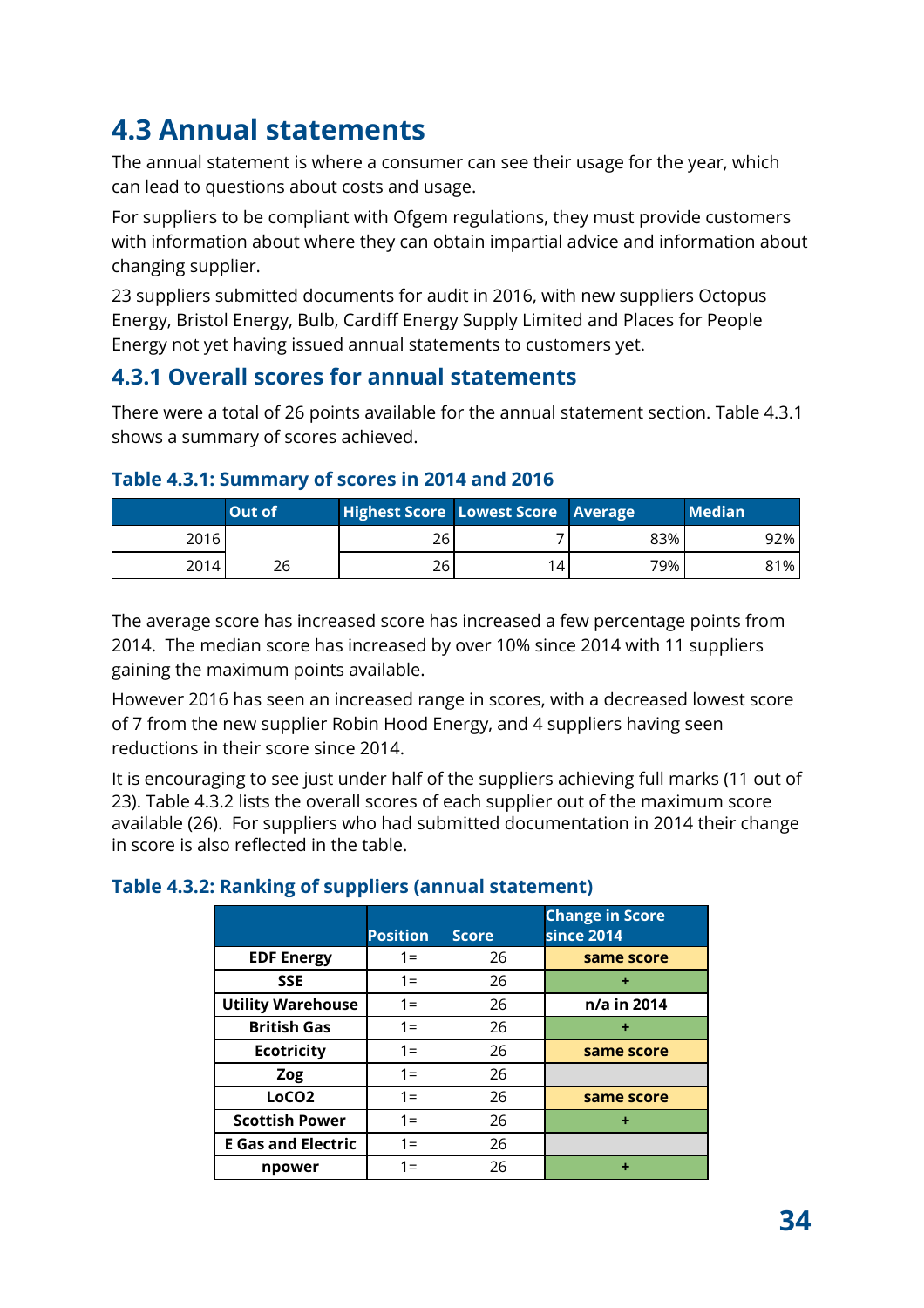| <b>First Utility</b>     | $1 =$  | 26 | same score  |
|--------------------------|--------|----|-------------|
| <b>OVO Energy</b>        | $12 =$ | 24 | n/a in 2014 |
| <b>Go Effortless</b>     | $12 =$ | 24 |             |
| <b>So Energy</b>         | 14     | 22 |             |
| <b>E.ON</b>              | $15 =$ | 21 | same score  |
| <b>Good Energy</b>       | $15 =$ | 21 | ٠           |
| <b>Extra Energy</b>      | 17     | 19 |             |
| <b>Utilita</b>           | 18     | 16 |             |
| Co-operative             |        |    |             |
| <b>Energy</b>            | $19=$  | 14 |             |
| <b>Economy Energy</b>    | $19=$  | 14 |             |
| <b>Better Energy</b>     | $19=$  | 14 |             |
| <b>Spark Energy</b>      | $19=$  | 14 |             |
| <b>Robin Hood Energy</b> | 23     |    |             |

5 of the suppliers had improved their score since 2014, with 5 suppliers maintaining the same score and 4 suppliers having seen their score decrease. There have been 9 suppliers submitting documentation for the first time.

The suppliers seeing a reduction in scores is mainly caused by having outdated contact details on their statements.

#### <span id="page-35-0"></span>**4.3.2 Overall performance on specific annual statement scoring criteria**

Table 4.3.3 provides information about the percentage of suppliers who fulfilled specific scoring criteria in 2016 and in 2014, sorted from highest to lowest proportion. Care should be taken in interpreting changes, given the audited suppliers are to some extent different in 2016 when compared to 2014.

Overall there has been a general increase in the number of suppliers meeting the criteria. With improvement seen in 3 criteria.

The greatest improvement can been seen in the doubling of suppliers who included correct details to the Citizens Advice consumer service, rising 35% in 2016.

There was a reduction in the number of suppliers accurately naming the Citizens Advice consumer service compared to 2014 (only 65%). However, for 2016 we gave half marks if they only mentioned Citizens Advice rather than the consumer service (35%), which accounts for the difference.

#### <span id="page-35-1"></span>**Table 4.3.3: Performance by scoring criteria**

| l Criteria | 2016 % of<br>suppliers who<br>met this<br><b>criteria</b> | 2014 % of<br>suppliers who met<br>this criteria |
|------------|-----------------------------------------------------------|-------------------------------------------------|
|            |                                                           |                                                 |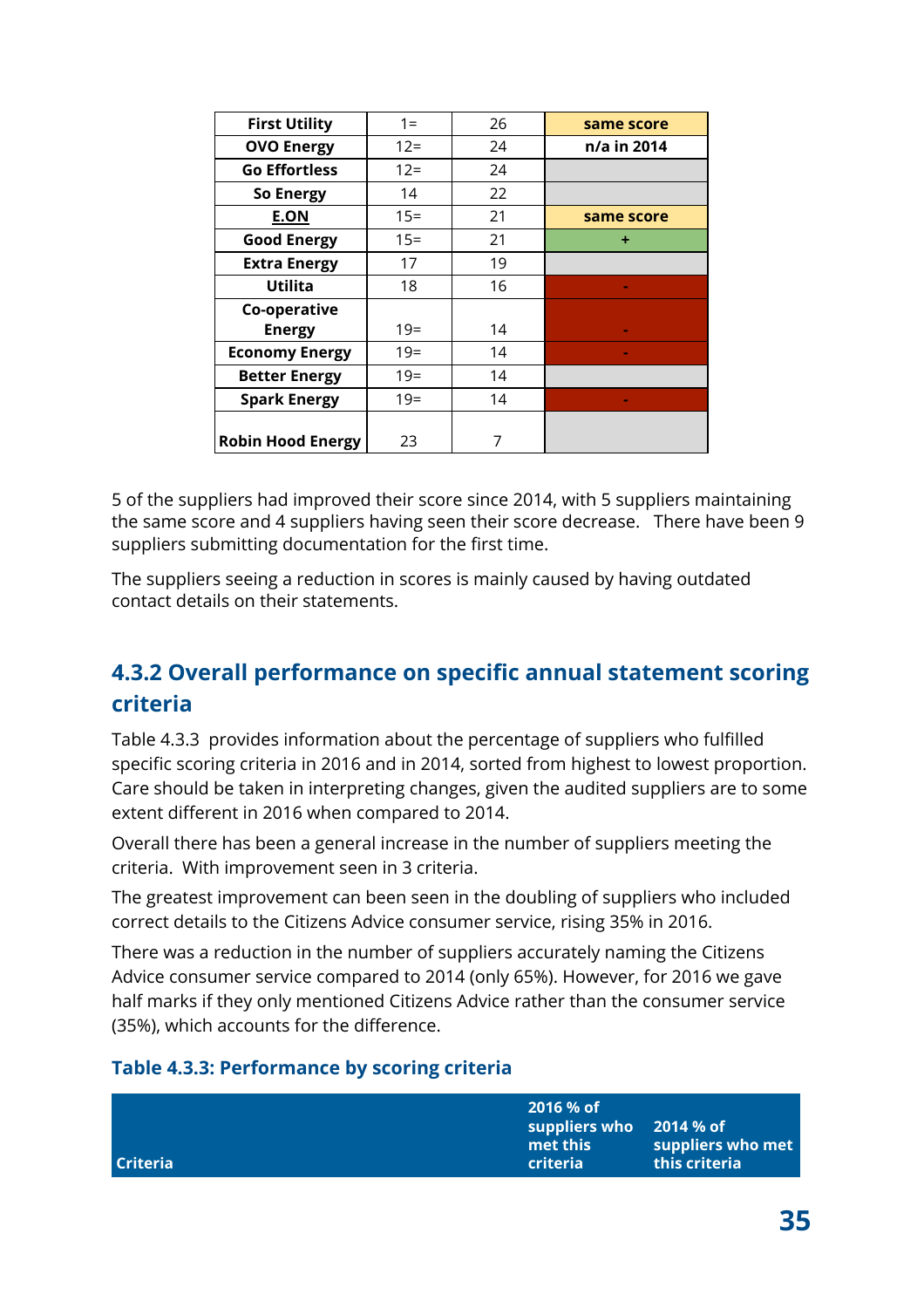| Citizens Advice consumer service should be described as<br>free and independent/impartial. (5)                                                                                                                                             | 96%       | 100% |
|--------------------------------------------------------------------------------------------------------------------------------------------------------------------------------------------------------------------------------------------|-----------|------|
| There should be reference to Ofgem confidence code (2)                                                                                                                                                                                     | 83%       | 82%  |
| There should be reference to the 'Know Your Rights'<br>document within the Citizens Advice consumer service<br>description. (2)                                                                                                            | 74%       | 65%  |
| The statement should include details of the Citizens<br>Advice consumer service website<br>www.citizensadvice.org.uk/energy and phone<br>number(03454 040506) (Half marks given for either website<br>or phone number being correct). (10) | 70% (26%) | 35%  |
| Citizens Advice Consumer Service should be mentioned.<br>(Half marks given for mention of Citizens Advice)(10)                                                                                                                             | 65% (35%) | 100% |

## **4.3.3 Performance in key annual statement criteria**

The scoring criteria awarded higher points to key areas of the annual statements. These are;

- whether the Citizens Advice consumer service was mentioned
- whether the website address and telephone number for the Citizens Advice consumer service were given.

In 2014 all suppliers submitting annual statements for audit mentioned the Citizens Advice consumer service. In 2016 only 65% of the suppliers accurately mentioned the consumer service with a further 35% mentioning only Citizens Advice.

There has been substantial increase the number of suppliers providing contact details for the consumer service from only 35% in 2014 to 96% in 2016. Although, of these only 70% gave the correct up to date details.

## **4.3.4 Areas for significant improvement**

There has been overall improvement in the past 2 years, however there still remains areas for improvement.

- Accurately refer to the Citizens Advice consumer service, with correct updated contact details.
- Include a reference to the 'Know Your Rights' document (74% suppliers included this in 2016 compared with 65% in 2014).
- Refer to the Ofgem Confidence Code (a marginal improvement was seen in 2016 with 83% of suppliers including it, compared to 82% in 2014).

# **4.4 Notification of unilateral contract variation**

Notifications of unilateral contract variation may leave customers questioning why changes have been made to their contract - particularly when this involves a price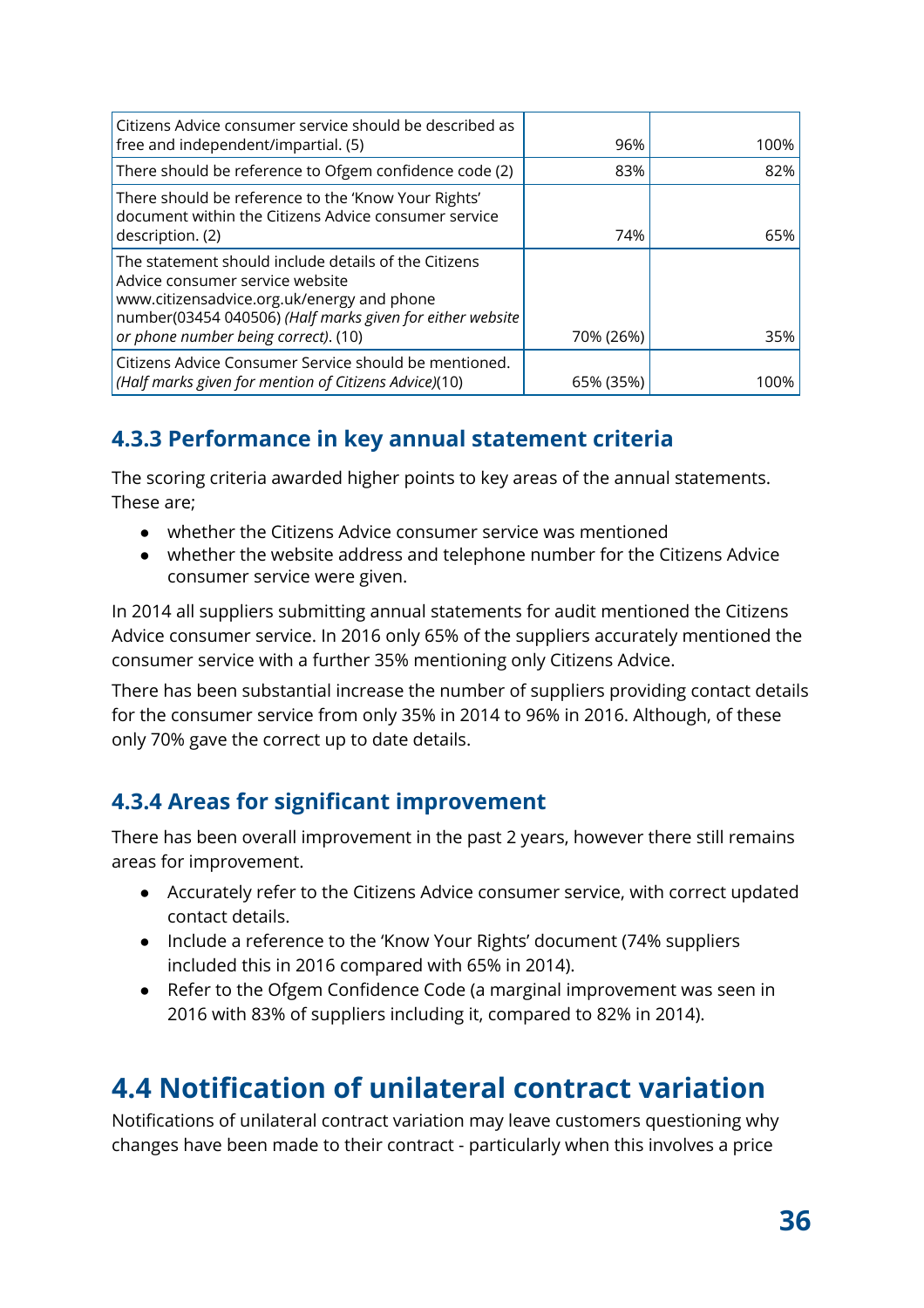increase. Therefore clear signposting to sources of independent advice is important on these documents.

The audit was conducted on 15 notifications submitted in 2016, which was less than the 17 documents submitted in 2014. Below we detail suppliers' overall performance, improvements/declines in scores since 2014 and give an overview of key scoring criteria.

For suppliers to be compliant with Ofgem regulations, they must provide customers with information about where they can obtain impartial advice and information about changing supplier.

## **4.4.1 Overall scores for notification of unilateral contract variation**

A total of 27 points were available for the notification. Table 4.4.1 shows the range and average of scores in 2016 compared to the 2014 audit.

#### **Table 4.4.1 Summary of scores in 2014 and 2016**

|      |    | Out of Highest Score Lowest Score Average (%) Median (%) |     |      |
|------|----|----------------------------------------------------------|-----|------|
| 2016 |    |                                                          | 81% | 100% |
| 2014 | 29 | 29                                                       | 59% | 59%  |

Scores ranged from 27 (full marks) to 0. This year's audit saw a change in the maximum score that could be achieved, dropping from 29 to 27. It was agreed not to score suppliers on whether they refer to the Ofgem Confidence Code, as they are not obliged to do so in notifications of unilateral contract variation. Instead, this information was simply recorded without giving points.

There has been an overall increase of 22 percentage points in the average and 41 percentage points in the median score since 2014 (bearing in mind change in the maximum score that can be achieved making this not a perfect comparison).

Table 4.4.2 lists the overall scores achieved by each supplier with the ranking out of the 15 suppliers audited in this category in 2016. For those suppliers included in the 2014 audit, Table 4.4.2 also provides a record of whether their scores had increased or decreased since the 2014 audit.

#### **Table 4.4.2 Ranking of suppliers (notification of unilateral contract variation)**

|                          | <b>Position</b> | <b>Score</b> | <b>Change in Score</b><br><b>since 2014</b> |
|--------------------------|-----------------|--------------|---------------------------------------------|
| <b>EDF Energy</b>        |                 | 27           | same score                                  |
| <b>SSE</b>               |                 | 27           |                                             |
| Zog                      |                 | 27           |                                             |
| <b>Utility Warehouse</b> |                 | 27           | same score                                  |
| LoCO <sub>2</sub>        |                 | 27           | same score                                  |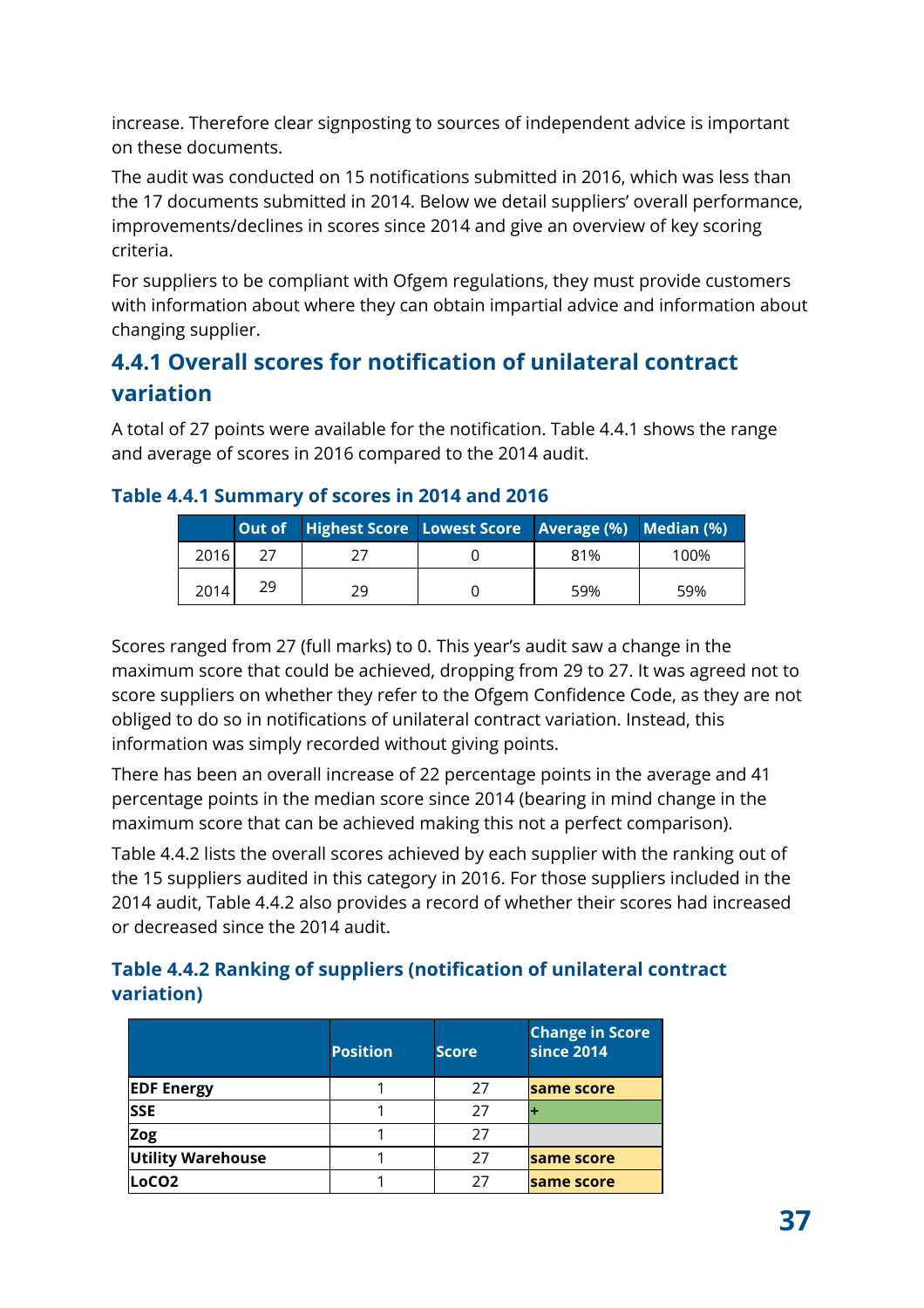| <b>E Gas and Electric</b>       |     | 27  |             |
|---------------------------------|-----|-----|-------------|
| <b>OVO Energy</b>               |     | 27  | ÷           |
| <b>E.ON</b>                     |     | 27  |             |
| <b>Scottish Power</b>           | 9   | 25  | same score  |
| So Energy                       | 10  | 22  |             |
| Utilita                         | 10  | 22  | ÷           |
| <b>Robin Hood Energy</b>        | 12  | 17  |             |
| npower                          | 13  | 15  |             |
| <b>Co-operative Energy</b>      | 14  | 10  |             |
| <b>Good Energy</b>              | 15  |     | n/a in 2014 |
| <b>Places for People Energy</b> | n/s | n/s |             |

Noticeably, 8 suppliers achieved full scores in 2016 and together share first position. This is a marked improvement on the 2014 audit which only saw EDF Energy achieving full points. 8 out of the 10 suppliers also audited in 2014 improved or maintained their score, while 2 suppliers decreased their score. E.On (14th in 2014), Ovo (11th in 2014) and SSE (8th in 2014) greatly improved their positions to now achieving full scores. The greatest improvement in terms of scores between 2014 and 2016 was seen by Utilita, who went from 0 to 22 points. Co-operative Energy and npower both lost 5 points between the two audits.

## **4.4.2 Overall performance on notification of unilateral contract variation scoring criteria**

The following table provides information about the percentage of suppliers who fulfilled specific scoring criteria in 2016 and in 2014, sorted from highest to lowest proportion. Half marks (5 instead of 10) were given if suppliers referred to Citizens Advice generally but not the specific Consumer Service. Equally, half marks were given if either the website or the telephone number for the service was given.

The majority of suppliers mentions the Citizens Advice Consumer Service in their notification of unilateral contract variation and describes the service as free and independent/impartial. For one criteria, performance decreased among suppliers (mention of the Consumer Service). In all other criteria, the number of suppliers complying with the criteria improved greatly (between 35 to 42%).

Only 7% of suppliers mentioned the Ofgem Confidence Code<sup>7</sup>, which is a code of practice that governs independent energy price comparison sites. Inclusion of this in the notification of unilateral contract variation is optional for suppliers but is encouraged, so that customers are more aware what to consider when using price comparison websites. This audit saw a decline in the total number as well as the percentage of suppliers who referred to the Confidence Code compared to our 2014 audit.

<sup>&</sup>lt;sup>7</sup> [Ofgem-accredited price comparison sites guidance](https://www.ofgem.gov.uk/consumers/household-gas-and-electricity-guide/how-switch-energy-supplier-and-shop-better-deal/compare-gas-and-electricity-tariffs-ofgem-accredited-price-comparison-sites)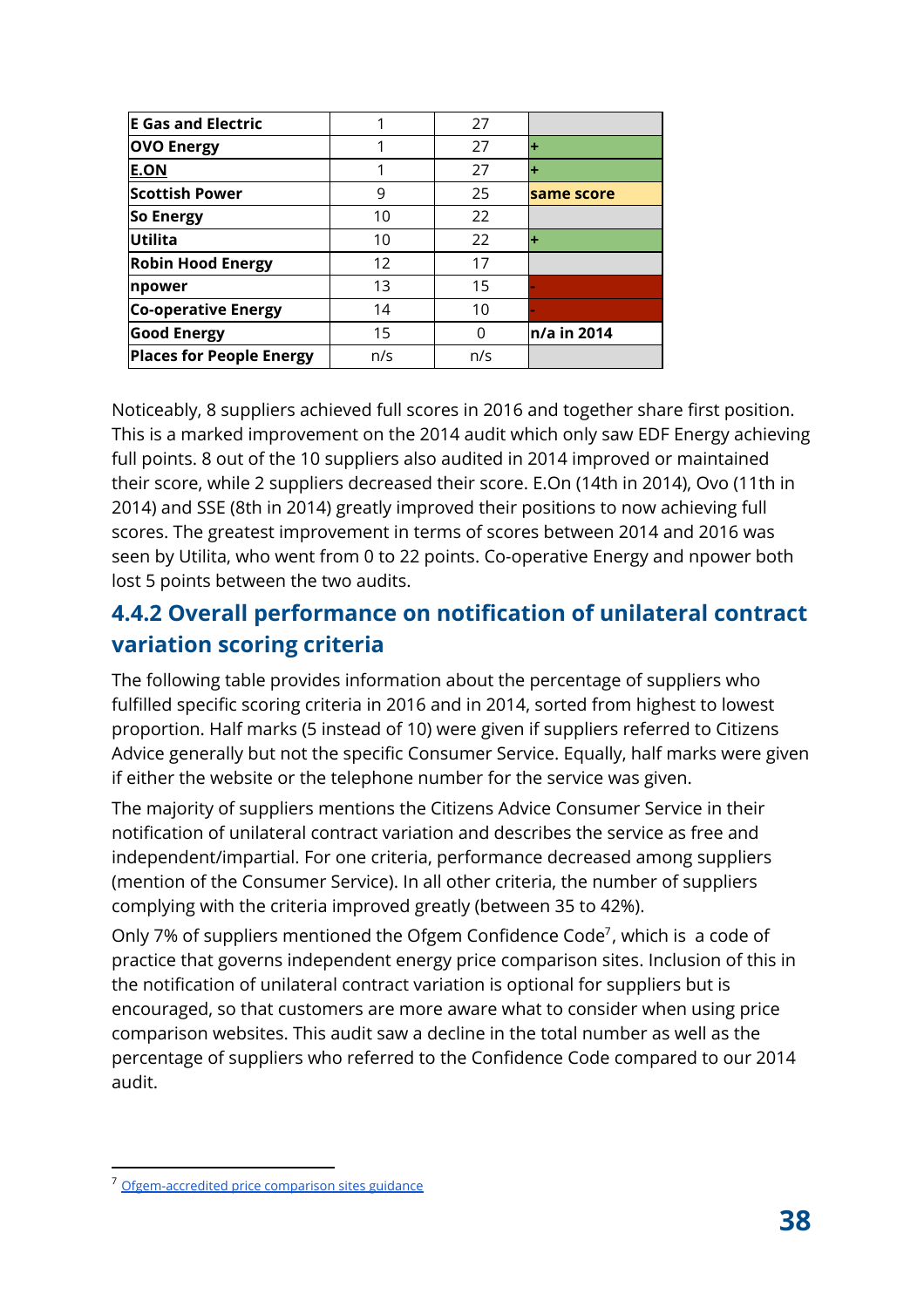#### **Table 4.4.3 Performance by scoring criteria**

| <b>Criteria</b>                                                                                                                                                                                                                             | 2016 % of<br>compliant<br><b>suppliers</b> | 2014 % of<br>compliant<br><b>suppliers</b> |
|---------------------------------------------------------------------------------------------------------------------------------------------------------------------------------------------------------------------------------------------|--------------------------------------------|--------------------------------------------|
| Citizens Advice Consumer Service should be mentioned. (Half marks given for<br>mention of Citizens Advice) (10)                                                                                                                             | 80% (13%)                                  | 88%                                        |
| Citizens Advice consumer service should be described as free and<br>independent/impartial. (5)                                                                                                                                              | 80%                                        | 38%                                        |
| There should be reference to the 'Know Your Rights' document within the Citizens<br>Advice consumer service description. (2)                                                                                                                | 73%                                        | 38%                                        |
| The notification should include details of the Citizens Advice consumer service<br>website www.citizensadvice.org.uk/energy and phone number (03454 040506).<br>(Half marks given for either the website or phone number being correct)(10) | 67% (20%)                                  | 31%                                        |
| Reference to Ofgem Confidence Code (checked but not scored)                                                                                                                                                                                 | 7%I                                        | 18%                                        |

## **4.4.3 Performance on key notification of unilateral contract variation criteria**

The scoring criteria awarded a higher number of points for information that we consider particularly important on the notification of unilateral contract variation. These are:

- whether the Citizens Advice Consumer Service was mentioned
- whether the website address and telephone number for the Citizens Advice Consumer Service was given.

Performance on these key criteria was good to average. 80% of suppliers mentioned the Consumer Service that Citizens Advice offers but only 67% provided the correct website address and telephone number to go with it. Although this is an increase on last year's results, there is still room for improvement.

## **4.4.4 Areas for significant improvement**

Already, there have been improvements over the past 2 years on almost all of the criteria relating to the notifications of unilateral contract variation. Further improvements can however be made:

- Both website address and telephone number for the Citizens Advice Consumer Service should be provided (currently fulfilled by 67%). Given that 80% of suppliers do mention the service already, this should require minimal additions to the information already provided
- The "Know your Rights" document authored by Citizens Advice should be referenced on the notifications (currently fulfilled by 73% of suppliers)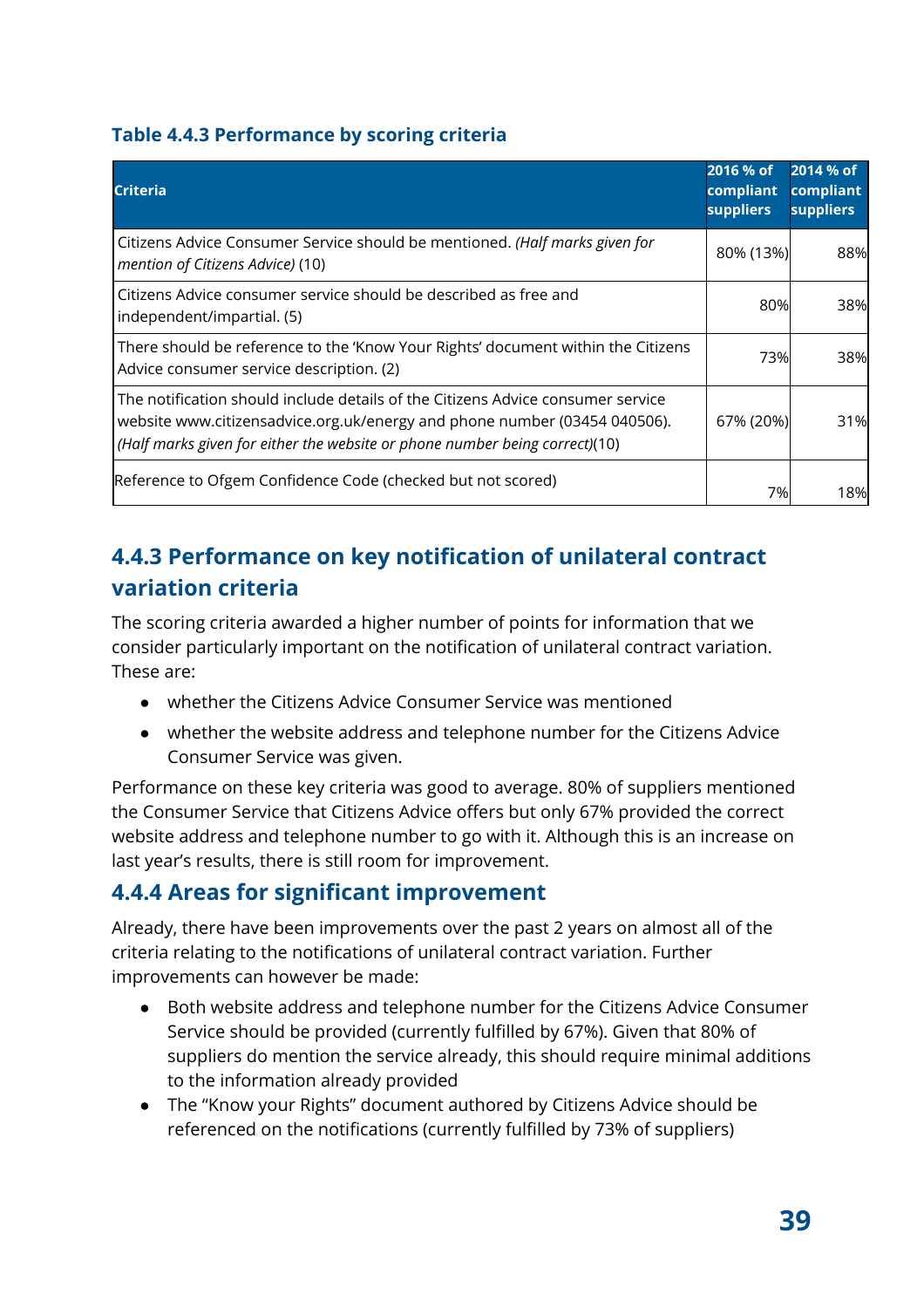# **4.5 Energy supply contract**

The energy supply contract is a key document consumers receive, which should provide them with important information about their agreement with the supplier.

To be compliant with Ofgem regulations, the supplier must provide information about what a customer can do if they have any concerns, including details of how the Citizens Advice consumer service can be contacted. In 2013 and 2014 only the energy supply contract itself was audited against the criteria. However, in 2016 we have audited the supply contract and any accompanying literature to be in line with the current Ofgem regulations which allow this.

27 suppliers submitted contracts for audit in 2016. With Places for People not providing the documentation for audit.

## **4.5.1 Overall scores for energy supply contracts**

There were a total of 75 points available for the energy supply contracts. Table 4.5.1 shows a summary of scores achieved for 2014 and 2016.

|      | <b>Out of</b> | <b>Highest Score Lowest Score Average</b> |  |     | Median <sup>1</sup> |
|------|---------------|-------------------------------------------|--|-----|---------------------|
| 2016 |               |                                           |  | 59% | 68%                 |
| 2014 |               | 75                                        |  | 42% | 28%                 |

#### **Table 4.5.1: Summary of scores in 2014 and 2016**

The average score has increased in 2016 by 17% since 2014. Although the range has remained the same with suppliers both achieving the maximum and minimum points possible, the median has increased by 40% showing a shift in more suppliers achieving a greater score than in 2014.

Table 4.5.2 lists the overall scores of each supplier out of the maximum score available (75). For suppliers who had submitted documentation in 2014 their change in score is also reflected in the table.

#### **Table 4.5.2: Ranking of suppliers (supply contracts)**

|                          | <b>Position</b> | <b>Score</b> | <b>Change in Score since 2014</b> |
|--------------------------|-----------------|--------------|-----------------------------------|
| <b>EDF Energy</b>        | $1 =$           | 75           | same score                        |
| <b>First Utility</b>     | 1=              | 75           | ٠                                 |
| <b>E.ON</b>              | $1 =$           | 75           | ٠                                 |
| <b>Octopus Energy</b>    | $1 =$           | 75           |                                   |
| <b>SSE</b>               | $5=$            | 70           | ٠                                 |
| Zog                      | $5=$            | 70           |                                   |
| <b>Bristol Energy</b>    |                 | 68           |                                   |
| <b>Utility Warehouse</b> | 8               | 65           | same score                        |
| <b>Bulb</b>              | 9               | 63           |                                   |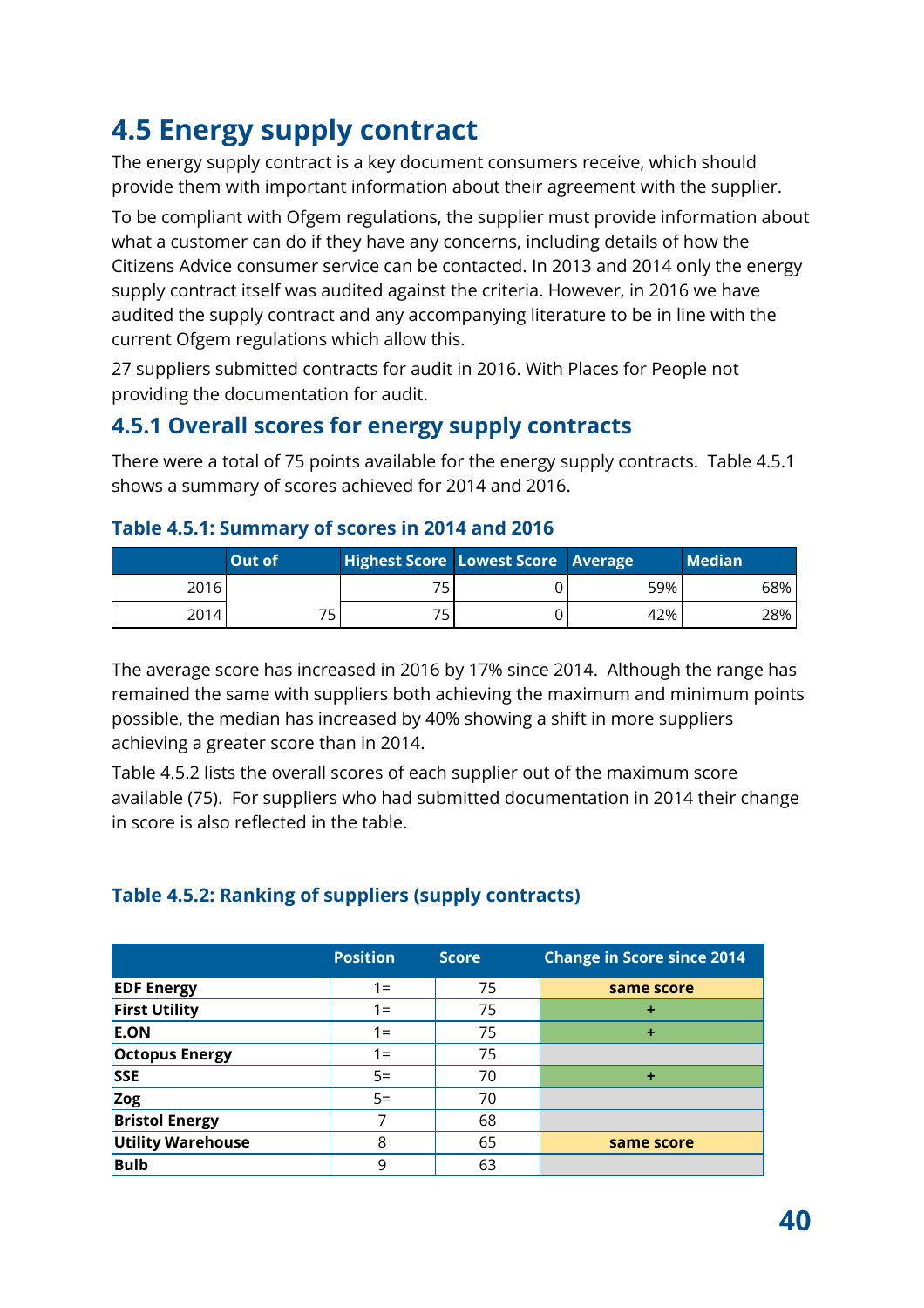| <b>British Gas</b>                      | 10     | 62       | ÷           |
|-----------------------------------------|--------|----------|-------------|
| <b>Go Effortless</b>                    | $11 =$ | 56       |             |
| <b>Extra Energy</b>                     | $11 =$ | 56       |             |
| <b>Scottish Power</b>                   | 13     | 53       |             |
| <b>Co-operative Energy</b>              | 14     | 51       | ٠           |
| npower                                  | $15 =$ | 48       |             |
| <b>OVO Energy</b>                       | $15 =$ | 48       | ٠           |
| Spark Energy                            | 17     | 41       | ٠           |
| LoCO <sub>2</sub>                       | 18     | 37       | same score  |
| So Energy                               | 19     | 30       |             |
| <b>E Gas and Electric</b>               | 20     | 22       |             |
| <b>Utilita</b>                          | 21     | 20       | same score  |
| <b>Ecotricity</b>                       | 22     | 15       | ٠           |
| <b>Economy Energy</b>                   | 23     | 10       | n/a in 2014 |
| <b>Cardiff Energy Supply</b><br>Limited | 23     | 10       |             |
| <b>Robin Hood Energy</b>                | 25     | 5        |             |
| <b>Good Energy</b>                      | $26=$  | 0        |             |
| <b>Better Energy</b>                    | $26=$  | $\Omega$ |             |
| <b>Places for People Energy</b>         | $26=$  | n/s      |             |

There were 4 suppliers who achieved the maximum score in 2016, this is an improvement from just one supplier (EDF Energy) reaching this in 2014. There were still suppliers not including any signposting in their supply contract, with 2 suppliers achieving 0 in 2016.

Due to the change in documentation included in this audit we would have expected to see an increase in scores, yet 3 suppliers have seen their scores decrease since 2014. 2016 has 7 suppliers seeing an increase in their scores.

## **4.5.2 Overall performance on specific energy supply contract scoring criteria**

Table 4.5.3 provides information about the percentage of suppliers who fulfilled specific scoring criteria in 2016 and in 2014, sorted from highest to lowest proportion. Please note that the audited suppliers are to some extent different in 2016 when compared to 2014 as is the inclusion of accompanying literature in the 2016 audit.

Overall there has been an improvement in the percentage of suppliers meeting the criteria, with improvement seen in most criteria.

However, half of the criteria (7/14) were met by less that 50% of the suppliers. No criteria was met by all the suppliers.

The worst performing criteria is suppliers informing customers that the consumer service can be contacted at any stage of the complaints procedure, with just 30% of the suppliers including this (although this is a 9% improvement from 2014).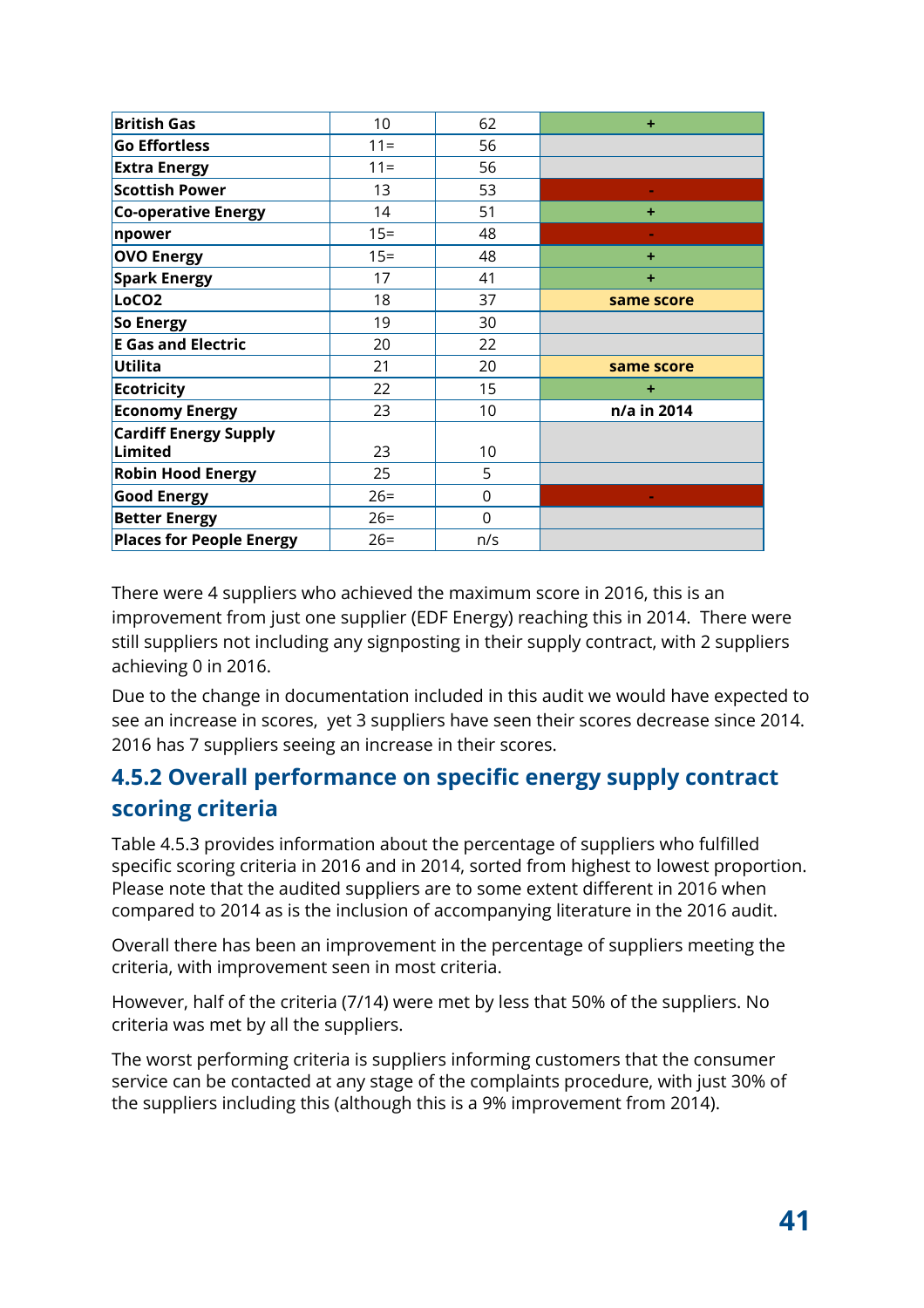#### **Table 4.5.3: Performance by scoring criteria**

| <b>Criteria</b>                                                                                                                                                                                                                            | 2016 % of<br>suppliers who<br>met this<br>criteria | 2014 % of<br>suppliers who<br>met this<br>criteria |
|--------------------------------------------------------------------------------------------------------------------------------------------------------------------------------------------------------------------------------------------|----------------------------------------------------|----------------------------------------------------|
| Citizens Advice Consumer Service should be mentioned (Half<br>marks given for mention of Citizens Advice). (10)                                                                                                                            | 70% (15%)                                          | 74%                                                |
| There should be a dedicated complaints section. (5)                                                                                                                                                                                        | 70%                                                | 68%                                                |
| Citizens Advice consumer service should be described as free<br>and independent/impartial. (5)                                                                                                                                             | 70%                                                | 47%                                                |
| Ombudsman Services: Energy should be mentioned. (10)                                                                                                                                                                                       | 67%                                                | 47%                                                |
| Ombudsman Services: Energy should be located in the<br>dedicated complaints section. (2)                                                                                                                                                   | 63%                                                | 47%                                                |
| The steps involved in the complaints procedure should be<br>clearly outlined and include Ombudsman Services: Energy. (2)                                                                                                                   | 59%                                                | 42%                                                |
| The contract should include details of the Citizens Advice<br>consumer service website www.citizensadvice.org.uk/energy<br>and phone number (03454 040506) (Half marks given for either<br>telephone or website being correct). (10)       | 59% (19%)                                          | 21%                                                |
| Both organisations should be given the same prominence. (2)                                                                                                                                                                                | 48%                                                | 42%                                                |
| Ombudsman Services: Energy should be described as free,<br>independent, investigates complaints if no resolution after 8<br>weeks and decision is binding for supplier. (5)                                                                | 48%                                                | 26%                                                |
| Citizens Advice consumer service should be mentioned in the<br>dedicated complaints section. (5)                                                                                                                                           | 44%                                                | 47%                                                |
| Citizens Advice consumer service should be mentioned before<br>Ombudsman Services: Energy. (2)                                                                                                                                             | 44%                                                | 37%                                                |
| There should be reference to the 'Know Your Rights'<br>document within the Citizens Advice consumer service<br>description. (2)                                                                                                            | 44%                                                | 47%                                                |
| The contract should include details of the Ombudsman<br>Services: Energy website<br>www.ombudsman-services.org/energy and phone number<br>(0330 440 1624). (Half marks given for either website or<br>telephone number being correct) (10) | 41% (15%)                                          | 26%                                                |
| The customer should be told that Citizen Advice consumer<br>service can be consulted at any stage of the complaint<br>process. (5)                                                                                                         | 30%                                                | 21%                                                |

## **4.5.3 Performance on key supply contract criteria**

The scoring criteria awarded a higher number of points for website features that we consider particularly important. These are;

● whether the Citizens Advice consumer service and Ombudsman Services: Energy were mentioned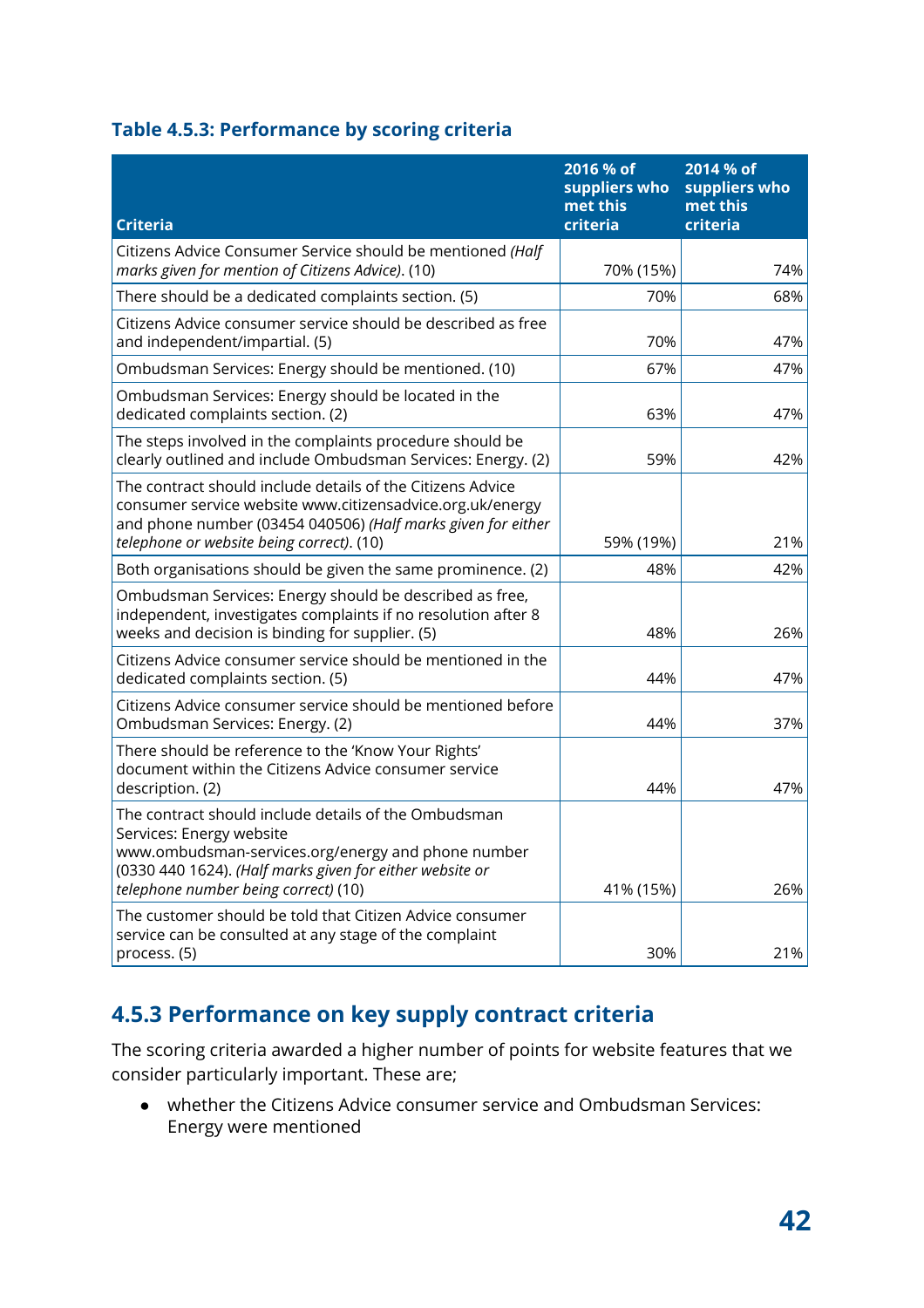● whether the website address and telephone number for the Citizens Advice consumer service and Ombudsman Services: Energy were given.

 In 2014 only 21% of suppliers mentioned the consumer service, and 26% mentioning the Ombudsman Services: Energy. In 2016 this has increased to 85% and 67% respectively showing improvement.

Although 78% of suppliers included consumer service contact details, only 59% of them included correct and up to date details. For the OS:E this was even less with 56% of the suppliers including contact details, of these only 41% were correct and up to date.

## **4.5.4 Areas for significant improvement**

There has been improvement over the past 2 years, however there still remains considerable scope for improvement, including in the following areas;

- The consumer service and OS:E should be mentioned in a dedicated complaints section with correct and up to date contact details included.
- The consumer service should be mentioned that it can be contacted at any stage of the complaint.
- Include a reference to the 'Know Your Rights' document (only 44% suppliers included this in 2016 compared with 47% in 2014).

# **4.6 Complaints leaflets**

Complaints leaflets or booklets provide an important repository of easy to access information on the complaints handling procedure. Suppliers were asked to send in any booklets or leaflets that are sent out to customers and contain information about making complaints. 22 suppliers submitted complaints leaflets in 2016, up from 20 in 2014. Two suppliers, Bulb and Cardiff Energy Supply Limited, provided adequate reasoning for not providing a complaints handling leaflet or booklet in 2016. Four suppliers, First Utility, Octopus Energy, People for Places Energy and Spark Energy, did not provide a complaints handling leaflet or booklet.

## **4.6.1 Overall scores of complaints leaflets**

There were a total of 61 points available for the complaints leaflet section. Table 4.6.1 shows the summary of scores achieved.

|      |    | Out of Highest Score | Lowest Score | Average (%) | Median (%) |
|------|----|----------------------|--------------|-------------|------------|
| 2016 |    | 61                   |              | 80%         | 87%        |
| 2014 | 61 | 61                   | 17           | 71%         | 72%        |

#### **Table 4.6.1 Summary of scores in 2014 and 2016**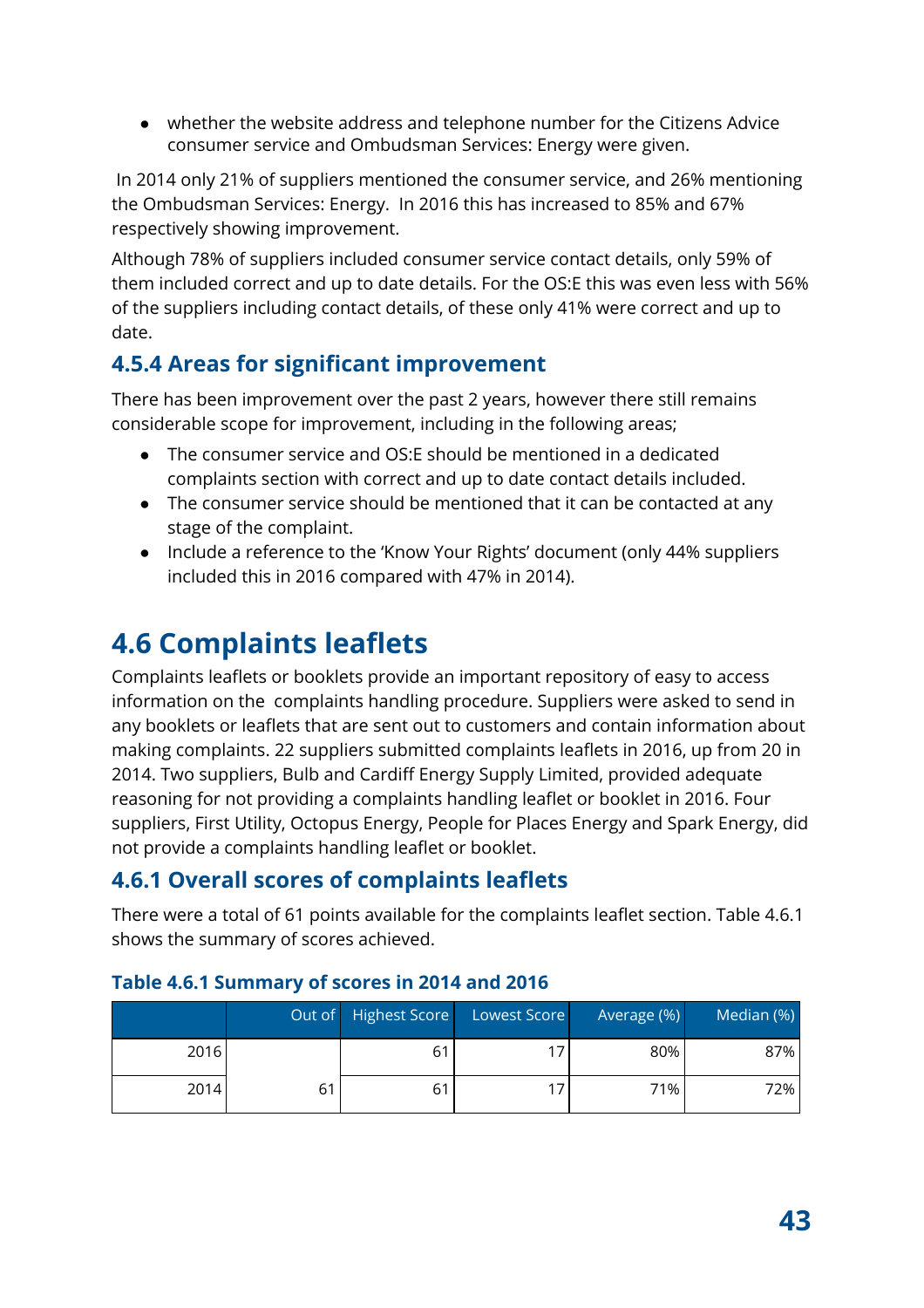The limits of scores achieved remained the same from 2014 to 2016. However, the average score has increased. The median score has increased even more than the average, as a greater number of suppliers have scored higher in 2016.

This is reflected in Table 4.6.2, which shows only one supplier, Scottish Power, received a score lower than their 2014 score.

|                            | <b>Position</b> | <b>Score</b> | <b>Change in Score since</b><br>2014 |
|----------------------------|-----------------|--------------|--------------------------------------|
| <b>EDF Energy</b>          | $1 =$           | 61           | same score                           |
| <b>British Gas</b>         | $1 =$           | 61           | same score                           |
| <b>E.ON</b>                | $1 =$           | 61           | $+$                                  |
| <b>SSE</b>                 | $1 =$           | 61           | $+$                                  |
| <b>Ecotricity</b>          | $1 =$           | 61           | $+$                                  |
| <b>Utility Warehouse</b>   | $1 =$           | 61           | same score                           |
| <b>Good Energy</b>         | $\overline{7}$  | 59           | $+$                                  |
| LoCO <sub>2</sub>          | $8=$            | 56           | same score                           |
| Zog                        | $8=$            | 56           |                                      |
| <b>Utilita</b>             | $10=$           | 54           | $+$                                  |
| So Energy                  | $10=$           | 54           |                                      |
| <b>Bristol Energy</b>      | 12              | 52           |                                      |
| <b>Extra Energy</b>        | 13              | 51           |                                      |
| <b>Scottish Power</b>      | 14              | 47           |                                      |
| <b>Robin Hood Energy</b>   | $15 =$          | 44           |                                      |
| <b>E</b> Gas and Electric  | $15 =$          | 44           |                                      |
| <b>Economy Energy</b>      | $17=$           | 42           | $+$                                  |
| npower                     | $17=$           | 42           | same score                           |
| <b>Co-operative Energy</b> | $17=$           | 42           | $+$                                  |
| <b>Better Energy</b>       | 20              | 36           |                                      |
| <b>Go Effortless</b>       | $21 =$          | 17           |                                      |
| <b>OVO Energy</b>          | $21 =$          | 17           | same score                           |

#### **Table 4.6.2 Ranking of suppliers (complaints leaflets)**

Many new suppliers are towards the bottom of the ranking. Zog is the only new supplier to make the top 10. There are six suppliers who achieved full marks in this category, so that new suppliers So Energy, Bristol Energy and Extra Energy still received over 80% without making the top 10.

## **4.6.2 Overall performance on specific complaints leaflet scoring criteria**

Ofgem regulations require suppliers to signpost to the Citizens Advice consumer service and Ombudsman Services: Energy with regards to their complaint handling procedures. Table 4.6.3 shows the performance of suppliers against each criteria.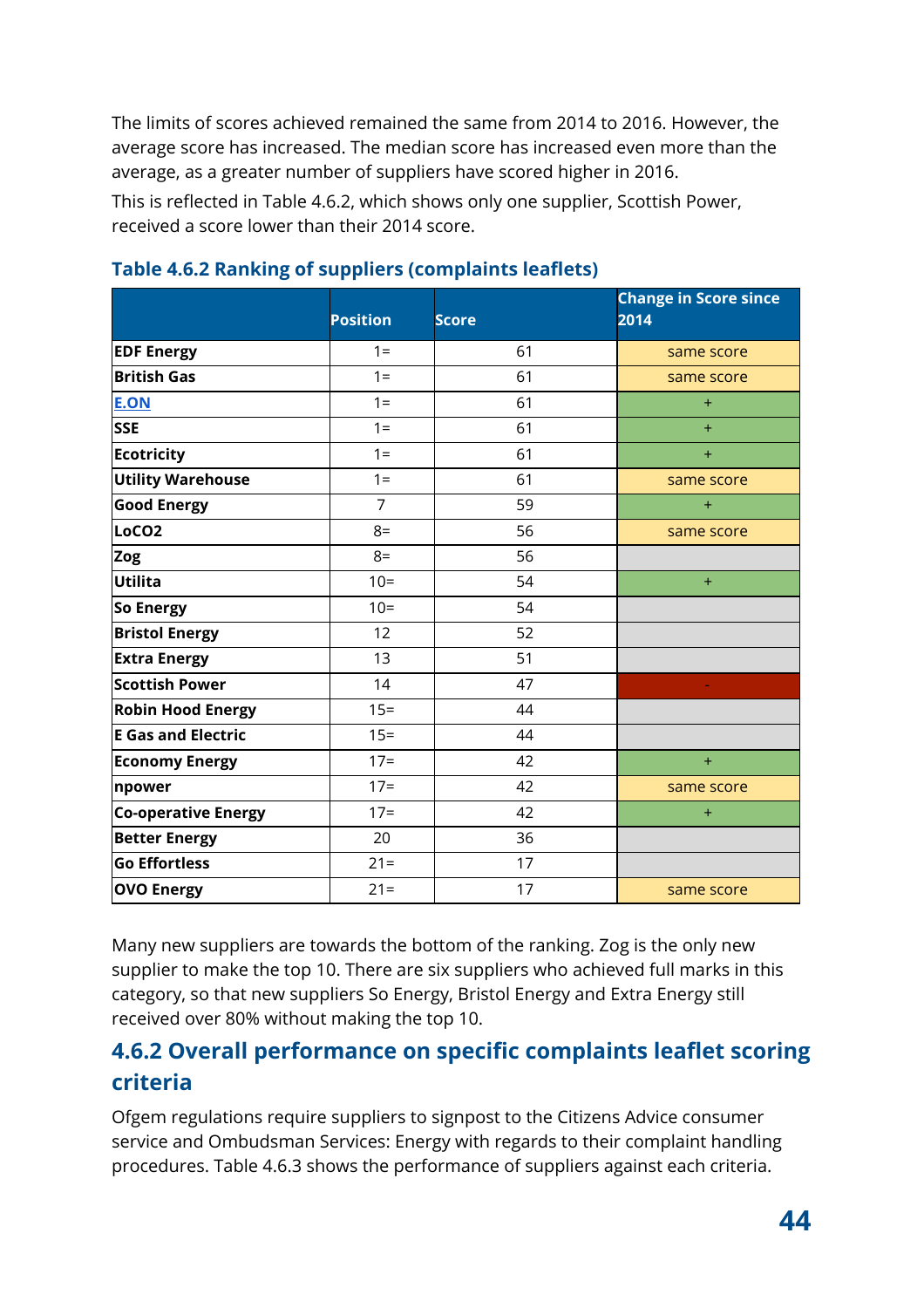#### **Table 4.6.3 Performance by scoring criteria**

| <b>Criteria</b>                                                                                                                                                                                               | 2016      | 2014 |
|---------------------------------------------------------------------------------------------------------------------------------------------------------------------------------------------------------------|-----------|------|
| Ombudsman Services: Energy should be mentioned. (10)                                                                                                                                                          | 100%      | 100% |
| The steps involved in the complaints procedure should be clearly<br>outlined and include Ombudsman Services: Energy. (2)                                                                                      | 100%      | 100% |
| Citizens Advice consumer service should be described as free and<br>independent/impartial. (5)                                                                                                                | 86%       | 75%  |
| Ombudsman Services: Energy should be described as free,<br>independent, investigates complaints if no resolution after 8 weeks<br>and decision is binding for supplier. (5)                                   | 86%       | 75%  |
| Citizens Advice Consumer Service should be mentioned. (Half marks<br>given for mention of Citizens Advice) (10)                                                                                               | 73% (18%) | 90%  |
| $ $ The leaflet/booklet should include details of the Citizens Advice $\,$<br>consumer service website www.citizensadvice.org.uk/energy and<br>'phone number (03454 040506). (Half marks given for one of the |           |      |
| telephone number or website being correct) (10)                                                                                                                                                               | 73% (14%) | 35%  |
| The details of the Ombudsman Services: Energy website<br>www.ombudsman-services.org/energy and phone number (0330<br>440 1624) should be given. (Half marks given for one of the telephone                    |           |      |
| number or website being correct) (10)                                                                                                                                                                         | 68% (18%) | 35%  |
| Citizens Advice consumer service should be mentioned before<br>Ombudsman Services: Energy. (2)                                                                                                                | 59%       | 45%  |
| There should be reference to the 'Know Your Rights' document<br>within the Citizens Advice consumer service description. (2)                                                                                  | 55%       | 30%  |
| The customer should be told that Citizen Advice consumer service<br>can be consulted at any stage of the complaint process. (5)                                                                               | 45%       | 45%  |

All suppliers in both 2016 and 2014 clearly outlined the complaints procedure and included mention of the Ombudsman Services: Energy. However, there are some key areas for improvement.

## **4.6.3 Performance on key complaints leaflet criteria**

The scoring criteria awarded a higher number of points for website features that we consider particularly important. These are:

- whether the Citizens Advice Consumer Service and the Ombudsman Services: Energy were mentioned
- whether the website address and telephone number for the Citizens Advice Consumer Service and the OS:E were given

Citizens Advice was referred to by 91% of suppliers, but only 73% referred correctly to the Citizens Advice consumer service. This is an important distinction to make as the consumer service is a quicker and more direct way of accessing advice than Citizens Advice local offices.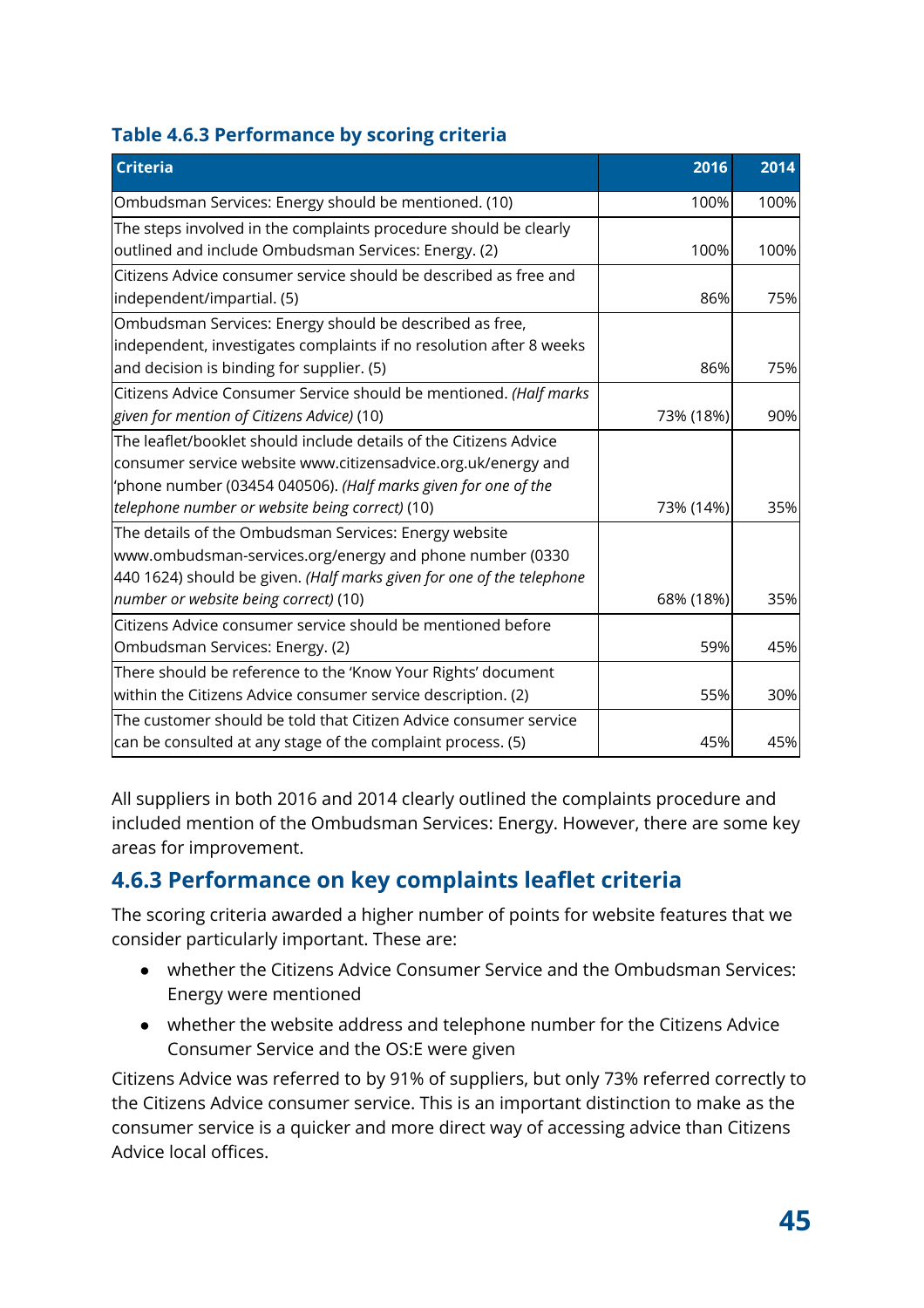86% of suppliers also had some part of the contact details for both the Citizens Advice consumer service and Ombudsman Services: Energy correct, but only 73% for the consumer service and 68% for the OS:E were completely correct.

There was also no improvement in the signposting that Citizens Advice consumer service can be contacted at any time throughout the complaints process.

## **4.6.4 Areas for significant improvement**

Although there has been improvement, less than 60% of suppliers still referred to Citizens Advice consumer service before the OS:E or included reference to the 'Know Your Rights' document in the leaflet.

# **4.7 Eight Week Letter and Deadlock Letter**

In 2016, Citizens Advice included samples of the 8 Week Letter and Deadlock Letter in the signposting audit, which are key documents provided to customers along their complaints journey.

The audit was conducted on 14 8 Week Letters and 25 Deadlock Letters submitted in 2016. Below we detail suppliers' overall performance and give an overview of key scoring criteria.

For suppliers to meet Ofgem regulations, they must include (at a minimum) the following information in both letters:

- that the customer has the right to refer the complaint to OS:E;
- that it is independent of the energy company;
- that it is free of charge;
- the types of redress available (an apology; an explanation of what went wrong; a practical action to be taken to correct the problem; and, a financial award); and
- that its decision is binding on the company but not the customer.

## **4.7.1 Overall scores for 8 Week Letter and Deadlock Letter**

A total of 27 points were available for each letter. Table 4.7.1 shows the range and average of scores in 2016.

#### **Table 4.7.1 Summary of scores in 2016**

|                 | <b>Out of</b> | <b>Highest</b><br><b>Score</b> | <b>Lowest</b><br><b>Score</b> | Average (%) | <b>Median</b><br>(9/6) |
|-----------------|---------------|--------------------------------|-------------------------------|-------------|------------------------|
| 8 Week Letter   | 27            | 27                             | 22                            | 98%         | 100%                   |
| Deadlock Letter |               | 27                             | 22                            | 97%         | 100%                   |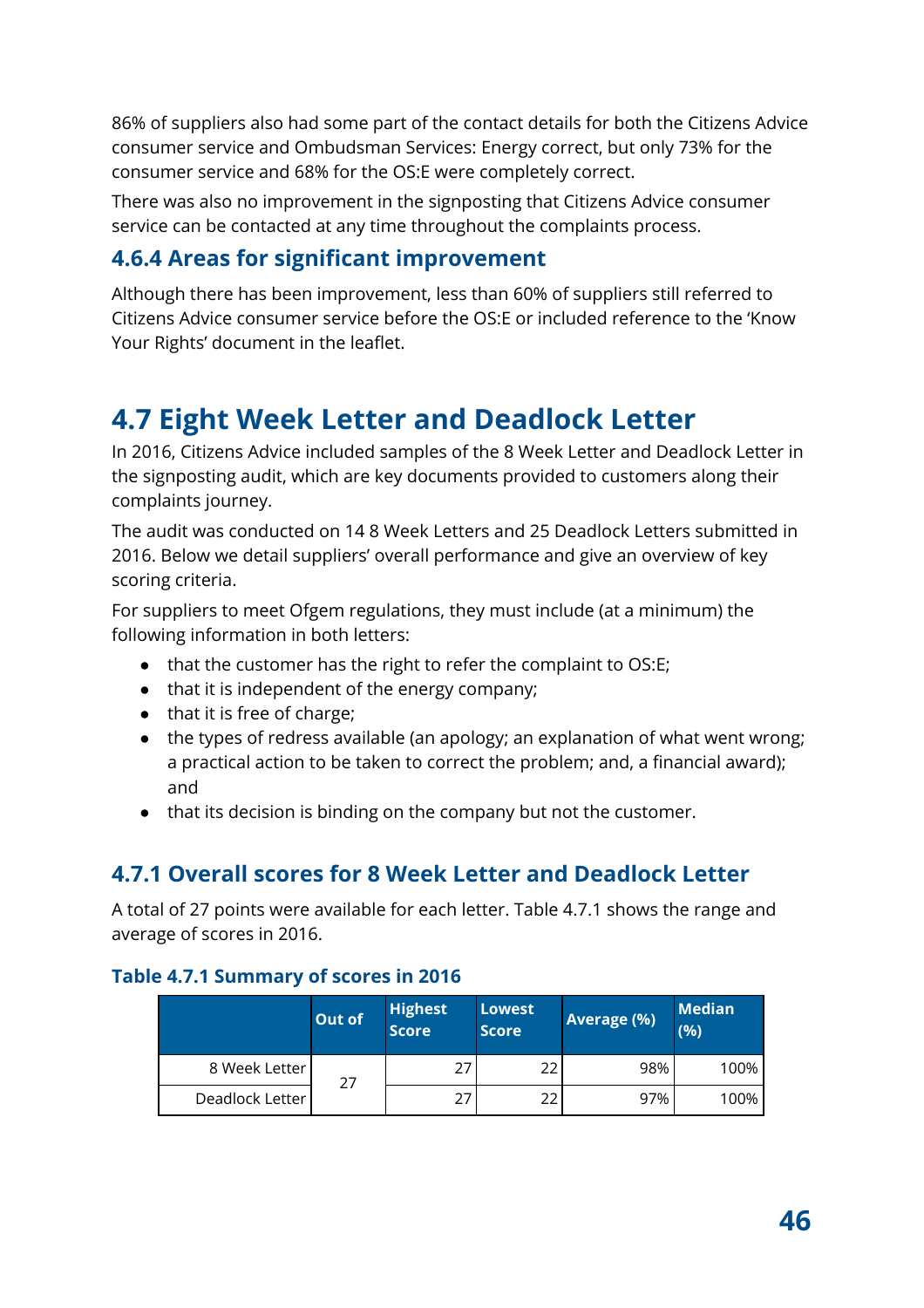Scores were overall very high between 27 (full marks) and 22. The great majority of suppliers achieved full marks on both the 8 Week Letter and the Deadlock Letter, often using standardised text provided by the OS:E.

Table 4.7.2 lists the overall scores achieved by each supplier with the ranking out of the 24 suppliers audited on their 8 Week Letters and 25 suppliers audited on their Deadlock Letters in 2016. No comparison to 2014 scores could be made as this is the first time we have included the 8 Week and Deadlock Letters in our audit.

|                            | <b>8 Week Letter</b> |              | <b>Deadlock Letter</b> |              |  |
|----------------------------|----------------------|--------------|------------------------|--------------|--|
|                            | <b>Position</b>      | <b>Score</b> | <b>Position</b>        | <b>Score</b> |  |
| <b>EDF Energy</b>          | $1 =$                | 27           | $1 =$                  | 27           |  |
| <b>SSE</b>                 | $1 =$                | 27           | $1 =$                  | 27           |  |
| Zog                        | $1 =$                | 27           | $1 =$                  | 27           |  |
| <b>Utility Warehouse</b>   | $1 =$                | 27           | $1 =$                  | 27           |  |
| LoCO <sub>2</sub>          | $1 =$                | 27           | $1 =$                  | 27           |  |
| <b>E Gas and Electric</b>  | $1 =$                | 27           | $1 =$                  | 27           |  |
| <b>OVO Energy</b>          | $1 =$                | 27           | $1 =$                  | 27           |  |
| <b>E.ON</b>                | $1 =$                | 27           | $1 =$                  | 27           |  |
| <b>Scottish Power</b>      | $1 =$                | 27           | $1 =$                  | 27           |  |
| <b>So Energy</b>           | $1 =$                | 27           | $1 =$                  | 27           |  |
| <b>Utilita</b>             | $1 =$                | 27           | $1 =$                  | 27           |  |
| npower                     | $1 =$                | 27           | $1 =$                  | 27           |  |
| <b>Co-operative Energy</b> | $1 =$                | 27           | $1 =$                  | 27           |  |
| <b>Good Energy</b>         | $1 =$                | 27           | $1 =$                  | 27           |  |
| <b>British Gas</b>         | $1 =$                | 27           | $1 =$                  | 27           |  |
| <b>Extra Energy</b>        | $1 =$                | 27           | $1 =$                  | 27           |  |
| <b>Spark Energy</b>        | $1 =$                | 27           | $1 =$                  | 27           |  |
| <b>Economy Energy</b>      | $1 =$                | 27           | $1 =$                  | 27           |  |
| <b>Octopus Energy</b>      | $1 =$                | 27           | $1 =$                  | 27           |  |
| <b>Bulb</b>                | $1 =$                | 27           | $1 =$                  | 27           |  |
| <b>First Utility</b>       | $1 =$                | 27           | $1 =$                  | 27           |  |
| <b>Ecotricity</b>          | n/a                  | n/a          | $1 =$                  | 27           |  |
| <b>Go Effortless</b>       | $22 =$               | 22           | $23=$                  | 22           |  |
| <b>Bristol Energy</b>      | $22 =$               | 22           | $23=$                  | 22           |  |
| <b>Places for People</b>   |                      |              |                        |              |  |
| <b>Energy</b>              | $22 =$               | 22           | $23 =$                 | 22           |  |

**Table 4.7.2 Ranking of suppliers (8 Week Letter and Deadlock Letter)**

## **4.7.2 Overall performance on specific 8 Week Letter and Deadlock Letter scoring criteria**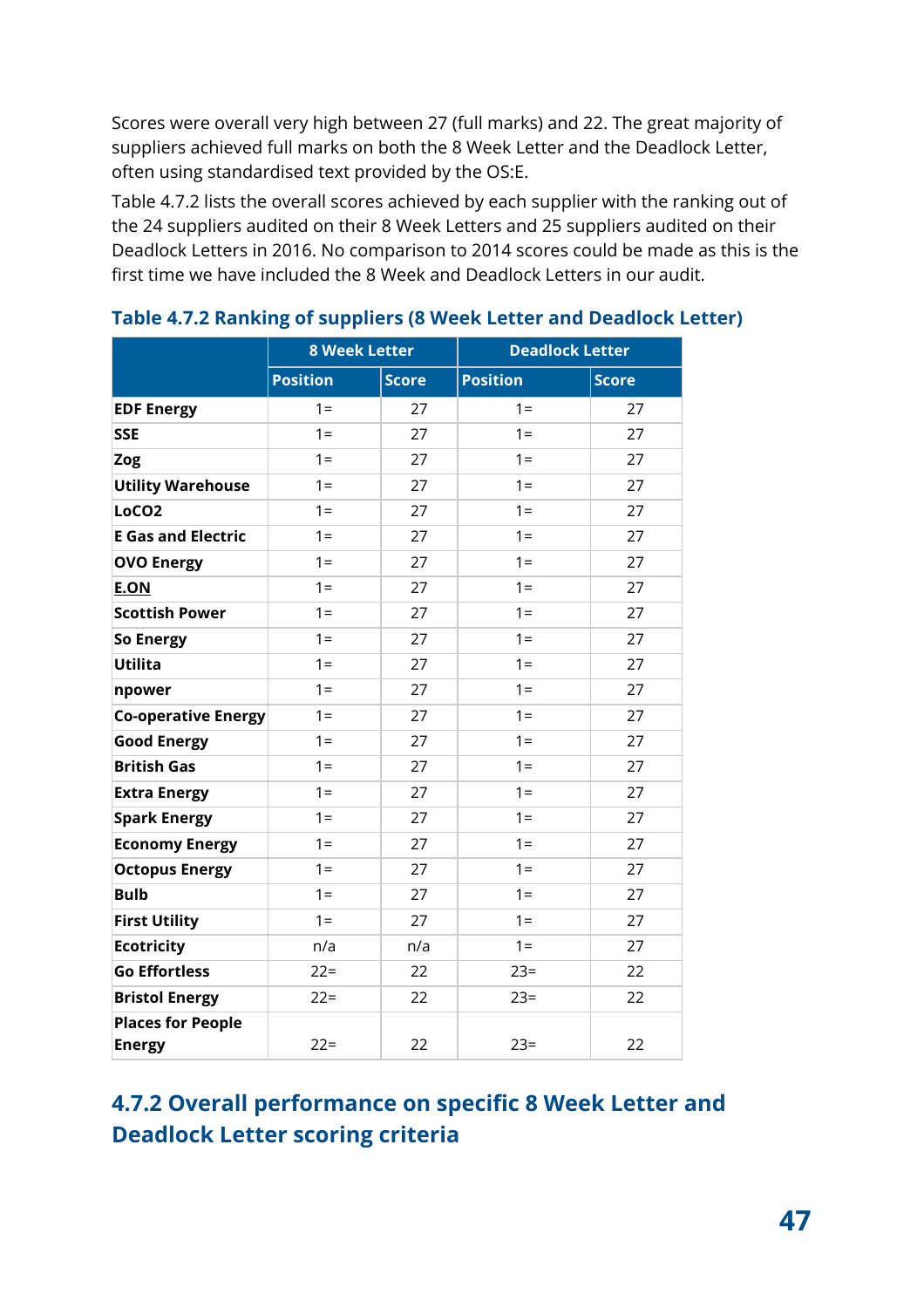Table 4.7.3 below provides information about the percentage of suppliers who fulfilled specific scoring criteria in 2016 and in 2014, sorted from highest to lowest proportion.

All suppliers mentioned the OS:E in both letters and did mention the customer's right to refer their complaint to the OS:E. Slightly fewer suppliers included a full description of the OS:E service and at which point a customer can contact them. Still fewer included the correct website and telephone number. Half marks were given if either the website or the telephone number for the OS:E was given.

Three suppliers lost marks either because they referred customers to the Ombudsman Services in general (not mentioning the specific energy service), or because they failed to fully describe the OS:E service, i.e. that it is free, independent, investigates complaints if no resolution is found after 8 weeks, and that decision is binding for suppliers.

|                                                                                                                                                                                                            | 8 Week<br><b>Letter</b> | <b>Deadlock</b><br><b>Letter</b>                |
|------------------------------------------------------------------------------------------------------------------------------------------------------------------------------------------------------------|-------------------------|-------------------------------------------------|
| <b>Criteria</b>                                                                                                                                                                                            |                         | 2016 % of suppliers<br>who met this<br>criteria |
| Ombudsman Services: Energy should be mentioned (10).                                                                                                                                                       | 100%                    | 100%                                            |
| The steps involved in the complaints procedure should be outlined and<br>include mention of the Ombudsman Services: Energy / their right to<br>refer complaint to the Ombudsman Services: Energy should be |                         |                                                 |
| mentioned (2).                                                                                                                                                                                             | 100%                    | 100%                                            |
| Ombudsman Services: Energy should be described as free,<br>independent, investigates complaints if no resolution after 8 weeks and<br>decision is binding for supplier (5).                                | 96%                     | 92%                                             |
| The details of the Ombudsman Services: Energy website                                                                                                                                                      |                         |                                                 |
| (www.ombudsman-services.org/energy) and phone number (0330 440                                                                                                                                             |                         |                                                 |
| 1624) should be given (Half marks given for one of the phone number or                                                                                                                                     |                         | 92%                                             |
| website being correct) (10).                                                                                                                                                                               | 92% (8%)                | (8%)                                            |

#### **Table 4.7.3: Performance by scoring criteria**

## **4.7.3 Performance in key 8 Week Letter and Deadlock Letter criteria**

The scoring criteria awarded a higher number of points for the features that we consider particularly important. These are:

- Ombudsman Services: Energy should be mentioned
- The details of the Ombudsman Services: Energy website www.ombudsman-services.org/energy and phone number (0330 440 1624) should be given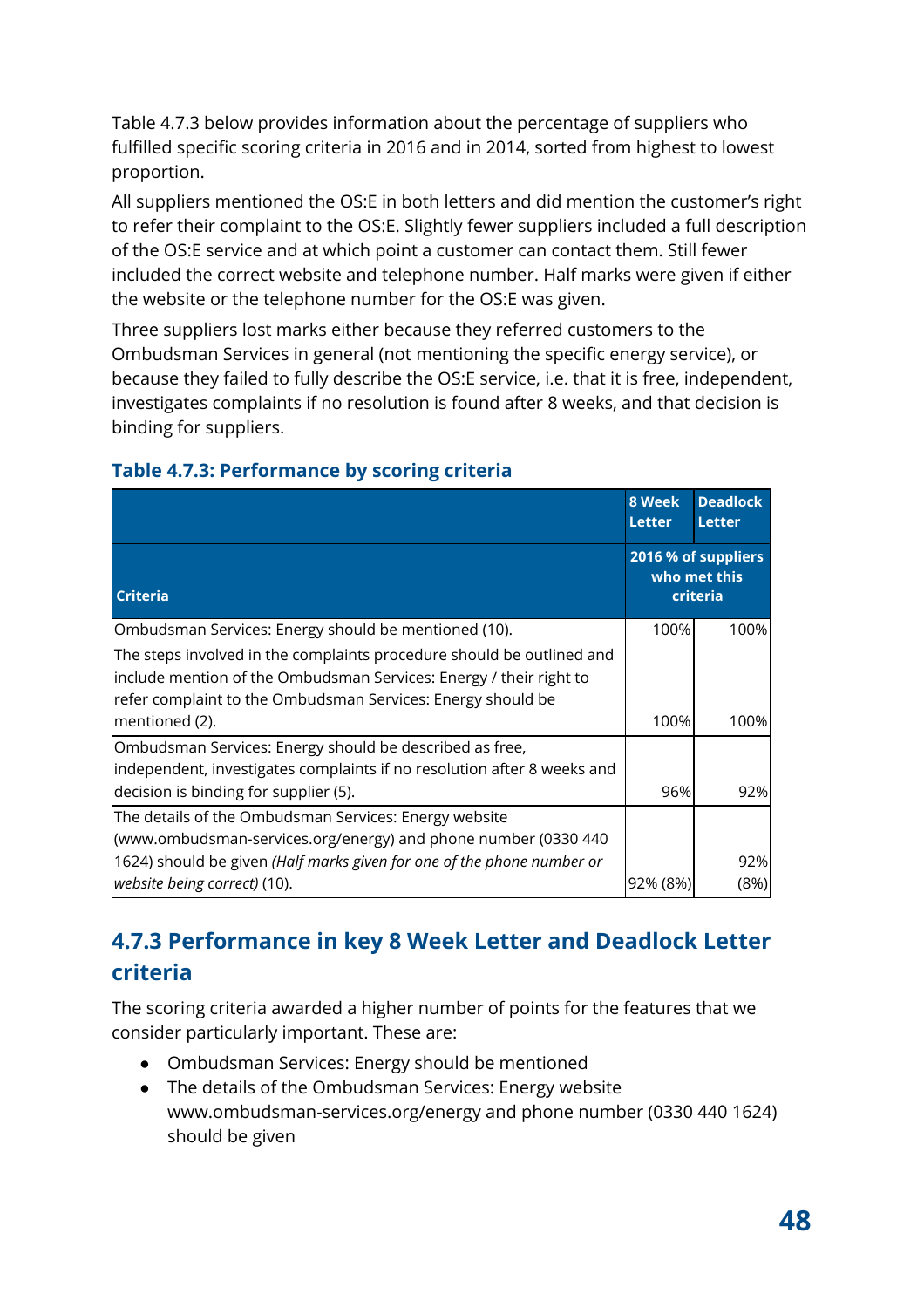Whereas the first criterion was met by all suppliers, not all letters included the web address and telephone number. We are aware that suppliers may not want to include OS:E contact details on their website or bills to avoid that customers contact the OS:E too early before using a supplier's internal complaints systems. However, the 8 Week Letter and Deadlock Letter indicate that the customer is in the final stages of the complaints process and suppliers should make is as easy as possible for their customers to get access to further information and support by provided the OS:E contact details.

## **4.7.4 Areas for improvement**

The high scores across suppliers and criteria indicates that the level of signposting in 8 Week Letters and Deadlock Letters is already very good across the industry. We can only recommend that, in order to avoid missing out on including essential information around the OS:E service or its contact details, to use the standardised text developed by the OS:E.

# **4.8 Audits of the Citizens Advice consumer service, Ombudsman Services: Energy and Energy UK websites**

The websites of the Citizens Advice consumer service, Ombudsman Services: Energy and Energy UK were included in the 2014 audit, to see whether the three organisations are currently providing a joined-up service. We repeated this audit in 2016, to understand whether the three organisations had improve on providing a joined-up service. While we did not provide formal scores in either audit, due to the relevancy of the specific conditions, we did use the website scoring rubric as a basis for understanding how successful they are at signposting.

The audit of the three websites suggests improvements are possible for all three organisations.

The Citizens Advice consumer service and energy advice sections provided useful details and information about using these services and making a complaint about your energy supplier, as one might expect. While overall the service meets the criteria well, we identified the following changes could be made:

- The description of the Citizens Advice consumer service on the complaint pages did not specify that the advice is free as well as being independent/impartial;
- The energy complaint page does not make clear that you can consult the consumer service at any stage during the complaints process;
- The consumer service is not mentioned before the Ombudsman Services: Energy;
- While most of the advised details regard the O:SE are provided, we do not make clear the service is free.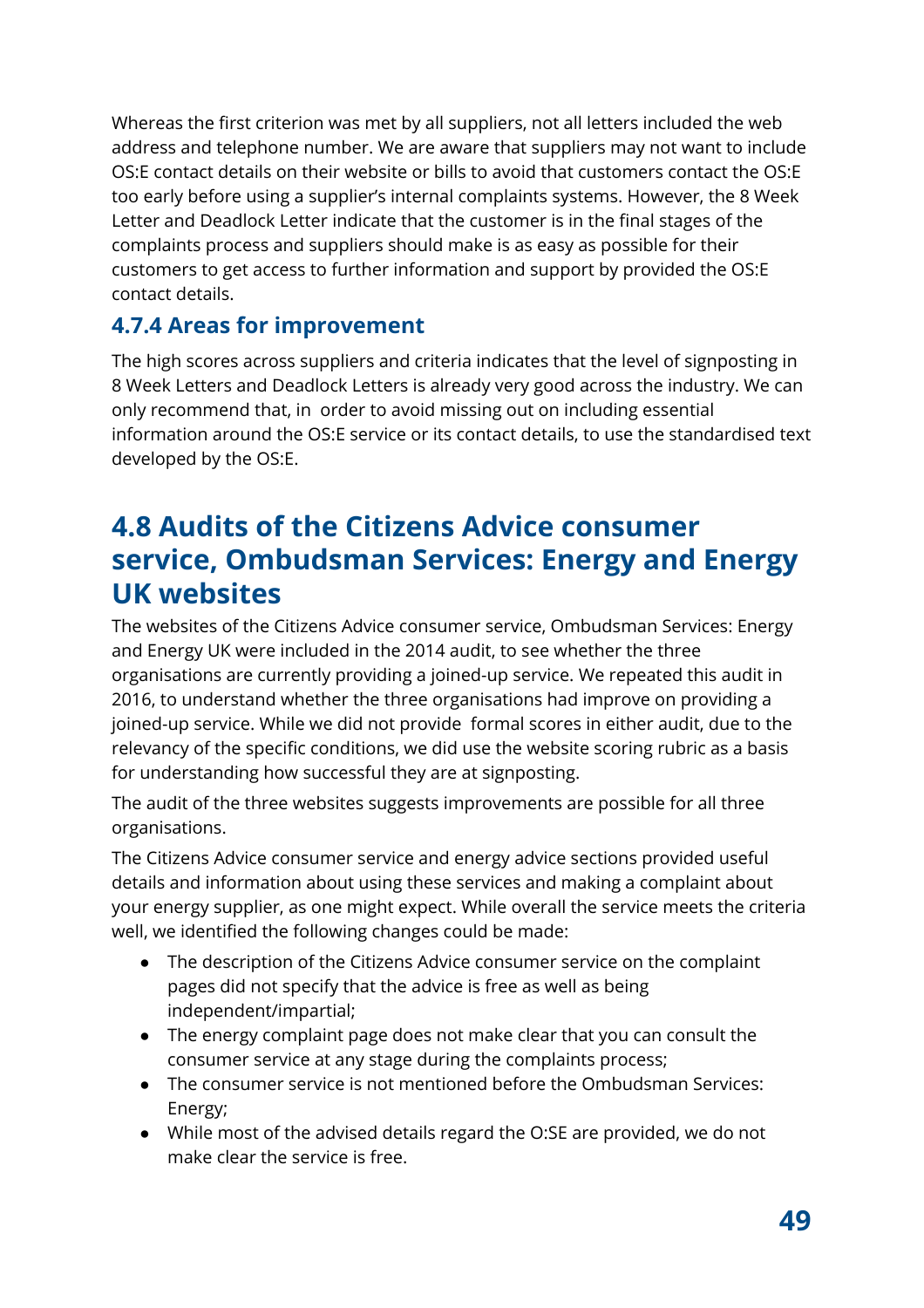Ombudsman Services: Energy had made most changes since the 2014 audit. In 2014, we had recommended that the Citizens Advice consumer service be included in their 'Complaint to an energy company' web page, which they have now done, specifying that free, independent advice can be received at any stage during the complaints process.

However, one recommendation has not been acted on. It would be helpful if the OS:E had a link to the Citizens Advice consumer service web form.

Energy UK continues to have good coverage of our recommendations, including the appearance of both the Citizens Advice consumer service and Ombudsman Services: Energy on a dedicated page devoted to making a complaint. The website also outlined the steps involved in making a complaint, and the role that the Citizens Advice consumer service and Ombudsman Services: Energy can play in the process.

Since the last audit, they have updated their description of the consumer service to make clear it offers free, independent and impartial advice and included up to date website and phone number details for both the consumer service and the OS:E. However, the following recommendations' implementation would still be welcomed:

- The description should still make clear that the service can be consulted at any stage in the complaints process;
- The descriptions of the OS:E should make clear that their decision is binding on the supplier;
- A link to the Citizens Advice consumer service web form could also be helpfully included.

Given that these organisations should be working in partnership to direct consumers to the most appropriate sources of advice, it is important that there is greater awareness of the need to provide adequate and consistent signposting amongst all three organisations.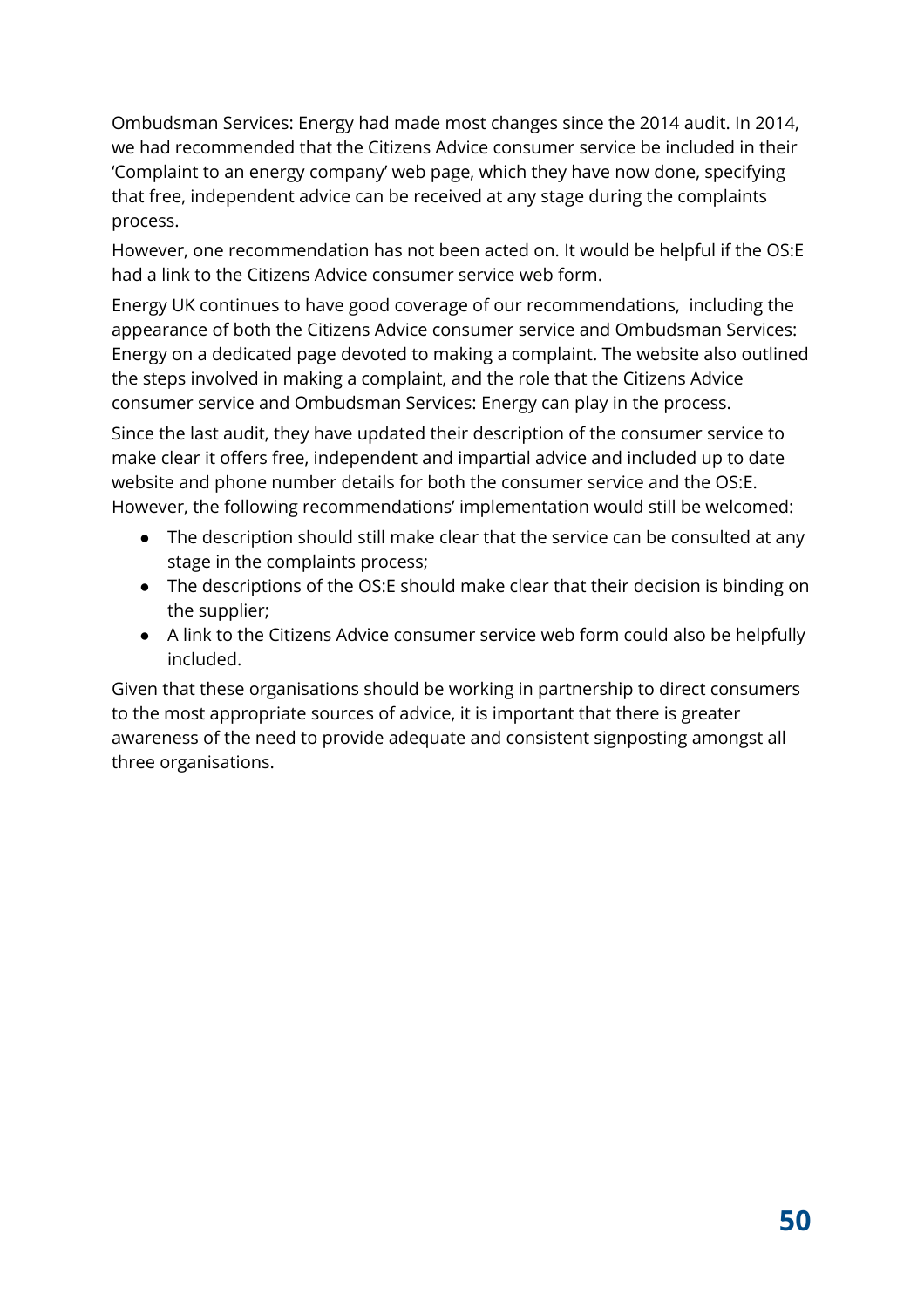# **5. The findings in detail: non domestic suppliers**

This is the first time Citizens Advice has extended the complaints signposting audit to non-domestic suppliers. Citizens Advice believes that suppliers should offer the same quality of signposting to their non-domestic suppliers as to their domestic suppliers.

# **5.1 Websites**

The non-domestic supplier website audit was conducted on company websites as they appeared in October 2016. In this section, we detail suppliers' overall scores and rankings and an overview of the key scoring criteria. Ofgem regulations state that, in order to be compliant, a supplier to micro business customers must ensure that their complaints handling procedure appears on a clear and prominent location on their website.

## **5.1.1 Overall scores for websites**

A total of 126 points were available for websites. Table 5.1.1 shows the range and average of scores in 2016.

#### **Table 5.1.1 Summary of scores (website)**

|      | Out of | <b>Highest</b><br>Score | Lowest<br>Score | Average (%) | Median (%) |
|------|--------|-------------------------|-----------------|-------------|------------|
| 2016 | 126    | 121                     |                 | 57%         | 53%        |

When compared to domestic suppliers, the mean score is 20 percentage points lower while the median score is 25 percentage points lower. The range is also considerably higher, with two suppliers scoring 0 (Axis Telecom and Yorkshire Gas and Power).

Table 5.1.2 lists the overall scores achieved by each supplier with the ranking out of the 27 suppliers audited in 2016.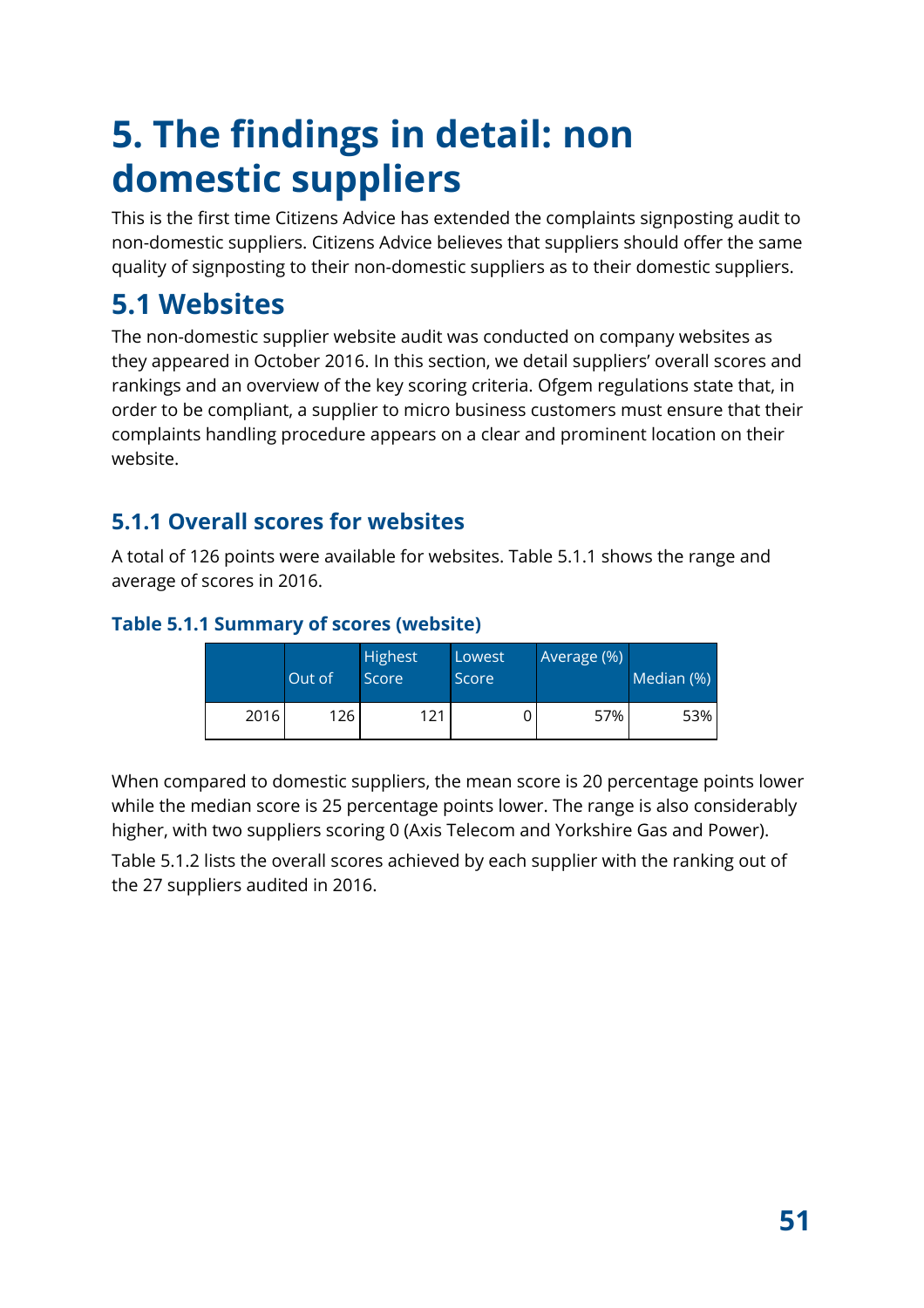| <b>Suppliers</b>               | <b>Position</b> | <b>Score</b> |
|--------------------------------|-----------------|--------------|
| <b>EDF SME</b>                 | $1 =$           | 121          |
| LoCO <sub>2</sub>              | $1 =$           | 121          |
| <b>National Gas</b>            | $1 =$           | 121          |
| <b>SSE</b>                     | $1 =$           | 121          |
| <b>CNG</b>                     | 5               | 111          |
| <b>Total GP</b>                | $6=$            | 107          |
| <b>United Gas and Power</b>    | $6=$            | 107          |
| <b>Haven Power</b>             | 8               | 106          |
| <b>Ecotricity</b>              | 9               | 104          |
| <b>Dual Energy</b>             | 10              | 102          |
| <b>British Gas</b>             | 11              | 97           |
| <b>Good Energy</b>             | 12              | 92           |
| <b>Scottish Power</b>          | 13              | 89           |
| <b>Better Energy</b>           | $14 =$          | 70           |
| <b>Dong</b>                    | $14 =$          | 70           |
| <b>BES Utilities</b>           | $16=$           | 67           |
| EOn                            | $16=$           | 67           |
| <b>OVO Energy</b>              | 18              | 62           |
| <b>Opus</b>                    | 19              | 52           |
| <b>Extra Energy</b>            | 20              | 50           |
| nPower                         | 21              | 45           |
| <b>Utility Warehouse</b>       | 22              | 40           |
| <b>Engie</b>                   | $23=$           | 35           |
| <b>Go Effortless</b>           | $23=$           | 35           |
| <b>MA Energy</b>               | 25              | 20           |
| <b>Axis Telecom</b>            | $26=$           | 0            |
| <b>Yorkshire Gas and Power</b> | $26=$           | 0            |

#### **Table 5.1.2: Ranking of suppliers (websites)**

4 suppliers take the joint first position (EDF SME, LoCO2, National Gas and SSE) and 10 suppliers have scores in excess of 100. However, 8 suppliers score less than 50, and across the board - as we detail below - there is considerable opportunity for improvement.

## **5.1.2 Overall performance on specific website scoring criteria**

Table 5.1.3 provides information about the percentage of suppliers who fulfilled each scoring criteria in 2016 sorted from highest to lowest proportion. Some criteria were eligible for half marks, which is indicated by a '/' in the table below.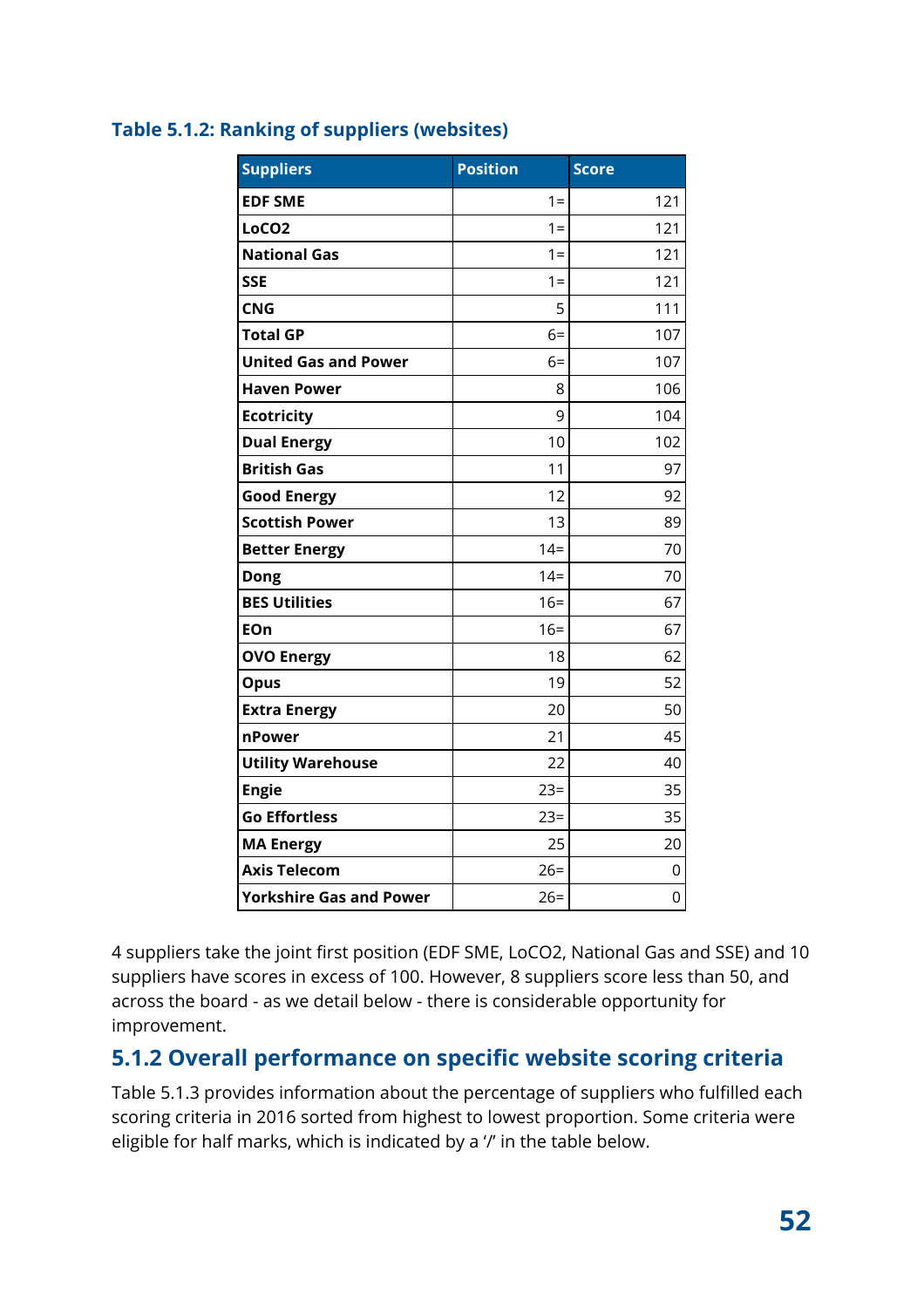82% of suppliers have a dedicated complaints page and outline the steps involved in making a complaint. The worst performing category is providing a link to the Citizens Advice complaints form, which is fulfilled by only 27% of suppliers.

| <b>Criteria</b>                                                                                                                                                                                                                   | 2016 % of<br><b>suppliers</b><br>who met this |
|-----------------------------------------------------------------------------------------------------------------------------------------------------------------------------------------------------------------------------------|-----------------------------------------------|
| Your website should have a dedicated complaints page (5)                                                                                                                                                                          | criteria<br>85%                               |
| The steps involved in your complaints procedure should be outlined on your                                                                                                                                                        |                                               |
| complaints page and include Ombudsman Services: Energy details (5)                                                                                                                                                                | 85%                                           |
| Citizens Advice consumer service should be described as free and<br>independent/impartial. (5)                                                                                                                                    | 78%                                           |
| Ombudsman Services: Energy should be described as free, independent,                                                                                                                                                              |                                               |
| investigates complaints if no resolution after 8 weeks and decision is binding<br>for supplier. (5)                                                                                                                               | 67%                                           |
| Details of Ombudsman Services: Energy should be located on dedicated<br>complaints page (5)                                                                                                                                       | 63%                                           |
| There should be a link to Citizen Advice consumer service on the webpage.<br>(5)                                                                                                                                                  | 63%                                           |
| Your website should include details of the Ombudsman Services: Energy<br>website www.ombudsman-services.org/energy and phone number (0330<br>$\vert$ 440 1624). (Half marks for one of the phone number or website being correct) |                                               |
| (10)                                                                                                                                                                                                                              | 63% /(19%)                                    |
| Your website should include a link to the website of the Ombudsman<br>Services: https://www.ombudsman-services.org/energy. (5)                                                                                                    | 63%                                           |
| The customer should be told that Citizen Advice consumer service can be<br>consulted at any stage of the complaint process. (5)                                                                                                   | 59%                                           |
| Your website should include details of the Citizens Advice consumer service<br>website www.citizensadvice.org.uk/energy and phone number (03454<br>040506). (Half marks given for one of the phone number or website being        |                                               |
| correct) (10)                                                                                                                                                                                                                     | 59% /(19%)                                    |
| Your complaints procedure should be described on your website as opposed<br>to a PDF document (5)                                                                                                                                 | 52%                                           |
| There should be 2 or fewer 'page downs' hit to see Ombudsman Services:<br>Energy details on your complaints page (5)                                                                                                              | 52%                                           |
| Your website should include a link to the Ombudsman Services: Energy email<br>- enquiries@os-energy.org (2)                                                                                                                       | 48%                                           |
| Citizens Advice Consumer Service should be less than 2 clicks away from the                                                                                                                                                       | 66%                                           |
| home page. (1 click/2 clicks) (10)                                                                                                                                                                                                | $(44\%/22\%)$                                 |
| The word 'complaints' should appear on the homepage (with/without the<br>customer having to move the cursor.) (10)                                                                                                                | 59%<br>$(44\%/15\%)$                          |

#### **Table 5.1.3: Performance by scoring criteria**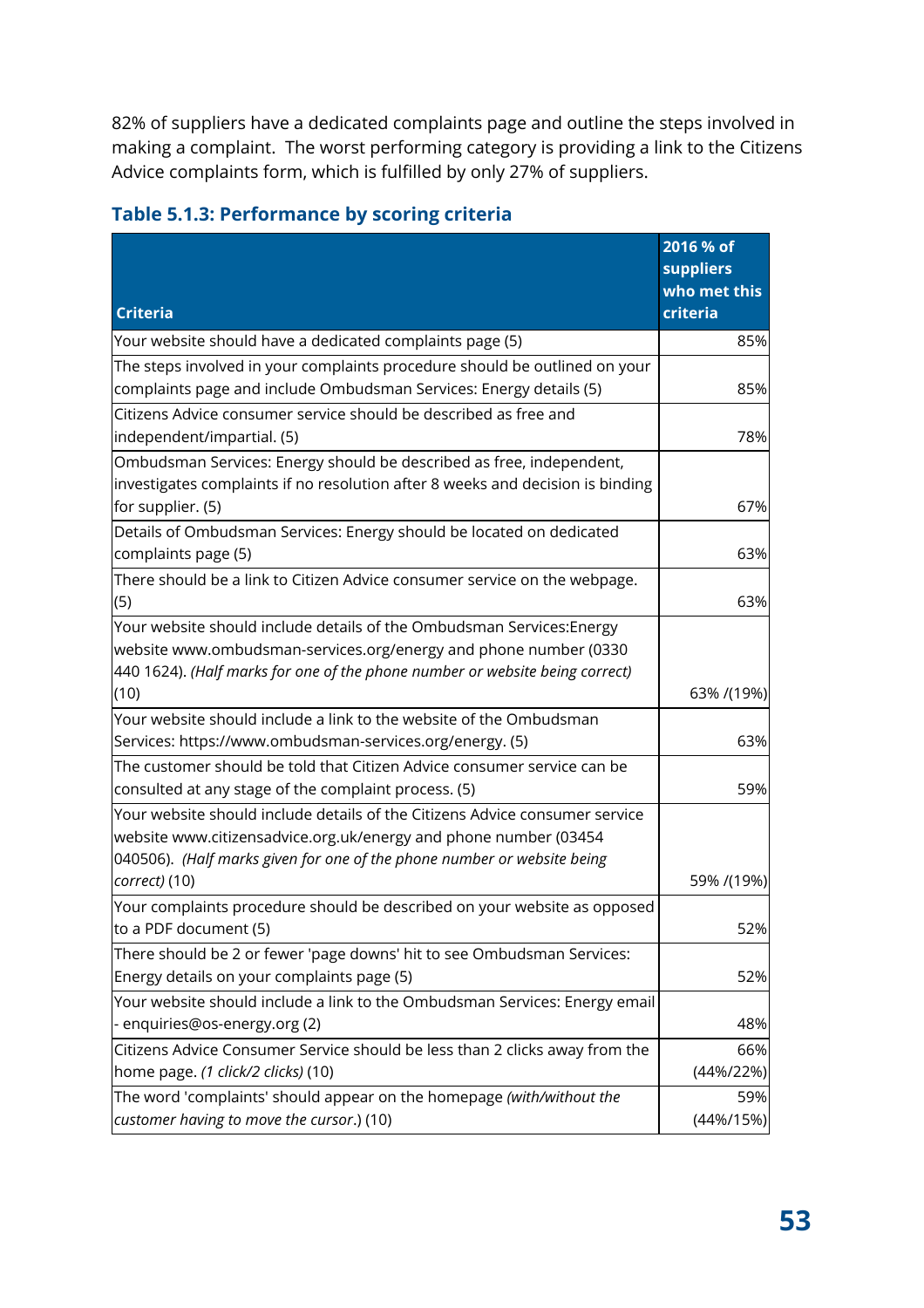| 44% /(7%)<br>41%<br>There should be 2 or fewer 'page downs' hit to see Citizens Advice Consumer<br>41% |
|--------------------------------------------------------------------------------------------------------|
|                                                                                                        |
|                                                                                                        |
|                                                                                                        |
|                                                                                                        |
|                                                                                                        |
|                                                                                                        |
|                                                                                                        |
| Citizens Advice Consumer Service should be mentioned before Ombudsman                                  |
| 41%                                                                                                    |
|                                                                                                        |
| 67& (37%/30%)                                                                                          |
| There should be a link to Citizen Advice consumer service online webform on                            |
|                                                                                                        |
| 26%                                                                                                    |
|                                                                                                        |

## **5.1.3 Performance on key website criteria**

The scoring criteria awarded a higher number of points for website features that we consider particularly important. These are:

- Number of clicks from the home page to the Citizens Advice consumer service and Ombudsman Services: Energy (two or fewer was deemed acceptable)
- Whether the word 'complaint/s' appears on the home page without moving the cursor
- Presence of a dedicated complaints section
- Website details and telephone number for the Citizens Advice consumer service and Ombudsman Services: Energy

#### **Clicks to consumer service and OS:E**

Ideally, the Citizens Advice consumer service should be one click away from the supplier's home page but half marks were available for 2 clicks. Our audit found that 44% of suppliers signposted within one click, while 22% signposted within two clicks. 34% of non-domestic suppliers either did not signpost or took 3 clicks or more.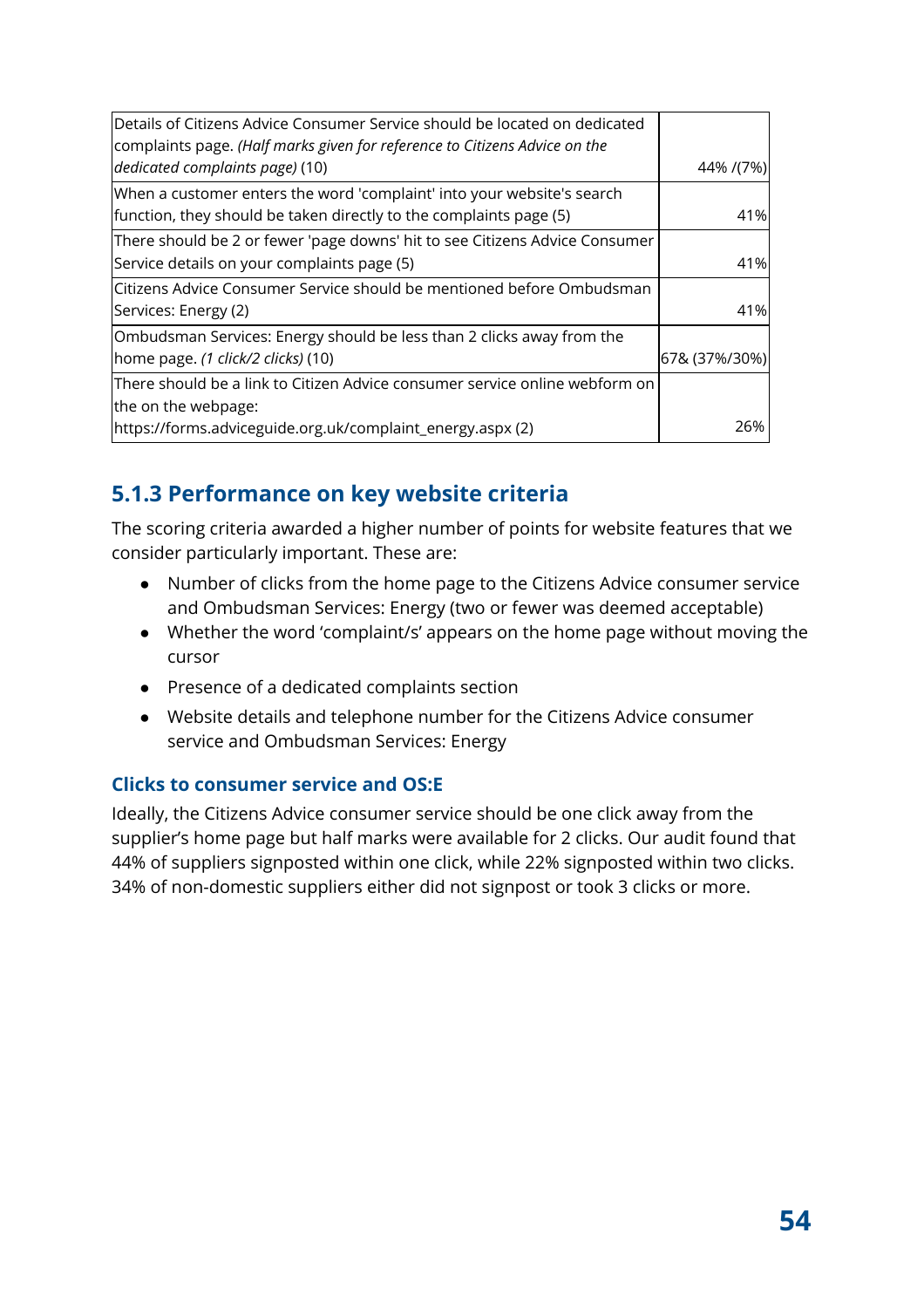#### **Figure 5.1.1: Number of clicks from the home page to reach the Citizens Advice consumer service**



Similarly, the Ombudsman Services: Energy service should be 1-2 clicks away from the supplier's home page. Figure 5.1.2 shows that the 37% of suppliers' websites signpost to the OS:E with 1 click. A further 30% signpost within 2 clicks, while 33% either do not signpost to the OS:E or take 3 or more clicks.

#### **Figure 5.1.2: Number of clicks from the home page to reach Ombudsman Services: Energy**



**55**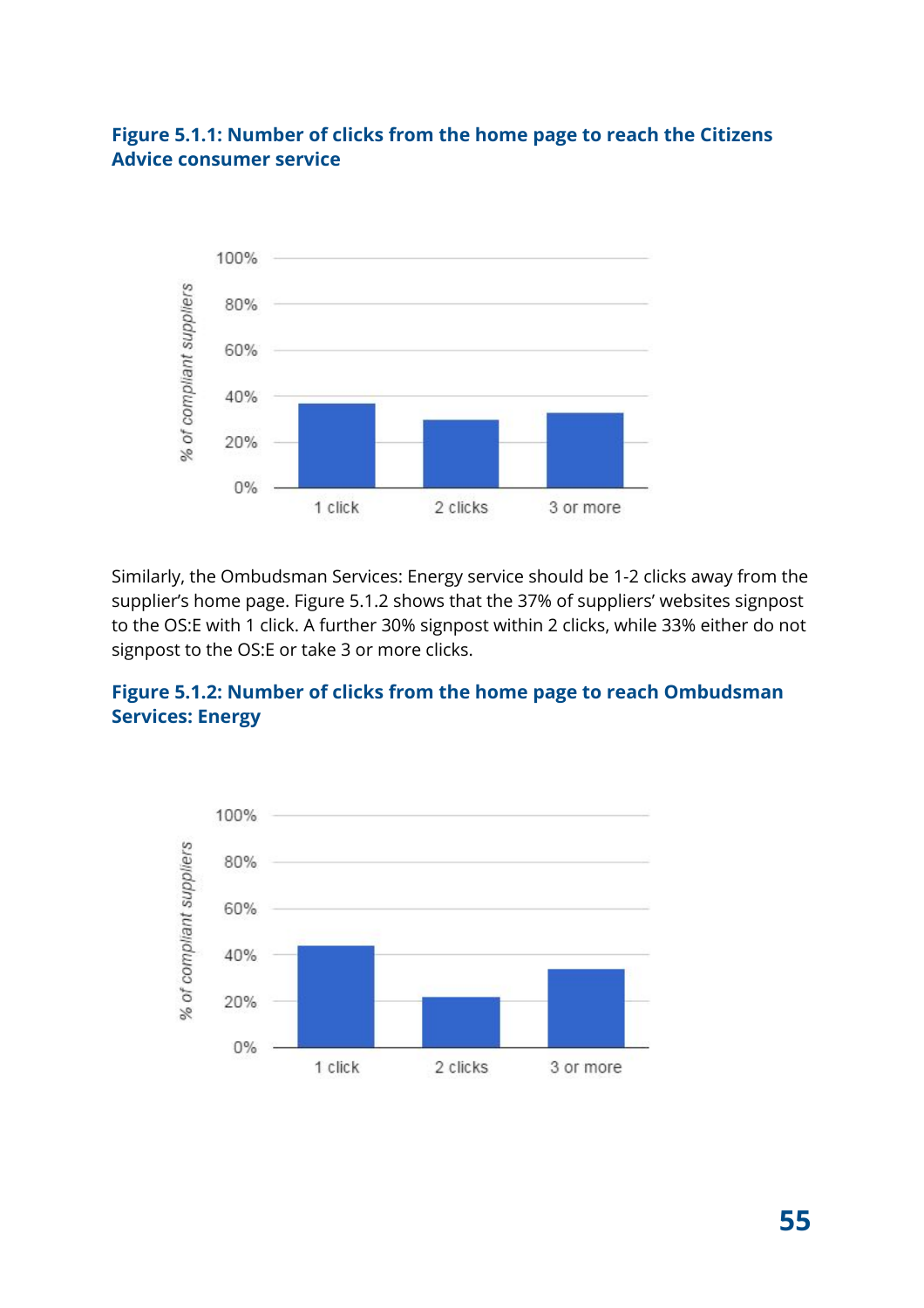#### **Prominence of the word 'complaints'**

Our scoring criteria rewards suppliers for having the word 'complaint' visible on the homepage of their website, ideally without moving the cursor. Only 41% of non-domestic suppliers fulfill this criteria, while 18% of non-domestic suppliers had the word complaints on the homepage with moving the cursor.

#### **Dedicated complaints page**

82% of non-domestic suppliers had dedicated complaints pages, which we consider the bare minimum of good practice. The suppliers without dedicated complaints pages were Axis Telecoms, MA Energy, Utility Warehouse and Yorkshire Gas and Power<sup>8</sup>.

#### **Contact details for Citizens Advice consumer service and OS:E**

Our scoring criteria rewarded suppliers for giving full contact details (website and telephone number) for both organisations on their websites. 55% of non-domestic suppliers correctly signposted to the Citizens Advice consumer service, while 64% correctly signposted to the OS:E.

Around 20% only receive half marks for these criteria, as some had included out of date contact details such as our old website (adviceguide.co.uk) or phone numbers. As for the domestic audit, we have requested that suppliers update this information urgently.

## **5.1.4 Areas for significant improvement**

There are several areas in which there is still a lot of scope for some suppliers to improve on their scores, most notably the following (where the criteria is met by less than 60% of suppliers):

- A link to Citizens Advice consumer service online webform on the webpage (only fulfilled by 30%)
- Customers should be taken to the complaints webpage when they search for it (only fulfilled by 37%)
- The Citizens Advice consumer service should be mentioned before Citizens Advice only fulfilled by 57% of suppliers, versus 90% in 2014)

These are largely similar to the criteria which domestic suppliers scored poorest on, though the performance against each criteria is substantially lower.

## **5.2 Bills and statements**

Bills and statements are the primary means of interaction between suppliers and consumers. Complaints signposting on suppliers' bills and statements is therefore a critical part of this audit.

 $\rm ^{8}$  Utility Warehouse did host complaints information on their corporate website, but this was not easily accessed from the business website.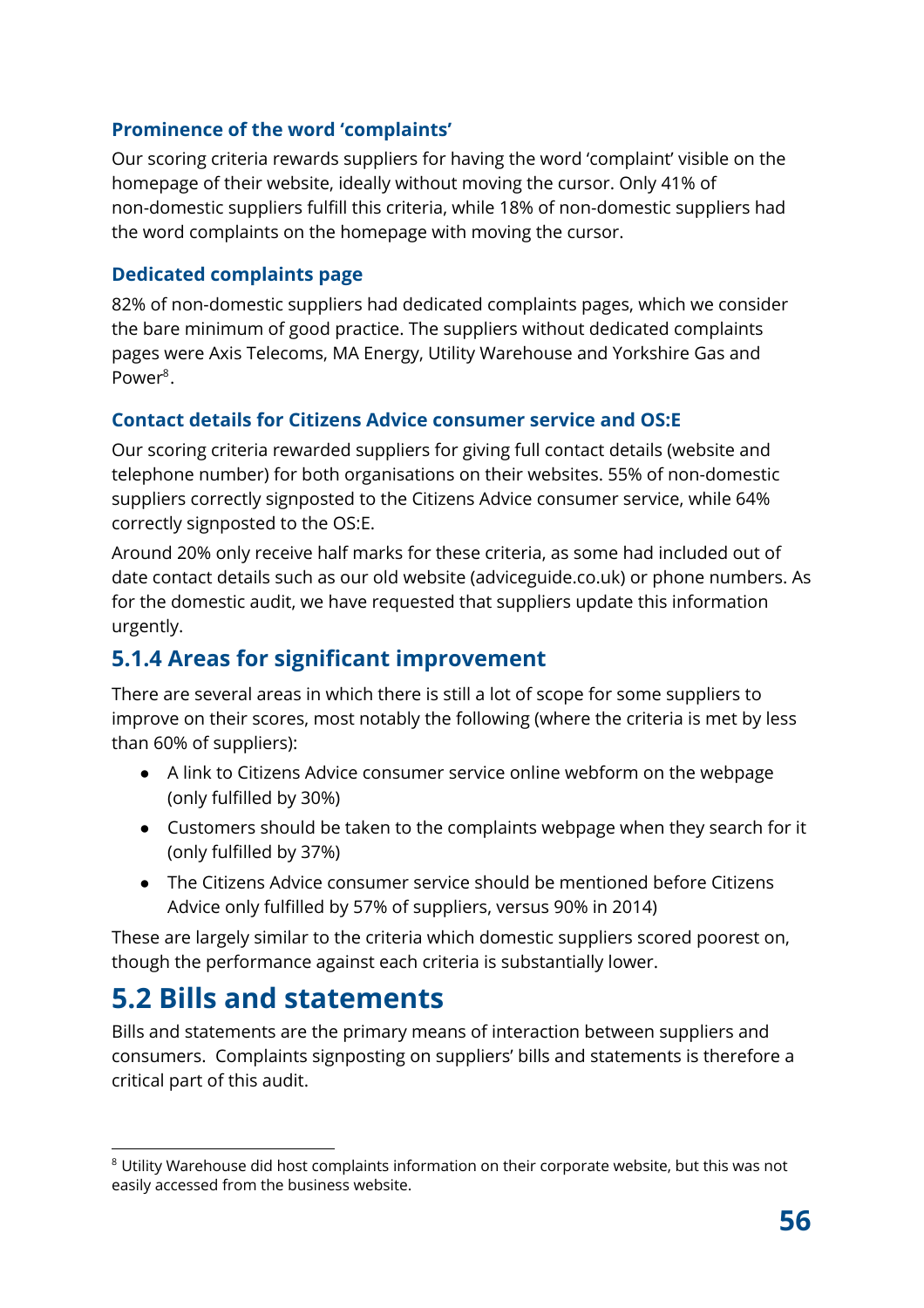In this section, we detail suppliers' overall scores on this part of the audit. Suppliers were asked to send examples of bills for quarterly cash/cheque (QCC) customers, direct debit (DD) customers and pre-payment meter (PPM) customers. The following numbers of documents were received for audit. 22 examples of QCC bills and DD statements were received. Only three non-domestic suppliers contributed PPM statements. All suppliers provided sufficient justification for their lack of documentation.

## **5.2.1 Overall scores for bills and statements**

Table 5.2.1 shows an overview of the scores for all bills and statements.

|                                          | Out of | <b>Highest</b><br>Score | Lowest<br>Score | Average<br>(% ) | Median (%) |
|------------------------------------------|--------|-------------------------|-----------------|-----------------|------------|
| Bill for QCC customer                    | 68     | 63                      |                 | 41%             | 40%        |
| Statement of account for<br>dd customer  | 68     | 63                      |                 | 33%             | 36%        |
| Statement of account for<br>ppm customer | 68     | 63                      |                 | 56%             | 75%        |

**Table 5.2.1 Summary of bill and statement scores in 2016**

No suppliers achieved full marks, with the highest in each category being 63. Many suppliers use the same template or documentation for both QCC and DD customers. PPM statements are not included in the detailed analysis below due to the small sample size. Only three supplier submitted documentation for non-domestic prepayment customers. These were E.ON (score: 63), EDF SME (51) and Scottish Power (0). Table 5.2.2 shows the ranking and scores for the suppliers who submitted QCC bills and DD statements.

#### **Table 5.2.2: Ranking of suppliers( bills and statements)**

| <b>Bill for QCC Customers</b> |              | <b>Statement of account for DD</b><br><b>customers</b> |              |
|-------------------------------|--------------|--------------------------------------------------------|--------------|
| <b>Position</b>               | <b>Score</b> | <b>Position</b>                                        | <b>Score</b> |
| $1 = E.ON$                    | 63           | 1. E.ON                                                | 63           |
| 1= Utility Warehouse          | 63           | 2. npower                                              | 53           |
| $3=$ . CNG                    | 51           | 3. EDF SME                                             | 51           |
| 3= EDF SME                    | 51           | 4=. British Gas                                        | 46           |
| 5=. British Gas               | 46           | $4 = SSE$                                              | 46           |
| $5 = SSE$                     | 46           | 6. Good Energy                                         | 44           |
| 7. Good Energy                | 44           | 7. Extra Energy                                        | 41           |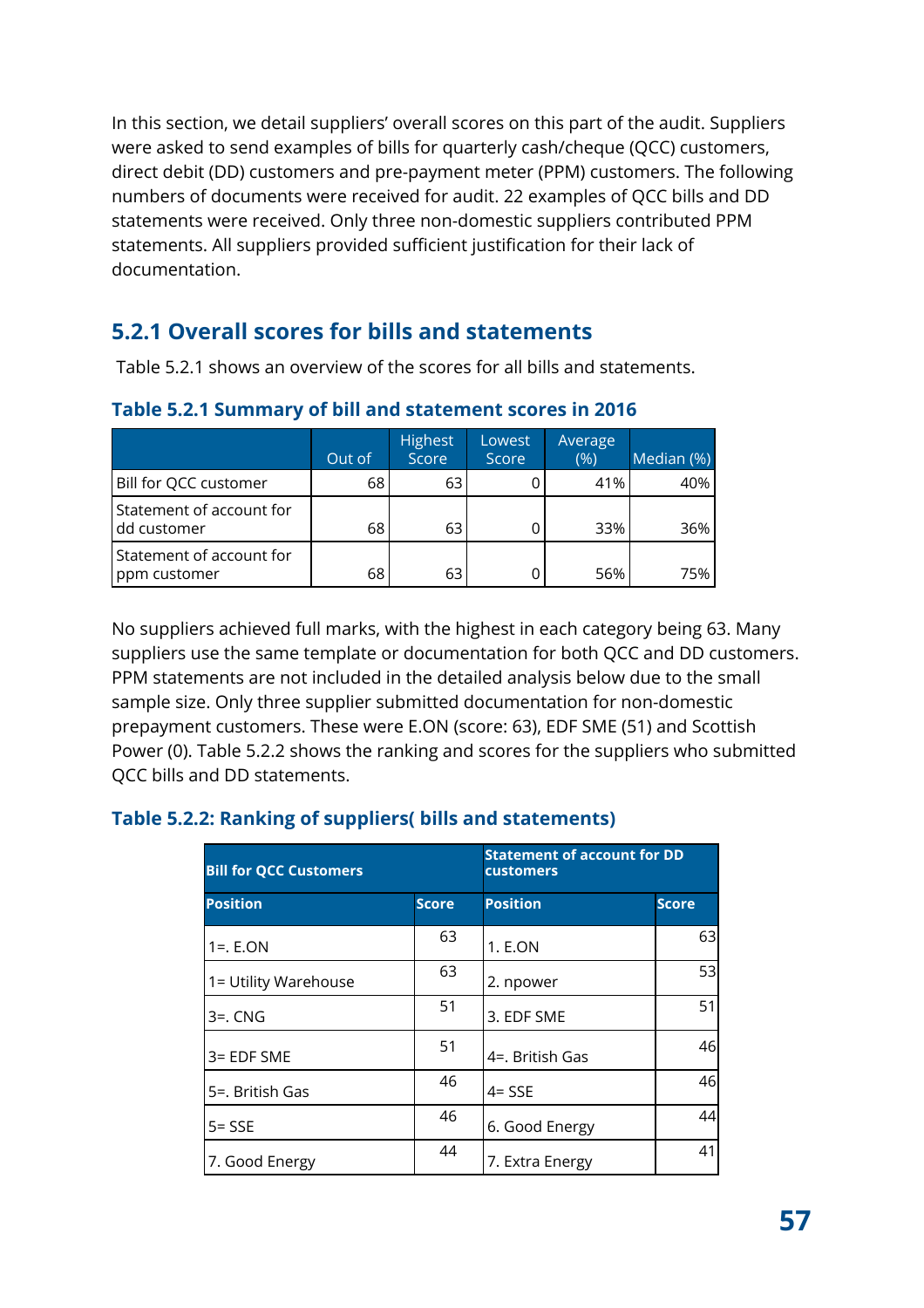| 8. npower          | 43 | 8=. Ecotricity                 | 29 |
|--------------------|----|--------------------------------|----|
| 9. Extra Energy    | 41 | 8= Engie                       | 29 |
| 10=. Ecotricity    | 29 | 8= MA Energy                   | 29 |
| 10= Engie          | 29 | 11. Total GP                   | 25 |
| 12. Total GP       | 25 | 12. Dual Energy                | 24 |
| 13. Dual Energy    | 24 | 13. Scottish Power             | 19 |
| 14. Opus           | 19 | 14=. BES Utilities             | 0  |
| 14= Scottish Power | 19 | 14= Better Energy              | 0  |
| 16. Axis Telecom   | 15 | 14= Dong Energy                | 0  |
| 17. Dong Energy    | 10 | 14 = Haven Power               | 0  |
| 18. Better Energy  | 0  | 14= LoCO2                      | 0  |
| 18 = Go Effortless | 0  | 14= Opus                       | 0  |
| 18 = LoCO2         | 0  | 14= OVO Energy                 | 0  |
| 18 = National Gas  | 0  | 14= United Gas and<br>Power    | 0  |
| 18 = OVO Energy    | 0  | 14= Yorkshire Gas and<br>Power | 0  |

5 companies received zero marks for QCC customers and 9 companies received zero for Direct Debit customers, indicating that they do not provide any complaints signposting on their bills. While we recognise that non-domestic customers have different needs, this is still poor practice and suppliers are encouraged to provide much more comprehensive signposting on their bills in future.

A couple of companies stand out for good practice in this regard, with E.ON and Utility Warehouse receiving the highest scores in the audit. However, for all suppliers, we believe there are substantial opportunities for improvement.

#### **5.2.2 Overall performance on bills and statements scoring criteria**

Table 5.2.3 shows the percentage of suppliers who fulfilled all criteria for the bills and statements (excluding PPM customers). It is ordered from highest to lowest score for QCC performance.

#### **Table 5.2.3 Performance by scoring criteria**

|                                                      | OCC  | <b>DD</b> |
|------------------------------------------------------|------|-----------|
| <b>Criteria</b>                                      | 2016 | 2016      |
| Ombudsman Services: Energy should be mentioned. (10) | 68%  | 55%       |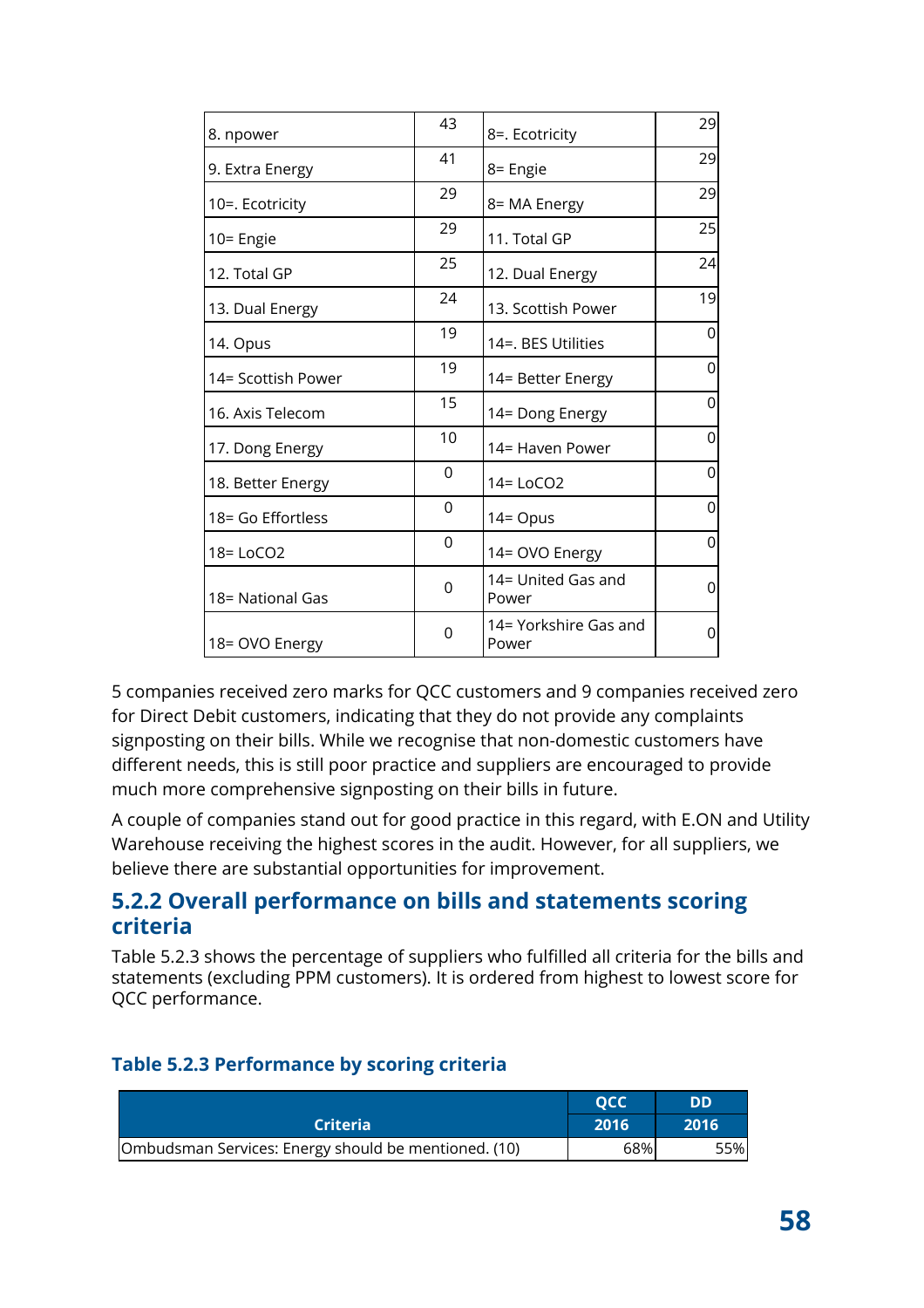| Ombudsman Services: Energy should be located in the             |           |           |
|-----------------------------------------------------------------|-----------|-----------|
| dedicated complaints section. (2)                               | 59%       | 50%       |
| There should be a dedicated complaints section. (5)             | 55%       | 50%       |
| The steps involved in the complaints procedure should be        |           |           |
| clearly outlined and include Ombudsman Services: Energy. (2)    | 50%       | 45%       |
| Citizens Advice consumer service should be described as free    |           |           |
| and independent/impartial. (5)                                  | 45%       | 36%       |
| Citizens Advice Consumer Service should be mentioned. (Half     |           |           |
| marks given for mention of Citizens Advice) (10)                | 41% (9%)  | 32% (5%)  |
| Both organisations should be given the same prominence. (2)     | 41%       | 32%       |
| Citizens Advice consumer service should be mentioned in the     |           |           |
| dedicated complaints section. (5)                               | 32%       | 23%       |
| Your bill should include details of the Ombudsman Services:     |           |           |
| Energy website www.ombudsman-services.org/energy and            |           |           |
| phone number (0330 440 1624). (Half marks given for either the  |           |           |
| website or phone number being correct) (10)                     | 32% (27%) | 32% (18%) |
| Citizens Advice consumer service should be mentioned before     |           |           |
| Ombudsman Services: Energy. (2)                                 | 27%       | 18%       |
| The bill should include details of the Citizens Advice consumer |           |           |
| service website www.citizensadvice.org.uk/energy and phone      |           |           |
| number (03454 040506). (Half marks given for either the website |           |           |
| or phone number being correct) (10)                             | 9% (18%)  | 5% (14%)  |
| Ombudsman Services: Energy should be described as free,         |           |           |
| independent, investigates complaints if no resolution after 8   |           |           |
| weeks and decision is binding for supplier. (5)                 | 5%        | 5%        |

## **5.2.3 Performance on key bills and statements criteria**

#### **Inclusion of Citizens Advice Consumer Service**

Unlike domestic suppliers, non-domestic suppliers do not have a licence requirement to inform customers that the Citizens Advice consumer service can help in providing information and advice. However, given our remit extends to small business customers, we believe it is good practice for suppliers to do so.

Only 41% of suppliers mention the Citizens Advice consumer service in their QCC bills, plummeting to 32% for direct debit customers. A further 5% for QCC bills and 9% for DD mention Citizens Advice but don't specify the consumer service. We hope that non-domestic suppliers will improve their signposting for non-domestic customers in future years.

Those that do mention our service are describing it correctly, however. All of these non-domestic suppliers specify that we are free, independent and impartial.

#### **Provision of correct Citizens Advice consumer service contact details**

On this key criteria, non-domestic suppliers perform very poorly, with only 9% of suppliers providing correct information for QCC and 5% for direct debit bills, with 18% and 14% of non-domestic suppliers providing partially correct signposting. Where it is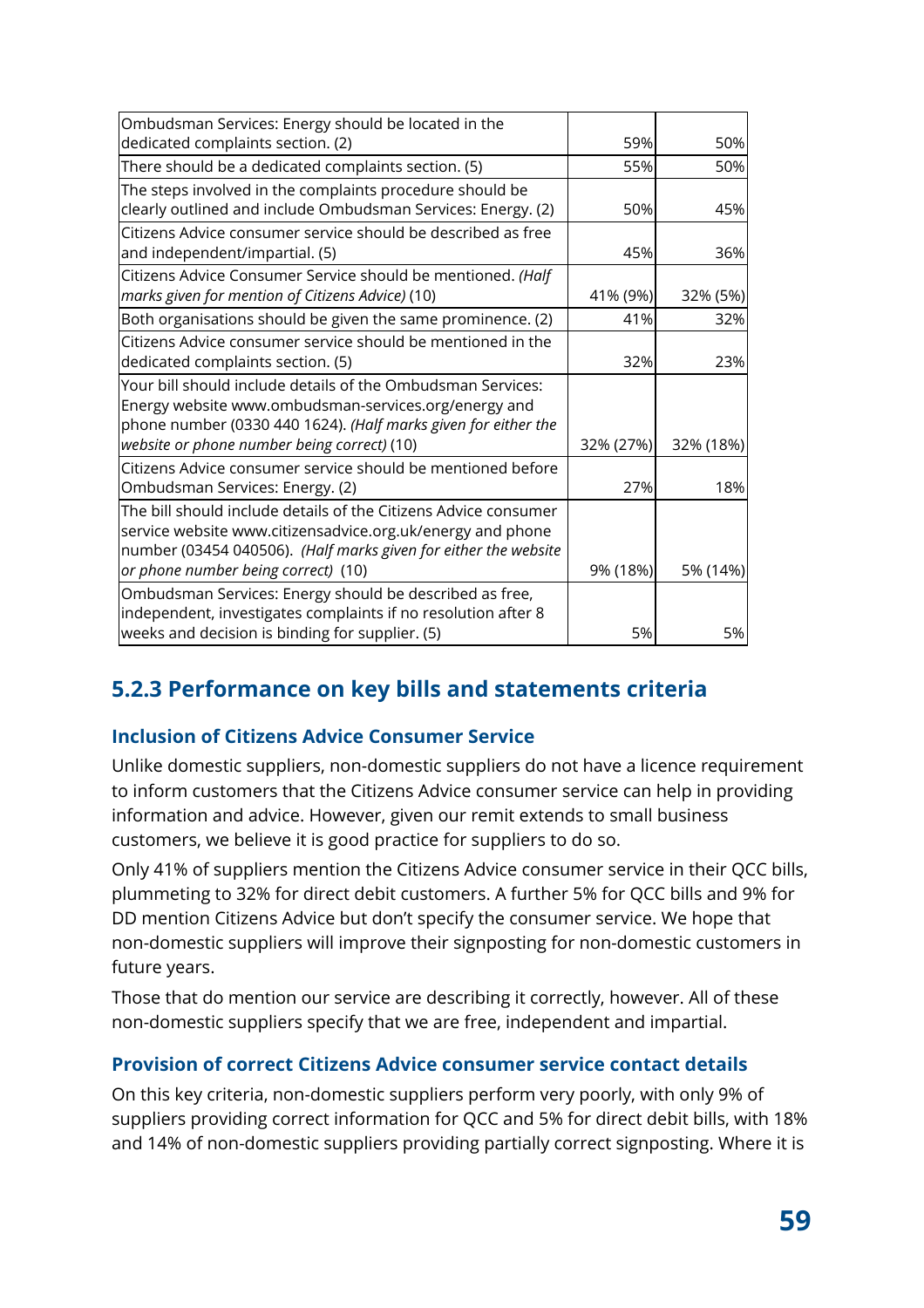partially correct, suppliers often reference an outdated website [\(www.adviceguide.co.uk\)](http://www.adviceguide.co.uk/) or an incorrect phone number. FIgure 5.2.1 shows the

#### **Figure 5.2.1 Citizens Advice consumer service contact details included on bills and statements**



#### **Inclusion of Ombudsman Services: Energy**

In contrast with domestic suppliers, non-domestic suppliers were more likely to signpost to the Ombudsman Services:Energy than they were to the consumer service, with the OS:E being mentioned on 69% of QCC bills and 55% of direct debit bills. If a non-domestic supplier is referencing the OS:E, there is no rationale for not signposting the consumer service, as it is usually the case that the consumer service is a more appropriate source of support initially. However, there is still substantial opportunity for suppliers to improve their signposting here.

#### **Provision of correct Ombudsman Services: Energy contact details**

Figure 5.2.2 shows the proportion of non-domestic suppliers who mentioned the Ombudsman Services: Energy with correct or partially correct contact details. Partial scores were available for suppliers who got either the website or contact number details correct, but not both. Again, this is considerably better signposted than the consumer service, though there is still substantial room for improvement from many suppliers.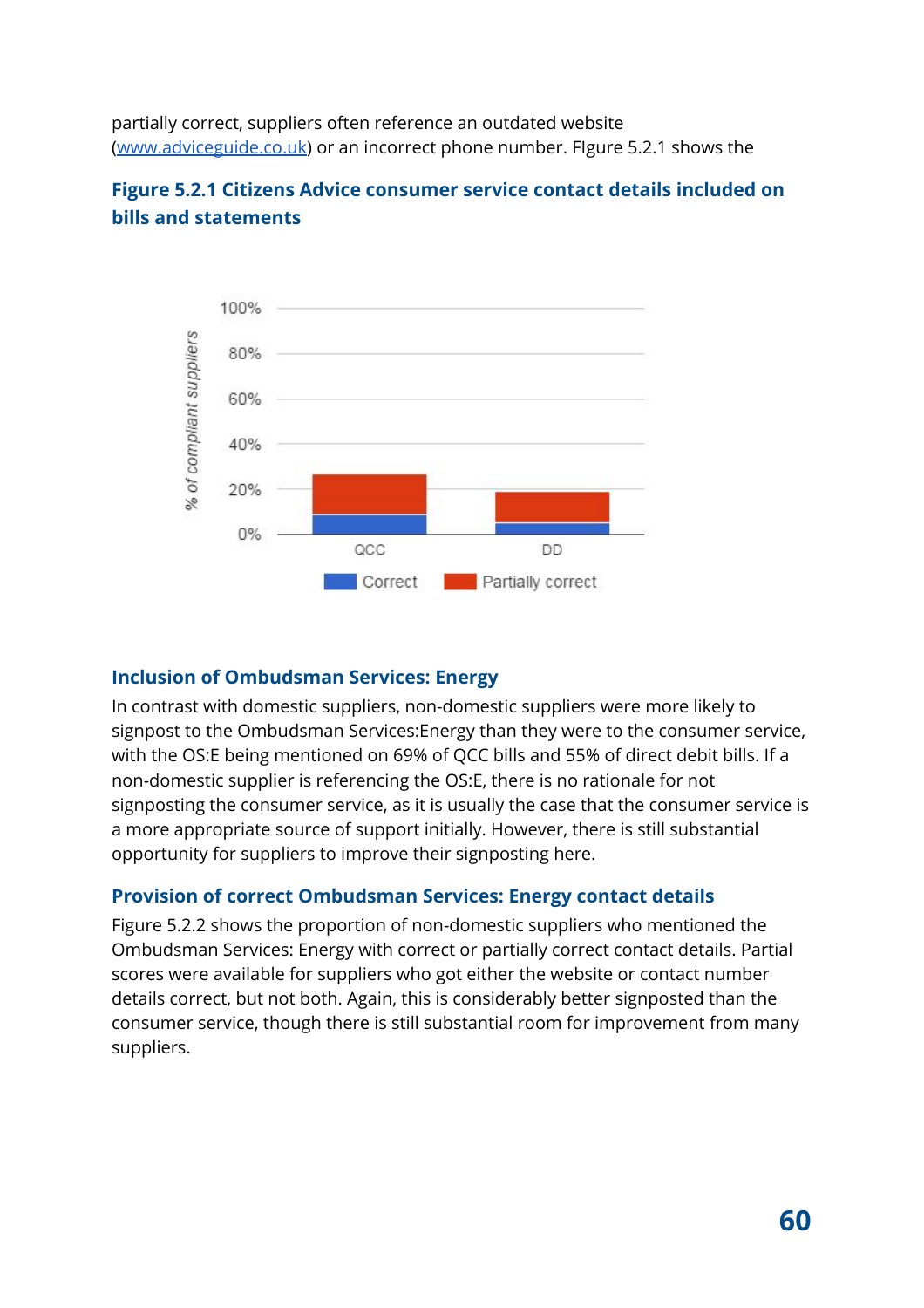#### **Figure 5.2.2: Correct Ombudsman Services: Energy contact details on bills and statements**



## **5.2.4 Areas for significant improvement**

This is the first year we have run the audit, so there is no trend to examine. However, there is still scope for improvement in the following criteria, which less than 50% of all non-domestic suppliers met across the bills and statements:

- Mentioning Citizens Advice consumer service and including it in the dedicated complaints section;
- Mentioning Citizens Advice consumer service before the Ombudsman Services: Energy;
- Giving both organisations equal prominence;
- Including correct contact details for Citizens Advice consumer service and the Ombudsman Services: Energy
- Outlining the steps involved in the complaints process and including the Ombudsman Services: Energy.

However, by far the worst scoring criteria was in the description of the OS:E. No supplier received marks for giving micro-businesses the the full description of the OS:E as independent, free, contactable after deadlock/8 weeks, and producing binding decisions on the supplier.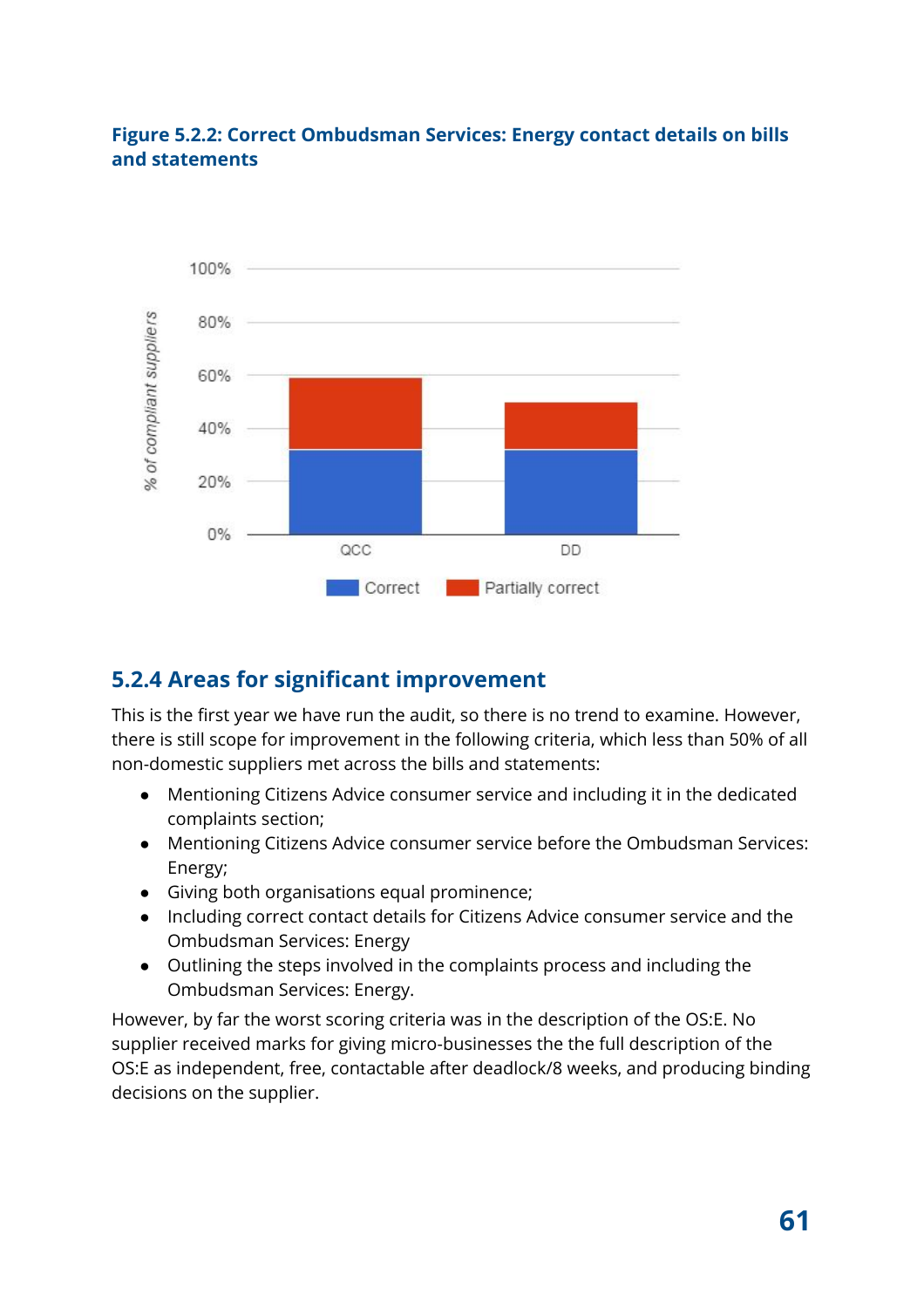# **5.3 Notification of unilateral contract variation**

Notifications of unilateral contract variation may leave non-domestic customers questioning why changes to their contract have been made - particularly when price rises occur which affect the customer's fixed costs and profit margins.

Non domestic suppliers do not have the same requirements as domestic suppliers regarding the processes they must follow for unilateral contract variations. It is therefore to be expected that many non domestic suppliers will not have produced such documents.

The audit was conducted on 10 notifications submitted in 2016. Below we detail suppliers' overall performance and give an overview of key scoring criteria.

## **5.3.1 Overall scores for notification of unilateral contract variation**

A total of 25 points were available for the notification. Table 5.3.1 shows the range and average of scores in 2016.

# **Table 5.3.1 Summary of scores in 2016 (contract variation)**

|                |    | <b>Out of</b> Highest Score Lowest Score Average (%) Median (%) |    |       |
|----------------|----|-----------------------------------------------------------------|----|-------|
| Contract l     |    |                                                                 |    |       |
| vartionation l | 25 |                                                                 | 0% | $0\%$ |

All 10 suppliers who submitted notifications for non-domestic customers scored zero on all criteria. Therefore Table 5.3.2 simply lists those suppliers rather than their ranking position. Comparing the rankings of suppliers across their domestic and non-domestic operations, we note that EDF, E.ON, LoCO2 and SSE were ranked first for their notifications of unilateral contract variation for their domestic customers, whereas they scored zero marks for their non-domestic notifications. This highlights the divergence in complaints signposting practices across these two markets.

#### **Table 5.3.2 Ranking of suppliers (notification of unilateral contract variation)**

| <b>Supplier</b>       | <b>Score</b> |
|-----------------------|--------------|
| <b>EDF SME</b>        |              |
| E.ON                  | 0            |
| Good Energy           |              |
| <b>Haven Power</b>    | $\mathbf 0$  |
| LoCO <sub>2</sub>     | n            |
| <b>MA Energy</b>      |              |
| Opus                  | ი            |
| <b>Scottish Power</b> |              |
| SSF                   |              |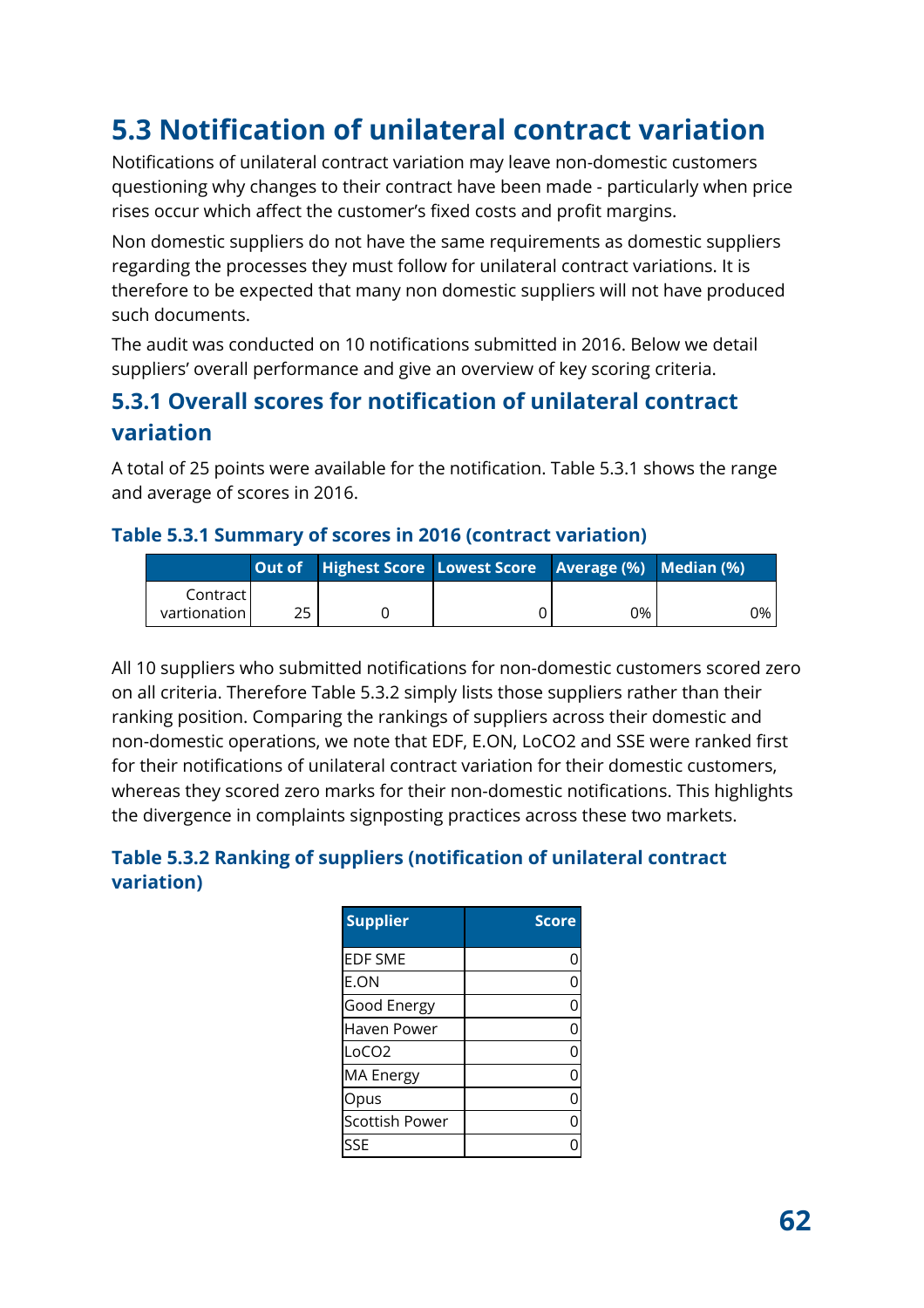| Yorkshire Gas<br>and Power |     |
|----------------------------|-----|
|                            |     |
| Dual Energy                | n/s |
|                            |     |
| Engie                      | n/s |
|                            |     |
| <b>Extra Energy</b>        | n/s |
| <b>Total GP</b>            |     |

## **5.3.2 Overall performance on notification of unilateral contract variation scoring criteria**

The following table provides information about the percentage of suppliers who fulfilled specific scoring criteria in 2016. The criteria were the same as for the domestic customer signposting audit.

#### **Table 5.3.3 Performance by scoring criteria (contract variation)**

| <b>Criteria</b>                                                                                                                                              | 2016 % of<br>compliant<br><b>suppliers</b> |
|--------------------------------------------------------------------------------------------------------------------------------------------------------------|--------------------------------------------|
| Citizens Advice Consumer Service should be mentioned.                                                                                                        | 0%                                         |
| Citizens Advice consumer service should be described as free and<br>independent/impartial.                                                                   | 0%                                         |
| The notification should include details of the Citizens Advice consumer service<br>website www.citizensadvice.org.uk/energy and phone number (03454 040506). | 0%l                                        |

## **5.3.3 Performance in key notification of unilateral contract variation criteria**

The scoring criteria awarded a higher number of points for information that we consider particularly important on the notification of unilateral contract variation. These are:

- whether the Citizens Advice Consumer Service was mentioned
- whether the website address and telephone number for the Citizens Advice Consumer Service was given.

## **5.3.4 Areas for significant improvement**

We recognise that there is no legal requirement for suppliers to be including the above signposting information. This audit highlights that voluntary signposting has not delivered change that we would have hoped to see. We will feed these results back to Ofgem in our future discussions.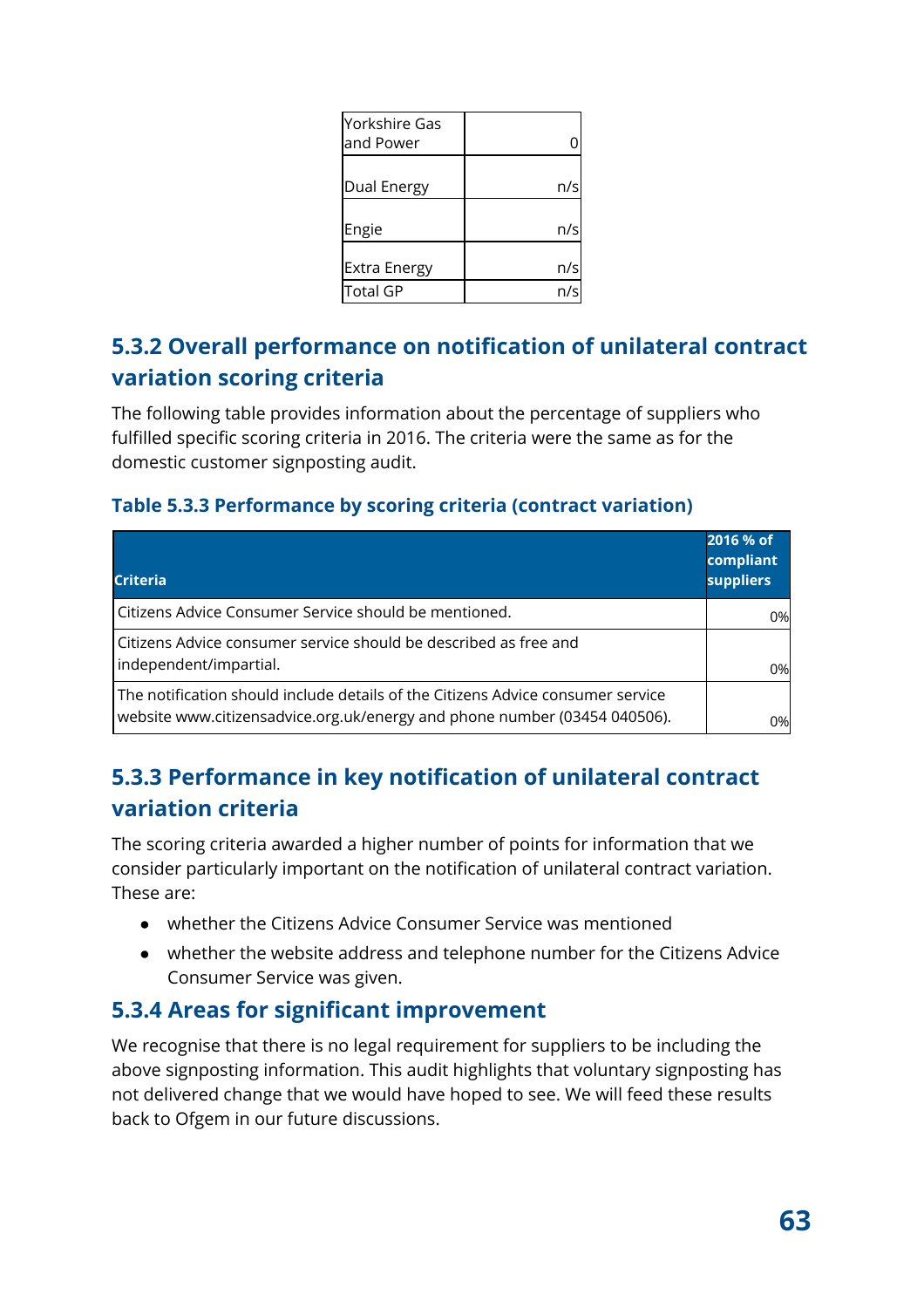# **5.4 Energy supply contract**

The energy supply contract is a key document consumers receive, which should provide them with important information about their agreement with the supplier. 27 suppliers submitted their supply contract for audit in 2016.

## **5.4.1 Overall Scores of supply contracts**

There were 73 points available for the energy supply contract section. Table 5.5.1 shows the summary of scores achieved.

#### **Table 5.4.1 Summary of scores in 2016**

|                               | <b>Out of Highest Score Lowest Score Average (%) (%)</b> |     | <b>Median</b> |
|-------------------------------|----------------------------------------------------------|-----|---------------|
| <b>Energy Supply Contract</b> | 56                                                       | 12% | 0%            |

No supplier achieved full marks, with only 10 suppliers scoring above 0, of these only 5 scored above the average (9). Table 5.4.2 shows the ranking of suppliers' contracts and scores.

#### **Table 5.4.2 Rankings of suppliers (supply contracts)**

|                         | <b>Position</b> | <b>Score</b> |
|-------------------------|-----------------|--------------|
| Go Effortless           | 1               | 56           |
| British Gas             | 2               | 47           |
| <b>EDF SME</b>          | $3=$            | 44           |
| <b>Extra Energy</b>     | $3=$            | 44           |
| Ecotricity              | 5               | 15           |
| Utility Warehouse       | $6=$            | 5            |
| <b>BES Utilities</b>    | $6=$            | 5            |
| npower                  | $6=$            | 5            |
| <b>Total GP</b>         | $6=$            | 5            |
| Dong Energy             | $6=$            | 5            |
| E.ON                    | $11 =$          | 0            |
| Good Energy             | $11 =$          | 0            |
| <b>SSE</b>              | $11 =$          | 0            |
| <b>Scottish Power</b>   | $11 =$          | 0            |
| <b>CNG</b>              | $11 =$          | 0            |
| Opus                    | $11 =$          | 0            |
| Haven Power             | $11 =$          | 0            |
| <b>OVO Energy</b>       | $11 =$          | 0            |
| Yorkshire Gas and Power | $11 =$          | 0            |
| <b>National Gas</b>     | $11 =$          | 0            |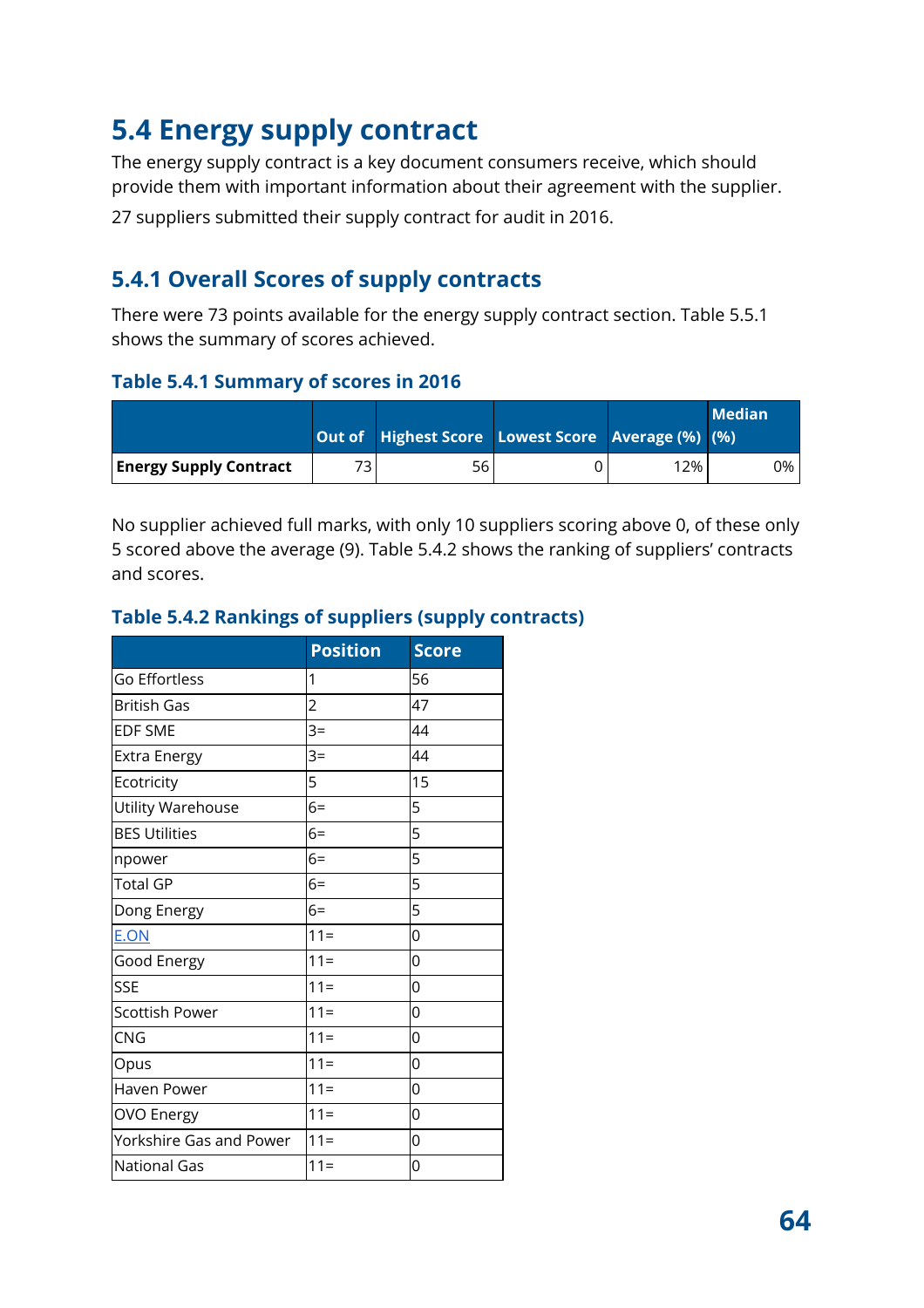| LoCO <sub>2</sub>    | $11 =$ |   |
|----------------------|--------|---|
| <b>MA Energy</b>     | $11 =$ |   |
| Dual Energy          | $11 =$ |   |
| Engie                | $11 =$ | O |
| United Gas and Power | $11 =$ | Ω |
| Axis Telecom         | $11 =$ | Ω |
| <b>Better Energy</b> | $11 =$ |   |

## **5.4.2 Overall performance on specific energy supply contract scoring criteria**

Table 5.4.3 shows the key audit criteria for the energy supply contracts. There is a significant difference in the scoring when compared to the domestic audit results. For example, 85% of domestic supply contracts mention the Citizens Advice consumer service compared with just 23% of the non-domestic contracts.

#### **Table 5.4.3 Performance by scoring criteria**

| <b>Criteria</b>                                                                                                                                                             | 2016 % of<br><b>suppliers</b><br>who met<br>this criteria |
|-----------------------------------------------------------------------------------------------------------------------------------------------------------------------------|-----------------------------------------------------------|
| There should be a dedicated complaints section. (5)                                                                                                                         | 26%                                                       |
| Citizens Advice Consumer Service should be mentioned. (10)                                                                                                                  | 19% (4%)                                                  |
| Ombudsman Services: Energy should be mentioned. (10)                                                                                                                        | 15%                                                       |
| Ombudsman Services: Energy should be located in the dedicated complaints<br>section. (2)                                                                                    | 15%                                                       |
| Citizens Advice consumer service should be described as free and<br>independent/impartial. (5)                                                                              | 15%                                                       |
| Citizens Advice consumer service should be mentioned in the dedicated<br>complaints section. (5)                                                                            | 11%                                                       |
| Both organisations should be given the same prominence. (2)                                                                                                                 | 11%                                                       |
| The contract should include details of the Ombudsman Services: Energy website<br>www.ombudsman-services.org/energy and phone number (0330 440 1624). (10)                   | 7% (7%)                                                   |
| The steps involved in the complaints procedure should be clearly outlined and<br>include Ombudsman Services: Energy. (2)                                                    | 4%                                                        |
| The contract should include details of the Citizens Advice consumer service<br>website www.citizensadvice.org.uk/energy and phone number (03454 040506).<br>(10)            | 4% (4%)                                                   |
| Ombudsman Services: Energy should be described as free, independent,<br>investigates complaints if no resolution after 8 weeks and decision is binding for<br>supplier. (5) | 4%                                                        |
| Citizens Advice consumer service should be mentioned before Ombudsman<br>Services: Energy. (2)                                                                              | 0%                                                        |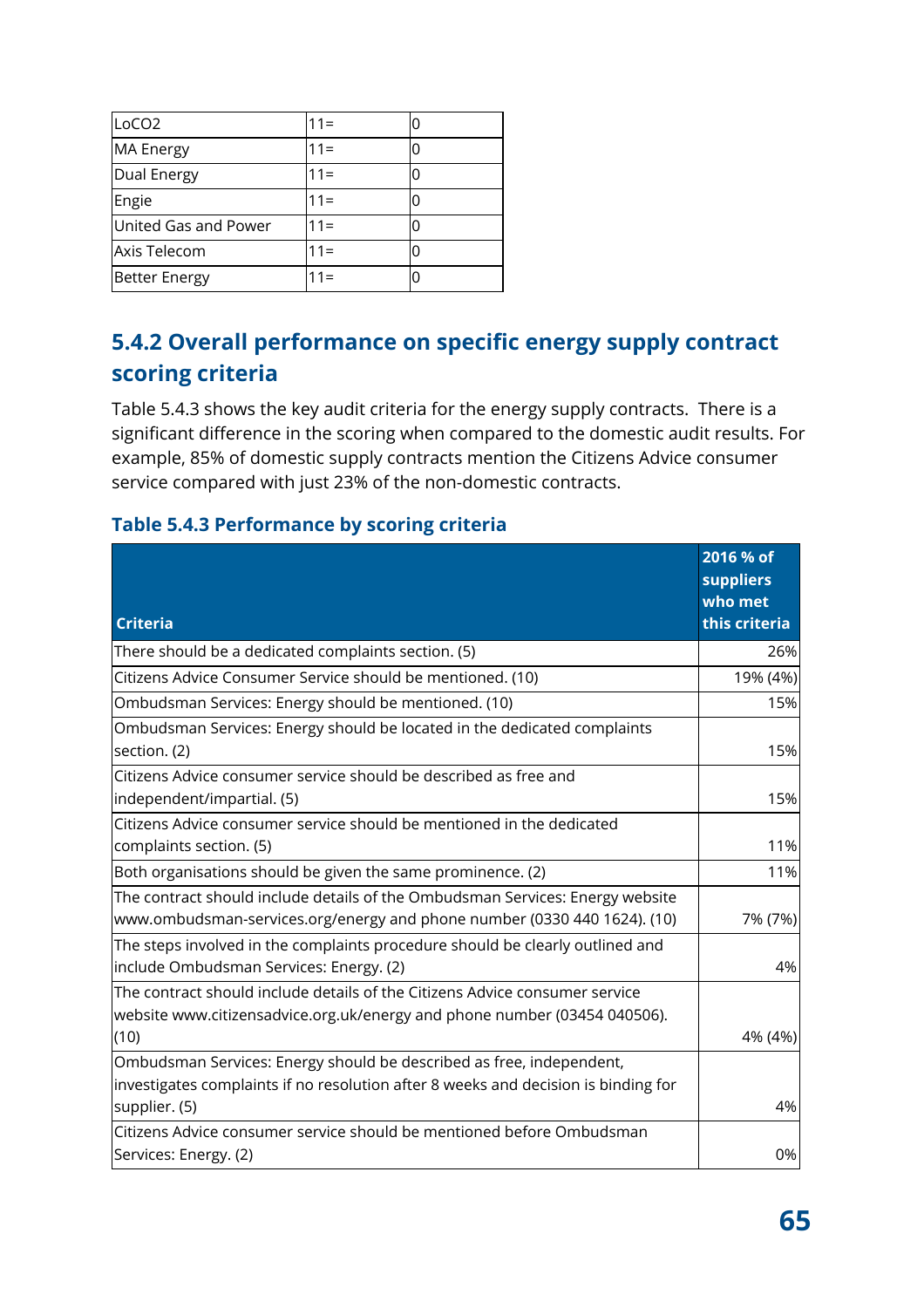| The customer should be told that Citizen Advice consumer service can be |     |
|-------------------------------------------------------------------------|-----|
| consulted at any stage of the complaint process. (5)                    | 0%I |

Only 26% of suppliers had a dedicated complaints section, with 19% mentioning Citizens Advice consumer service, and 15% mentioning the Ombudsman Services: Energy. No suppliers contract mentioned Citizens Advice consumer service before the OS:E or mentioned that the Citizens Advice consumer service can be consulted at any stage of the complaint process.

## **5.4.3 Performance on key supply contract criteria**

The scoring criteria awarded a higher number of points for supply contract features that we consider particularly important. These are;

- whether the Citizens Advice consumer service and Ombudsman Services: Energy were mentioned
- whether the website address and telephone number for the Citizens Advice consumer service and Ombudsman Services: Energy were given.

Only 19% of suppliers mentioned the consumer service, and no suppliers included it's contact details. There were less suppliers mentioning the OS:E (15%) and only 7% of suppliers included correct contact details (and a further 7% including partially correct contact details).

## **5.4.4 Areas for significant improvement**

The overall low scores for signposting in energy supply contracts shows there is room for improvement across all the criteria.

# **5.5 Complaints leaflets**

Complaints leaflets or booklets provide an important repository of easy to access information on the complaints handling procedure. Suppliers were asked to send in any booklets or leaflets that are sent out to customers and contain information about making complaints. 26 of the 27 non-domestic suppliers submitted complaints leaflets in 2016. Yorkshire Gas and Power did not provide a complaint handling leaflet or booklet.

## **5.5.1 Overall scores of complaints leaflets**

There were a total of 59 points available for the complaints leaflet section. Table 5.5.1 shows the summary of scores achieved.

#### **Table 5.5.1 Summary of scores in 2016 (complaint leaflets)**

|                            |    | Out of Highest Score Lowest Score |     | <b>Average</b> | $(%)$ Median $(% )$ |
|----------------------------|----|-----------------------------------|-----|----------------|---------------------|
| Complaint Handling Leaflet | 59 | 59                                | 121 | 68%            | 71%                 |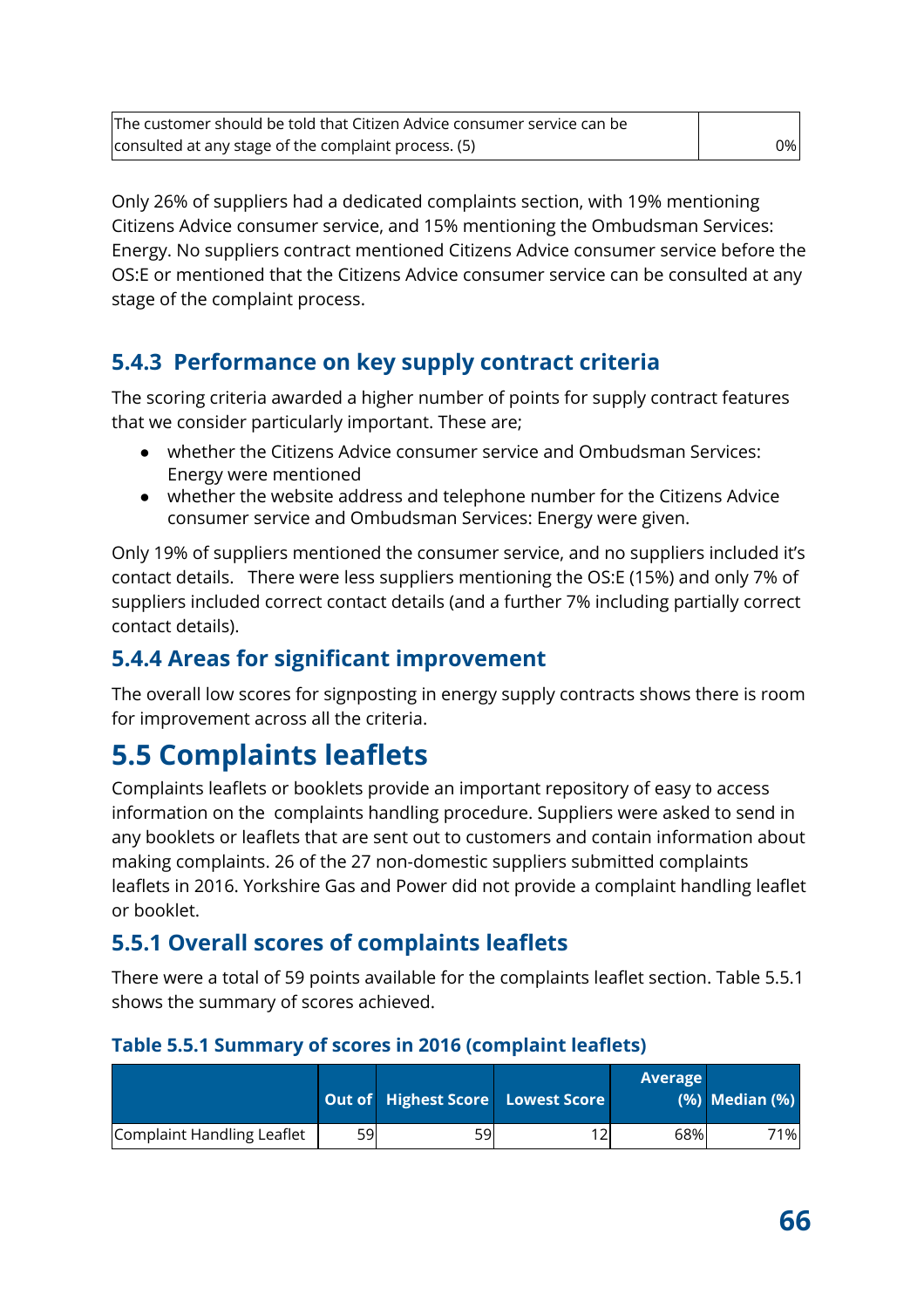Most suppliers' complaint handling leaflets met the majority of the audit criteria, with an average score of 68%. However, the lowest score of 12 shows that some suppliers are not providing much of the information needed for clear signposting in these leaflets.

Table 5.5.2 shows the rankings and scores of the suppliers. Six suppliers received full marks for their complaints handling leaflets.

|                             | <b>Position</b> | <b>Score</b> |
|-----------------------------|-----------------|--------------|
| <b>E.ON</b>                 | $1 =$           | 59           |
| <b>EDF SME</b>              | $1 =$           | 59           |
| <b>Good Energy</b>          | $1 =$           | 59           |
| <b>Ecotricity</b>           | $1 =$           | 59           |
| <b>Utility Warehouse</b>    | $1 =$           | 59           |
| <b>National Gas</b>         | $1 =$           | 59           |
| <b>British Gas</b>          | $7=$            | 57           |
| <b>SSE</b>                  | $7=$            | 57           |
| LoCO <sub>2</sub>           | 9               | 54           |
| <b>Extra Energy</b>         | 10              | 49           |
| Scottish Power              | $11 =$          | 47           |
| <b>BES Utilities</b>        | $11 =$          | 47           |
| npower                      | $13 =$          | 42           |
| <b>MA Energy</b>            | $13=$           | 42           |
| <b>CNG</b>                  | $13 =$          | 42           |
| <b>Total GP</b>             | 16              | 39           |
| <b>Opus</b>                 | 17              | 37           |
| <b>Better Energy</b>        | 18              | 34           |
| <b>Dong Energy</b>          | 19              | 27           |
| <b>Haven Power</b>          | 20              | 22           |
| Engie                       | $21 =$          | 17           |
| <b>OVO Energy</b>           | $21 =$          | 17           |
| <b>United Gas and Power</b> | $21 =$          | 17           |
| <b>Axis Telecom</b>         | $21 =$          | 17           |
| <b>Go Effortless</b>        | $21 =$          | 17           |
| <b>Dual Energy</b>          | 26              | 12           |
| Yorkshire Gas and Power     | n/s             | n/s          |

#### **Table 5.5.2 Ranking of suppliers (complaints leaflets)**

## **5.5.2 Overall performance on specific complaints leaflet scoring criteria**

Table 5.5.3 shows the performance of suppliers against each criteria.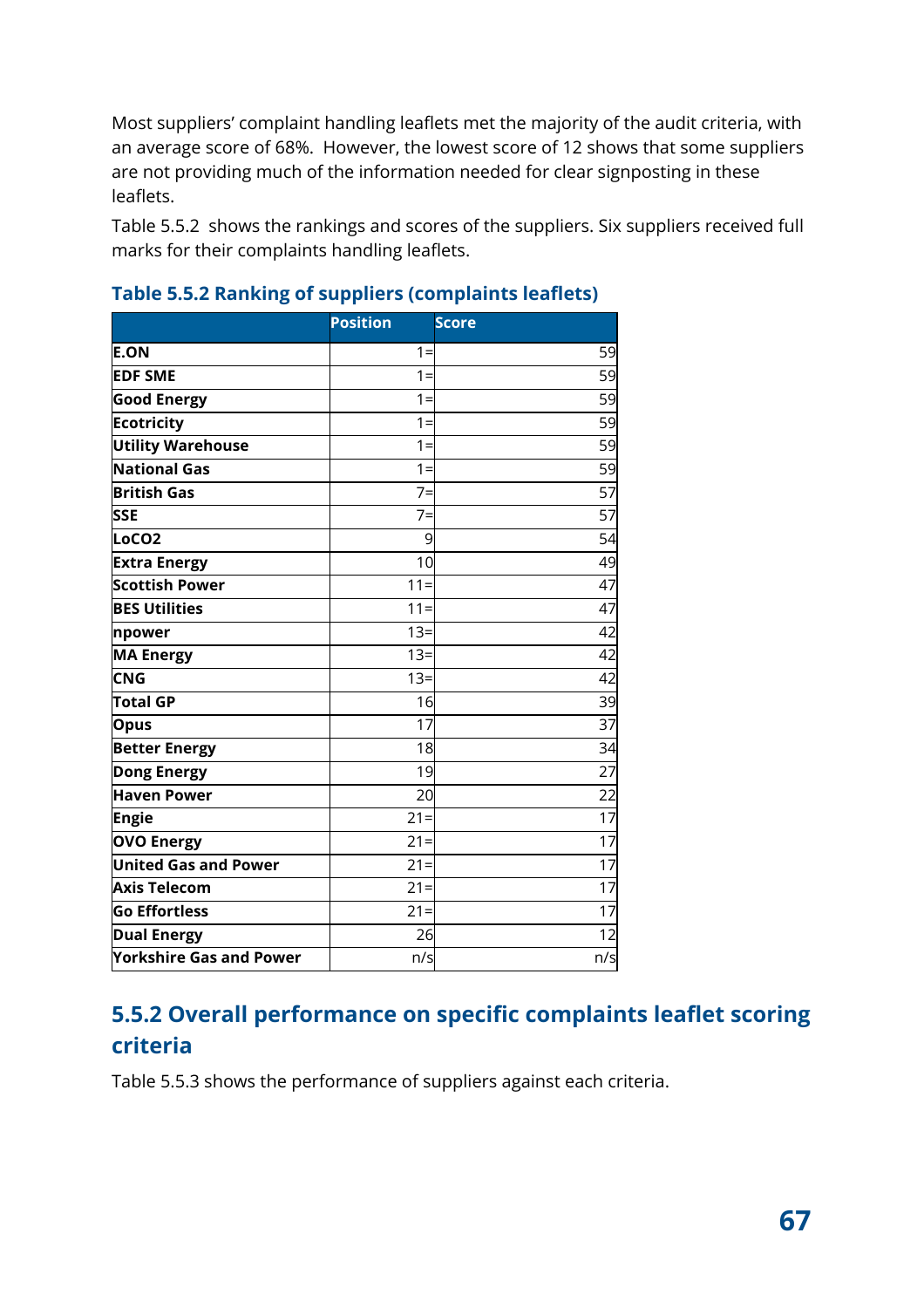| <b>Table 5.5.3 Performance by scoring criteria</b> |  |  |  |
|----------------------------------------------------|--|--|--|
|----------------------------------------------------|--|--|--|

| <b>Criteria</b>                                                                                                                                                                                            | 2016 % of<br>suppliers who<br>met this criteria |
|------------------------------------------------------------------------------------------------------------------------------------------------------------------------------------------------------------|-------------------------------------------------|
| Ombudsman Services: Energy should be mentioned. (10)                                                                                                                                                       | 100%                                            |
| The steps involved in the complaints procedure should be clearly<br>outlined and include Ombudsman Services: Energy. (2)                                                                                   | 96%                                             |
| Ombudsman Services: Energy should be described as free,<br>independent, investigates complaints if no resolution after 8 weeks<br>and decision is binding for supplier. (5)                                | 69%                                             |
| The details of the Ombudsman Services: Energy website<br>www.ombudsman-services.org/energy and phone number (0330<br>440 1624) should be given (10) (Half marks given for one part of the                  |                                                 |
| detail correct)                                                                                                                                                                                            | 69% (15%)                                       |
| Citizens Advice Consumer Service should be mentioned. (10) (Half<br>marks given for reference to Citizens Advice only)                                                                                     | 62% (12%)                                       |
| Citizens Advice consumer service should be described as free and<br>independent/impartial. (5)                                                                                                             | 62%                                             |
| Citizens Advice consumer service should be mentioned before<br>Ombudsman Services: Energy. (2)                                                                                                             | 42%                                             |
| The leaflet/booklet should include details of the Citizens Advice<br>consumer service website www.citizensadvice.org.uk/energy and<br>'phone number (03454 040506). (10) (Half marks given for one part of |                                                 |
| the detail correct)                                                                                                                                                                                        | 42% (12%)                                       |
| The customer should be told that Citizen Advice consumer service<br>can be consulted at any stage of the complaint process. (5)                                                                            | 35%                                             |

All suppliers mentioned the Ombudsman Services: Energy and the vast majority clearly outlined the steps, including the OS:E. However there are key areas for improvement.

## **5.5.3 Performance on key complaints leaflet criteria**

The scoring criteria awarded a higher number of points for leaflet features that we consider particularly important. These are:

- whether the Citizens Advice Consumer Service and the Ombudsman Services: Energy were mentioned
- whether the website address and telephone number for the Citizens Advice Consumer Service and the OS:E were given

Citizens Advice was referred to by 74% of suppliers, but only 62% referred correctly to the Citizens Advice consumer service. This is an important distinction to make as the consumer service is a quicker and more direct way of accessing advice than Citizens Advice local offices.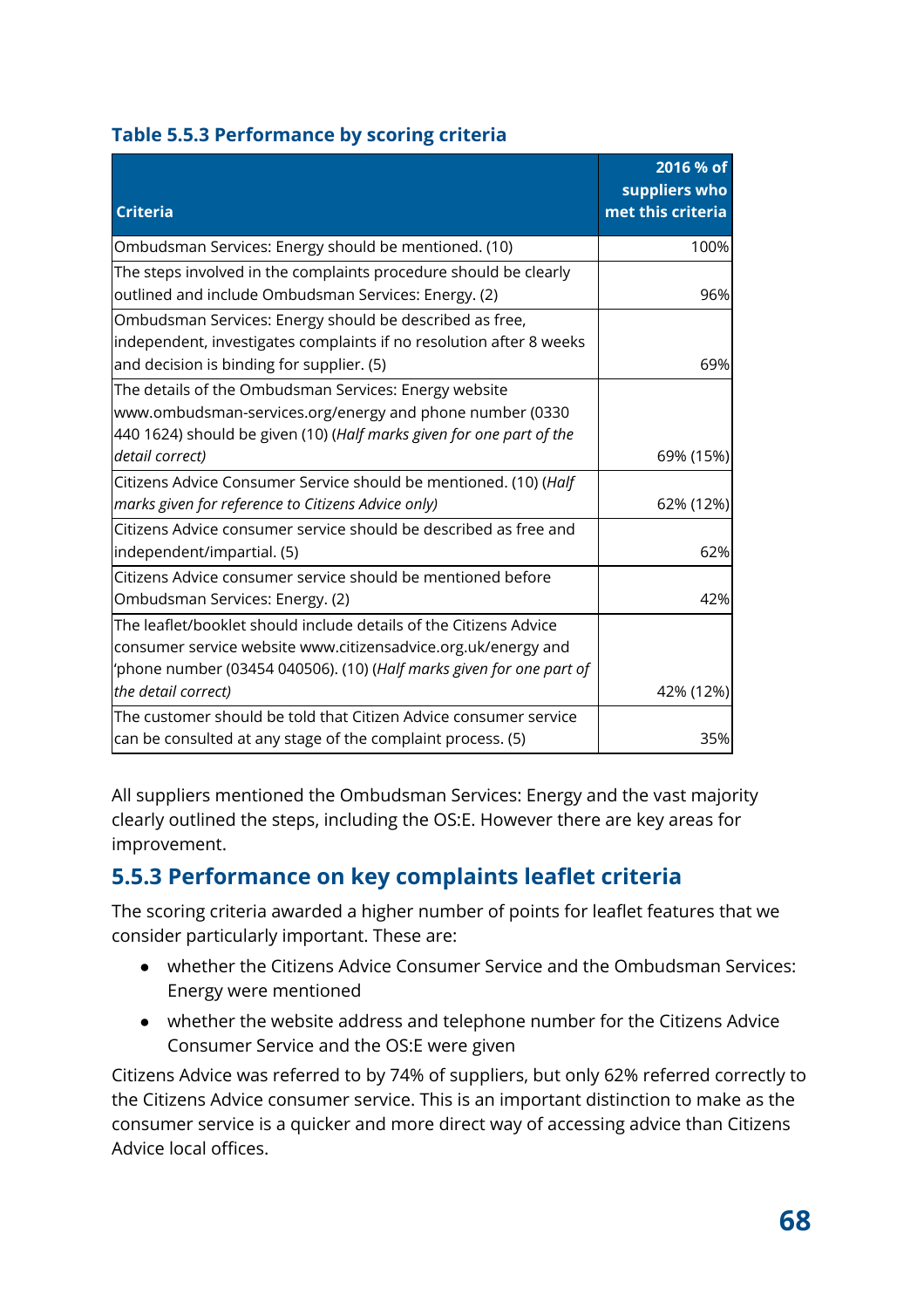84% of suppliers had either the website or phone number for the OS:E correct, but only 69% had both correct. For the Citizens Advice consumer service, only 54% of suppliers had either website or telephone number correct, and only 42% had both completely correct.

## **5.5.4 Areas for significant improvement**

There is still improvement to be made to ensure that the Ombudsman Services:Energy is correctly referred to, particularly that it is binding on suppliers. The description of Citizens Advice consumer service also requires improvement, with 38% of suppliers not referring to the consumer service as both free and independent/impartial, and only 35% of suppliers' leaflet mentioning that the consumer service can be consulted at any stage.

This message would also be clearer if Citizens Advice consumer service was referred to before the OS:E, which less than 50% of suppliers currently do.

# **5.6 Eight Week Letter and Deadlock Letter**

In 2016, Citizens Advice included samples of the 8 Week Letter and Deadlock Letter in the signposting audit, which are key documents provided to customers along their complaints journey.

The audit of letters provided to non-domestic customers was conducted on 22 8 Week Letters and 26 Deadlock Letters. Below we detail suppliers' overall performance and give an overview of key scoring criteria.

## **5.6.1 Overall scores for 8 Week Letter and Deadlock Letter**

A total of 27 points were available for each letter. Table 5.6.1 shows the range and average of scores in 2016.

| <b>Category</b>    | <b>Out of</b> |    | Highest Score Lowest Score Average (%) (%) |     | <b>Median</b> |
|--------------------|---------------|----|--------------------------------------------|-----|---------------|
| 8 Week Letter      |               | 27 | 20                                         | 95% | 100%          |
| Deadlock Letter 27 |               | 27 | 22                                         | 96% | 100%          |

#### **Table 5.6.1 Summary of scores in 2016**

Scores were overall very high between 27 (full marks) and 20. The great majority of suppliers achieved full marks on both the 8 Week Letter and the Deadlock Letter. Similar to the letters to domestic customers, supplier often used the standardised text provided by the OS:E. We believe that this is the reason why, in this category, suppliers achieved the highest scores in the non-domestic audit.

Table 5.6.2 lists the overall scores achieved by each supplier with the ranking out of the 22 suppliers audited on their 8 Week Letters and 26 suppliers audited on their Deadlock Letters in 2016.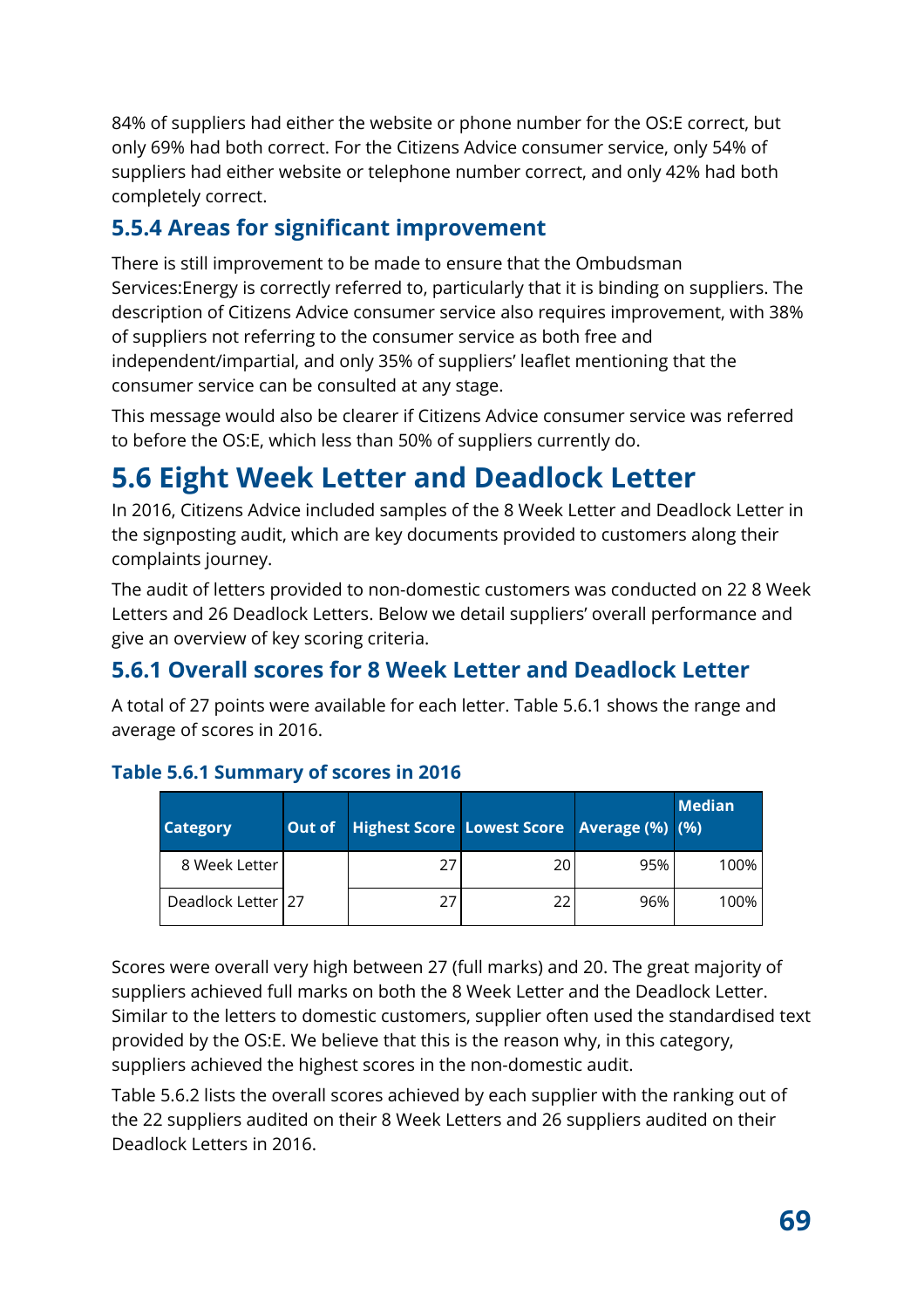| <b>8 Week Letter</b>           |                 |              | <b>Deadlock Letter</b>         |                       |    |  |
|--------------------------------|-----------------|--------------|--------------------------------|-----------------------|----|--|
| <b>Supplier</b>                | <b>Position</b> | <b>Score</b> | <b>Supplier</b>                | <b>Position Score</b> |    |  |
| <b>BES Utilities</b>           | $1 =$           | 27           | <b>BES Utilities</b>           | $1 =$                 | 27 |  |
| <b>British Gas</b>             | $1 =$           | 27           | <b>British Gas</b>             | $1 =$                 | 27 |  |
| <b>CNG</b>                     | $1 =$           | 27           | <b>CNG</b>                     | $1 =$                 | 27 |  |
| <b>EDF SME</b>                 | $1 =$           | 27           | <b>EDF SME</b>                 | $1 =$                 | 27 |  |
| <b>E.ON</b>                    | $1 =$           | 27           | <b>E.ON</b>                    | $1 =$                 | 27 |  |
| <b>Extra Energy</b>            | $1 =$           | 27           | <b>Extra Energy</b>            | $1 =$                 | 27 |  |
| <b>Good Energy</b>             | $1 =$           | 27           | <b>Good Energy</b>             | $1 =$                 | 27 |  |
| <b>Haven Power</b>             | $1 =$           | 27           | <b>Haven Power</b>             | $1 =$                 | 27 |  |
| npower                         | $1 =$           | 27           | npower                         | $1 =$                 | 27 |  |
| <b>Opus</b>                    | $1 =$           | 27           | <b>Opus</b>                    | $1 =$                 | 27 |  |
| <b>OVO Energy</b>              | $1 =$           | 27           | <b>OVO Energy</b>              | $1 =$                 | 27 |  |
| <b>Scottish Power</b>          | $1 =$           | 27           | <b>Scottish Power</b>          | $1 =$                 | 27 |  |
| <b>SSE</b>                     | $1 =$           | 27           | <b>SSE</b>                     | $1 =$                 | 27 |  |
| <b>Total GP</b>                | $1 =$           | 27           | <b>Total GP</b>                | $1 =$                 | 27 |  |
| <b>Utility Warehouse</b>       | $1 =$           | 27           | <b>Utility Warehouse</b>       | $1 =$                 | 27 |  |
| <b>Yorkshire Gas and Power</b> | $1 =$           | 27           | <b>Yorkshire Gas and Power</b> | $1 =$                 | 27 |  |
| <b>Axis Telecom</b>            | $17=$           | 22           | <b>Dual Energy</b>             | $1 =$                 | 27 |  |
| <b>Dong Energy</b>             | $17=$           | 22           | <b>Ecotricity</b>              | $1 =$                 | 27 |  |
| Engie                          | $17=$           | 22           | LoCO <sub>2</sub>              | $1 =$                 | 27 |  |
| <b>Go Effortless</b>           | $17=$           | 22           | <b>MA Energy</b>               | $1 =$                 | 27 |  |
| <b>United Gas and Power</b>    | $17=$           | 22           | <b>National Gas</b>            | $1 =$                 | 27 |  |
| <b>National Gas</b>            | 22              | 20           | <b>Axis Telecom</b>            | $22 =$                | 22 |  |
| <b>Dual Energy</b>             | n/s             | n/s          | <b>Dong Energy</b>             | $22 =$                | 22 |  |
|                                |                 |              | <b>Engie</b>                   | $22 =$                | 22 |  |
|                                |                 |              | <b>Go Effortless</b>           | $22 =$                | 22 |  |
|                                |                 |              | <b>United Gas and Power</b>    | $22 =$                | 22 |  |

#### **Table 5.6.2 Ranking of suppliers (8 Week Letter and Deadlock Letter)**

## **5.6.2 Overall performance on specific 8 Week Letter and Deadlock Letter scoring criteria**

The following table provides information about the percentage of suppliers who fulfilled specific scoring criteria in 2016 sorted from highest to lowest proportion.

All suppliers mentioned the OS:E in both letters and almost all did mention the customer's right to refer their complaint to the OS:E. Slightly fewer suppliers included a full description of the OS:E service and at which point a customer can contact them. Still fewer included the correct website and telephone number. Half marks were given if either the website or the telephone number for the OS:E was given.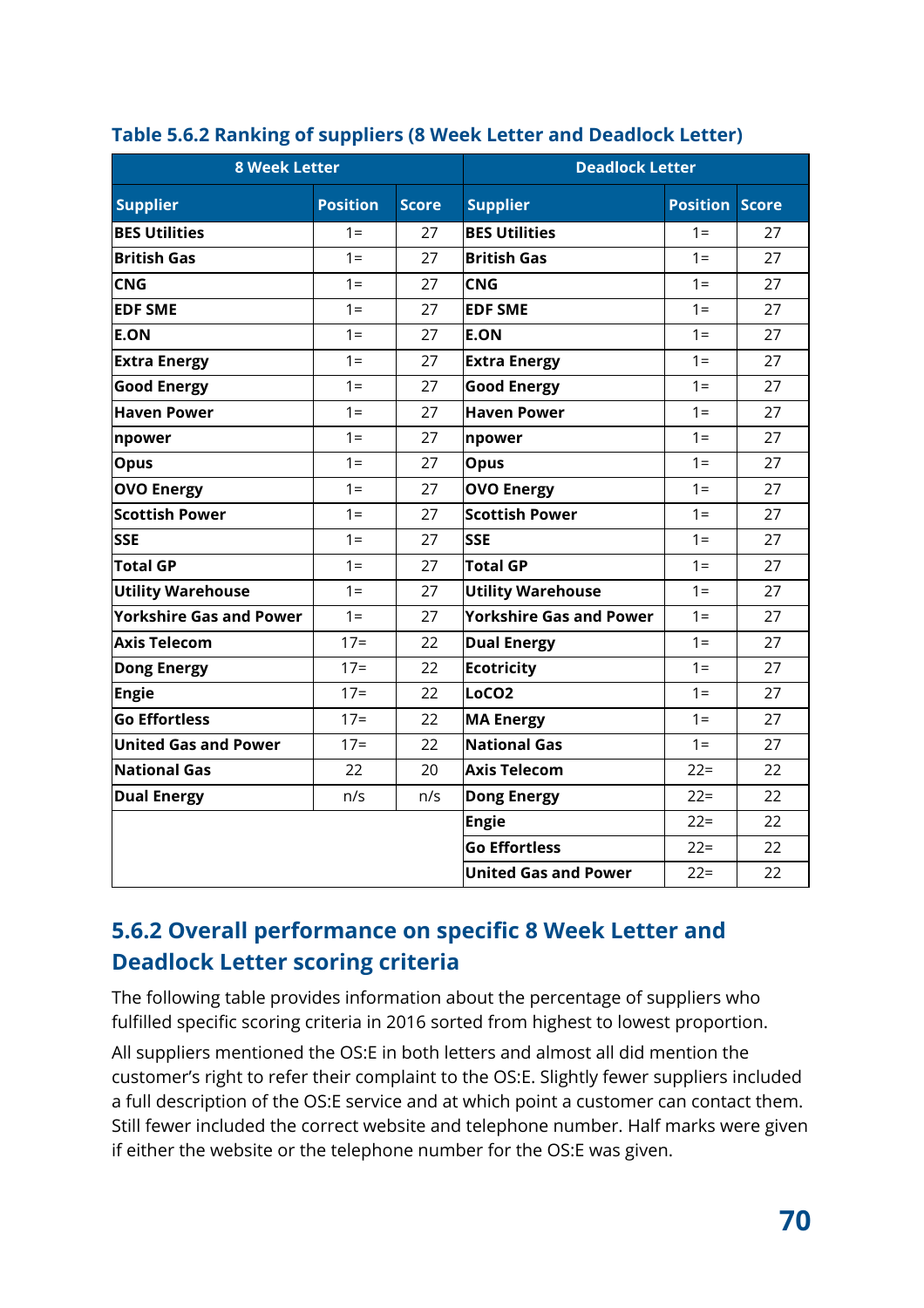Marks were lost due to errors such as referring to the General Ombudsman Services without mentioning the specific energy service, not mentioning that decisions by the OS:E are binding for suppliers, or spelling the OS:E's phone number incorrectly. Table 5.6.3 shows the percentage of suppliers who met all criteria for the 8 week and deadlock letters.

## **Table 5.6.3 Performance of suppliers against criteria (8 week and deadlock letters)**

|                                                                                                                                                                                                                          | <b>8 Week Letter</b>                                                      | <b>Deadlock Letter</b> |  |
|--------------------------------------------------------------------------------------------------------------------------------------------------------------------------------------------------------------------------|---------------------------------------------------------------------------|------------------------|--|
| <b>Criteria</b>                                                                                                                                                                                                          | 2016 % of suppliers who met this<br>criteria (and half marks<br>achieved) |                        |  |
| Ombudsman Services: Energy should be mentioned. (10)                                                                                                                                                                     | 100%                                                                      | 100%l                  |  |
| The steps involved in the complaints procedure should be<br>outlined and include mention of the Ombudsman<br>Services: Energy/the right to refer complaint to the<br>Ombudsman Services: Energy should be mentioned (2)  | 95%                                                                       | 100%                   |  |
| Ombudsman Services: Energy should be described as free,<br>independent, investigates complaints if no resolution after<br>8 weeks and decision is binding for supplier. (5)                                              | 91%                                                                       | 96%                    |  |
| The details of the Ombudsman Services: Energy website<br>www.ombudsman-services.org/energy and phone number<br>(0330 440 1624) should be given. (Half marks given for<br>either telephone or website being correct) (10) | 82%<br>(18%)                                                              | 85%<br>(15%)           |  |

## **5.6.3 Performance in key 8 Week Letter and Deadlock Letter criteria**

The scoring criteria awarded a higher number of points for the features that we consider particularly important. These are:

- Ombudsman Services: Energy should be mentioned
- The details of the Ombudsman Services: Energy website www.ombudsman-services.org/energy and phone number (0330 440 1624) should be given

Whereas the first criterion was met by all suppliers, not all letters included the web address and telephone number. We are aware that suppliers may not want to include OS:E contact details on their website or bills to avoid that customers contact the OS:E too early before using a supplier's internal complaints systems. However, the 8 Week Letter and Deadlock Letter indicate that the customer is in the final stages of the complaints process and suppliers should make is as easy as possible for their customers to get access to further information and support by provided the OS:E contact details.

## **5.6.4 Areas for improvement**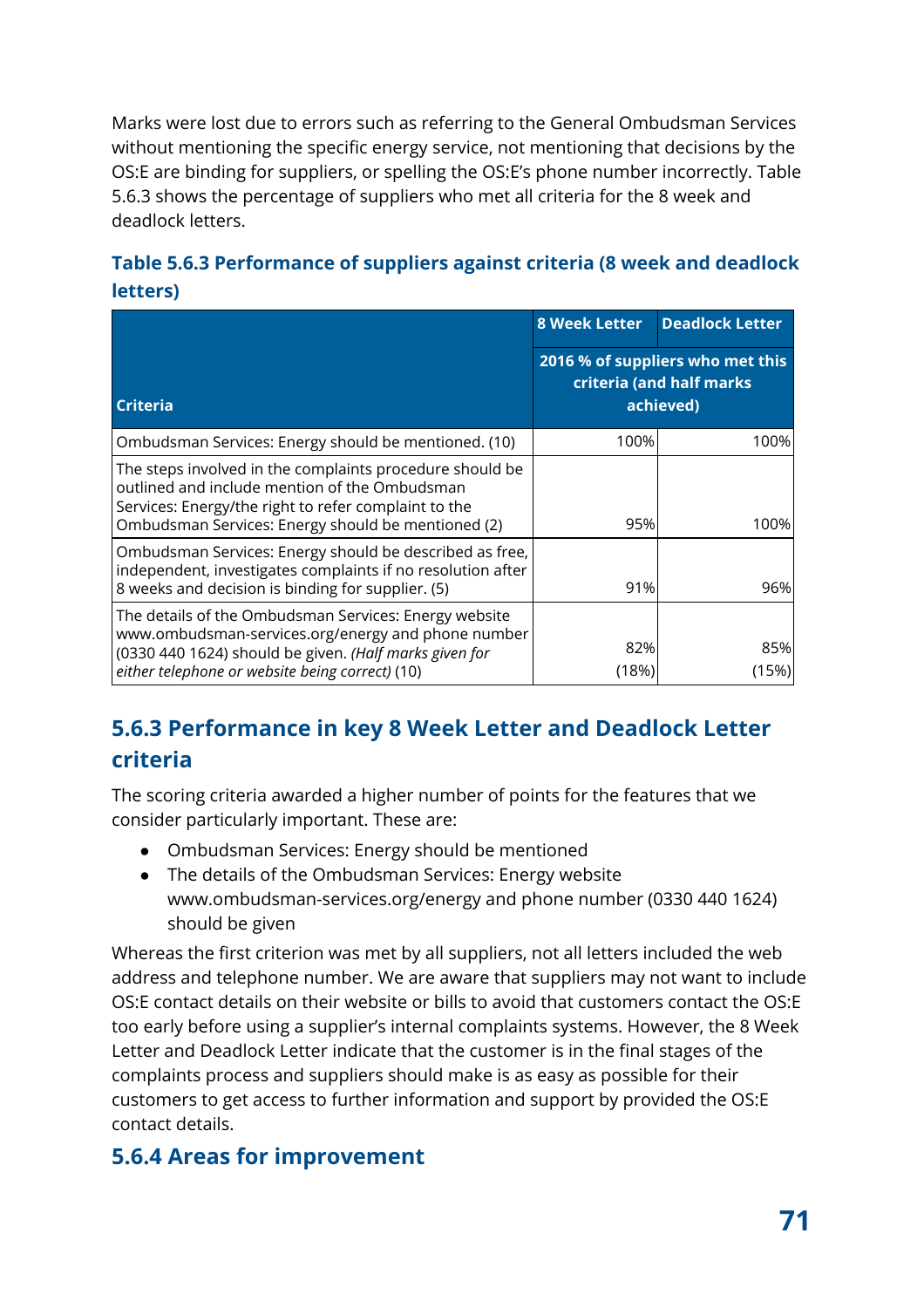The high scores across suppliers and criteria indicates that the level of signposting in 8 Week Letters and Deadlock Letters for non-domestic customers is already very good across the industry. As in domestic customer section, we can only recommend that, in order to avoid missing out on including essential information around the OS:E service or its contact details, to use the standardised text developed by the OS:E.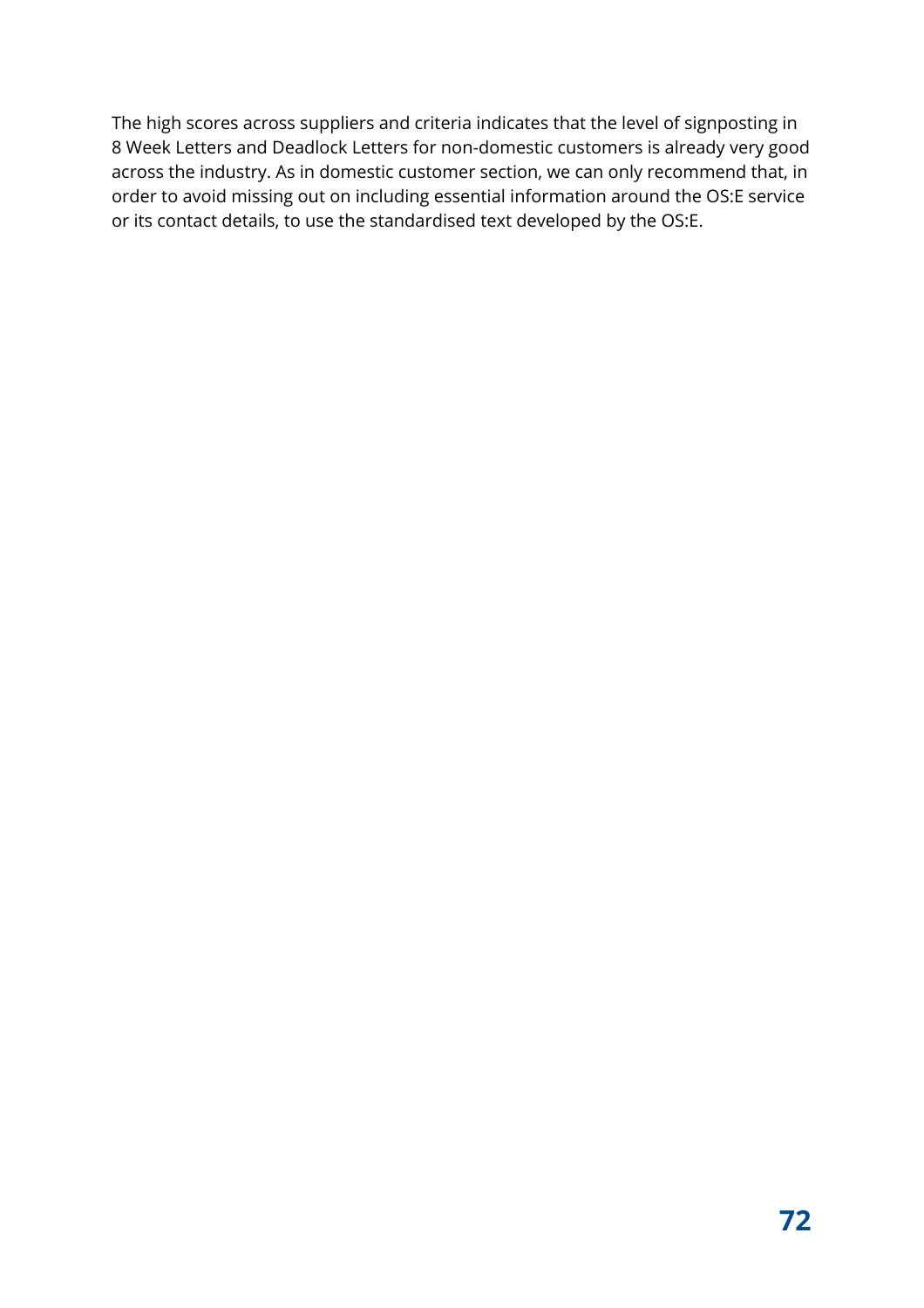## **APPENDIX A – SUPPLIER SCORING SYSTEM**

#### **WEBSITES**

|                                                                                                                                                           | <b>SCORE</b>   |
|-----------------------------------------------------------------------------------------------------------------------------------------------------------|----------------|
| Citizens Advice Consumer Service should be 1 click away from the home page.                                                                               | 10             |
| Citizens Advice Consumer Service is 2 clicks away from the home page. It should be 1 click<br>away.                                                       | $5*$           |
| Ombudsman Services: Energy should be 1 click away from the home page.                                                                                     | 10             |
| Ombudsman Services: Energy is 2 clicks away from the homepage. It should be 1 click<br>away.                                                              | $5*$           |
| The word 'complaints' should appear on the home page without the customer having to<br>move the cursor.                                                   | 10             |
| The word 'complaints' appears on the home page only if the customer moves the cursor. It<br>should appear without the customer having to move the cursor. | $5*$           |
| When a customer enters the word 'complaint' into your website's search function, they<br>should be taken directly to the complaints page                  | 5              |
| Your complaints procedure should be described on your website as opposed to a PDF<br>document                                                             | 5              |
| Your website should have a dedicated complaints page                                                                                                      | 5              |
| Details of Citizens Advice Consumer Service should be located on dedicated complaints<br>page                                                             | 10             |
| Details of Ombudsman Services: Energy should be located on dedicated complaints page                                                                      | 5              |
| There should be 2 or fewer 'page downs' hit to see Citizens Advice Consumer Service<br>details on your complaints page                                    | 5              |
| There should be 2 or fewer 'page downs' hit to see Ombudsman Services: Energy details<br>on your complaints page                                          | 5              |
| The steps involved in your complaints procedure should be outlined on your complaints<br>page and include Ombudsman Services: Energy details              | 5              |
| Citizens Advice Consumer Service should be mentioned before Ombudsman Services:<br>Energy                                                                 | $\overline{2}$ |
| There should be a link to the 'Know Your Rights' PDF (the most up to date version) within<br>the Citizens Advice consumer service description.            | $5^*$          |
| Citizens Advice consumer service should be described as free and independent/impartial.                                                                   | 5              |
| The customer should be told that Citizen Advice consumer service can be consulted at any<br>stage of the complaint process.                               | 5              |
| Your website should include details of the Citizens Advice consumer service website<br>www.citizensadvice.org.uk/energy and phone number (03454 040506).  | 10             |
| There should be a link to Citizen Advice consumer service on the webpage.                                                                                 | 5              |
| There should be a link to Citizen Advice consumer service online webform on the on the<br>webpage: https://forms.adviceguide.org.uk/complaint_energy.aspx | $\overline{2}$ |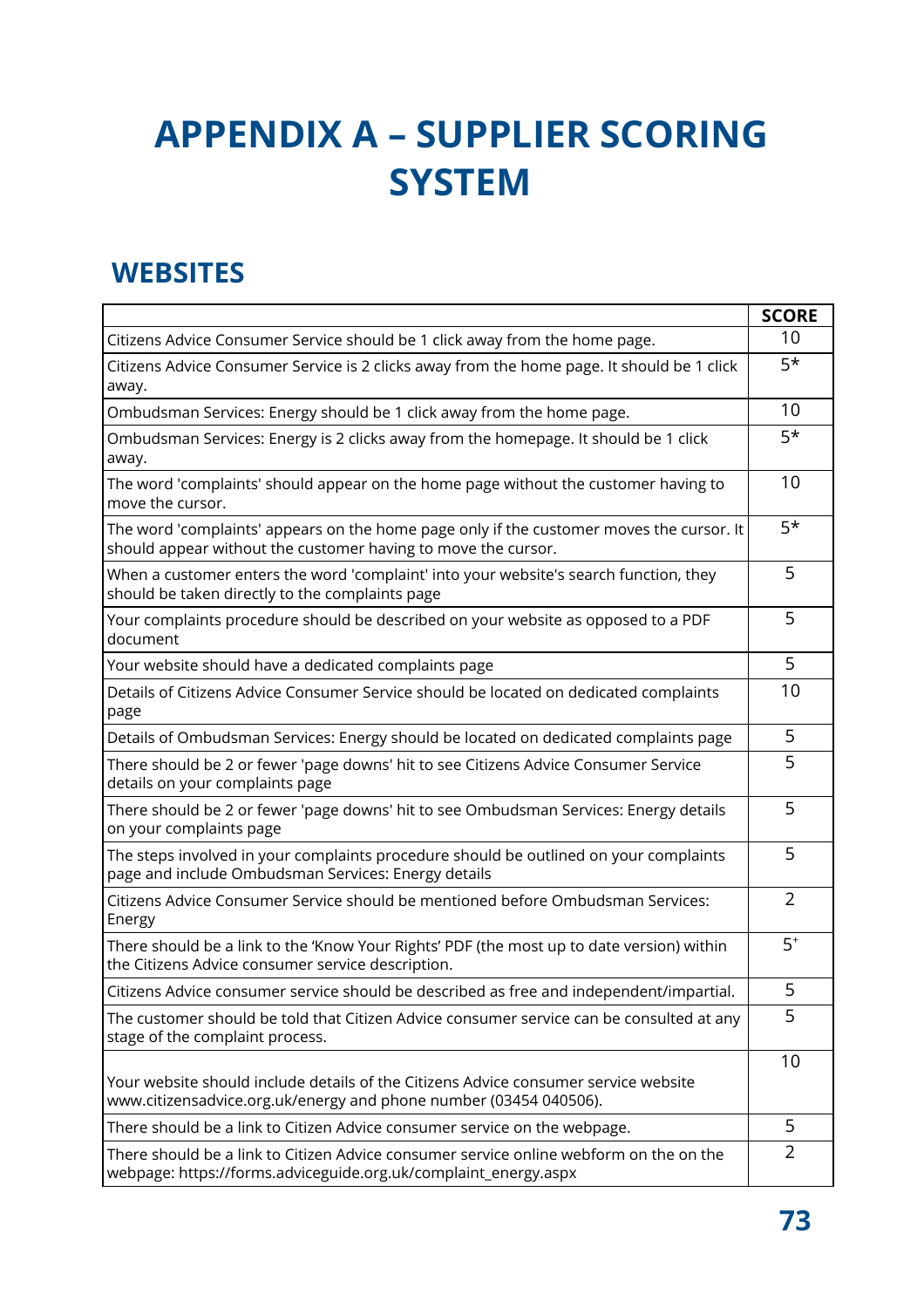| Ombudsman Services: Energy should be described as free, independent, investigates<br>complaints if no resolution after 8 weeks and decision is binding for supplier. |     |
|----------------------------------------------------------------------------------------------------------------------------------------------------------------------|-----|
| Your website should include details of the Ombudsman Services: Energy website<br>www.ombudsman-services.org/energy and phone number (0330 440 1624).                 | 10  |
| Your website should include a link to the website of the Ombudsman Services:<br>https://www.ombudsman-services.org/energy.                                           |     |
| Your website should include a link to the Ombudsman Services: Energy email -<br>enquiries@os-energy.org                                                              |     |
| <b>TOTAL</b>                                                                                                                                                         | 131 |

\* - not included in maximum score

+ - not included in non-domestic audit, giving a maximum score of 126

### **BILL FOR QCC CUSTOMERS, STATEMENT OF ACCOUNT FOR DD CUSTOMERS AND STATEMENT OF ACCOUNT FOR PPM CUSTOMERS**

|                                                                                                                                                                      | <b>SCORE</b>   |
|----------------------------------------------------------------------------------------------------------------------------------------------------------------------|----------------|
| Citizens Advice Consumer Service should be mentioned.                                                                                                                | 10             |
| Ombudsman Services: Energy should be mentioned.                                                                                                                      | 10             |
| There should be a dedicated complaints section.                                                                                                                      | 5              |
| The steps involved in the complaints procedure should be clearly outlined and include<br>Ombudsman Services: Energy.                                                 | 2              |
| Citizens Advice consumer service should be mentioned in the dedicated complaints<br>section.                                                                         | 5              |
| Ombudsman Services: Energy should be located in the dedicated complaints section.                                                                                    | $\overline{2}$ |
| Citizens Advice consumer service should be mentioned before Ombudsman Services:<br>Energy.                                                                           | $\mathcal{P}$  |
| Both organisations should be given the same prominence.                                                                                                              | $\mathcal{P}$  |
| There should be reference to the 'Know Your Rights' document within the Citizens Advice<br>consumer service description.                                             | $2^+$          |
| Citizens Advice consumer service should be described as free and independent/impartial.                                                                              | 5              |
| The bill should include details of the Citizens Advice consumer service website<br>www.citizensadvice.org.uk/energy and phone number (03454 040506).                 | 10             |
| Ombudsman Services: Energy should be described as free, independent, investigates<br>complaints if no resolution after 8 weeks and decision is binding for supplier. | 5              |
| Your bill should include details of the Ombudsman Services: Energy website<br>www.ombudsman-services.org/energy and phone number (0330 440 1624).                    | 10             |
| <b>TOTAL</b>                                                                                                                                                         | 70             |

**+** - not included in non-domestic audit, giving a maximum score of 68

#### **ANNUAL STATEMENT**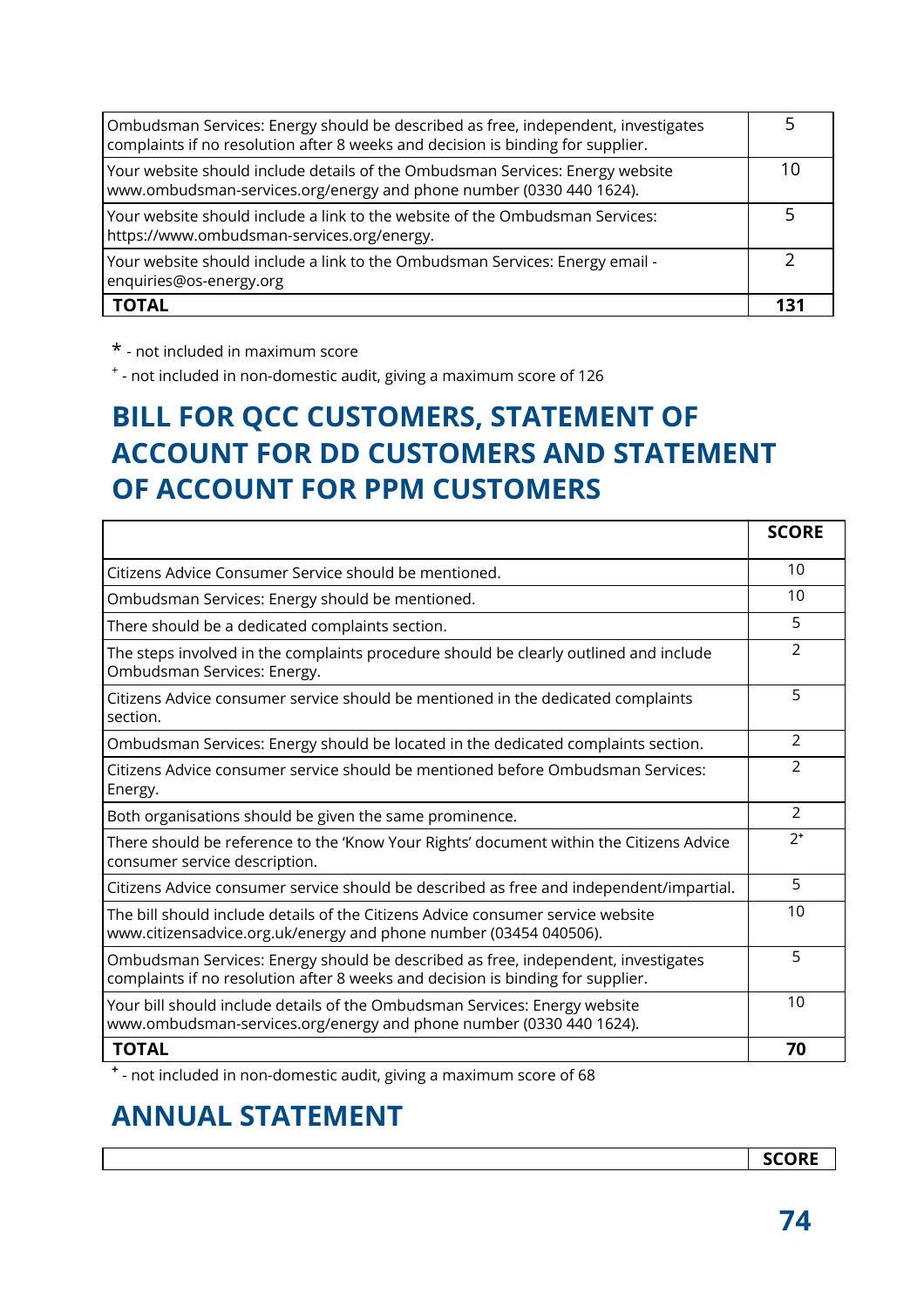| Citizens Advice Consumer Service should be mentioned.                                                                                                     | 10            |
|-----------------------------------------------------------------------------------------------------------------------------------------------------------|---------------|
| There should be reference to the 'Know Your Rights' document within the Citizens Advice<br>consumer service description.                                  |               |
| There should be reference to Ofgem confidence code                                                                                                        | $\mathcal{L}$ |
| Citizens Advice consumer service should be described as free and independent/impartial.                                                                   | $\mathcal{L}$ |
| The statement should include details of the Citizens Advice consumer service website<br>www.citizensadvice.org.uk/energy and phone number (03454 040506). | 10            |
| <b>TOTAL</b>                                                                                                                                              | 26            |

Note: Annual Statement is not a requirement for non-domestic suppliers and therefore not included in the non-domestic audit.

#### **NOTIFICATION OF UNILATERAL CONTRACT VARIATION**

|                                                                                                                                                              | <b>SCORE</b> |
|--------------------------------------------------------------------------------------------------------------------------------------------------------------|--------------|
| Citizens Advice Consumer Service should be mentioned.                                                                                                        | 10           |
| There should be reference to the 'Know Your Rights' document within the Citizens Advice<br>consumer service description.                                     | $2^+$        |
| Citizens Advice consumer service should be described as free and independent/impartial.                                                                      |              |
| The notification should include details of the Citizens Advice consumer service website<br>www.citizensadvice.org.uk/energy and phone number (03454 040506). |              |
| Citizens Advice Consumer Service should be mentioned.                                                                                                        | 10           |
| <b>TOTAL</b>                                                                                                                                                 | 29           |

**+** - not included in non-domestic audit, giving a maximum score of 27

## **ENERGY SUPPLY CONTRACT**

|                                                                                                                          | <b>SCORE</b>   |
|--------------------------------------------------------------------------------------------------------------------------|----------------|
| Citizens Advice Consumer Service should be mentioned.                                                                    | 10             |
| Ombudsman Services: Energy should be mentioned.                                                                          | 10             |
| There should be a dedicated complaints section.                                                                          | 5              |
| The steps involved in the complaints procedure should be clearly outlined and include<br>Ombudsman Services: Energy.     | $\overline{2}$ |
| Citizens Advice consumer service should be mentioned in the dedicated complaints<br>section.                             | 5              |
| Ombudsman Services: Energy should be located in the dedicated complaints section.                                        | 2              |
| Citizens Advice consumer service should be mentioned before Ombudsman Services:<br>Energy.                               | $\overline{2}$ |
| Both organisations should be given the same prominence.                                                                  | 2              |
| There should be reference to the 'Know Your Rights' document within the Citizens Advice<br>consumer service description. | $2^+$          |
| Citizens Advice consumer service should be described as free and independent/impartial.                                  | 5              |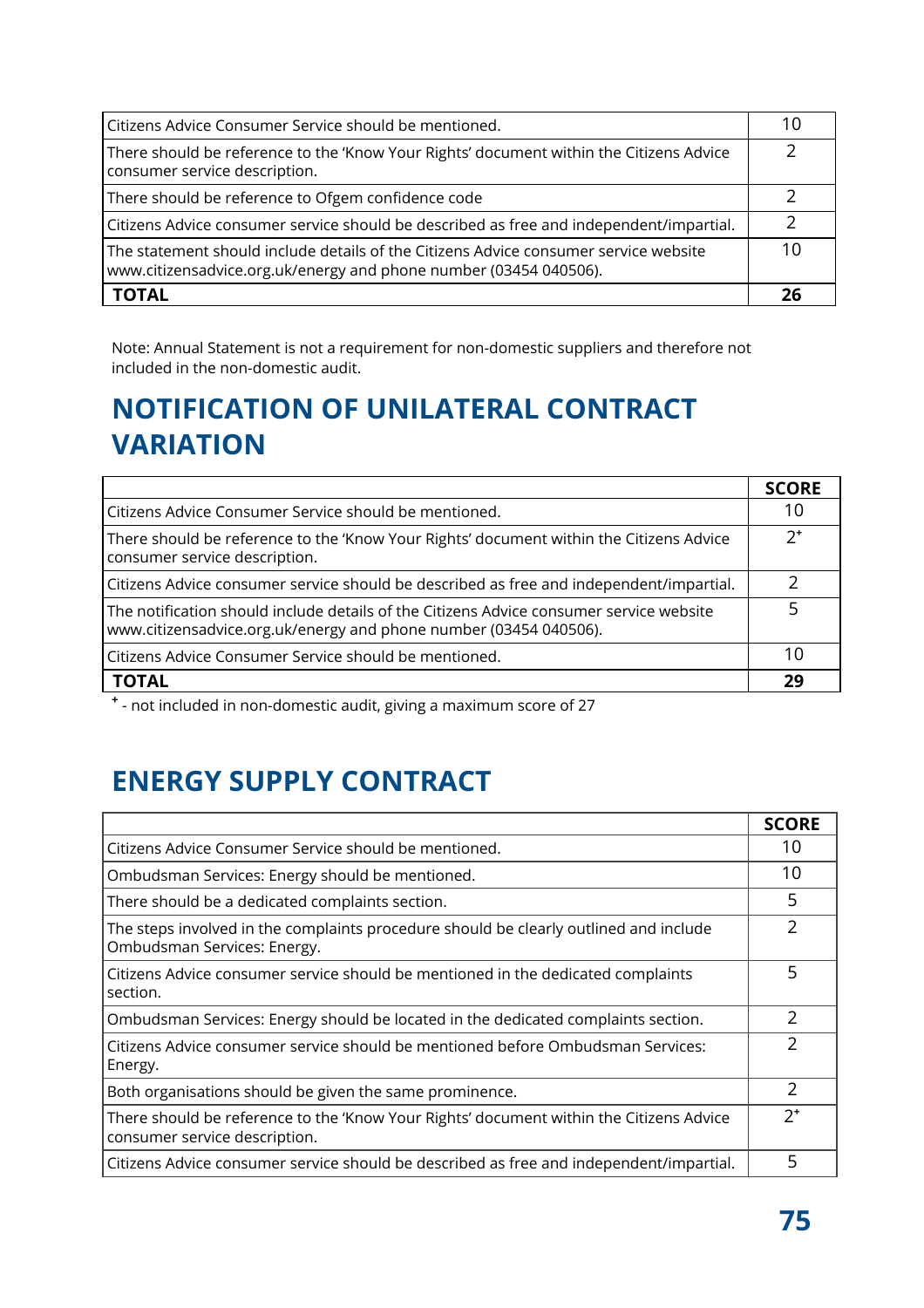| The customer should be told that Citizen Advice consumer service can be consulted at any<br>stage of the complaint process.                                          |    |
|----------------------------------------------------------------------------------------------------------------------------------------------------------------------|----|
| The contract should include details of the Citizens Advice consumer service website<br>www.citizensadvice.org.uk/energy and phone number (03454 040506).             | 10 |
| Ombudsman Services: Energy should be described as free, independent, investigates<br>complaints if no resolution after 8 weeks and decision is binding for supplier. |    |
| The contract should include details of the Ombudsman Services: Energy website<br>www.ombudsman-services.org/energy and phone number (0330 440 1624).                 | 10 |
| <b>TOTAL</b>                                                                                                                                                         | 75 |

**+** - not included in non-domestic audit, giving a maximum score of 73

#### **COMPLAINT HANDLING LEAFLET/BOOKLET**

|                                                                                                                                                                      | <b>SCORE</b>   |
|----------------------------------------------------------------------------------------------------------------------------------------------------------------------|----------------|
| Citizens Advice Consumer Service should be mentioned.                                                                                                                | 10             |
| Ombudsman Services: Energy should be mentioned.                                                                                                                      | 10             |
| The steps involved in the complaints procedure should be clearly outlined and include<br>Ombudsman Services: Energy.                                                 | $\overline{2}$ |
| Citizens Advice consumer service should be mentioned before Ombudsman Services:<br>Energy.                                                                           | $\overline{2}$ |
| There should be reference to the 'Know Your Rights' document within the Citizens Advice<br>consumer service description.                                             | $2^+$          |
| Citizens Advice consumer service should be described as free and independent/impartial.                                                                              | 5              |
| The customer should be told that Citizen Advice consumer service can be consulted at any<br>stage of the complaint process.                                          | 5              |
| The leaflet/booklet should include details of the Citizens Advice consumer service website<br>www.citizensadvice.org.uk/energy and phone number (03454 040506).      | 10             |
| Ombudsman Services: Energy should be described as free, independent, investigates<br>complaints if no resolution after 8 weeks and decision is binding for supplier. | 5              |
| The details of the Ombudsman Services: Energy website<br>www.ombudsman-services.org/energy and phone number (0330 440 1624) should be<br>given                       | 10             |
| <b>TOTAL</b>                                                                                                                                                         | 61             |

**+** - not included in non-domestic audit, giving a maximum score of 59

#### **8 WEEK LETTER AND DEADLOCK LETTER**

**SCORE**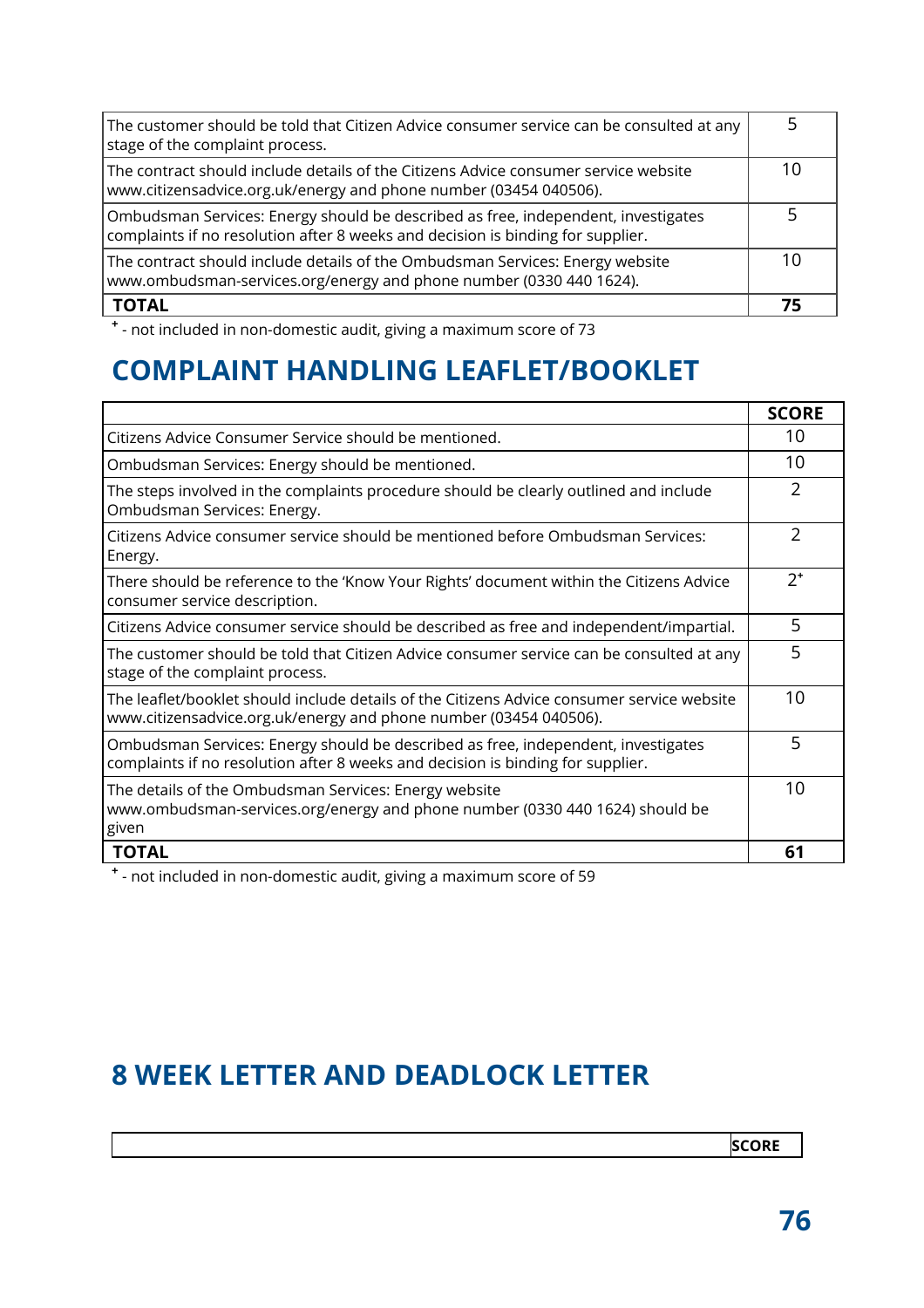| Ombudsman Services: Energy should be mentioned.                                                                                                                      | 10  |
|----------------------------------------------------------------------------------------------------------------------------------------------------------------------|-----|
| The steps involved in the complaints procedure should be outlined and include                                                                                        |     |
| mention of the Ombudsman Services: Energy/the right to refer complaint to the                                                                                        |     |
| Ombudsman Services: Energy should be mentioned                                                                                                                       |     |
| Ombudsman Services: Energy should be described as free, independent, investigates<br>complaints if no resolution after 8 weeks and decision is binding for supplier. |     |
| The details of the Ombudsman Services: Energy website                                                                                                                |     |
| www.ombudsman-services.org/energy and phone number (0330 440 1624) should be                                                                                         |     |
| given                                                                                                                                                                | l10 |
| <b>TOTAL</b>                                                                                                                                                         |     |